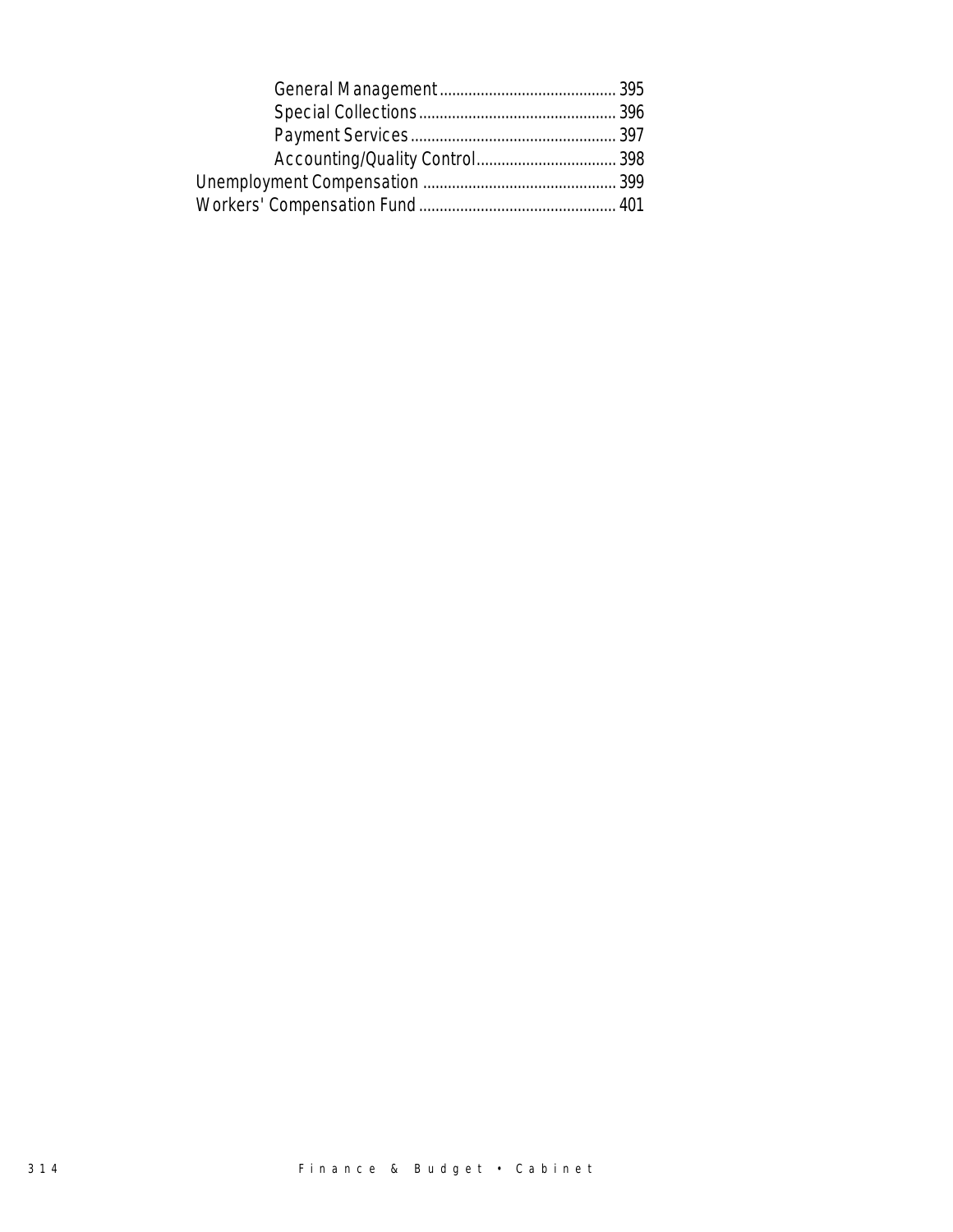## Finance & Budget

#### *David Sweeney, Chief Financial Officer & Collector-Treasurer*

### *Cabinet Mission*

The Finance and Budget Cabinet facilitates activities that are financially prudent, responsive to the needs of the citizens of Boston, and consistent with the laws and ordinances governing municipal government.

| <b>Operating Budget</b>            | Program Name                     | <b>Total Actual '12</b> | Total Actual '13 | Total Approp '14 | <b>Total Budget '15</b> |
|------------------------------------|----------------------------------|-------------------------|------------------|------------------|-------------------------|
|                                    | Office of Finance & Budget       | 795,226                 | 2,176,640        | 1,104,812        | 993,338                 |
|                                    | <b>Assessing Department</b>      | 6,265,856               | 6,490,579        | 6.687.423        | 6,681,665               |
|                                    | <b>Auditing Department</b>       | 2,229,471               | 2,444,875        | 2,605,500        | 2,607,285               |
|                                    | <b>Budget Management</b>         | 2,618,868               | 2,622,983        | 2,767,614        | 2,739,937               |
|                                    | <b>Execution of Courts</b>       | 14,500,001              | 11,976,054       | 3,500,000        | 3,500,000               |
|                                    | <b>Medicare Payments</b>         | 7,924,250               | 8,264,396        | 8,653,479        | 8,653,479               |
|                                    | Pensions & Annuities - City      | 4,099,939               | 4,099,517        | 4,100,000        | 4,100,000               |
|                                    | Pensions & Annuities - County    | 33.774                  | 34.554           | 100,000          | 100,000                 |
|                                    | <b>Purchasing Division</b>       | 1.519.184               | 1,486,005        | 1,761,699        | 1,773,821               |
|                                    | <b>Registry Division</b>         | 1,032,851               | 1,018,486        | 1,032,738        | 1,034,851               |
|                                    | <b>Treasury Department</b>       | 4,242,358               | 4,480,638        | 4,729,312        | 4,242,391               |
|                                    | <b>Unemployment Compensation</b> | 43,489                  | 80,113           | 350,000          | 350,000                 |
|                                    | Workers' Compensation Fund       | 2,596,646               | 2,085,234        | 2,200,000        | 2,200,000               |
|                                    | <b>Total</b>                     | 47,901,913              | 47,260,074       | 39,592,577       | 38,976,767              |
| <b>External Funds Expenditures</b> |                                  | Total Actual '12        | Total Actual '13 | Total Approp '14 | <b>Total Budget '15</b> |
|                                    | <b>Auditing Department</b>       | 2,617,648               | 2,397,305        | 107,160          | 138,289                 |
|                                    | Total                            | 2,617,648               | 2,397,305        | 107,160          | 138,289                 |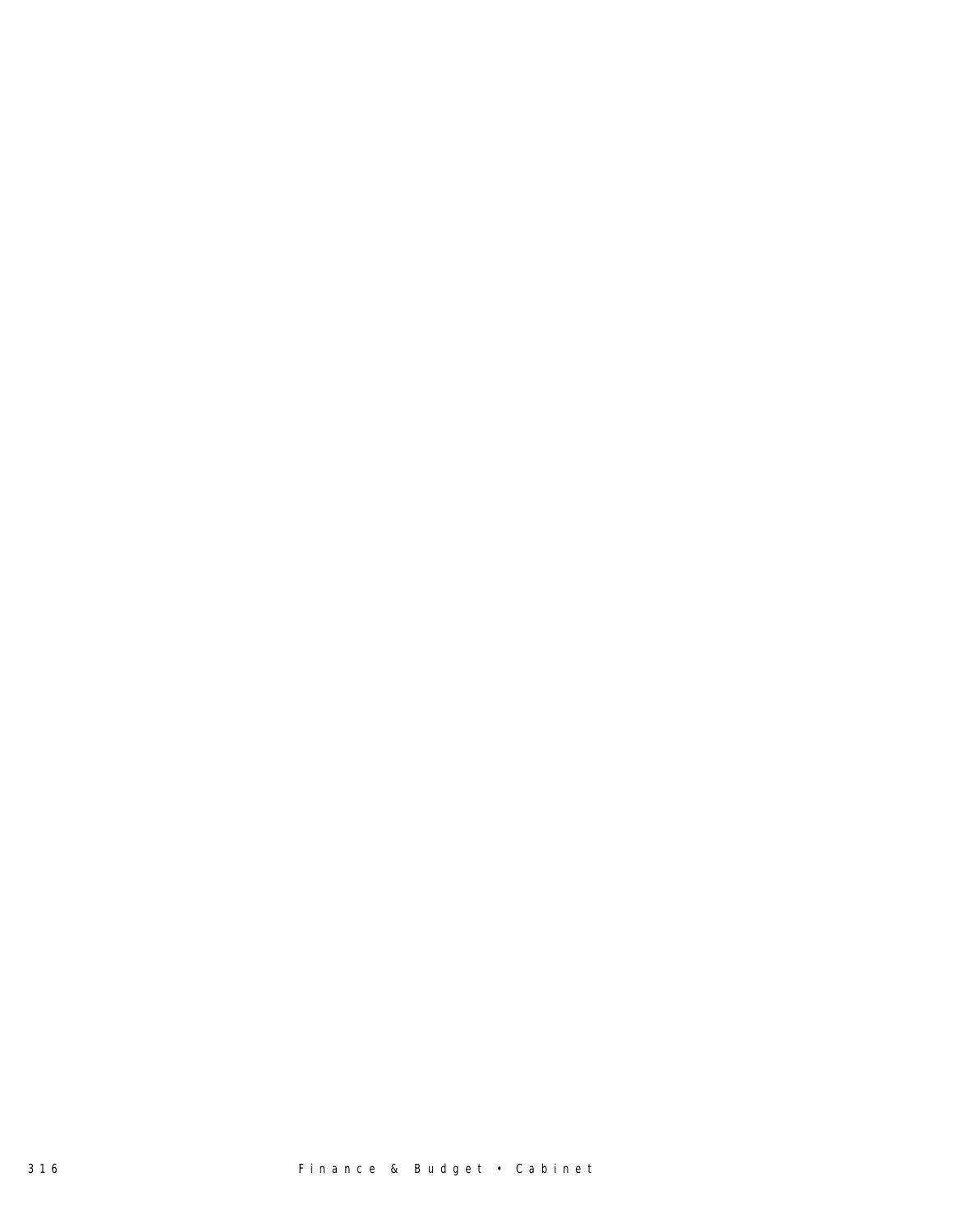# Office of Finance & Budget Operating Budget

*David Sweeney, Chief Financial Office & Collector Treasurer , Appropriation 144* 

#### *Department Mission*

The Office of Finance and Budget supports the long-term growth and stability of the City through sound fiscal stewardship and results driven management of the City's human and financial resources.

### *Selected Performance Strategies*

*Finance & Budget* 

- To continuously improve the services the City provides.
- To ensure financial accountability and preserve the City's long-term fiscal stability.

| <b>Operating Budget</b> | Program Name                               | Total Actual '12   | Total Actual '13     | Total Approp '14   | Total Budget '15   |
|-------------------------|--------------------------------------------|--------------------|----------------------|--------------------|--------------------|
|                         | Finance & Budget                           | 795,226            | 2,176,640            | 1,104,812          | 993,338            |
|                         | <b>Total</b>                               | 795,226            | 2,176,640            | 1,104,812          | 993,338            |
| <b>Operating Budget</b> |                                            | Actual '12         | Actual '13           | Approp '14         | Budget '15         |
|                         | <b>Personnel Services</b><br>Non Personnel | 632.519<br>162.707 | 768.998<br>1,407,642 | 843.079<br>261,733 | 812,887<br>180,451 |
|                         |                                            |                    |                      |                    |                    |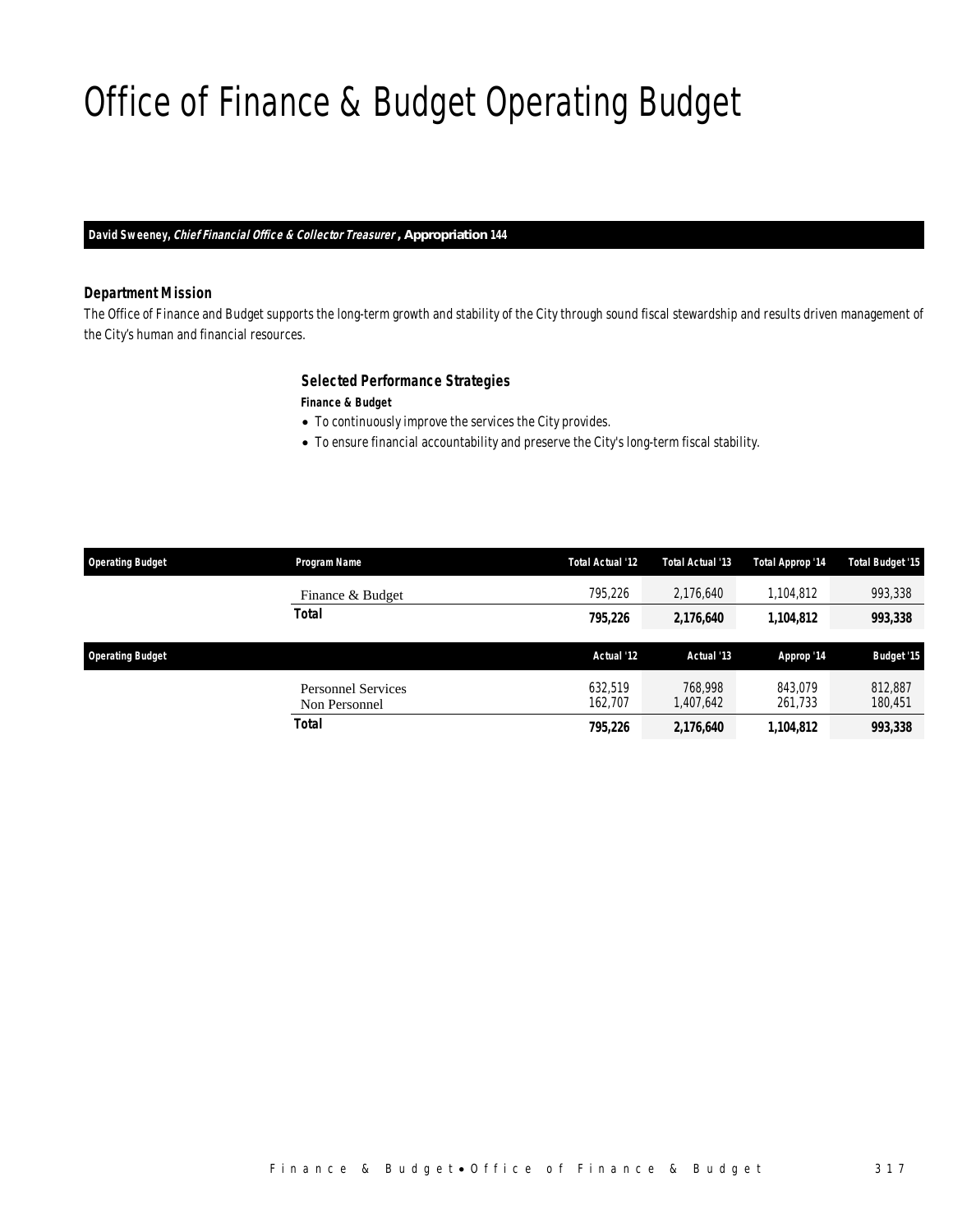# Office of Finance & Budget Operating Budget



### *Description of Services*

The Office of Finance and Budget, by working with all departments of the City, works to implement the Mayor's strategic goals, increase organizational performance and manage the City's overall fiscal health.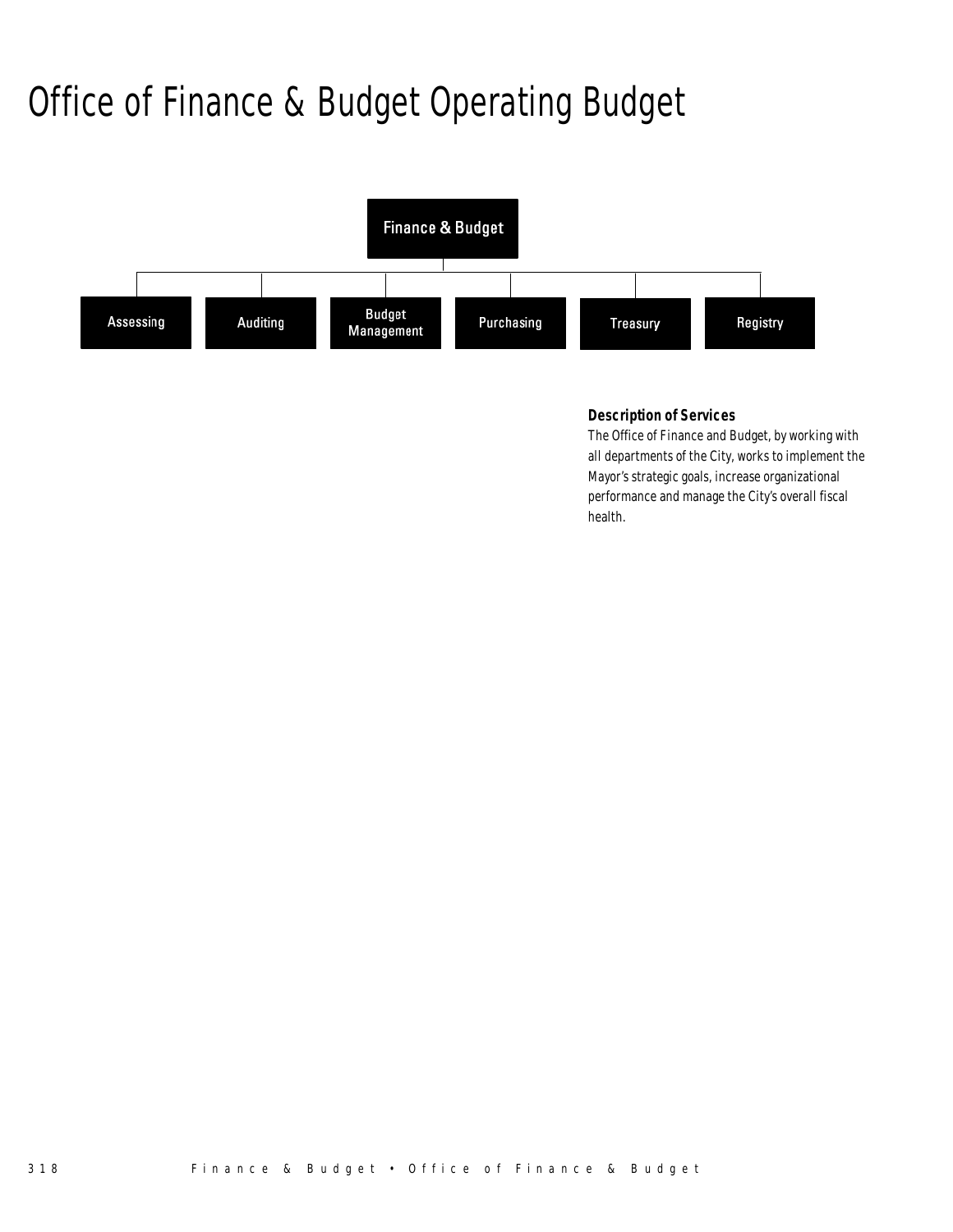# Department History

| <b>Personnel Services</b>       |                                                                                                                                                                                                                                                                                                      | <b>FY12 Expenditure</b>                                                                                             | <b>FY13 Expenditure</b>                                                                                        | <b>FY14 Appropriation</b>                                                     | FY15 Adopted                                                                                                         | Inc/Dec 14 vs 15                                                                                                                       |
|---------------------------------|------------------------------------------------------------------------------------------------------------------------------------------------------------------------------------------------------------------------------------------------------------------------------------------------------|---------------------------------------------------------------------------------------------------------------------|----------------------------------------------------------------------------------------------------------------|-------------------------------------------------------------------------------|----------------------------------------------------------------------------------------------------------------------|----------------------------------------------------------------------------------------------------------------------------------------|
|                                 | 51000 Permanent Employees<br>51100 Emergency Employees<br>51200 Overtime<br>51600 Unemployment Compensation<br>51700 Workers' Compensation<br><b>Total Personnel Services</b>                                                                                                                        | 632,519<br>$\mathbf{0}$<br>$\mathbf 0$<br>0<br>$\Omega$<br>632,519                                                  | 768,998<br>0<br>$\mathbf 0$<br>$\mathbf{0}$<br>$\Omega$<br>768,998                                             | 843,079<br>0<br>0<br>0<br>0<br>843,079                                        | 812,887<br>$\mathbf 0$<br>$\mathbf 0$<br>$\mathbf{0}$<br>$\Omega$<br>812,887                                         | $-30,192$<br>$\overline{0}$<br>$\overline{0}$<br>$\overline{0}$<br>$\Omega$<br>$-30,192$                                               |
| <b>Contractual Services</b>     |                                                                                                                                                                                                                                                                                                      | FY12 Expenditure                                                                                                    | <b>FY13 Expenditure</b>                                                                                        | <b>FY14 Appropriation</b>                                                     | FY15 Adopted                                                                                                         | Inc/Dec 14 vs 15                                                                                                                       |
|                                 | 52100 Communications<br>52200 Utilities<br>52400 Snow Removal<br>52500 Garbage/Waste Removal<br>52600 Repairs Buildings & Structures<br>52700 Repairs & Service of Equipment<br>52800 Transportation of Persons<br>52900 Contracted Services<br><b>Total Contractual Services</b>                    | 6,608<br>0<br>$\Omega$<br>$\overline{0}$<br>$\mathbf{0}$<br>504<br>3,605<br>144,568<br>155,285                      | 16,541<br>$\mathbf 0$<br>$\Omega$<br>$\mathbf 0$<br>$\mathbf 0$<br>504<br>1,765<br>1,369,325<br>1,388,135      | 5,633<br>$\theta$<br>0<br>0<br>0<br>500<br>$\mathbf{0}$<br>250,400<br>256,533 | 17,451<br>$\mathbf 0$<br>$\mathbf{0}$<br>$\mathbf{0}$<br>$\mathbf{0}$<br>500<br>$\overline{0}$<br>157,000<br>174,951 | 11,818<br>$\theta$<br>$\overline{0}$<br>$\overline{0}$<br>$\overline{0}$<br>$\Omega$<br>$\overline{0}$<br>$-93,400$<br>$-81,582$       |
| <b>Supplies &amp; Materials</b> |                                                                                                                                                                                                                                                                                                      | <b>FY12 Expenditure</b>                                                                                             | FY13 Expenditure                                                                                               | <b>FY14 Appropriation</b>                                                     | FY15 Adopted                                                                                                         | Inc/Dec 14 vs 15                                                                                                                       |
|                                 | 53000 Auto Energy Supplies<br>53200 Food Supplies<br>53400 Custodial Supplies<br>53500 Med, Dental, & Hosp Supply<br>53600 Office Supplies and Materials<br>53700 Clothing Allowance<br>53800 Educational Supplies & Mat<br>53900 Misc Supplies & Materials<br><b>Total Supplies &amp; Materials</b> | $\boldsymbol{0}$<br>$\boldsymbol{0}$<br>0<br>$\overline{0}$<br>3,810<br>0<br>$\mathbf 0$<br>$\overline{0}$<br>3,810 | 0<br>$\mathbf{0}$<br>$\mathbf 0$<br>$\mathbf{0}$<br>1,486<br>$\mathbf{0}$<br>$\mathbf{0}$<br>$\Omega$<br>1,486 | 0<br>$\mathbf{0}$<br>0<br>0<br>3,800<br>$\mathbf 0$<br>0<br>0<br>3,800        | $\mathbf 0$<br>$\mathbf{0}$<br>$\mathbf{0}$<br>$\overline{0}$<br>3,800<br>0<br>$\mathbf{0}$<br>$\mathbf{0}$<br>3,800 | 0<br>$\mathbf{0}$<br>$\overline{0}$<br>$\overline{0}$<br>$\mathbf 0$<br>$\overline{0}$<br>$\overline{0}$<br>$\overline{0}$<br>$\Omega$ |
| <b>Current Chgs &amp; Oblig</b> |                                                                                                                                                                                                                                                                                                      | <b>FY12 Expenditure</b>                                                                                             | FY13 Expenditure                                                                                               | <b>FY14 Appropriation</b>                                                     | FY15 Adopted                                                                                                         | Inc/Dec 14 vs 15                                                                                                                       |
|                                 | 54300 Workers' Comp Medical<br>54400 Legal Liabilities<br>54500 Aid To Veterans<br>54600 Current Charges H&I<br>54700 Indemnification<br>54900 Other Current Charges<br>Total Current Chgs & Oblig                                                                                                   | $\boldsymbol{0}$<br>$\boldsymbol{0}$<br>0<br>0<br>$\overline{0}$<br>2,510<br>2,510                                  | 0<br>$\mathbf 0$<br>$\mathbf{0}$<br>$\mathbf{0}$<br>$\mathbf{0}$<br>1,721<br>1,721                             | 0<br>$\overline{0}$<br>0<br>0<br>0<br>1,400<br>1,400                          | 0<br>$\mathbf 0$<br>$\mathbf{0}$<br>$\mathbf{0}$<br>$\mathbf{0}$<br>1,700<br>1,700                                   | 0<br>$\mathbf 0$<br>$\overline{0}$<br>$\overline{0}$<br>$\mathbf{0}$<br>300<br>300                                                     |
| Equipment                       |                                                                                                                                                                                                                                                                                                      | <b>FY12 Expenditure</b>                                                                                             | <b>FY13 Expenditure</b>                                                                                        | <b>FY14 Appropriation</b>                                                     | FY15 Adopted                                                                                                         | Inc/Dec 14 vs 15                                                                                                                       |
|                                 | 55000 Automotive Equipment<br>55400 Lease/Purchase<br>55600 Office Furniture & Equipment<br>55900 Misc Equipment<br><b>Total Equipment</b>                                                                                                                                                           | $\boldsymbol{0}$<br>$\Omega$<br>$\boldsymbol{0}$<br>1,102<br>1,102                                                  | 0<br>$\mathbf 0$<br>700<br>15,600<br>16,300                                                                    | 0<br>$\theta$<br>$\boldsymbol{0}$<br>0<br>0                                   | $\mathbf 0$<br>$\mathbf 0$<br>$\boldsymbol{0}$<br>$\mathbf 0$<br>0                                                   | $\mathbf 0$<br>$\overline{0}$<br>$\mathbf 0$<br>$\mathbf 0$<br>0                                                                       |
| <b>Other</b>                    |                                                                                                                                                                                                                                                                                                      | FY12 Expenditure                                                                                                    | FY13 Expenditure                                                                                               | <b>FY14 Appropriation</b>                                                     | FY15 Adopted                                                                                                         | Inc/Dec 14 vs 15                                                                                                                       |
| <b>Total Other</b>              | 56200 Special Appropriation<br>57200 Structures & Improvements<br>58000 Land & Non-Structure                                                                                                                                                                                                         | $\boldsymbol{0}$<br>0<br>0<br>0                                                                                     | 0<br>0<br>$\mathbf 0$<br>0                                                                                     | $\pmb{0}$<br>$\mathbf 0$<br>0<br>0                                            | 0<br>0<br>$\mathbf 0$<br>0                                                                                           | 0<br>$\mathbf 0$<br>0<br>0                                                                                                             |
| <b>Grand Total</b>              |                                                                                                                                                                                                                                                                                                      | 795,226                                                                                                             | 2,176,640                                                                                                      | 1,104,812                                                                     | 993,338                                                                                                              | $-111,474$                                                                                                                             |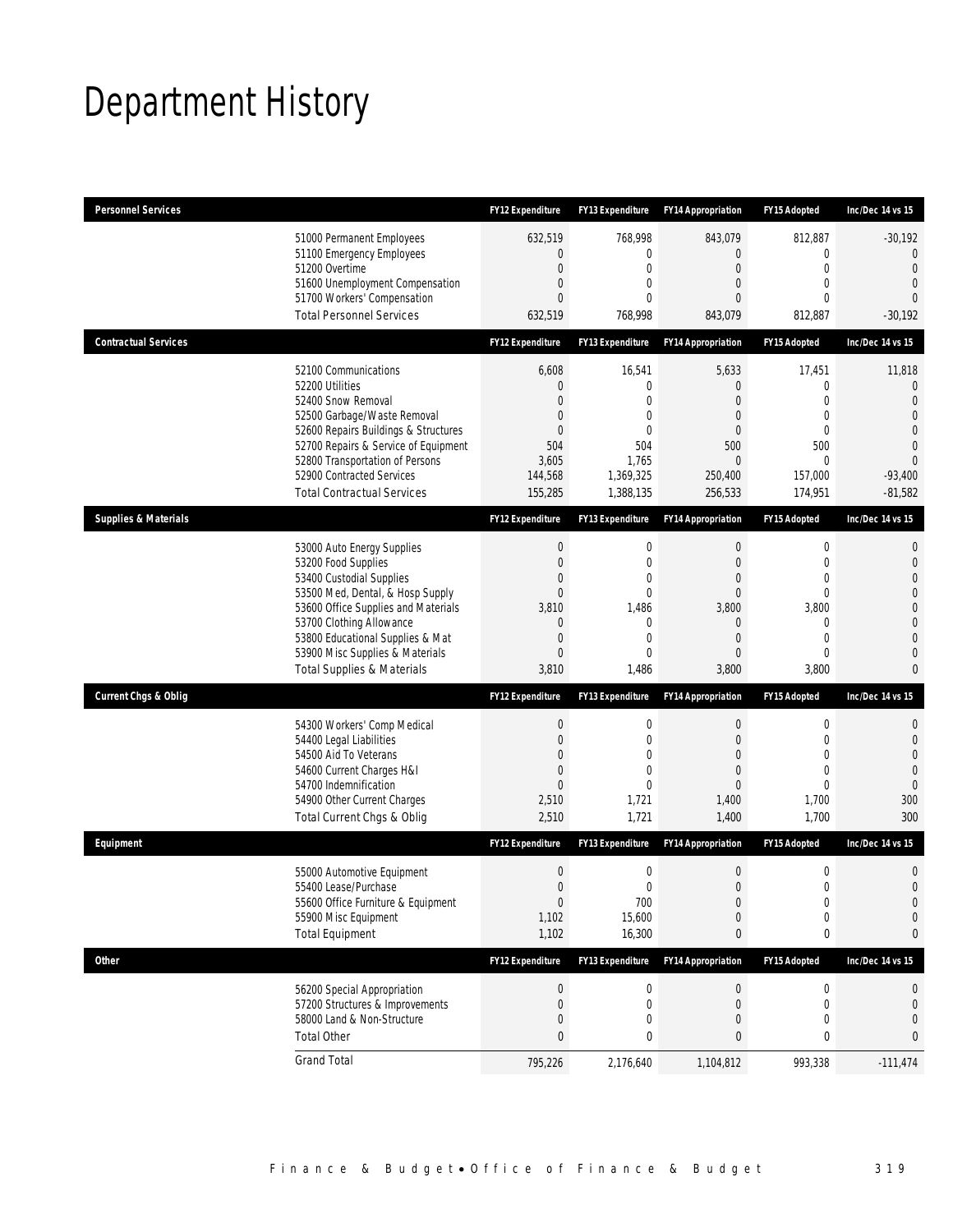# Department Personnel

| Title                                | Union<br>Code | Grade     | Position | FY15 Salary | Title                        | Union<br>Code | Grade | Position | FY15 Salary |
|--------------------------------------|---------------|-----------|----------|-------------|------------------------------|---------------|-------|----------|-------------|
|                                      |               |           |          |             |                              |               |       |          |             |
| Chief of Personnel & Labor Relations | CDH           | <b>NG</b> | 1.00     | 134,294     | Labor Relations Analyst      | <b>EXM</b>    | 04    | 1.00     | 52,522      |
| Data Proc Systems Anl                | <b>EXM</b>    | 06        | 1.00     | 77,883      | Performance Analyst          | <b>EXM</b>    | 06    | 1.00     | 62,917      |
| Dir Administrative Services          | CDH           | <b>NG</b> | 1.00     | 146,198     | Prin Admin Assistant         | <b>EXM</b>    | 08    | 1.00     | 93,533      |
| Exec Assistant                       | EXM           | 10        | 1.00     | 108,673     | Prin Admin Assistant         | <b>EXM</b>    | 09    | 1.00     | 79,549      |
| <b>Exec Assistant</b>                | EXM           | 14        | 1.00     | 131,993     | Prin Admin Assistant         | <b>EXM</b>    | 10    | 1.00     | 77,744      |
|                                      |               |           |          |             | Spec Asst                    | <b>MYN</b>    | NG.   | 1.00     | 108,468     |
|                                      |               |           |          |             | <b>Total</b>                 |               |       | 11       | 1,073,775   |
|                                      |               |           |          |             | <b>Adjustments</b>           |               |       |          |             |
|                                      |               |           |          |             | <b>Differential Payments</b> |               |       |          | $\Omega$    |
|                                      |               |           |          |             | Other                        |               |       |          | 12,262      |
|                                      |               |           |          |             | Chargebacks                  |               |       |          | $-86,938$   |
|                                      |               |           |          |             | Salary Savings               |               |       |          | $-186,212$  |
|                                      |               |           |          |             | <b>FY15 Total Request</b>    |               |       |          | 812.887     |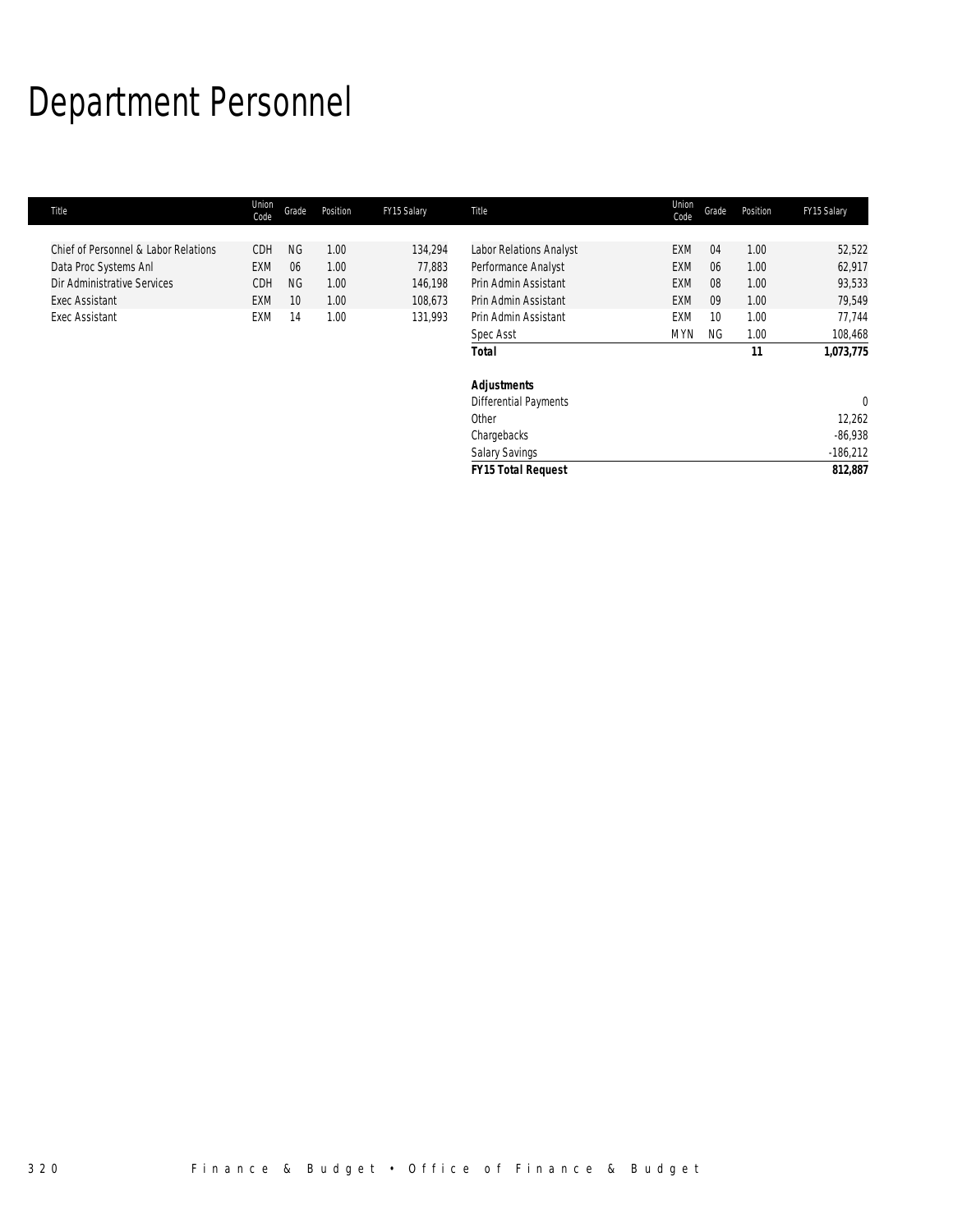# Program 1. Finance & Budget

*David Sweeney, Chief Financial Office & Collector Treasurer , Organization 144100* 

### *Program Description*

The Finance & Budget Program assists in supporting the City's long-term growth and stability by working with all departments to strengthen and improve the City's financial and administrative resources.

| <b>Operating Budget</b>                    | Actual '12         | Actual '13          | Approp '14         | <b>Budget '15</b>  |
|--------------------------------------------|--------------------|---------------------|--------------------|--------------------|
| <b>Personnel Services</b><br>Non Personnel | 632.519<br>162,707 | 768.998<br>,407,642 | 843.079<br>261,733 | 812,887<br>180,451 |
| Total                                      | 795.226            | 2,176,640           | 1,104,812          | 993,338            |
|                                            |                    |                     |                    |                    |

### *Performance*

### **Strategy:** To continuously improve the services the City provides.

|                                                                                                         | <b>Performance Measures</b>        | Actual '12 | Actual '13 | Projected '14 | Target '15 |  |  |  |
|---------------------------------------------------------------------------------------------------------|------------------------------------|------------|------------|---------------|------------|--|--|--|
|                                                                                                         | Average return on city investments | .28%       | .14%       | .23%          | .23%       |  |  |  |
| <b>Strategy:</b> To ensure financial accountability and preserve the City's long-term fiscal stability. |                                    |            |            |               |            |  |  |  |
|                                                                                                         | <b>Performance Measures</b>        | Actual '12 | Actual '13 | Projected '14 | Target '15 |  |  |  |
|                                                                                                         | Property tax collection rate       | 98.9%      | 99.1%      | 99.2%         | 99.2%      |  |  |  |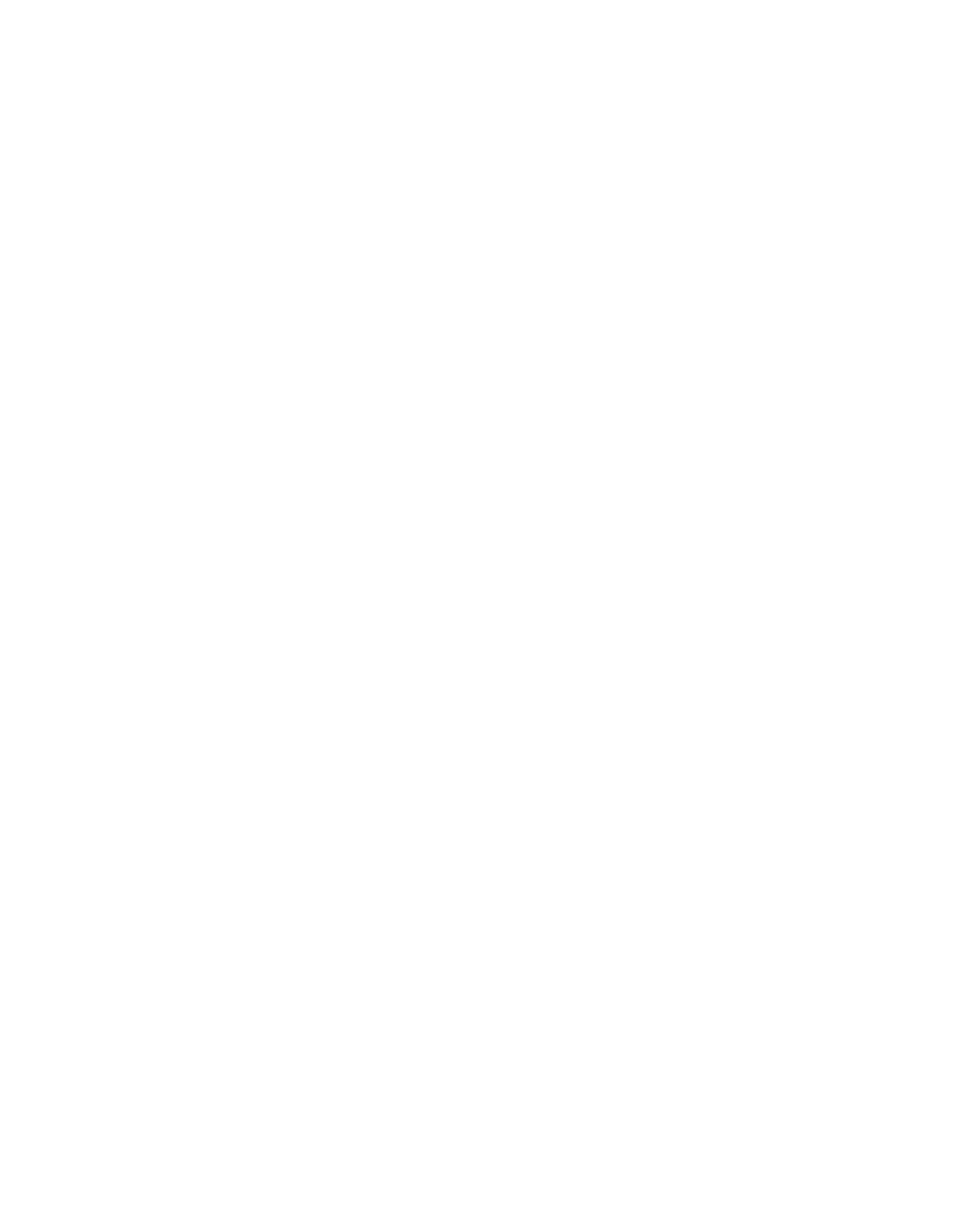# Assessing Department Operating Budget

*Ronald W. Rakow, Commissioner , Appropriation 136* 

#### *Department Mission*

The mission of the Assessing Department is to accurately assess property and provide prompt and courteous responses to requests for service from the public.

#### *Selected Performance Strategies*

*Operations* 

- To maintain accurate parcel and ownership data so as to ensure a fair assessment system.
- To process personal exemption applications in a timely and responsive manner.
- To process residential exemption applications in a timely and responsive manner.
- *Valuation*
- To maintain and ensure data quality for all real and personal property to produce consistent and accurate values.
- To resolve abatements in a timely and responsive manner.

### *Executive*

- To resolve abatement appeal cases in a satisfactory manner through withdrawals, settlement, or trial.
- To resolve taxpayer inquiries in a timely and responsive manner.

| <b>Operating Budget</b> | Program Name                                | Total Actual '12                    | Total Actual '13                    | Total Approp '14                    | <b>Total Budget '15</b>             |
|-------------------------|---------------------------------------------|-------------------------------------|-------------------------------------|-------------------------------------|-------------------------------------|
|                         | <b>Operations</b><br>Valuation<br>Executive | 2.009.992<br>2.838.404<br>1,417,460 | 2.011.644<br>3.061.860<br>1,417,075 | 1,958,910<br>3,352,836<br>1,375,677 | 1.979.891<br>3,413,406<br>1,288,368 |
|                         | Total                                       | 6,265,856                           | 6,490,579                           | 6,687,423                           | 6,681,665                           |
| <b>Operating Budget</b> |                                             | Actual '12                          | Actual '13                          | Approp '14                          | <b>Budget '15</b>                   |
|                         | <b>Personnel Services</b><br>Non Personnel  | 5.439.354<br>826.502                | 5.596.336<br>894.243                | 5.954.039<br>733,384                | 6,052,843<br>628,822                |
|                         | Total                                       | 6,265,856                           | 6,490,579                           | 6,687,423                           | 6,681,665                           |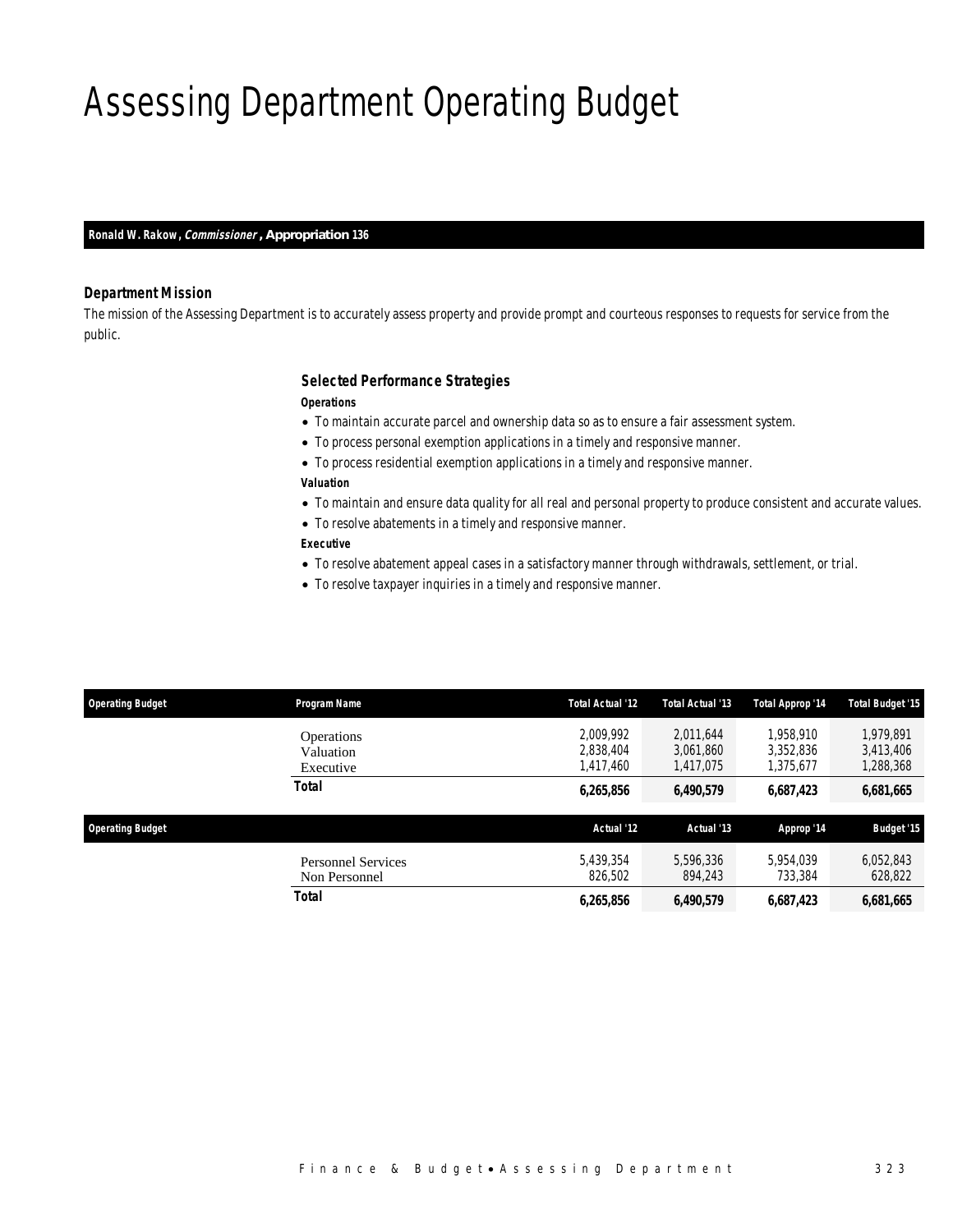# Assessing Department Operating Budget



### *Authorizing Statutes*

- Organizations, CBC St. 6 §§ 100-107; CBC Ord. §§ 6-2.1-6-2.5.
- Taxation, M.G.L.A. cc. 59, 60A-B, 61A-B, 121A.
- Abatement of Back Taxes, M.G.L.A. c. 58, § 8.
- Classification, M.G.L.A. c.59, § 2A; M.G.L.A. c. 40, § 56.
- Annual Assessment, M.G.L.A. c. 59 § 21C.
- Proposition 2 1/2, M.G.L.A. c. 59 § 21C.
- Cherry Sheets State Aid, M.G.L.A. c. 58, §§ 18B, 18C, 18F, 20A, 25, 25A; M.G.L.A. c. 29, §§ 2O, 71.

#### *Description of Services*

The Assessing Department is responsible for the valuation and assessment of all real and personal property in the City of Boston for the purpose of taxation. Assessment records are reviewed annually to reflect new construction, fire damage, and changes in ownership. The department conducts a revaluation program every three years. The department conducts research on assessment practices and provides the necessary accounting control and other related clerical support to properly assess real and personal property. The department maintains official maps, records of assessment and ownership, abatements and related property description data.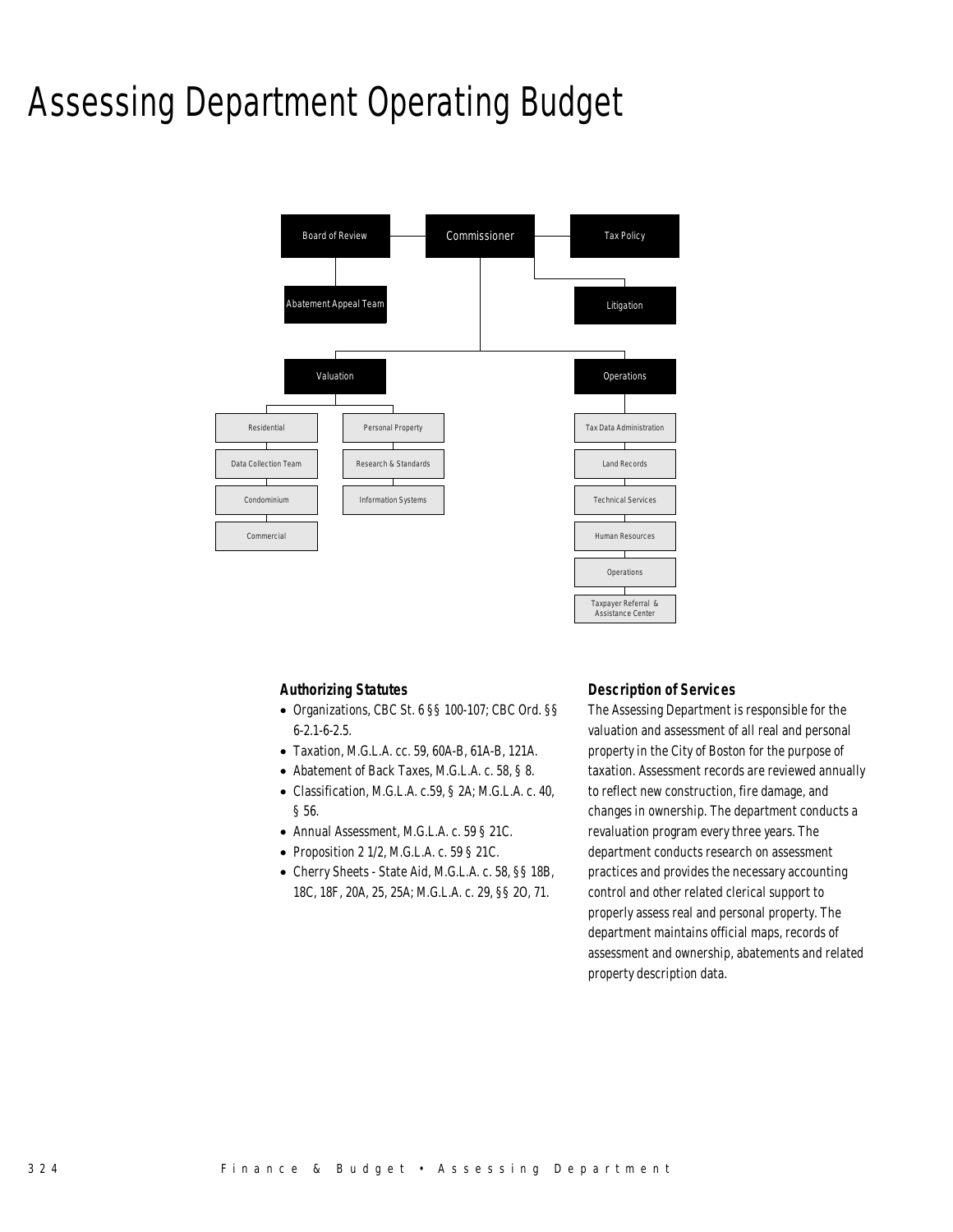# Department History

| <b>Personnel Services</b>       |                                                                                                                                                                                                                                                                                                      | <b>FY12 Expenditure</b>                                             | <b>FY13 Expenditure</b>                                                                                          | <b>FY14 Appropriation</b>                                                      | FY15 Adopted                                                                                          | Inc/Dec 14 vs 15                                                                                                             |
|---------------------------------|------------------------------------------------------------------------------------------------------------------------------------------------------------------------------------------------------------------------------------------------------------------------------------------------------|---------------------------------------------------------------------|------------------------------------------------------------------------------------------------------------------|--------------------------------------------------------------------------------|-------------------------------------------------------------------------------------------------------|------------------------------------------------------------------------------------------------------------------------------|
|                                 | 51000 Permanent Employees<br>51100 Emergency Employees<br>51200 Overtime<br>51600 Unemployment Compensation<br>51700 Workers' Compensation<br><b>Total Personnel Services</b>                                                                                                                        | 5,403,304<br>0<br>23,872<br>12,178<br>0<br>5,439,354                | 5,550,292<br>0<br>27,764<br>18,280<br>0<br>5,596,336                                                             | 5,919,039<br>0<br>15,000<br>20,000<br>0<br>5,954,039                           | 6,022,843<br>0<br>15,000<br>15,000<br>$\mathbf 0$<br>6,052,843                                        | 103,804<br>$\mathbf{0}$<br>$\overline{0}$<br>$-5,000$<br>98,804                                                              |
|                                 |                                                                                                                                                                                                                                                                                                      |                                                                     |                                                                                                                  |                                                                                |                                                                                                       |                                                                                                                              |
| <b>Contractual Services</b>     |                                                                                                                                                                                                                                                                                                      | <b>FY12 Expenditure</b>                                             | FY13 Expenditure                                                                                                 | <b>FY14 Appropriation</b>                                                      | FY15 Adopted                                                                                          | Inc/Dec 14 vs 15                                                                                                             |
|                                 | 52100 Communications<br>52200 Utilities<br>52400 Snow Removal<br>52500 Garbage/Waste Removal<br>52600 Repairs Buildings & Structures<br>52700 Repairs & Service of Equipment<br>52800 Transportation of Persons<br>52900 Contracted Services<br><b>Total Contractual Services</b>                    | 60,389<br>0<br>0<br>0<br>0<br>22,522<br>2,482<br>451,367<br>536,760 | 57,363<br>0<br>$\overline{0}$<br>$\overline{0}$<br>13,345<br>19,703<br>12,912<br>427,463<br>530,786              | 62,500<br>0<br>0<br>0<br>0<br>21,500<br>12,200<br>430,000<br>526,200           | 52,500<br>0<br>$\Omega$<br>$\mathbf{0}$<br>$\Omega$<br>20,000<br>14,000<br>352,000<br>438,500         | $-10,000$<br>$\mathbf{0}$<br>$\mathbf{0}$<br>$\overline{0}$<br>$\overline{0}$<br>$-1,500$<br>1,800<br>$-78,000$<br>$-87,700$ |
| <b>Supplies &amp; Materials</b> |                                                                                                                                                                                                                                                                                                      | <b>FY12 Expenditure</b>                                             | FY13 Expenditure                                                                                                 | <b>FY14 Appropriation</b>                                                      | FY15 Adopted                                                                                          | Inc/Dec 14 vs 15                                                                                                             |
|                                 | 53000 Auto Energy Supplies<br>53200 Food Supplies<br>53400 Custodial Supplies<br>53500 Med, Dental, & Hosp Supply<br>53600 Office Supplies and Materials<br>53700 Clothing Allowance<br>53800 Educational Supplies & Mat<br>53900 Misc Supplies & Materials<br><b>Total Supplies &amp; Materials</b> | 3,235<br>0<br>0<br>0<br>56,340<br>0<br>0<br>0<br>59,575             | 1,438<br>$\mathbf{0}$<br>0<br>$\overline{0}$<br>120,199<br>$\mathbf{0}$<br>$\overline{0}$<br>$\Omega$<br>121,637 | 3,640<br>$\mathbf 0$<br>0<br>0<br>57,000<br>0<br>$\overline{0}$<br>0<br>60,640 | 1,200<br>0<br>$\mathbf{0}$<br>$\overline{0}$<br>54,000<br>0<br>$\mathbf{0}$<br>$\mathbf{0}$<br>55,200 | $-2,440$<br>$\mathbf 0$<br>$\mathbf{0}$<br>$\Omega$<br>$-3,000$<br>$\mathbf{0}$<br>$\overline{0}$<br>$\Omega$<br>$-5,440$    |
| <b>Current Chgs &amp; Oblig</b> |                                                                                                                                                                                                                                                                                                      | <b>FY12 Expenditure</b>                                             | FY13 Expenditure                                                                                                 | <b>FY14 Appropriation</b>                                                      | <b>FY15 Adopted</b>                                                                                   | Inc/Dec 14 vs 15                                                                                                             |
|                                 | 54300 Workers' Comp Medical<br>54400 Legal Liabilities<br>54500 Aid To Veterans<br>54600 Current Charges H&I<br>54700 Indemnification<br>54900 Other Current Charges<br>Total Current Chgs & Oblig                                                                                                   | 0<br>0<br>0<br>0<br>$\Omega$<br>87,954<br>87,954                    | 287<br>$\mathbf{0}$<br>$\mathbf{0}$<br>0<br>$\Omega$<br>135,596<br>135,883                                       | $\mathbf 0$<br>$\overline{0}$<br>0<br>0<br>0<br>123,700<br>123,700             | 0<br>$\mathbf{0}$<br>$\mathbf{0}$<br>$\mathbf{0}$<br>$\Omega$<br>123,700<br>123,700                   | 0<br>$\mathbf 0$<br>$\overline{0}$<br>$\Omega$<br>$\mathbf{0}$<br>$\overline{0}$<br>$\Omega$                                 |
| Equipment                       |                                                                                                                                                                                                                                                                                                      | <b>FY12 Expenditure</b>                                             | <b>FY13 Expenditure</b>                                                                                          | <b>FY14 Appropriation</b>                                                      | FY15 Adopted                                                                                          | Inc/Dec 14 vs 15                                                                                                             |
|                                 | 55000 Automotive Equipment<br>55400 Lease/Purchase<br>55600 Office Furniture & Equipment<br>55900 Misc Equipment<br><b>Total Equipment</b>                                                                                                                                                           | $\mathbf 0$<br>11,422<br>32,436<br>98,355<br>142,213                | $\mathbf 0$<br>22,844<br>13,224<br>69,869<br>105,937                                                             | $\boldsymbol{0}$<br>22,844<br>$\theta$<br>$\mathbf 0$<br>22,844                | $\mathbf 0$<br>11,422<br>0<br>$\mathbf{0}$<br>11,422                                                  | $\mathbf 0$<br>$-11,422$<br>$\theta$<br>0<br>$-11,422$                                                                       |
| <b>Other</b>                    |                                                                                                                                                                                                                                                                                                      | <b>FY12 Expenditure</b>                                             | FY13 Expenditure                                                                                                 | <b>FY14 Appropriation</b>                                                      | FY15 Adopted                                                                                          | Inc/Dec 14 vs 15                                                                                                             |
|                                 | 56200 Special Appropriation<br>57200 Structures & Improvements<br>58000 Land & Non-Structure<br><b>Total Other</b>                                                                                                                                                                                   | 0<br>0<br>0<br>0                                                    | $\boldsymbol{0}$<br>$\mathbf 0$<br>0<br>0                                                                        | $\bf{0}$<br>$\mathbf 0$<br>0<br>0                                              | 0<br>0<br>$\mathbf 0$<br>0                                                                            | 0<br>0<br>0<br>0                                                                                                             |
|                                 | <b>Grand Total</b>                                                                                                                                                                                                                                                                                   | 6,265,856                                                           | 6,490,579                                                                                                        | 6,687,423                                                                      | 6,681,665                                                                                             | $-5,758$                                                                                                                     |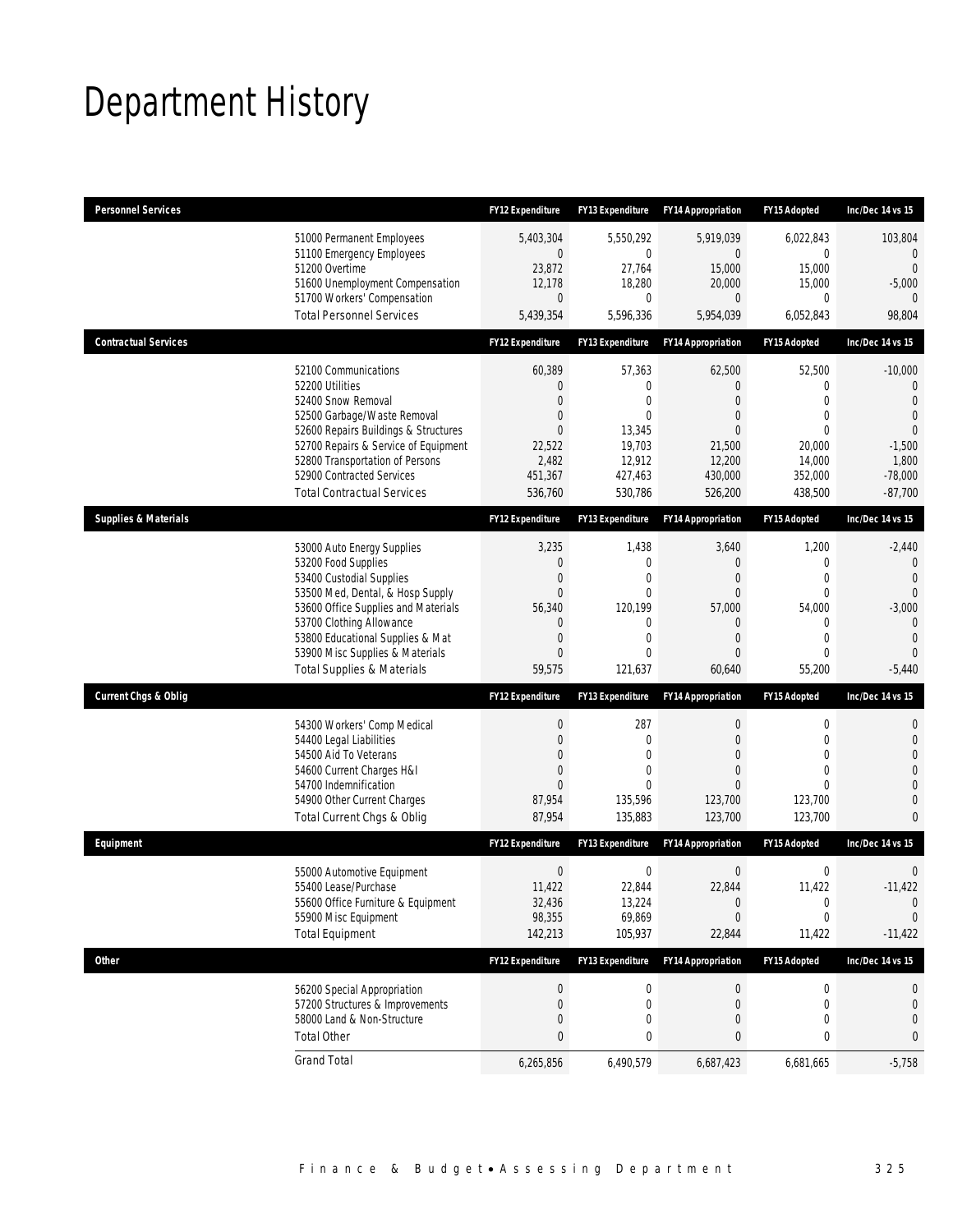# Department Personnel

| Title                         | Union<br>Code   | Grade           | Position | FY15 Salary | Title                          | Union<br>Code   | Grade | Position | FY15 Salary |
|-------------------------------|-----------------|-----------------|----------|-------------|--------------------------------|-----------------|-------|----------|-------------|
|                               |                 |                 |          |             |                                |                 |       |          |             |
| Admin Analyst                 | SU4             | 14              | 8.00     | 422,651     | Personnel Officer              | SU <sub>4</sub> | 14    | 1.00     | 40,740      |
| Admin Assistant               | SU4             | 15              | 3.00     | 165,210     | Prin Admin Assistant           | <b>EXM</b>      | 08    | 1.00     | 76,284      |
| Admin Assistant               | SU4             | 16              | 1.00     | 66,403      | Prin Admin Assistant           | <b>EXM</b>      | 09    | 1.00     | 100,460     |
| Admin Assistant               | SU4             | 18              | 1.00     | 80,753      | Prin Admin Assistant           | EXM             | 10    | 1.00     | 95,403      |
| <b>Asst Assessor</b>          | AFL             | 16A             | 6.00     | 350,445     | Prin Admin Assistant           | SE <sub>1</sub> | 08    | 4.00     | 356,840     |
| Asst Assessor (Trainee II)    | AFL             | 14              | 5.00     | 208,681     | Prin Admin Assistant           | SE <sub>1</sub> | 09    | 3.00     | 294,355     |
| Asst Dir-Assessing Plan Maint | AFJ             | 19A             | 1.00     | 87,384      | Prin Data Proc Systems Analyst | SE <sub>1</sub> | 10    | 2.00     | 217,345     |
| Commissioner                  | CDH             | <b>NG</b>       | 1.00     | 144,624     | Property Officer               | SU4             | 12    | 1.00     | 41,944      |
| <b>Dir Assessing Services</b> | SE <sub>1</sub> | 07              | 5.00     | 425,278     | Research Analyst               | SU <sub>4</sub> | 16    | 3.00     | 153,254     |
| DP Sys Analyst                | SE <sub>1</sub> | 06              | 2.00     | 138,796     | Research Assessor              | AFL             | 18    | 2.00     | 144,259     |
| <b>Exec Assistant</b>         | <b>EXM</b>      | 10 <sup>°</sup> | 3.00     | 326,019     | Sr Adm Analyst                 | SE <sub>1</sub> | 06    | 4.00     | 298,950     |
| <b>Exec Assistant</b>         | <b>EXM</b>      | 12              | 2.00     | 239,402     | Sr Assessing Draftsperson      | <b>AFJ</b>      | 18A   | 2.00     | 135,410     |
| <b>Executive Assistant</b>    | EXM             | 12              | 1.00     | 101,705     | Sr Data Proc Sys Analyst       | SE <sub>1</sub> | 08    | 1.00     | 84,788      |
| <b>Head Clerk</b>             | SU4             | 12              | 7.00     | 290,964     | Sr Research Analyst (Asn)      | SU4             | 18    | 2.00     | 140,977     |
| Jr Assessing Draftsperson     | AFJ             | 16A             | 1.00     | 66,406      | Supv-Asst Assessors            | AFJ             | 18    | 1.00     | 65,521      |
| Member-Bd Of Review           | EXM             | <b>NG</b>       | 1.00     | 85,234      | Supv-Asst Assessors            | AFL             | 18    | 8.00     | 619,488     |
| Office Manager                | SU4             | 16              | 3.00     | 199,209     | <b>Title Examiner</b>          | SU <sub>4</sub> | 13    | 1.00     | 36,933      |
|                               |                 |                 |          |             | <b>Total</b>                   |                 |       | 89       | 6,302,114   |
|                               |                 |                 |          |             | <b>Adjustments</b>             |                 |       |          |             |

| Title Examiner               | SU4 | 13 | 1.00 | 36,933     |
|------------------------------|-----|----|------|------------|
| <b>Total</b>                 |     |    | 89   | 6,302,114  |
| <b>Adjustments</b>           |     |    |      |            |
| <b>Differential Payments</b> |     |    |      | 0          |
| Other                        |     |    |      | 39,500     |
| Chargebacks                  |     |    |      | 0          |
| <b>Salary Savings</b>        |     |    |      | $-318,771$ |
| <b>FY15 Total Request</b>    |     |    |      | 6,022,843  |
|                              |     |    |      |            |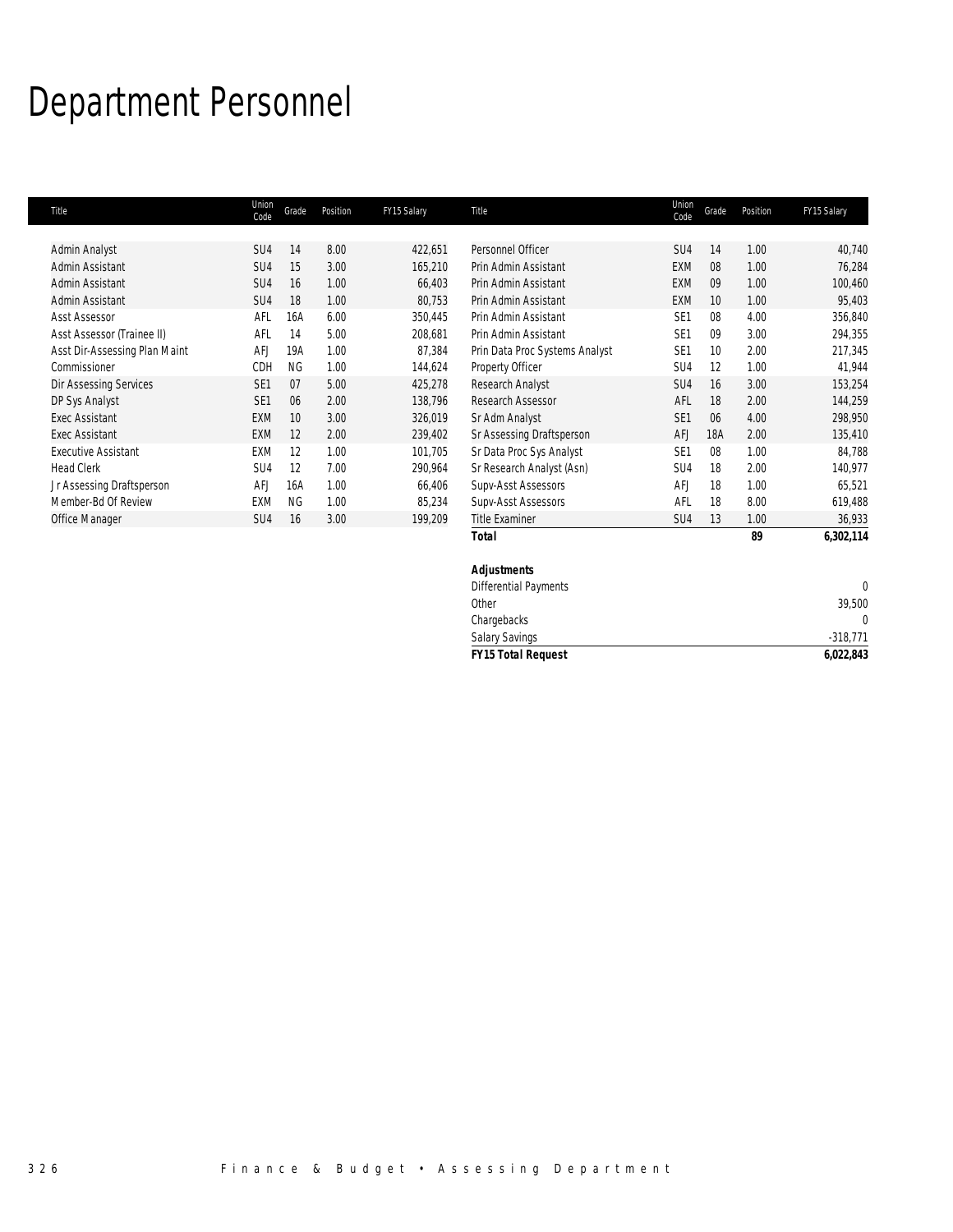# Program 1. Operations

#### *Emmanuel Dikibo, Manager , Organization 136100*

#### *Program Description*

The Operations program provides administration, fiscal, human resources, and other related administrative services to all operating units within the department. It also provides management and technical support for fleet administration, facilities and office management, and office technology, including ownership and physical description changes to real property that are maintained by the Tax Data Administration and Land Records units. The Taxpayer Referral and Assistance Center (TRAC) provides a single point of contact to taxpayers seeking information, assistance or referrals regarding excise, personal property and real estate. TRAC handles inquiries by phone, mail and email.

| <b>Operating Budget</b>                    | Actual '12           | Actual '13          | Approp '14           | <b>Budget '15</b>    |
|--------------------------------------------|----------------------|---------------------|----------------------|----------------------|
| <b>Personnel Services</b><br>Non Personnel | 1.716.894<br>293.098 | .640.643<br>371.001 | 1.767.726<br>191.184 | 1,801,769<br>178,122 |
| Total                                      | 2,009,992            | 2,011,644           | 1,958,910            | 1,979,891            |

*Performance* 

Strategy: To maintain accurate parcel and ownership data so as to ensure a fair assessment system.

| <b>Performance Measures</b>                                                                    | Actual '12 | Actual '13 | Projected '14 | Target '15 |
|------------------------------------------------------------------------------------------------|------------|------------|---------------|------------|
| Map requests received                                                                          | 160        | 36         | 17            | 25         |
| <b>Strategy:</b> To process personal exemption applications in a timely and responsive manner. |            |            |               |            |
| <b>Performance Measures</b>                                                                    | Actual '12 | Actual '13 | Projected '14 | Target '15 |
| % of personal exemption applications<br>processed within 15 days                               | 100%       | 100%       | 100%          | 100%       |
| Personal exemption applications received                                                       | 4,170      | 4,048      | 3,835         | 4,200      |
|                                                                                                |            |            |               |            |

Strategy: To process residential exemption applications in a timely and responsive manner.

| <b>Performance Measures</b>                 | Actual '12 | Actual '13 | <b>Projected '14</b> | Target '15 |
|---------------------------------------------|------------|------------|----------------------|------------|
| Residential exemption applications received | 7,350      | 5.503      | 5.500                | 5.500      |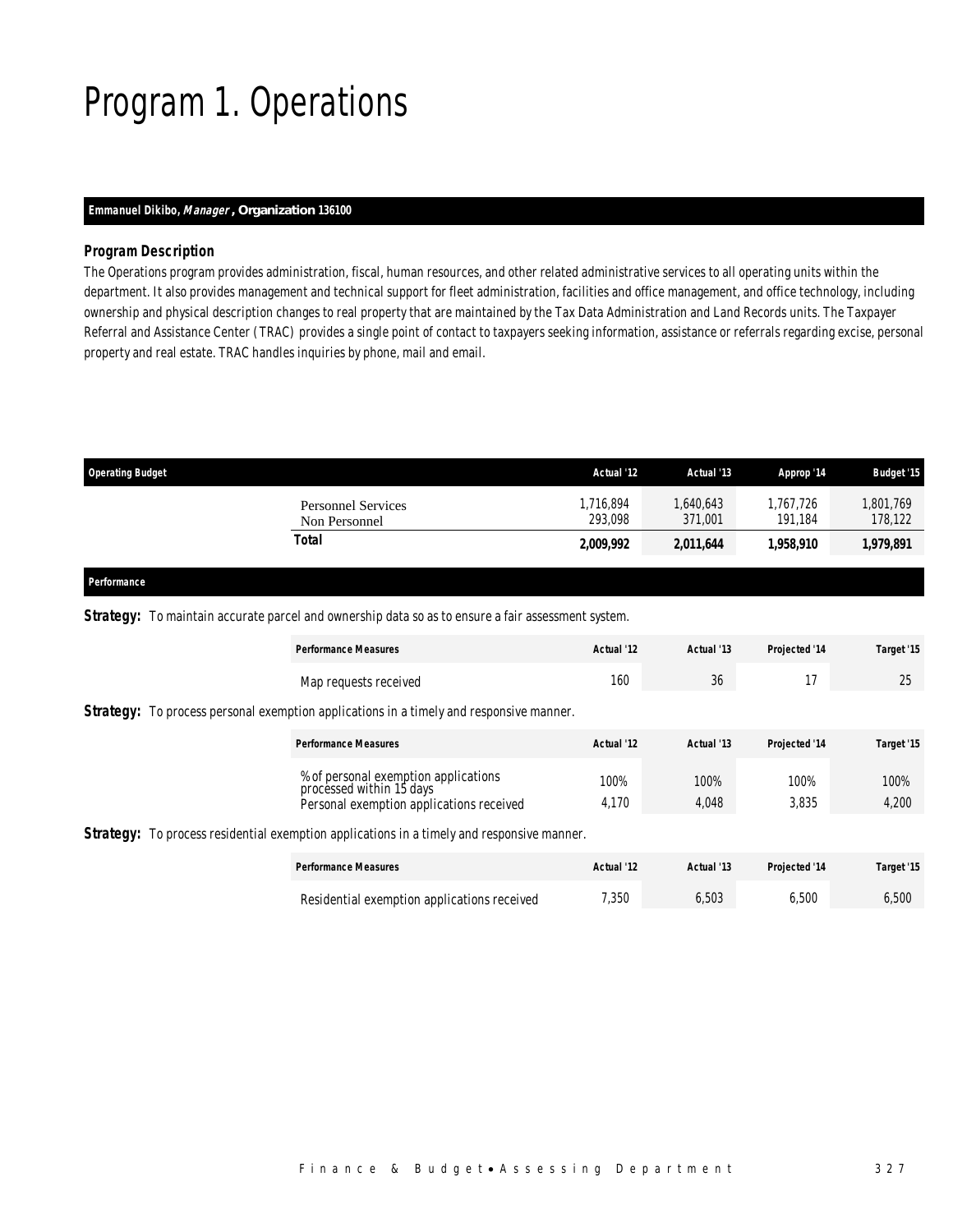# Program 2. Valuation

### *Gayle Willett, Manager , Organization 136200*

### *Program Description*

The Valuation program establishes and records the full and fair cash value of all real and personal property in the City of Boston as of January 1st of each year. Program staff also conducts research to develop sales models and valuation standards to produce market-based assessments.

| <b>Operating Budget</b>                    | Actual '12           | Actual '13           | Approp '14           | <b>Budget '15</b>    |
|--------------------------------------------|----------------------|----------------------|----------------------|----------------------|
| <b>Personnel Services</b><br>Non Personnel | 2,700,660<br>137,744 | 2,880,154<br>181,706 | 3.077.936<br>274.900 | 3,150,606<br>262,800 |
| Total                                      | 2,838,404            | 3,061,860            | 3,352,836            | 3,413,406            |
| Performance                                |                      |                      |                      |                      |

### **Strategy:** To maintain accurate parcel and ownership data so as to ensure a fair assessment system.

| <b>Performance Measures</b>        | Actual '12 | Actual '13 | Projected '14 | Target '15 |
|------------------------------------|------------|------------|---------------|------------|
| % of maintenance parcels inspected | 100%       | 100%       | 100%          | 100%       |

### **Strategy:** To maintain and ensure data quality for all real and personal property to produce consistent and accurate values.

| <b>Performance Measures</b>                                        | Actual '12   | Actual '13   | Projected '14  | Target '15     |
|--------------------------------------------------------------------|--------------|--------------|----------------|----------------|
| First time commercial abatement<br>applications filed              | 407          | 469          | 390            | 450            |
| Maintenance parcels inspected<br>Personal property sites inspected | 5,625<br>239 | 2,004<br>991 | 7.937<br>1.045 | 6,000<br>1,000 |

#### **Strategy:** To resolve abatements in a timely and responsive manner.

| <b>Performance Measures</b>                                   | Actual '12 | Actual '13 | Projected '14 | Target '15 |
|---------------------------------------------------------------|------------|------------|---------------|------------|
| % of first time commercial abatement<br>applications reviewed | 100%       | 100%       | 100%          | 100%       |
| Residential and condo abatement<br>applications reviewed      | 1.096      | .470       | 661           | 950        |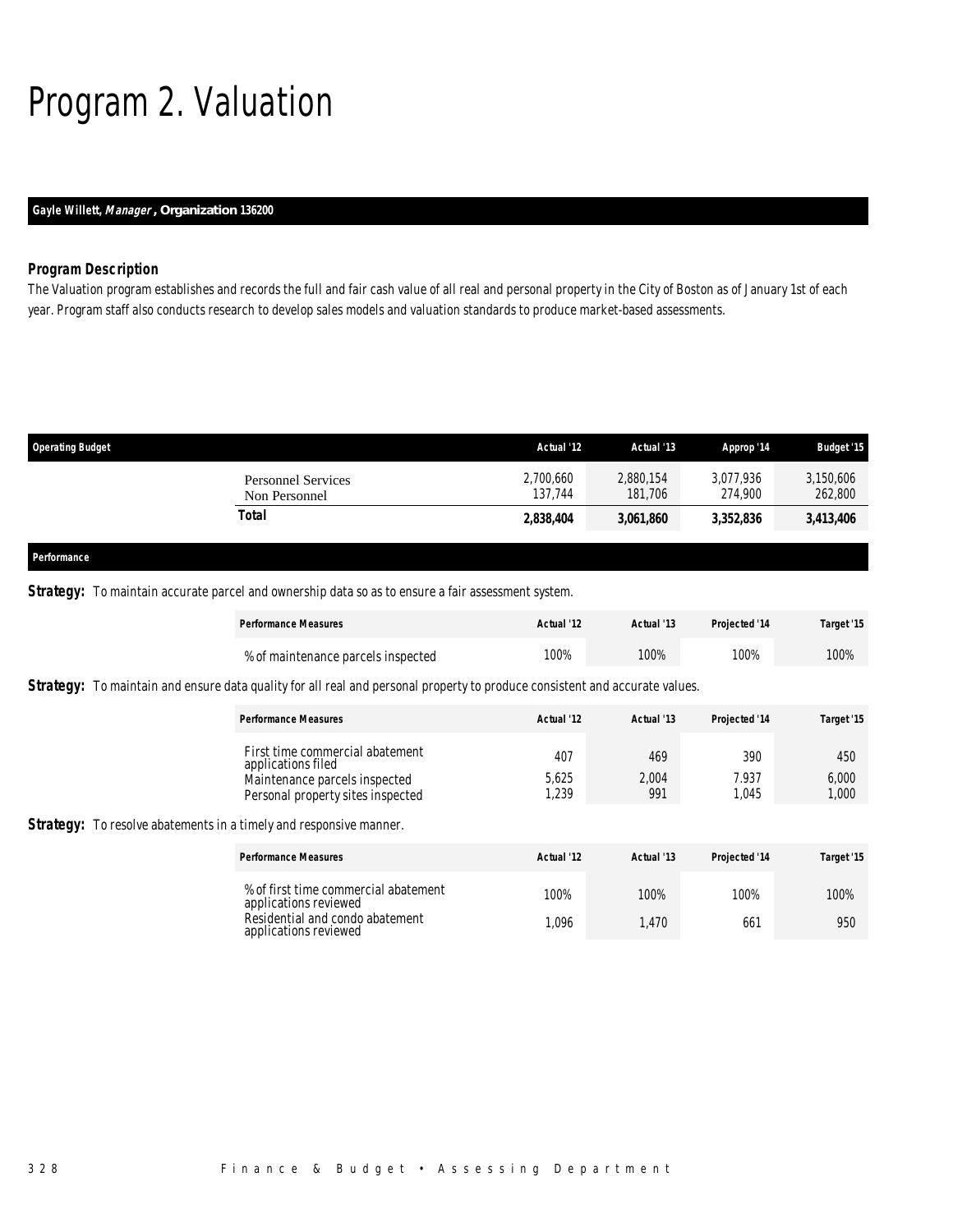# Program 3. Executive

### *Ronald W. Rakow, Commissioner , Organization 136300*

#### *Program Description*

The Executive program provides support services to the Commissioner, including tax policy and information coordination and dissemination. In addition, both the Board of Review and Litigation units handle rulings on all abatement applications and representation at the state's Appellate Tax Board regarding these applications.

| <b>Operating Budget</b>             | Actual '12           | Actual '13           | Approp '14           | <b>Budget '15</b>    |
|-------------------------------------|----------------------|----------------------|----------------------|----------------------|
| Personnel Services<br>Non Personnel | 1,021,800<br>395.660 | 1.075.539<br>341.536 | 1.108.377<br>267.300 | 1,100,468<br>187,900 |
| Total                               | 1,417,460            | 1,417,075            | 1.375.677            | 1,288,368            |
|                                     |                      |                      |                      |                      |

#### *Performance*

**Strategy: To** 

*Strategy:* To resolve abatement appeal cases in a satisfactory manner through withdrawals, settlement, or trial.

| <b>Performance Measures</b>                                                                          | Actual '12  | Actual '13 | Projected '14 | Target '15  |
|------------------------------------------------------------------------------------------------------|-------------|------------|---------------|-------------|
| % of current fiscal year abatement cases<br>closed                                                   | 53%         | 76%        | 73%           | 60%         |
| <b>Strategy:</b> To resolve taxpayer inquiries in a timely and responsive manner.                    |             |            |               |             |
| <b>Performance Measures</b>                                                                          | Actual '12  | Actual '13 | Projected '14 | Target '15  |
| % of public requests to Commissioner's office<br>addressed within 2 days<br>Public requests received | 100%<br>527 | 96%<br>685 | 100%<br>452   | 100%<br>450 |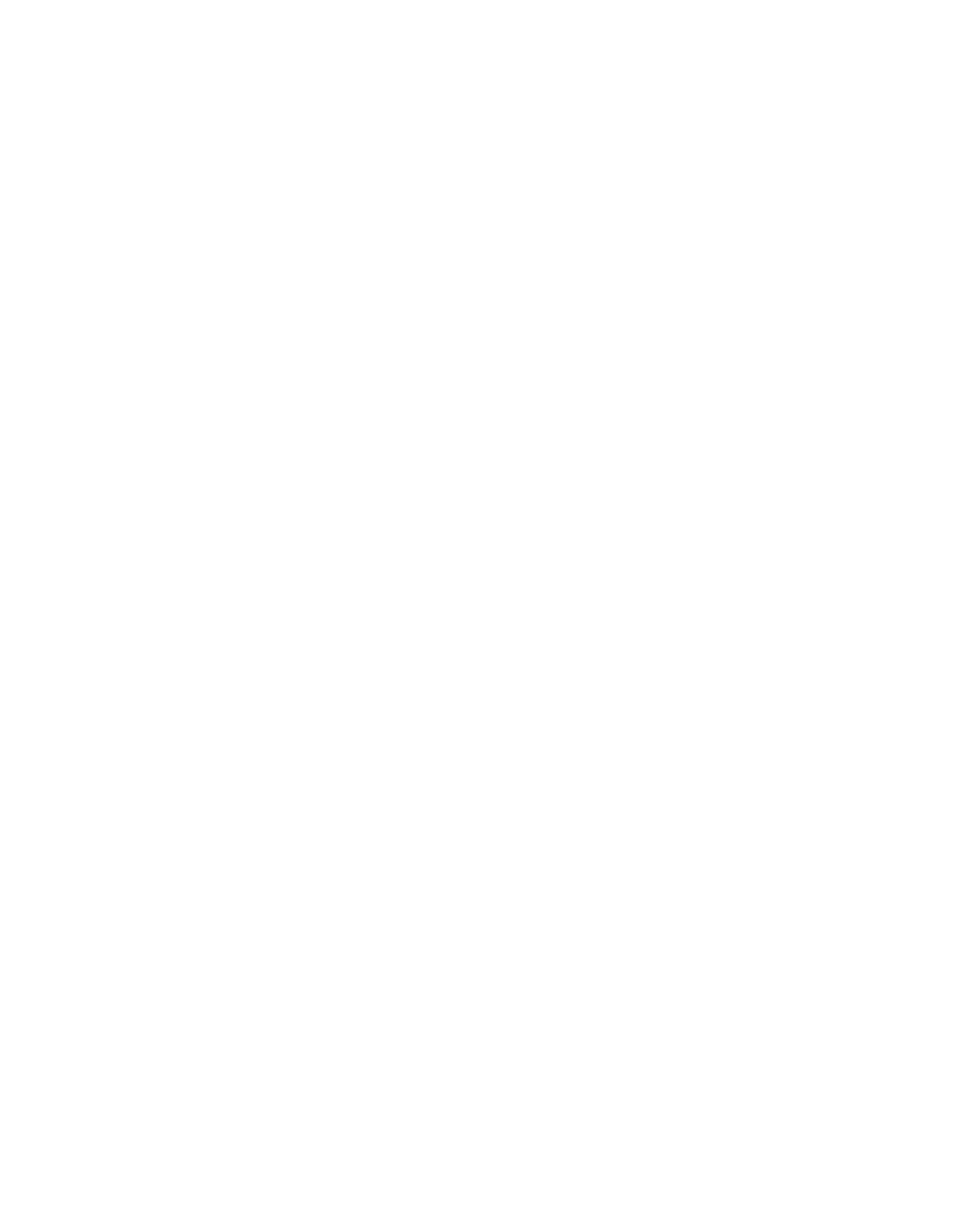# Auditing Department Operating Budget

*Sally D. Glora, City Auditor , Appropriation 131* 

#### *Department Mission*

The mission of the Auditing Department is to present a complete and accurate statement of the City's financial condition.

#### *Selected Performance Strategies*

#### *Administration*

• To provide a support structure for effective management and operations.

*Accounting* 

- To ensure the City's financial records are complete and accurate.
- To review, process, and record financial transactions in a timely fashion.

*Central Payroll* 

- To ensure the efficient management of payroll records and provide timely responses to all requests for information.
- To process payrolls and related transactions completely, accurately, and on-time.

#### *Grants Monitoring*

- To report single audit findings and clearings timely and accurately.
- To review, process, and record financial transactions in a timely fashion and undertake custody of financial records.

*Accounts Payable* 

- To approve vendor invoices timely and accurately.
- To review, process, and record financial transactions.

| <b>Operating Budget</b>      | Program Name                                                                                           | <b>Total Actual '12</b>                             | <b>Total Actual '13</b>                             | <b>Total Approp '14</b>                             | <b>Total Budget '15</b>                             |
|------------------------------|--------------------------------------------------------------------------------------------------------|-----------------------------------------------------|-----------------------------------------------------|-----------------------------------------------------|-----------------------------------------------------|
|                              | Administration<br>Accounting<br>Central Payroll<br><b>Grants Monitoring</b><br><b>Accounts Payable</b> | 395,213<br>588.655<br>499.658<br>189,317<br>556,628 | 426,108<br>644,478<br>519,200<br>189,213<br>665,876 | 522,254<br>642.216<br>525.889<br>173,599<br>741,542 | 513,872<br>683,430<br>536,920<br>150,708<br>722,355 |
|                              | <b>Total</b>                                                                                           | 2,229,471                                           | 2,444,875                                           | 2,605,500                                           | 2,607,285                                           |
| <b>External Funds Budget</b> | <b>Fund Name</b>                                                                                       | <b>Total Actual '12</b>                             | <b>Total Actual '13</b>                             | Total Approp '14                                    | <b>Total Budget '15</b>                             |
|                              | <b>ARRA</b> - Earned Indirect<br><b>BAIS</b> Financials Upgrade<br><b>Earned Indirect</b>              | 80,191<br>2,537,457<br>$\theta$                     | $\Omega$<br>2,397,305<br>0                          | 0<br>0<br>107,160                                   | 138,289                                             |
|                              | Total                                                                                                  | 2,617,648                                           | 2,397,305                                           | 107,160                                             | 138,289                                             |
| <b>Operating Budget</b>      |                                                                                                        | Actual '12                                          | Actual '13                                          | Approp '14                                          | <b>Budget '15</b>                                   |
|                              | <b>Personnel Services</b><br>Non Personnel                                                             | 2,066,695<br>162,776                                | 2,278,921<br>165,954                                | 2,496,543<br>108,957                                | 2,525,046<br>82,239                                 |
|                              | Total                                                                                                  | 2,229,471                                           | 2,444,875                                           | 2,605,500                                           | 2,607,285                                           |
|                              |                                                                                                        |                                                     |                                                     |                                                     |                                                     |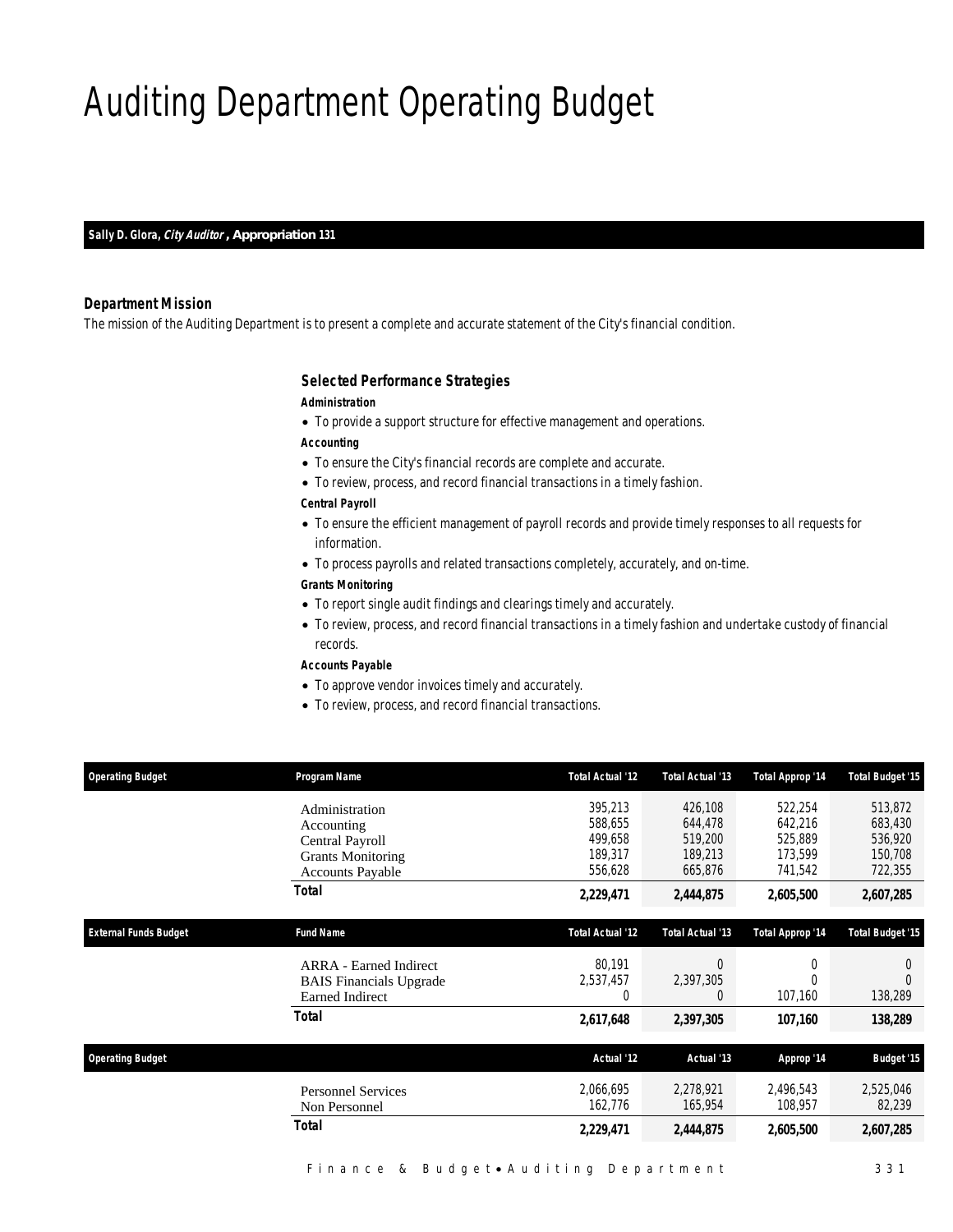# Auditing Department Operating Budget



### *Authorizing Statutes*

- Annual Audit, 31 U.S.C. § 7502; M.G.L.A. c. 41, §§ 50, 53; M.G.L.A. c. 44, §§ 40, 53D; M.G.L.A. c. 60 § 97; Tregor, 1982 Mass. Acts ch. 190, § 14; CBC Ord. § 6-1.5.
- Annual Appropriation, M.G.L.A. c. 41, §§ 57-58; 1982 Mass. Acts 190, § 18; 1986 Mass. Acts ch. 701, § 3, 7-10; CBC St. 6 § 252; CBC Ord. § 6-1.10.
- Execution of Contracts, M.G.L.A. c 41, § 17; CBC St. 4 §§ 7-8; CBC Ord. § 5-5.28.
- Payment of Bills, M.G.L.A. c.41, §§ 51, 56; CBC Ord. § 5-5.27; CBC Ord. §§ 6-1.4-6-1.6; CBC Ord. § 11-6.37.
- Payment of Payrolls, M.G.L.A. c. 41, § 56; Tregor, 1982 Mass. Acts ch. 190 § 18; 1986 Mass. Acts ch. 701 § 9; CBC Ord. § 5-5.29; CBC Ord. § 6-1.3.
- Debt Service, Tregor, 1982 Mass. Acts ch. 190 §§ 4,8; M.G.L.A. c.41, § 57, CBC St. 6 §§ 254-255; CBC Ord. § 6-1.2.
- Financial Accounting and Reporting, 31 U.S.C. § 7502; M.G.L.A. c.41, §§ 54, 57-58, 61; M.G.L.A. c.44, § 43; CBC St.6 §§ 2-3; CBC Ord. § 5-5.34 ;CBC Ord. §§ 6-1.7-6.-1.8.

### *Description of Services*

The Department prepares the City's annual financial statements, reviews and processes all financial transactions for accuracy, completeness, and compliance, implements fiscal controls over departmental spending, and provides technical assistance to departments and agencies.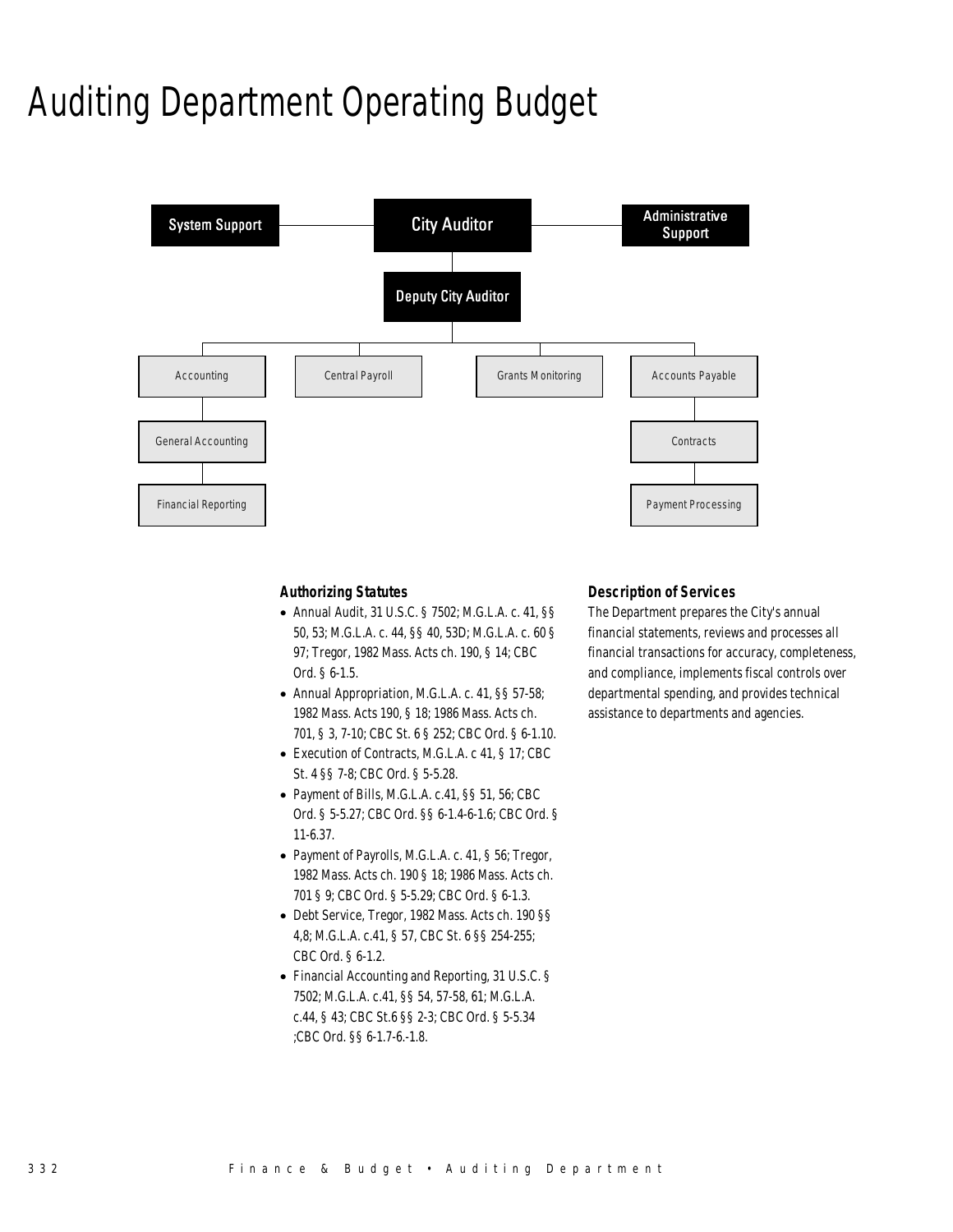# Department History

| <b>Personnel Services</b>                                                                                                                                                                                                                                                                            | <b>FY12 Expenditure</b>                                                                                   | <b>FY13 Expenditure</b>                                                                          | <b>FY14 Appropriation</b>                                                    | <b>FY15 Adopted</b>                                                                                           | Inc/Dec 14 vs 15                                                                                                                 |
|------------------------------------------------------------------------------------------------------------------------------------------------------------------------------------------------------------------------------------------------------------------------------------------------------|-----------------------------------------------------------------------------------------------------------|--------------------------------------------------------------------------------------------------|------------------------------------------------------------------------------|---------------------------------------------------------------------------------------------------------------|----------------------------------------------------------------------------------------------------------------------------------|
| 51000 Permanent Employees<br>51100 Emergency Employees<br>51200 Overtime<br>51600 Unemployment Compensation<br>51700 Workers' Compensation<br><b>Total Personnel Services</b>                                                                                                                        | 2,029,517<br>0<br>28,565<br>8,613<br>$\overline{0}$<br>2,066,695                                          | 2,180,976<br>2,610<br>81,231<br>14,104<br>$\mathbf 0$<br>2,278,921                               | 2,479,543<br>0<br>17,000<br>0<br>$\overline{0}$<br>2,496,543                 | 2,508,046<br>0<br>17,000<br>$\mathbf{0}$<br>$\mathbf{0}$<br>2,525,046                                         | 28,503<br>$\overline{0}$<br>$\overline{0}$<br>$\overline{0}$<br>$\Omega$<br>28,503                                               |
| <b>Contractual Services</b>                                                                                                                                                                                                                                                                          | <b>FY12 Expenditure</b>                                                                                   | <b>FY13 Expenditure</b>                                                                          | <b>FY14 Appropriation</b>                                                    | FY15 Adopted                                                                                                  | Inc/Dec 14 vs 15                                                                                                                 |
| 52100 Communications<br>52200 Utilities<br>52400 Snow Removal<br>52500 Garbage/Waste Removal<br>52600 Repairs Buildings & Structures<br>52700 Repairs & Service of Equipment<br>52800 Transportation of Persons<br>52900 Contracted Services<br><b>Total Contractual Services</b>                    | 4,583<br>0<br>$\overline{0}$<br>0<br>$\overline{0}$<br>4,252<br>350<br>121,327<br>130,512                 | 12,152<br>$\mathbf 0$<br>$\mathbf{0}$<br>0<br>$\mathbf 0$<br>3,728<br>2,181<br>99,773<br>117,834 | 5,500<br>0<br>0<br>0<br>0<br>12,500<br>5,557<br>65,100<br>88,657             | 5,500<br>$\mathbf{0}$<br>$\mathbf{0}$<br>$\mathbf{0}$<br>$\theta$<br>8,899<br>10,000<br>39,350<br>63,749      | $\mathbf 0$<br>$\mathbf{0}$<br>$\overline{0}$<br>$\overline{0}$<br>$\overline{0}$<br>$-3,601$<br>4,443<br>$-25,750$<br>$-24,908$ |
| <b>Supplies &amp; Materials</b>                                                                                                                                                                                                                                                                      | FY12 Expenditure                                                                                          | <b>FY13 Expenditure</b>                                                                          | <b>FY14 Appropriation</b>                                                    | FY15 Adopted                                                                                                  | Inc/Dec 14 vs 15                                                                                                                 |
| 53000 Auto Energy Supplies<br>53200 Food Supplies<br>53400 Custodial Supplies<br>53500 Med, Dental, & Hosp Supply<br>53600 Office Supplies and Materials<br>53700 Clothing Allowance<br>53800 Educational Supplies & Mat<br>53900 Misc Supplies & Materials<br><b>Total Supplies &amp; Materials</b> | $\boldsymbol{0}$<br>$\overline{0}$<br>0<br>$\overline{0}$<br>8,157<br>0<br>$\overline{0}$<br>196<br>8,353 | 0<br>$\mathbf 0$<br>$\mathbf 0$<br>$\mathbf{0}$<br>7,249<br>0<br>$\mathbf 0$<br>91<br>7,340      | $\mathbf 0$<br>0<br>0<br>$\overline{0}$<br>12,600<br>0<br>0<br>500<br>13,100 | $\boldsymbol{0}$<br>$\mathbf{0}$<br>$\mathbf{0}$<br>$\mathbf 0$<br>9,700<br>0<br>$\mathbf{0}$<br>250<br>9,950 | 0<br>$\overline{0}$<br>$\overline{0}$<br>$\overline{0}$<br>$-2,900$<br>$\theta$<br>$\mathbf{0}$<br>$-250$<br>$-3,150$            |
| <b>Current Chgs &amp; Oblig</b>                                                                                                                                                                                                                                                                      | FY12 Expenditure                                                                                          | <b>FY13 Expenditure</b>                                                                          | <b>FY14 Appropriation</b>                                                    | <b>FY15 Adopted</b>                                                                                           | Inc/Dec 14 vs 15                                                                                                                 |
| 54300 Workers' Comp Medical<br>54400 Legal Liabilities<br>54500 Aid To Veterans<br>54600 Current Charges H&I<br>54700 Indemnification<br>54900 Other Current Charges<br>Total Current Chgs & Oblig                                                                                                   | $\boldsymbol{0}$<br>$\boldsymbol{0}$<br>0<br>$\overline{0}$<br>$\overline{0}$<br>5,595<br>5,595           | 0<br>$\mathbf{0}$<br>$\Omega$<br>$\mathbf{0}$<br>$\mathbf 0$<br>7,368<br>7,368                   | $\boldsymbol{0}$<br>$\overline{0}$<br>0<br>0<br>0<br>7,200<br>7,200          | $\boldsymbol{0}$<br>$\mathbf{0}$<br>$\mathbf{0}$<br>$\mathbf{0}$<br>$\mathbf{0}$<br>8,540<br>8,540            | $\mathbf 0$<br>$\mathbf{0}$<br>$\overline{0}$<br>$\overline{0}$<br>$\overline{0}$<br>1,340<br>1,340                              |
| Equipment                                                                                                                                                                                                                                                                                            | <b>FY12 Expenditure</b>                                                                                   | <b>FY13 Expenditure</b>                                                                          | <b>FY14 Appropriation</b>                                                    | <b>FY15 Adopted</b>                                                                                           | Inc/Dec 14 vs 15                                                                                                                 |
| 55000 Automotive Equipment<br>55400 Lease/Purchase<br>55600 Office Furniture & Equipment<br>55900 Misc Equipment<br><b>Total Equipment</b>                                                                                                                                                           | $\boldsymbol{0}$<br>$\Omega$<br>$\boldsymbol{0}$<br>18,316<br>18,316                                      | $\mathbf 0$<br>$\theta$<br>14,942<br>18,470<br>33,412                                            | 0<br>$\Omega$<br>$\boldsymbol{0}$<br>0<br>0                                  | $\boldsymbol{0}$<br>$\theta$<br>$\boldsymbol{0}$<br>$\boldsymbol{0}$<br>0                                     | $\mathbf 0$<br>$\Omega$<br>$\mathbf 0$<br>$\mathbf 0$<br>0                                                                       |
| Other                                                                                                                                                                                                                                                                                                | FY12 Expenditure                                                                                          | FY13 Expenditure                                                                                 | <b>FY14 Appropriation</b>                                                    | FY15 Adopted                                                                                                  | Inc/Dec 14 vs 15                                                                                                                 |
| 56200 Special Appropriation<br>57200 Structures & Improvements<br>58000 Land & Non-Structure<br><b>Total Other</b>                                                                                                                                                                                   | $\boldsymbol{0}$<br>0<br>0<br>0                                                                           | 0<br>0<br>0<br>0                                                                                 | $\pmb{0}$<br>$\mathbf 0$<br>0<br>0                                           | 0<br>0<br>$\mathbf{0}$<br>0                                                                                   | 0<br>$\mathbf 0$<br>0<br>0                                                                                                       |
| <b>Grand Total</b>                                                                                                                                                                                                                                                                                   | 2,229,471                                                                                                 | 2,444,875                                                                                        | 2,605,500                                                                    | 2,607,285                                                                                                     | 1,785                                                                                                                            |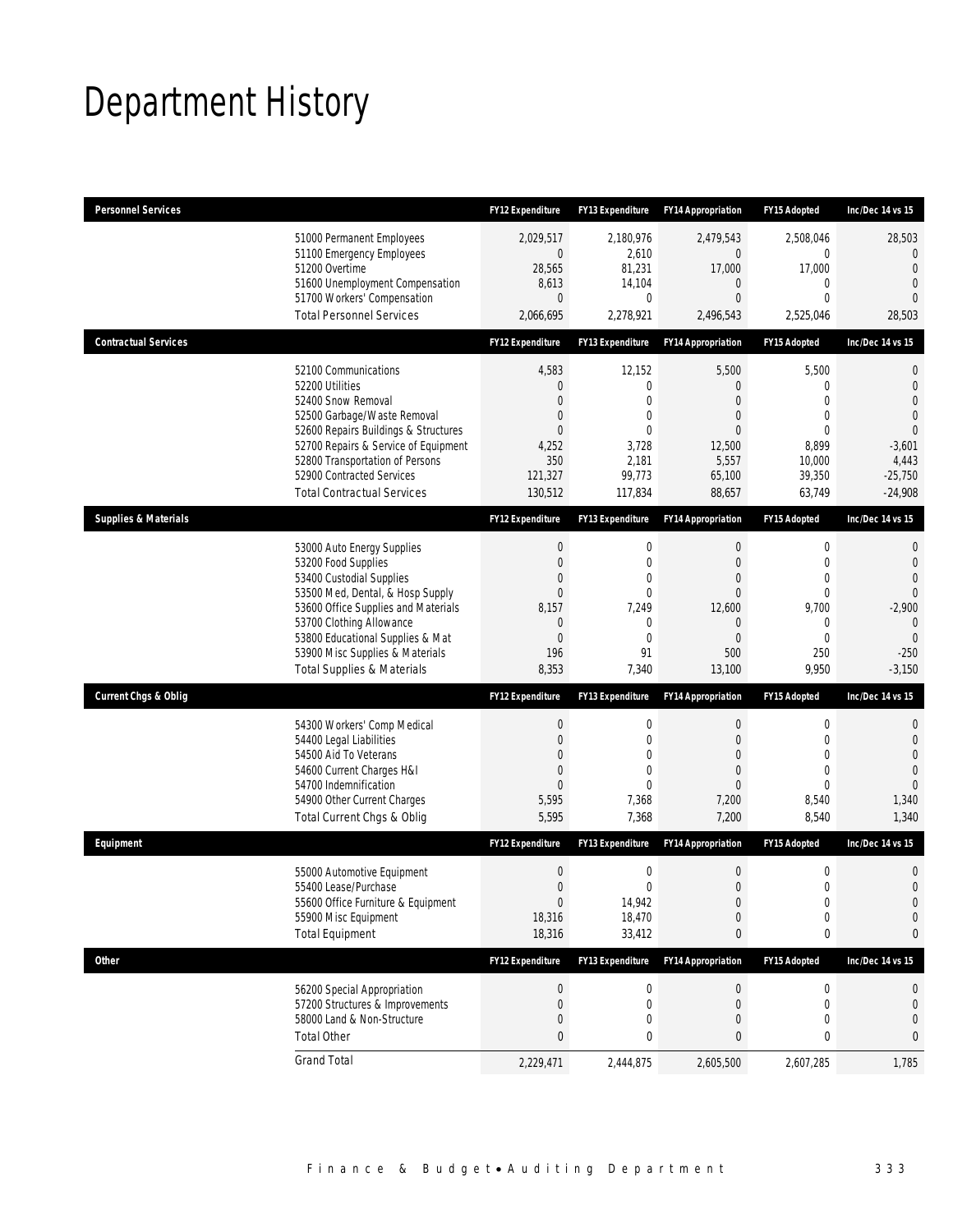# Department Personnel

| Title                     | Union<br>Code   | Grade     | Position | FY15 Salary | Title                      | Union<br>Code   | Grade | Position | FY15 Salary |
|---------------------------|-----------------|-----------|----------|-------------|----------------------------|-----------------|-------|----------|-------------|
|                           |                 |           |          |             |                            |                 |       |          |             |
| Admin Analyst             | SE <sub>1</sub> | 04        | 2.00     | 119,106     | Prin Admin Assistant       | SE <sub>1</sub> | 08    | 2.00     | 186,724     |
| Admin Assistant           | SE <sub>1</sub> | 05        | 1.00     | 71,469      | Senior Admin Asst          | SE <sub>1</sub> | 07    | 1.00     | 85,579      |
| <b>Asst City Auditor</b>  | SE <sub>1</sub> | 09        | 2.00     | 200,920     | Sr Accountant              | SU4             | 13    | 4.00     | 190,372     |
| Asst Prin Accountant      | SU4             | 14        | 3.00     | 158,746     | Sr Adm An(SpProjStff)(Aud) | SE <sub>1</sub> | 06    | 4.00     | 307,541     |
| City Auditor              | CDH             | <b>NG</b> | 1.00     | 125,126     | Sr Adm Analyst             | SE <sub>1</sub> | 06    | 1.00     | 76,045      |
| Dep City Auditor          | EXM             | 11        | 1.00     | 115,340     | Sr Data Proc Sys Analyst   | SE <sub>1</sub> | 09    | 1.00     | 94,195      |
| <b>Head Account Clerk</b> | SU4             | 12        | 4.00     | 153,929     | Sr Research Analyst        | SE <sub>1</sub> | 03    | 3.00     | 177,461     |
| Pr Admin Asst             | SE <sub>1</sub> | 10        | 2.00     | 217,345     | SrResAn(GrantsUnit)(Aud)   | SE <sub>1</sub> | 03    | 1.00     | 47,020      |
| Prin Admin Analyst        | SE <sub>1</sub> | 07        | 2.00     | 171,158     | Supv-Accounting            | SE <sub>1</sub> | 05    | 2.00     | 130,716     |
|                           |                 |           |          |             | Supv-Acctng(TransDiv)      | SE <sub>1</sub> | 05    | 1.00     | 71,469      |
|                           |                 |           |          |             | <b>Total</b>               |                 |       | 38       | 2,700,261   |
|                           |                 |           |          |             | <b>Adjustments</b>         |                 |       |          |             |
|                           |                 |           |          |             | Differential Payments      |                 |       |          | $\theta$    |
|                           |                 |           |          |             | Other                      |                 |       |          | 36,004      |
|                           |                 |           |          |             | Chargebacks                |                 |       |          | $-188,526$  |
|                           |                 |           |          |             | <b>Salary Savings</b>      |                 |       |          | $-39,693$   |
|                           |                 |           |          |             | <b>FY15 Total Request</b>  |                 |       |          | 2,508,046   |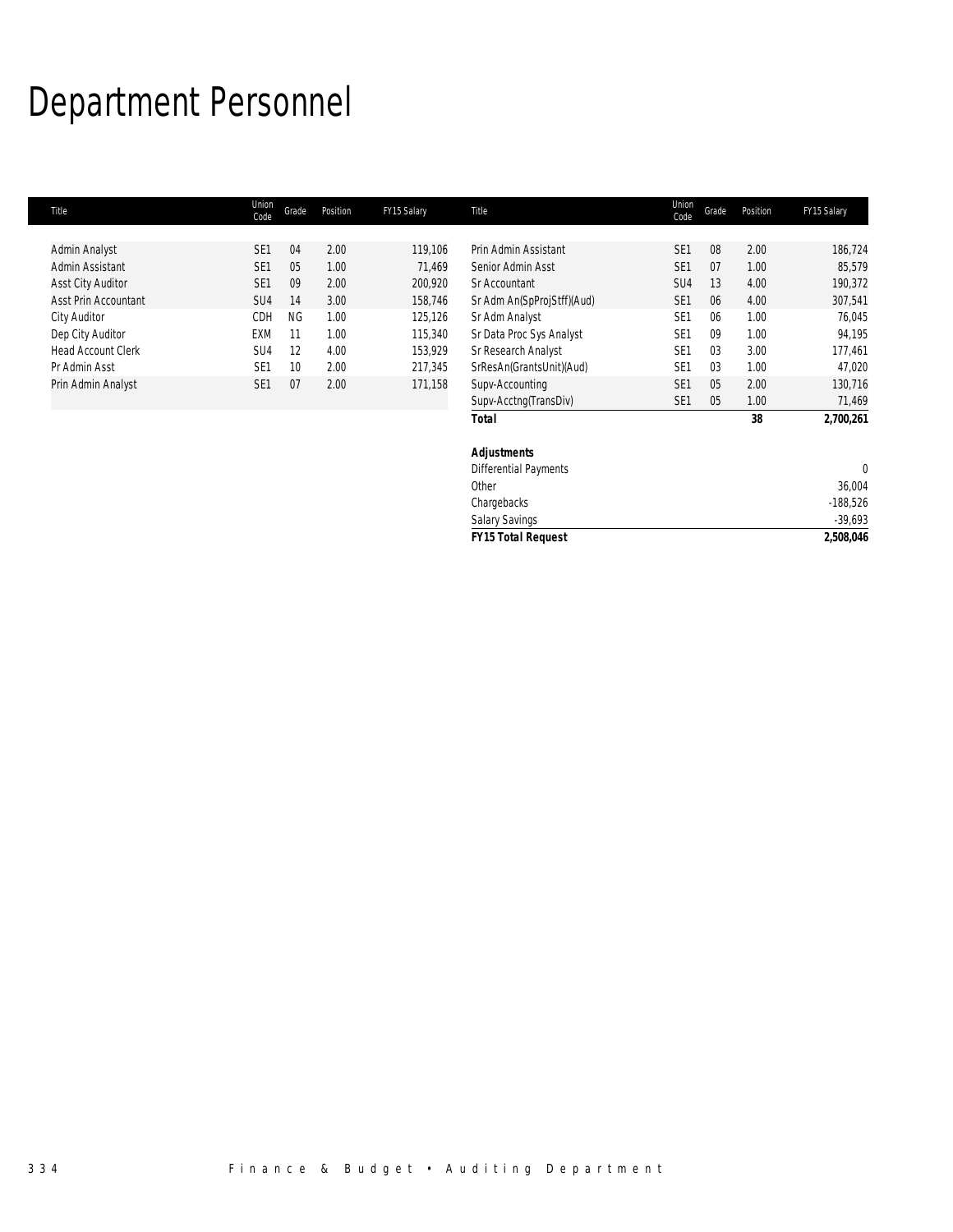# External Funds History

| <b>Personnel Services</b>       |                                                                                                                                                                                                                                                                                                            | <b>FY12 Expenditure</b>                                                                        | <b>FY13 Expenditure</b>                                                                                                                      | <b>FY14 Appropriation</b>                                                                                                          | FY15 Adopted                                                           | Inc/Dec 14 vs 15                                                                                                                                 |
|---------------------------------|------------------------------------------------------------------------------------------------------------------------------------------------------------------------------------------------------------------------------------------------------------------------------------------------------------|------------------------------------------------------------------------------------------------|----------------------------------------------------------------------------------------------------------------------------------------------|------------------------------------------------------------------------------------------------------------------------------------|------------------------------------------------------------------------|--------------------------------------------------------------------------------------------------------------------------------------------------|
|                                 | 51000 Permanent Employees<br>51100 Emergency Employees<br>51200 Overtime<br>51300 Part Time Employees<br>51400 Health Insurance<br>51500 Pension & Annunity<br>51600 Unemployment Compensation<br>51700 Workers' Compensation<br>51800 Indirect Costs<br>51900 Medicare<br><b>Total Personnel Services</b> | 818,319<br>59,189<br>0<br>$\boldsymbol{0}$<br>6,219<br>95,071<br>0<br>0<br>0<br>864<br>979,662 | 502,432<br>$\mathbf 0$<br>19,290<br>0<br>$\mathbf 0$<br>39,849<br>$\mathbf{0}$<br>$\mathbf 0$<br>$\boldsymbol{0}$<br>$\mathbf{0}$<br>561,571 | 107,160<br>0<br>0<br>$\mathbf 0$<br>$\mathbf{0}$<br>$\Omega$<br>$\Omega$<br>$\mathbf{0}$<br>$\mathbf 0$<br>$\mathbf{0}$<br>107,160 | 138,289<br>0<br>0<br>0<br>0<br>$\Omega$<br>0<br>0<br>0<br>0<br>138,289 | 31,129<br>$\overline{0}$<br>$\Omega$<br>$\overline{0}$<br>$\Omega$<br>$\bigcap$<br>$\Omega$<br>$\bigcap$<br>$\overline{0}$<br>$\Omega$<br>31,129 |
| <b>Contractual Services</b>     |                                                                                                                                                                                                                                                                                                            | <b>FY12 Expenditure</b>                                                                        | <b>FY13 Expenditure</b>                                                                                                                      | <b>FY14 Appropriation</b>                                                                                                          | FY15 Adopted                                                           | Inc/Dec 14 vs 15                                                                                                                                 |
|                                 | 52100 Communications<br>52200 Utilities<br>52400 Snow Removal<br>52500 Garbage/Waste Removal<br>52600 Repairs Buildings & Structures<br>52700 Repairs & Service of Equipment<br>52800 Transportation of Persons<br>52900 Contracted Services<br><b>Total Contractual Services</b>                          | 67,092<br>0<br>0<br>0<br>138,411<br>$\mathbf 0$<br>50<br>844,445<br>1,049,998                  | $\bf 0$<br>384<br>$\mathbf{0}$<br>$\theta$<br>1,780<br>$\mathbf 0$<br>5,433<br>1,774,015<br>1,781,612                                        | $\boldsymbol{0}$<br>0<br>$\overline{0}$<br>$\Omega$<br>0<br>0<br>0<br>$\mathbf{0}$<br>$\mathbf{0}$                                 | 0<br>0<br>0<br>$\Omega$<br>0<br>0<br>0<br>0<br>0                       | $\mathbf 0$<br>$\mathbf{0}$<br>$\Omega$<br>$\bigcap$<br>$\Omega$<br>$\Omega$<br>$\Omega$<br>$\bigcap$<br>$\Omega$                                |
| <b>Supplies &amp; Materials</b> |                                                                                                                                                                                                                                                                                                            | <b>FY12 Expenditure</b>                                                                        | <b>FY13 Expenditure</b>                                                                                                                      | <b>FY14 Appropriation</b>                                                                                                          | FY15 Adopted                                                           | Inc/Dec 14 vs 15                                                                                                                                 |
|                                 | 53000 Auto Energy Supplies<br>53200 Food Supplies<br>53400 Custodial Supplies<br>53500 Med, Dental, & Hosp Supply<br>53600 Office Supplies and Materials<br>53700 Clothing Allowance<br>53800 Educational Supplies & Mat<br>53900 Misc Supplies & Materials<br><b>Total Supplies &amp; Materials</b>       | $\boldsymbol{0}$<br>0<br>911<br>0<br>9,577<br>0<br>$\overline{0}$<br>1,444<br>11,932           | $\boldsymbol{0}$<br>$\boldsymbol{0}$<br>$\mathbf{0}$<br>$\mathbf{0}$<br>5,743<br>$\mathbf{0}$<br>$\mathbf 0$<br>$\mathbf{0}$<br>5,743        | $\boldsymbol{0}$<br>0<br>$\mathbf{0}$<br>0<br>$\Omega$<br>$\mathbf{0}$<br>$\mathbf{0}$<br>0<br>$\mathbf{0}$                        | $\boldsymbol{0}$<br>0<br>0<br>0<br>0<br>0<br>$\theta$<br>0<br>0        | $\mathbf{0}$<br>$\overline{0}$<br>$\Omega$<br>$\overline{0}$<br>$\Omega$<br>$\bigcap$<br>$\bigcap$<br>C<br>$\Omega$                              |
| <b>Current Chgs &amp; Oblig</b> |                                                                                                                                                                                                                                                                                                            | <b>FY12 Expenditure</b>                                                                        | <b>FY13 Expenditure</b>                                                                                                                      | <b>FY14 Appropriation</b>                                                                                                          | FY15 Adopted                                                           | Inc/Dec 14 vs 15                                                                                                                                 |
|                                 | 54300 Workers' Comp Medical<br>54400 Legal Liabilities<br>54600 Current Charges H&I<br>54700 Indemnification<br>54900 Other Current Charges<br>Total Current Chgs & Oblig                                                                                                                                  | $\boldsymbol{0}$<br>0<br>0<br>0<br>431,399<br>431,399                                          | $\boldsymbol{0}$<br>$\boldsymbol{0}$<br>0<br>$\mathbf 0$<br>45,280<br>45,280                                                                 | $\boldsymbol{0}$<br>0<br>$\overline{0}$<br>0<br>$\mathbf 0$<br>$\mathbf 0$                                                         | 0<br>0<br>0<br>0<br>0<br>0                                             | $\mathbf 0$<br>$\overline{0}$<br>$\bigcap$<br>$\bigcap$<br>C<br>$\mathbf 0$                                                                      |
| Equipment                       |                                                                                                                                                                                                                                                                                                            | FY12 Expenditure                                                                               | FY13 Expenditure                                                                                                                             | <b>FY14 Appropriation</b>                                                                                                          | FY15 Adopted                                                           | Inc/Dec 14 vs 15                                                                                                                                 |
|                                 | 55000 Automotive Equipment<br>55400 Lease/Purchase<br>55600 Office Furniture & Equipment<br>55900 Misc Equipment<br><b>Total Equipment</b>                                                                                                                                                                 | $\theta$<br>$\boldsymbol{0}$<br>114,702<br>29,955<br>144,657                                   | $\boldsymbol{0}$<br>$\boldsymbol{0}$<br>986<br>2,113<br>3,099                                                                                | 0<br>$\mathbf 0$<br>0<br>$\boldsymbol{0}$<br>$\mathbf{0}$                                                                          | $\boldsymbol{0}$<br>$\boldsymbol{0}$<br>0<br>0<br>0                    | $\boldsymbol{0}$<br>$\mathbf{0}$<br>$\overline{0}$<br>$\mathbf{0}$<br>$\mathbf 0$                                                                |
| Other                           |                                                                                                                                                                                                                                                                                                            | FY12 Expenditure                                                                               | FY13 Expenditure                                                                                                                             | <b>FY14 Appropriation</b>                                                                                                          | FY15 Adopted                                                           | Inc/Dec 14 vs 15                                                                                                                                 |
|                                 | 56200 Special Appropriation<br>57200 Structures & Improvements<br>58000 Land & Non-Structure<br><b>Total Other</b>                                                                                                                                                                                         | $\boldsymbol{0}$<br>0<br>0<br>0                                                                | $\boldsymbol{0}$<br>$\boldsymbol{0}$<br>$\boldsymbol{0}$<br>$\pmb{0}$                                                                        | $\boldsymbol{0}$<br>$\mathbf 0$<br>$\mathbf 0$<br>$\bf{0}$                                                                         | $\boldsymbol{0}$<br>$\boldsymbol{0}$<br>0<br>0                         | $\boldsymbol{0}$<br>$\mathbf 0$<br>$\mathbf{0}$<br>$\pmb{0}$                                                                                     |
|                                 | <b>Grand Total</b>                                                                                                                                                                                                                                                                                         | 2,617,648                                                                                      | 2,397,305                                                                                                                                    | 107,160                                                                                                                            | 138,289                                                                | 31,129                                                                                                                                           |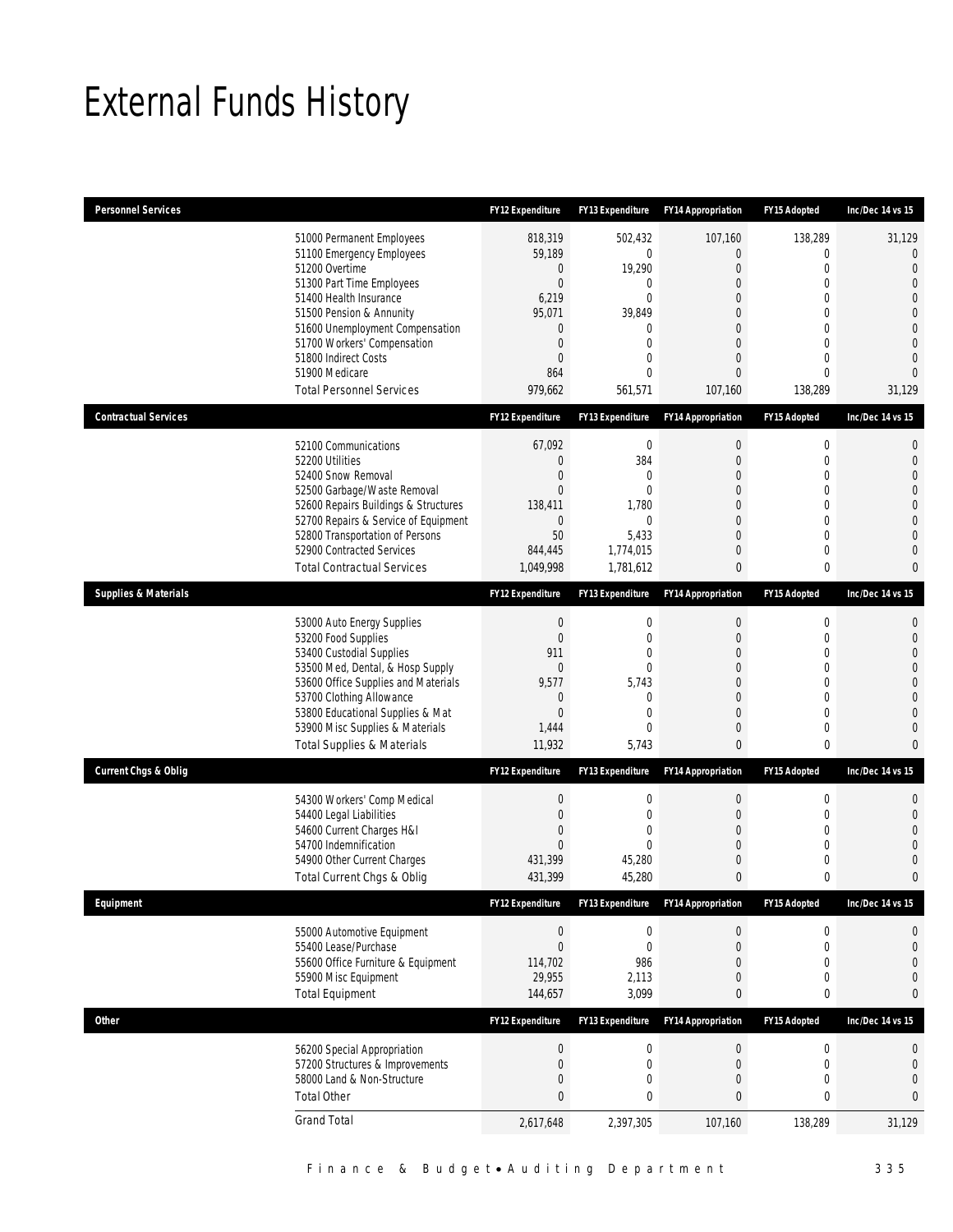# Program 1. Administration

### *Vacant, Manager , Organization 131100*

### *Program Description*

The Administration Program is responsible for executive operations and provides administrative and human resource support to all programs.

| <b>Operating Budget</b> |                                            | Actual '12        | Actual '13        | Approp '14        | <b>Budget '15</b> |
|-------------------------|--------------------------------------------|-------------------|-------------------|-------------------|-------------------|
|                         | <b>Personnel Services</b><br>Non Personnel | 377,472<br>17.741 | 387,909<br>38,199 | 491,577<br>30.677 | 495,195<br>18,677 |
|                         | <b>Total</b>                               | 395,213           | 426,108           | 522,254           | 513,872           |
|                         |                                            |                   |                   |                   |                   |
| Performance             |                                            |                   |                   |                   |                   |

### **Strategy:** To provide a support structure for effective management and operations.

| <b>Performance Measures</b>                                                                 | Actual '12 | Actual '13 | Projected '14 | Target '15 |
|---------------------------------------------------------------------------------------------|------------|------------|---------------|------------|
| % of information requests processed within 10%<br>davs                                      | 82%        | 100%       | 100%          | 100%       |
| % of personnel transactions accurately<br>processed in 5 days                               | 100%       | 100%       | 100%          | 100%       |
| <b>Strategy:</b> To review, process, and record financial transactions in a timely fashion. |            |            |               |            |
| <b>Performance Measures</b>                                                                 | Actual '12 | Actual '13 | Projected '14 | Target '15 |
| % of invoice receipts accurately processed<br>within 3 days                                 |            |            | 91%           | 95%        |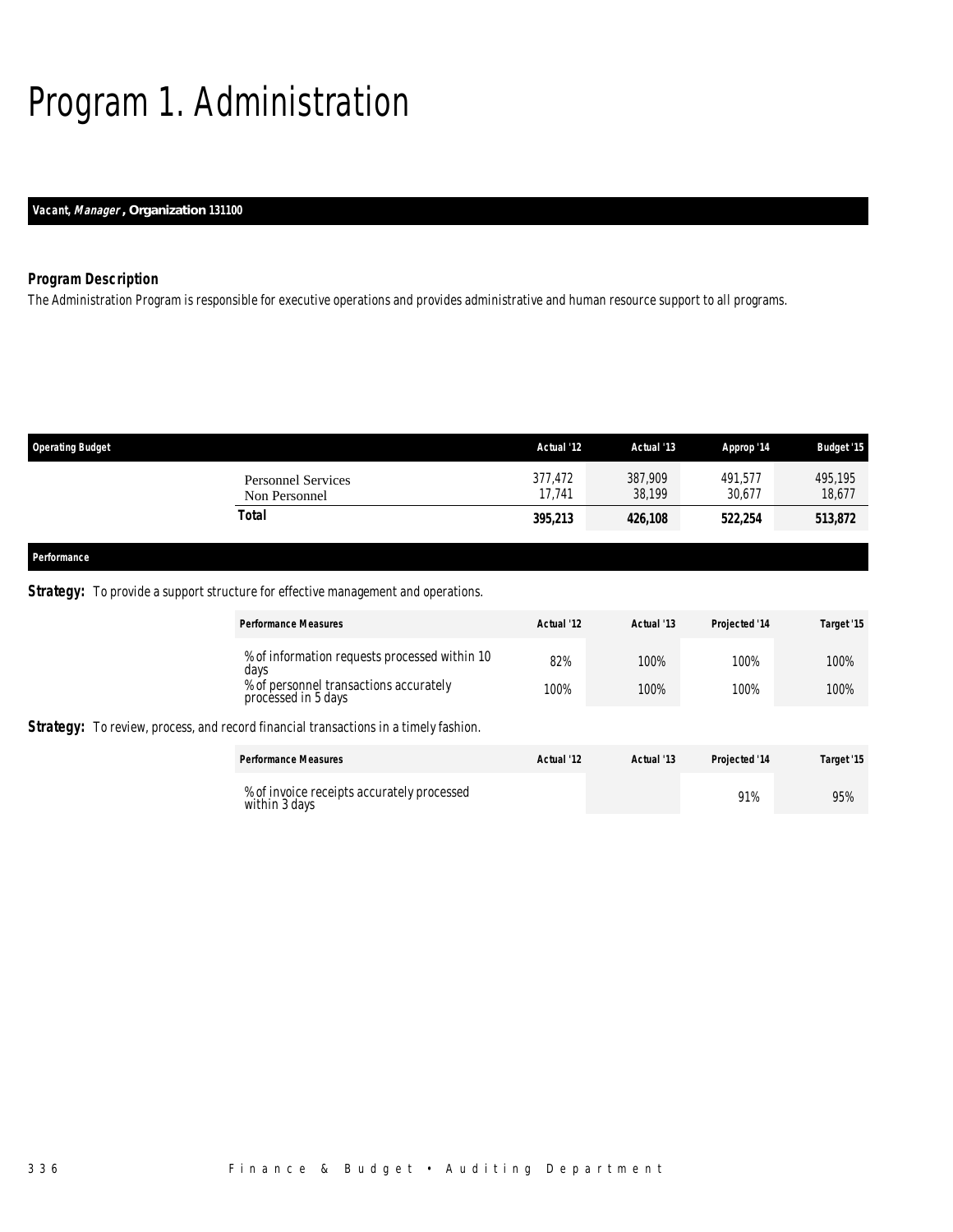# Program 2. Accounting

### *Paul F. Waple, Manager , Organization 131200*

### *Program Description*

The primary responsibility of the Accounting Program is to provide accurate and complete financial data and technical assistance to all City departments. The Program also oversees the coordination of the City's Annual Financial Audit and the publication of the Comprehensive Annual Financial Report (CAFR).

| <b>Operating Budget</b>                    | Actual '12       | Actual '13        | Approp '14       | <b>Budget '15</b> |
|--------------------------------------------|------------------|-------------------|------------------|-------------------|
| <b>Personnel Services</b><br>Non Personnel | 584,094<br>4.561 | 633,861<br>10.617 | 637,636<br>4.580 | 676,058<br>7,372  |
| Total                                      | 588,655          | 644,478           | 642,216          | 683,430           |
|                                            |                  |                   |                  |                   |

### *Performance*

### **Strategy:** To ensure the City's financial records are complete and accurate.

| <b>Performance Measures</b>                                                                                    | Actual '12          | Actual '13         | Projected '14        | Target '15         |
|----------------------------------------------------------------------------------------------------------------|---------------------|--------------------|----------------------|--------------------|
| Monthly financial reports distributed                                                                          | 802                 | 536                | 679                  | 660                |
| <b>Strategy:</b> To review, process, and record financial transactions in a timely fashion.                    |                     |                    |                      |                    |
| <b>Performance Measures</b>                                                                                    | Actual '12          | Actual '13         | Projected '14        | Target '15         |
| % of journal vouchers completed within 3<br>days                                                               | 95%                 | 100%               | 100%                 | 100%               |
| % of payrolls posted within 7 days of pay<br>period end                                                        | 98%                 | 92%                | 90%                  | 95%                |
| Account reconciliations completed<br>Journal vouchers processed accounting<br>Pay periods posted within 7 days | 900<br>17,318<br>51 | 794<br>1,442<br>47 | 1.225<br>1.894<br>43 | 828<br>2,100<br>50 |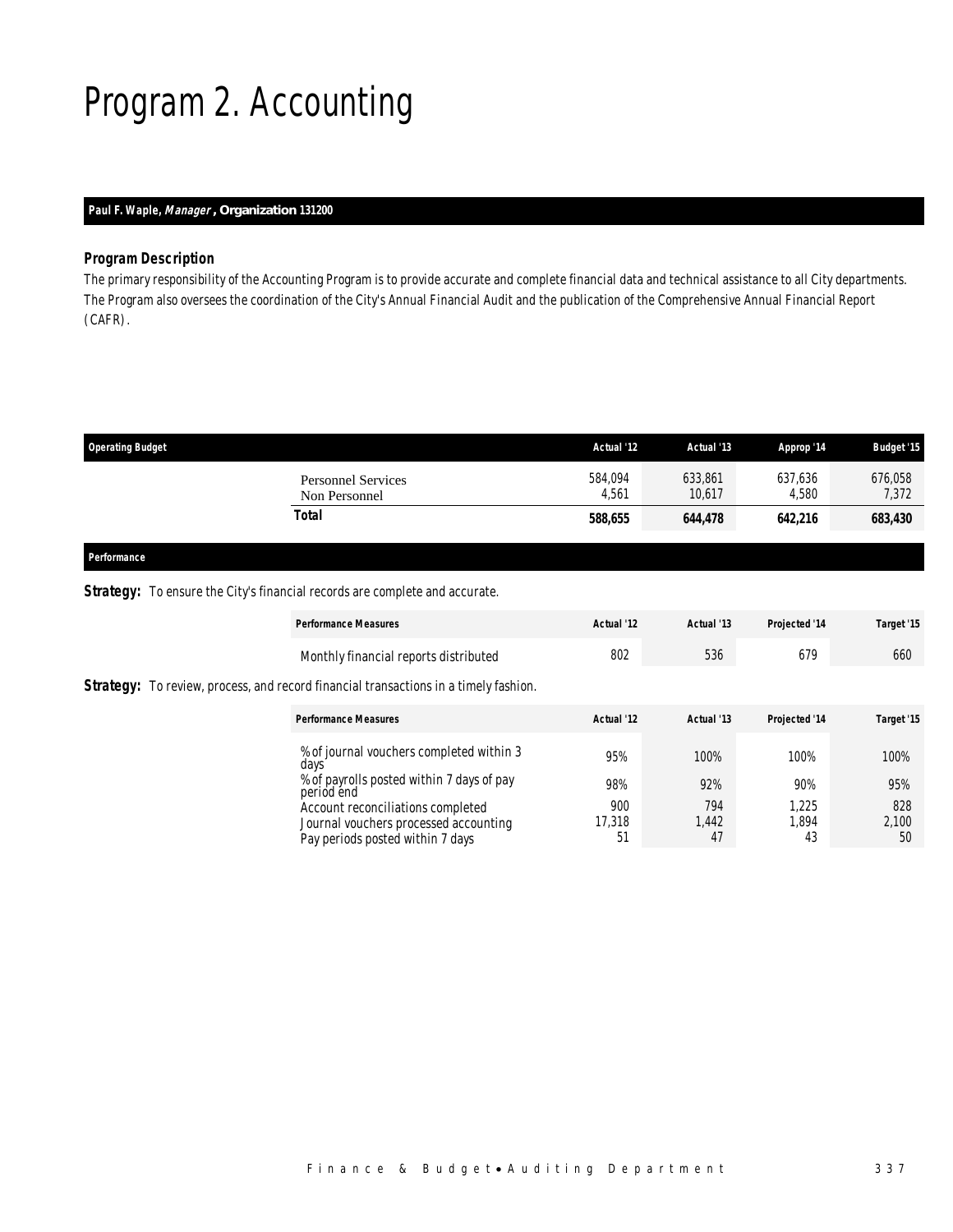# Program 3. Central Payroll

## *Diane O'Malley, Manager , Organization 131300*

### *Program Description*

The primary responsibility of the Central Payroll Program is the timely and accurate processing of wages for all employees for both pay frequencies in compliance with all local, state, and federal laws, and in conformity with the City's collective bargaining agreements.

| <b>Operating Budget</b> |                                            | Actual '12       | Actual '13       | Approp '14       | <b>Budget '15</b> |
|-------------------------|--------------------------------------------|------------------|------------------|------------------|-------------------|
|                         | <b>Personnel Services</b><br>Non Personnel | 496,007<br>3,651 | 514,986<br>4,214 | 520,899<br>4.990 | 529,445<br>7,475  |
|                         | Total                                      | 499,658          | 519,200          | 525,889          | 536,920           |
|                         |                                            |                  |                  |                  |                   |
| Performance             |                                            |                  |                  |                  |                   |

*Strategy:* To ensure the efficient management of payroll records and provide timely responses to all requests for information.

| <b>Performance Measures</b>                                                                        | Actual '12 | Actual '13 | Projected '14 | Target '15 |
|----------------------------------------------------------------------------------------------------|------------|------------|---------------|------------|
| % of payroll confirms met within scheduled<br>time fråme<br>Scheduled payroll confirms             | 84%<br>51  | 67%<br>52  | 70%<br>-52    | 90%<br>52  |
| <b>Strategy:</b> To process payrolls and related transactions completely, accurately, and on-time. |            |            |               |            |

| <b>Performance Measures</b>                                          | Actual '12 | Actual '13 | <b>Projected '14</b> | Target '15 |
|----------------------------------------------------------------------|------------|------------|----------------------|------------|
| Payroll reviews<br>Payrolls confirmed within scheduled time<br>trame |            | 25<br>ుం   | $\sim$<br>30         |            |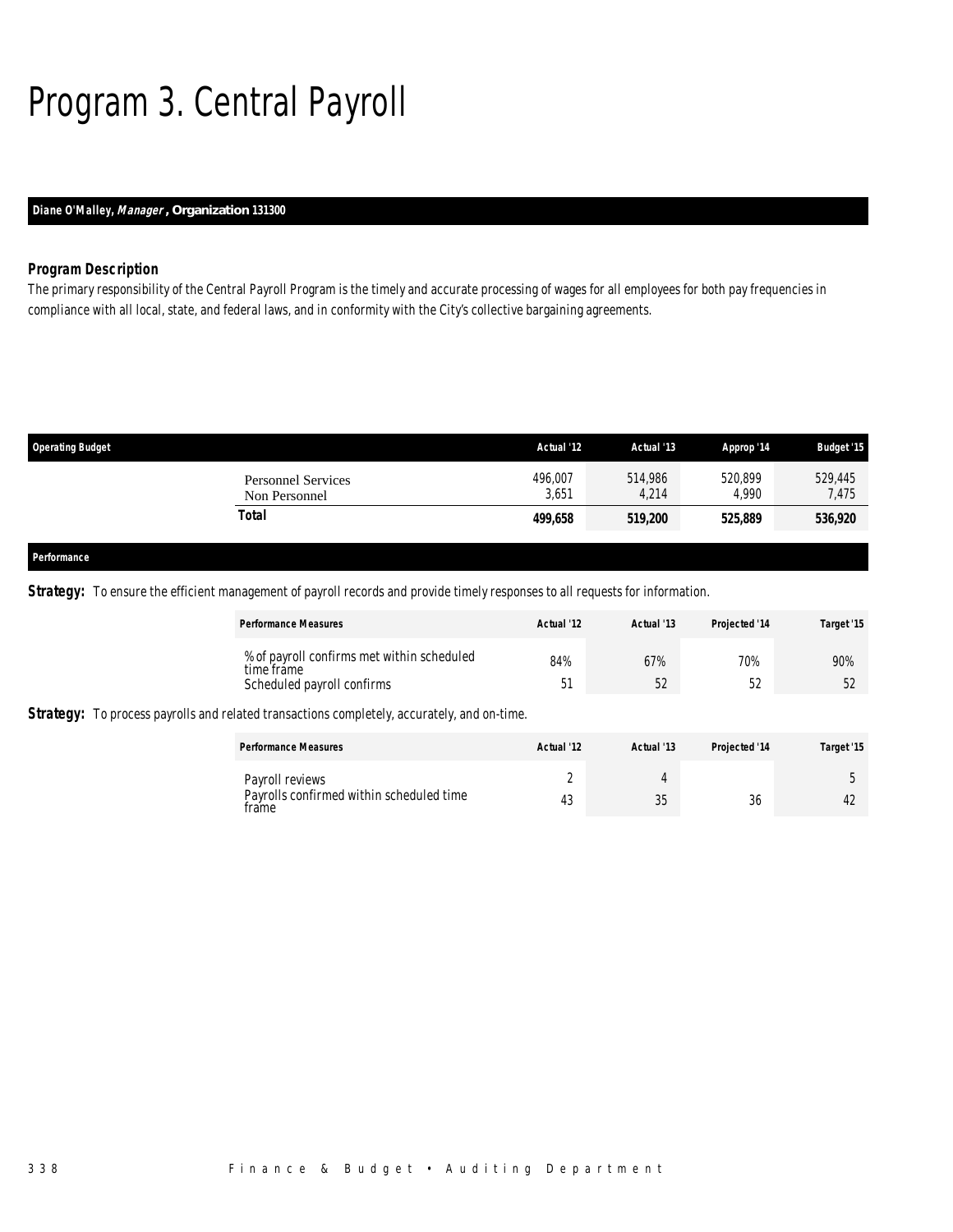# Program 4. Grants Monitoring

### *Kelli Lazar, Manager , Organization 131400*

#### *Program Description*

The primary responsibility of the Grants Monitoring Program is to establish and monitor Special Revenue for all City departments and to provide technical assistance in the process. The program also oversees and coordinates the City's Annual Single Audit for Federal Financial Assistance Programs and also produces the City's Cost Allocation Plan.

| <b>Operating Budget</b>                    | Actual '12       | Actual '13       | Approp '14       | <b>Budget '15</b> |
|--------------------------------------------|------------------|------------------|------------------|-------------------|
| <b>Personnel Services</b><br>Non Personnel | 186,467<br>2,850 | 183,531<br>5.682 | 170,069<br>3.530 | 145,731<br>4,977  |
| Total                                      | 189,317          | 189,213          | 173,599          | 150,708           |

### *Performance*

### **Strategy:** To report single audit findings and clearings timely and accurately

| <b>Performance Measures</b>                                                       | Actual '12 | Actual '13 | <b>Projected '14</b> | Target '15 |
|-----------------------------------------------------------------------------------|------------|------------|----------------------|------------|
| Single Audit findings cleared by June 30th<br>Single Audit open findings reported |            |            |                      | 26         |

Strategy: To review, process, and record financial transactions in a timely fashion and undertake custody of financial records.

| <b>Performance Measures</b>                                                                                                    | Actual '12 | Actual '13        | Projected '14      | Target '15        |
|--------------------------------------------------------------------------------------------------------------------------------|------------|-------------------|--------------------|-------------------|
| % of journal vouchers processed within 3 days<br>Journal vouchers processed grants<br>Journal vouchers processed within 3 days |            | 70%<br>736<br>518 | 50%<br>.227<br>609 | 90%<br>825<br>740 |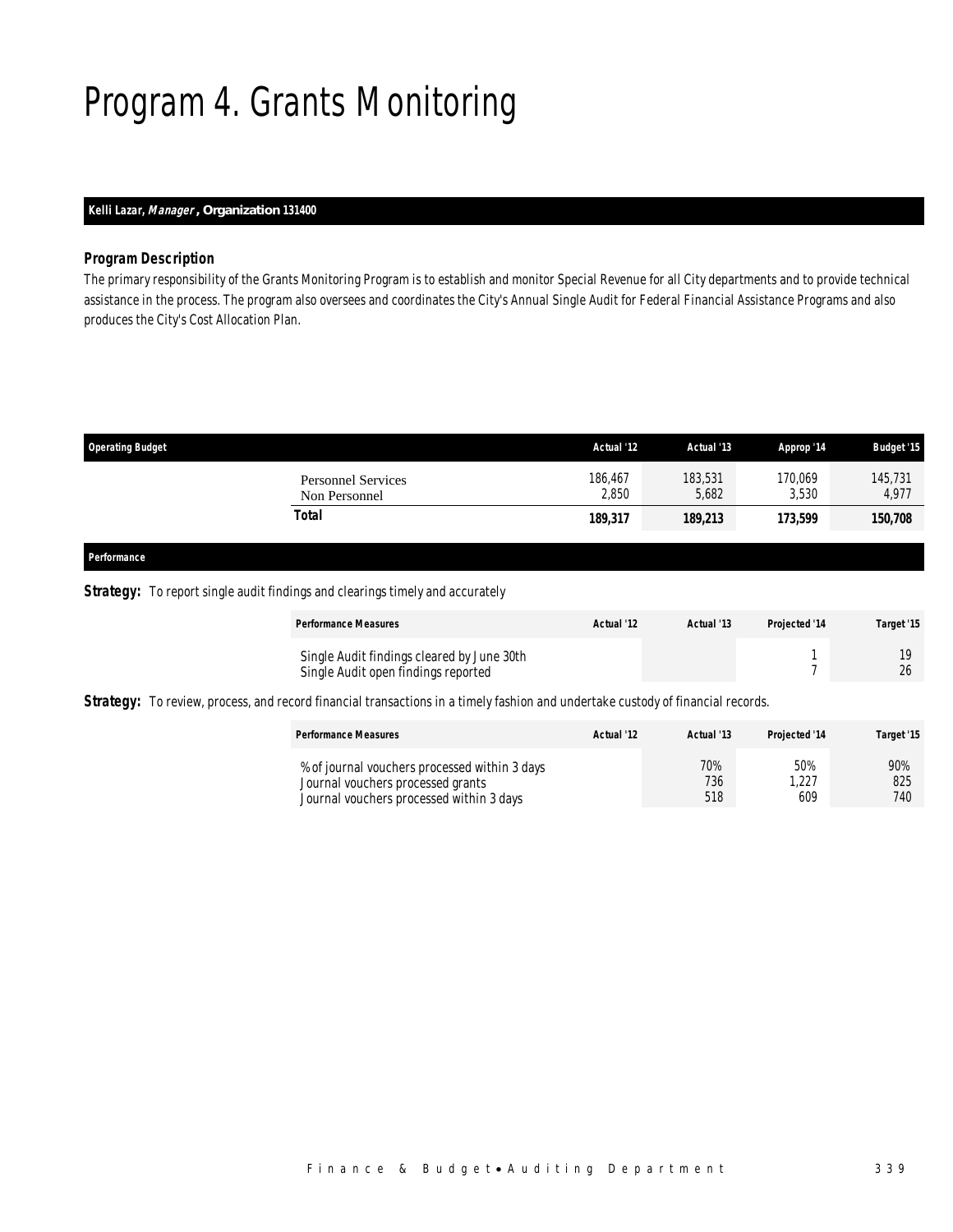# Program 5. Accounts Payable

### *Julie Ann Tippett, Manager , Organization 131500*

### *Program Description*

The Accounts Payable Program is responsible for approving procurement documents and processing payment documents completely, accurately, and ontime while maintaining expenditure controls to limit deficit spending citywide.

| 422,655<br>Personnel Services<br>133.973<br>Non Personnel | 558,634<br>107,242 | 676,362<br>65,180 | 678,617<br>43,738 |
|-----------------------------------------------------------|--------------------|-------------------|-------------------|
| Total<br>556,628                                          | 665,876            | 741.542           | 722,355           |

*Performance* 

#### **Strategy:** To approve vendor invoices timely and accurately

|                                                                         | <b>Performance Measures</b>                                                    | Actual '12    | Actual '13   | Projected '14 | Target '15    |
|-------------------------------------------------------------------------|--------------------------------------------------------------------------------|---------------|--------------|---------------|---------------|
|                                                                         | Vendor invoices approved accounts payable                                      |               |              | 49,616        | 70,000        |
| <b>Strategy:</b> To review, process, and record financial transactions. |                                                                                |               |              |               |               |
|                                                                         | <b>Performance Measures</b>                                                    | Actual '12    | Actual '13   | Projected '14 | Target '15    |
|                                                                         | % of contracts routed within 3 days of receipt                                 | 84%           | 85%          | 92%           | 90%           |
|                                                                         | % of procurement documents approved within<br>3 davs                           | 93%           | 86%          | 92%           | 90%           |
|                                                                         | % of vendor invoices processed within 5 days<br>Procurement documents approved | 95%<br>23,263 | 76%<br>9.750 | 90%<br>9.285  | 95%<br>10,000 |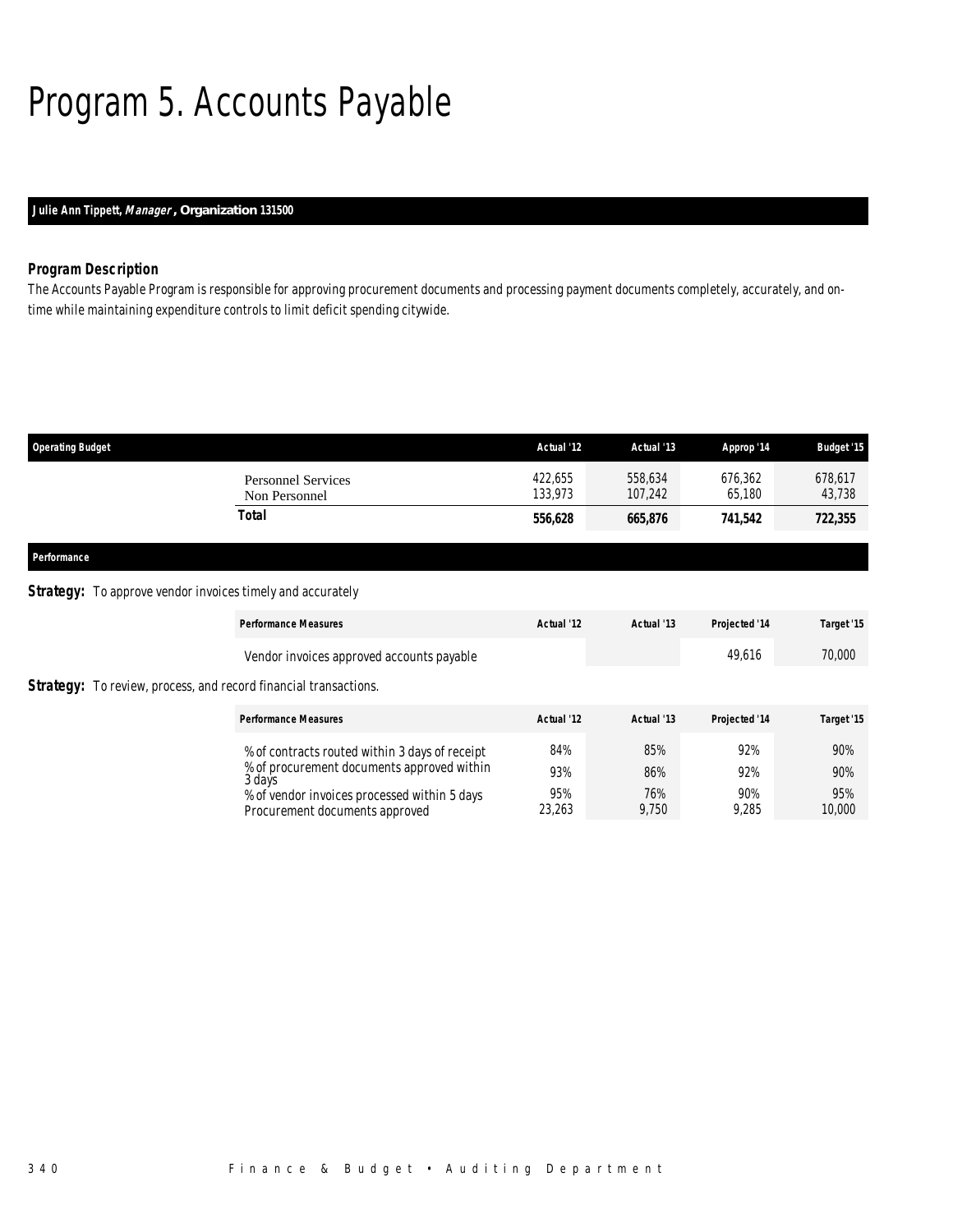# External Funds Projects

#### *ARRA – Earned Indirect*

#### *Project Mission*

ARRA – Earned Indirect was funding provided through various grants for the American Recovery and Reinvestment Act (ARRA) to cover expenses associated with the central administration and reporting of ARRA grant activity.

#### *BAIS Financials Upgrade*

#### *Project Mission*

To implement the PeoplesSoft Financials application upgrade based on adoption of leading practices for financial management, while improving customer support and maintaining appropriate controls and financial management. This upgrade was being funded with a combination of capital, Erate reimbursement and Indirect resources and was completed in FY13.

#### *Earned Indirect*

#### *Project Mission*

Earned Indirect is funding provided through various grants to cover the City's cost of supporting the operations of these grants. This funding is used to support two administrative positions in the Grant Monitoring Program of the Auditing Department.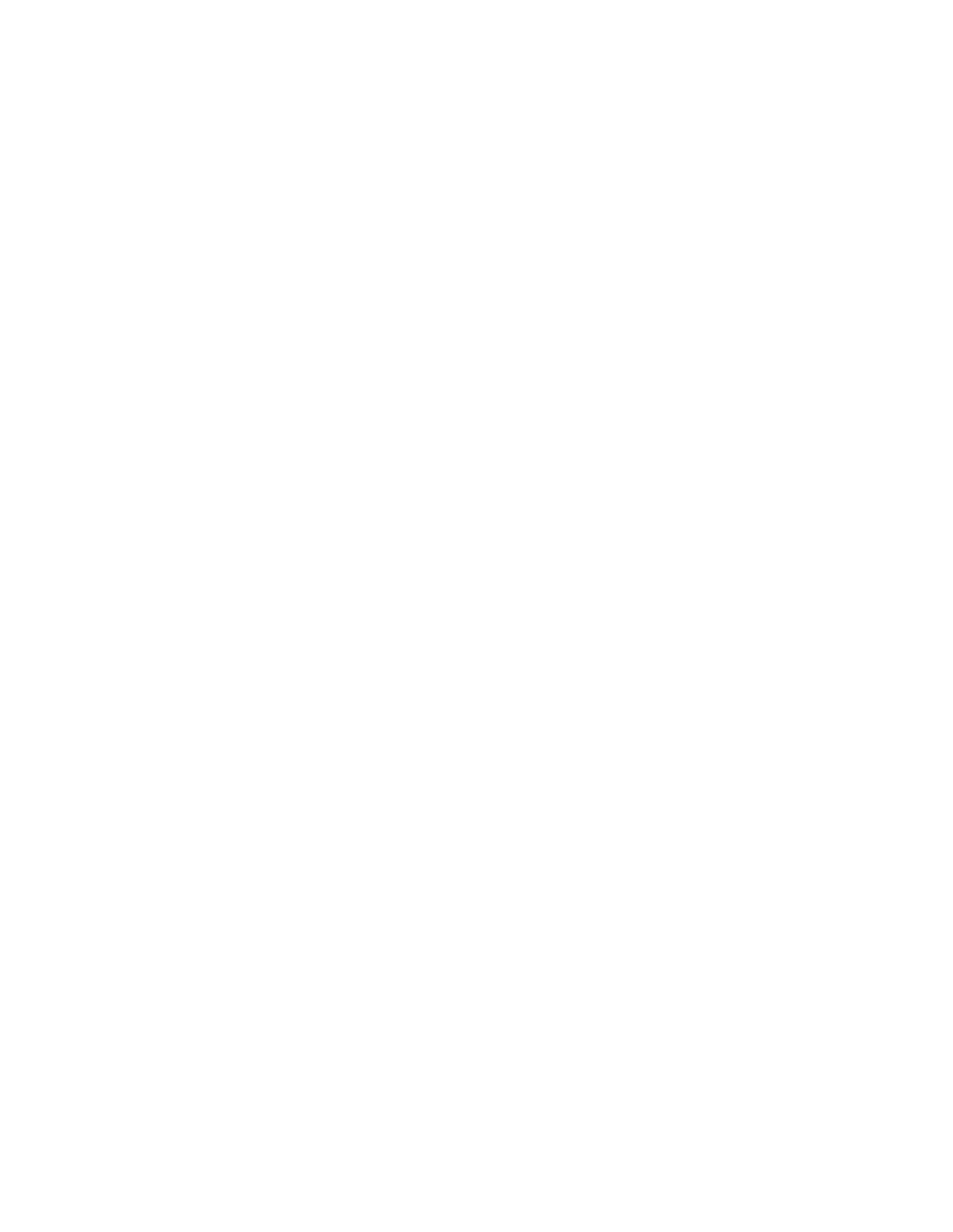# Budget Management Operating Budget

#### *Karen A. Connor, Director , Appropriation 141*

### *Department Mission*

The mission of the Office of Budget Management is to allocate all financial resources available to the City through the operating and capital budgets enabling the City to deliver the best mix of services and to invest in the appropriate capital assets needed to support present and anticipated future service delivery needs at the lowest possible cost.

#### *Selected Performance Strategies*

#### *Budget Formulation*

- To ensure a balanced budget that achieves its stated objectives.
- To monitor service delivery and its relationship to financial resources.
- *Revenue Monitoring*
- To ensure a balanced budget that achieves its stated goals.
- *Improving Management Project*
- To conduct accurate, objective, and independent analysis of City programs.

### *Risk Management*

• To develop and implement a city-wide risk financing strategy.

| <b>Operating Budget</b> | <b>Program Name</b>                                      | Total Actual '12     | <b>Total Actual '13</b> | Total Approp '14     | <b>Total Budget '15</b> |
|-------------------------|----------------------------------------------------------|----------------------|-------------------------|----------------------|-------------------------|
|                         | Administration<br><b>Budget Formulation</b>              | 1,303,696<br>398.927 | 1.228.479<br>468.163    | 1,504,385<br>631.756 | 1,369,601<br>655,248    |
|                         | <b>Revenue Monitoring</b>                                | 266,241<br>65.896    | 275.841<br>14.716       | 283,207<br>68.813    | 298,873<br>70.698       |
|                         | <b>Improving Management Project</b><br>Capital Budgeting | 426.322              | 473.205                 | 89.757               | 151.189                 |
|                         | <b>Risk Management</b><br><b>Total</b>                   | 157.786<br>2,618,868 | 162.579<br>2,622,983    | 189.696<br>2,767,614 | 194,328<br>2,739,937    |
|                         |                                                          |                      |                         |                      |                         |
| <b>Operating Budget</b> |                                                          | Actual '12           | Actual '13              | Approp '14           | <b>Budget '15</b>       |
|                         | <b>Personnel Services</b><br>Non Personnel               | 2.028.574<br>590.294 | 2.113.590<br>509.393    | 1.856.039<br>911.575 | 1.962.956<br>776,981    |
|                         | <b>Total</b>                                             | 2,618,868            | 2,622,983               | 2.767.614            | 2,739,937               |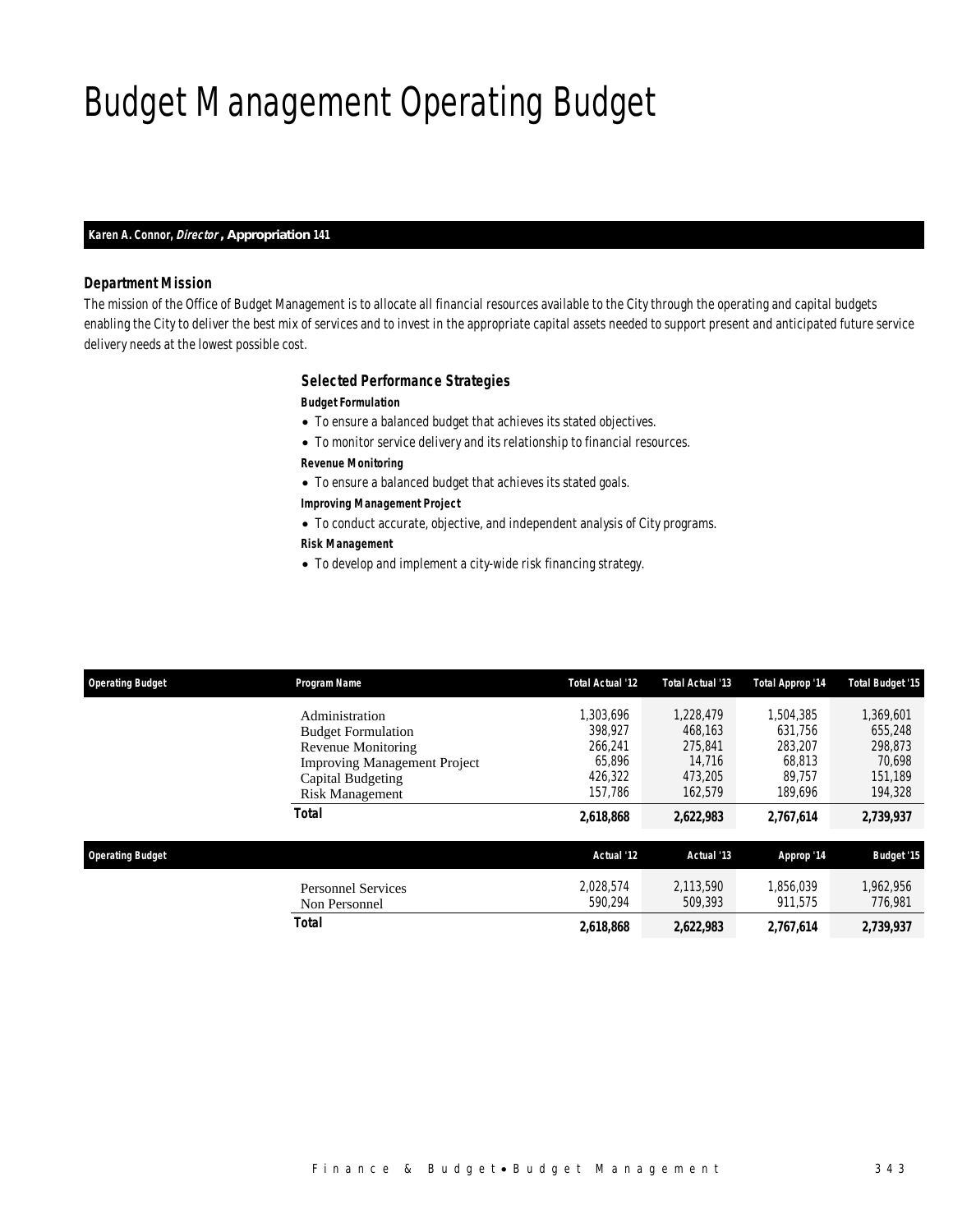# Budget Management Operating Budget



### *Authorizing Statutes*

- Annual Appropriation Process, Tregor, 1982 Mass. Acts ch. 190 § 15; 1986 Mass. Acts ch. 701, § 2.
- Reserve Fund, 1986 Mass. Acts ch. 701, §7.
- Budget Allotment Process and Reallocations, Tregor, 1982 Mass. Acts ch. 190 § 18; 1986 Mass. Acts ch. 701, § 8-9.
- Duties of Supervisor of Budgets, CBC Ord. § 5- 1.5.
- Transfer of Appropriations, Tregor, 1982 Mass. Acts ch. 190 § 23; 1986 Mass. Acts ch. 701, § 3.
- Penalty for Overspending Budget, Tregor, 1982 Mass. Acts ch. 190, § 17.

#### *Description of Services*

The Office of Budget Management coordinates the analysis and presentation of the Mayor's operating budget and capital plan. The Office also assembles, analyzes and presents data with respect to revenue and debt management. In addition, the Office assists line departments to evaluate programs and to establish and use performance measures to improve the quality, effectiveness, and efficiency of City services while minimizing the cost of program delivery.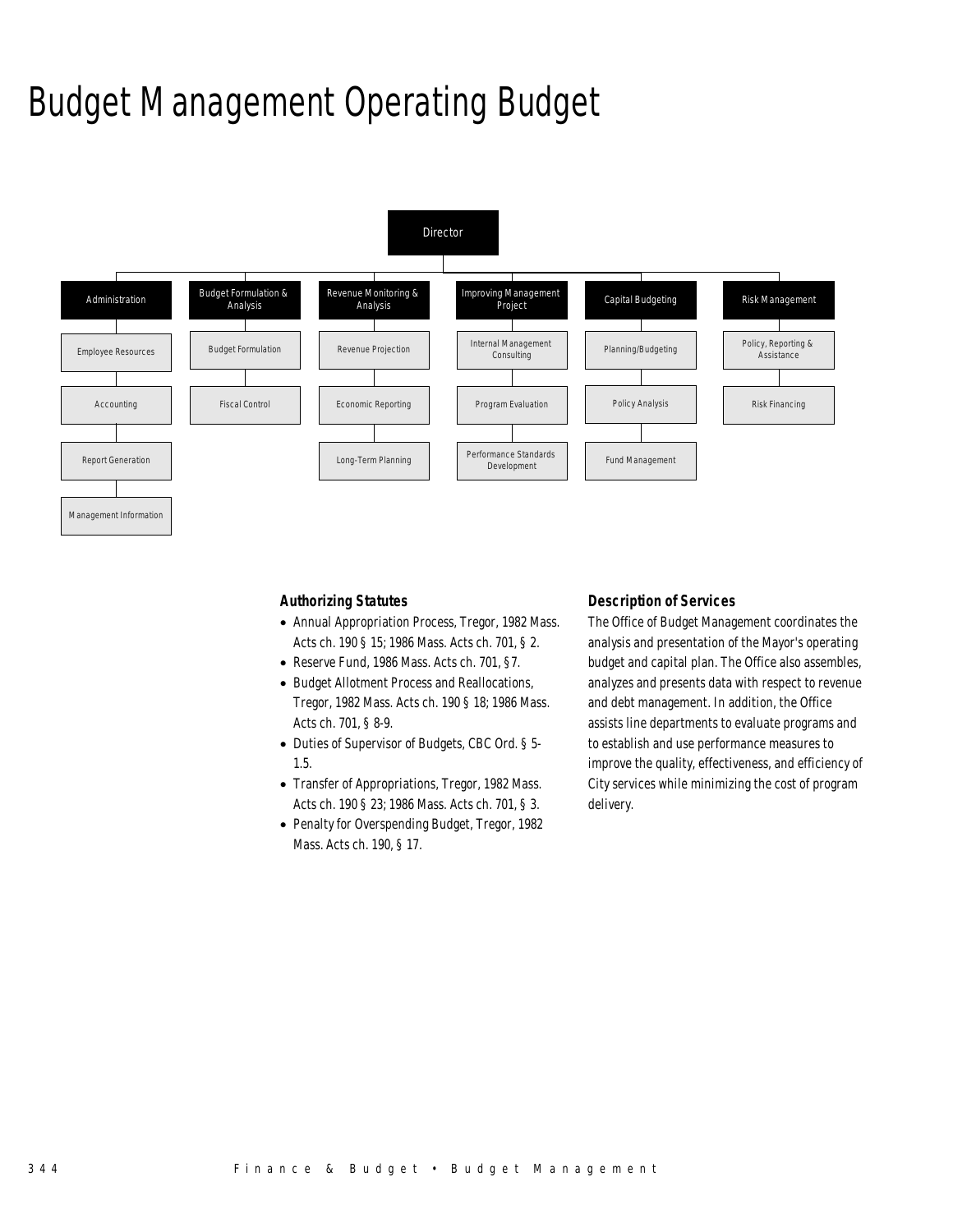# Department History

| <b>Personnel Services</b>       |                                                                                                                                                                                                                                                                                                      | <b>FY12 Expenditure</b>                                                                            | <b>FY13 Expenditure</b>                                                               | <b>FY14 Appropriation</b>                                                                               | FY15 Adopted                                                                                                               | Inc/Dec 14 vs 15                                                                                                         |
|---------------------------------|------------------------------------------------------------------------------------------------------------------------------------------------------------------------------------------------------------------------------------------------------------------------------------------------------|----------------------------------------------------------------------------------------------------|---------------------------------------------------------------------------------------|---------------------------------------------------------------------------------------------------------|----------------------------------------------------------------------------------------------------------------------------|--------------------------------------------------------------------------------------------------------------------------|
|                                 | 51000 Permanent Employees<br>51100 Emergency Employees<br>51200 Overtime<br>51600 Unemployment Compensation<br>51700 Workers' Compensation<br><b>Total Personnel Services</b>                                                                                                                        | 2.006.792<br>0<br>21,782<br>0<br>$\mathbf{0}$<br>2,028,574                                         | 2,092,193<br>$\mathbf 0$<br>21,397<br>0<br>$\overline{0}$<br>2,113,590                | 1,836,039<br>0<br>20,000<br>0<br>$\overline{0}$<br>1,856,039                                            | 1,938,956<br>$\mathbf 0$<br>24,000<br>$\mathbf{0}$<br>$\mathbf{0}$<br>1,962,956                                            | 102,917<br>0<br>4,000<br>$\mathbf{0}$<br>$\Omega$<br>106,917                                                             |
| <b>Contractual Services</b>     |                                                                                                                                                                                                                                                                                                      | <b>FY12 Expenditure</b>                                                                            | <b>FY13 Expenditure</b>                                                               | <b>FY14 Appropriation</b>                                                                               | FY15 Adopted                                                                                                               | Inc/Dec 14 vs 15                                                                                                         |
|                                 | 52100 Communications<br>52200 Utilities<br>52400 Snow Removal<br>52500 Garbage/Waste Removal<br>52600 Repairs Buildings & Structures<br>52700 Repairs & Service of Equipment<br>52800 Transportation of Persons<br>52900 Contracted Services<br><b>Total Contractual Services</b>                    | 3,899<br>0<br>0<br>0<br>$\theta$<br>4,322<br>115<br>415,261<br>423,597                             | 9,912<br>0<br>$\overline{0}$<br>0<br>$\theta$<br>3,233<br>1,077<br>357,501<br>371,723 | 15,900<br>0<br>$\overline{0}$<br>$\overline{0}$<br>$\overline{0}$<br>3,500<br>875<br>707,500<br>727,775 | 15,900<br>$\mathbf{0}$<br>$\mathbf{0}$<br>$\mathbf{0}$<br>$\theta$<br>3,500<br>2,525<br>546,431<br>568,356                 | 0<br>$\mathbf{0}$<br>$\overline{0}$<br>$\overline{0}$<br>$\overline{0}$<br>$\Omega$<br>1,650<br>$-161,069$<br>$-159,419$ |
| <b>Supplies &amp; Materials</b> |                                                                                                                                                                                                                                                                                                      | FY12 Expenditure                                                                                   | FY13 Expenditure                                                                      | <b>FY14 Appropriation</b>                                                                               | FY15 Adopted                                                                                                               | Inc/Dec 14 vs 15                                                                                                         |
|                                 | 53000 Auto Energy Supplies<br>53200 Food Supplies<br>53400 Custodial Supplies<br>53500 Med, Dental, & Hosp Supply<br>53600 Office Supplies and Materials<br>53700 Clothing Allowance<br>53800 Educational Supplies & Mat<br>53900 Misc Supplies & Materials<br><b>Total Supplies &amp; Materials</b> | $\boldsymbol{0}$<br>0<br>0<br>$\mathbf{0}$<br>1,144<br>0<br>$\theta$<br>108<br>1,252               | 0<br>0<br>0<br>$\overline{0}$<br>2,646<br>$\mathbf 0$<br>0<br>377<br>3,023            | $\mathbf 0$<br>0<br>$\overline{0}$<br>$\mathbf{0}$<br>4,600<br>$\mathbf 0$<br>0<br>2,000<br>6,600       | $\boldsymbol{0}$<br>$\mathbf{0}$<br>$\mathbf{0}$<br>$\mathbf{0}$<br>4,100<br>$\mathbf 0$<br>$\mathbf{0}$<br>1,500<br>5,600 | 0<br>$\overline{0}$<br>$\overline{0}$<br>$\overline{0}$<br>$-500$<br>$\mathbf{0}$<br>$\mathbf{0}$<br>$-500$<br>$-1,000$  |
| <b>Current Chgs &amp; Oblig</b> |                                                                                                                                                                                                                                                                                                      | FY12 Expenditure                                                                                   | <b>FY13 Expenditure</b>                                                               | <b>FY14 Appropriation</b>                                                                               | FY15 Adopted                                                                                                               | Inc/Dec 14 vs 15                                                                                                         |
|                                 | 54300 Workers' Comp Medical<br>54400 Legal Liabilities<br>54500 Aid To Veterans<br>54600 Current Charges H&I<br>54700 Indemnification<br>54900 Other Current Charges<br>Total Current Chgs & Oblig                                                                                                   | $\boldsymbol{0}$<br>$\mathbf{0}$<br>$\Omega$<br>$\boldsymbol{0}$<br>$\Omega$<br>160,652<br>160,652 | 0<br>$\overline{0}$<br>$\Omega$<br>$\overline{0}$<br>$\Omega$<br>133,797<br>133,797   | $\boldsymbol{0}$<br>$\overline{0}$<br>$\overline{0}$<br>0<br>$\Omega$<br>177,200<br>177,200             | $\boldsymbol{0}$<br>$\mathbf{0}$<br>$\Omega$<br>$\mathbf{0}$<br>$\theta$<br>203,025<br>203,025                             | $\mathbf{0}$<br>$\mathbf{0}$<br>$\overline{0}$<br>$\overline{0}$<br>$\Omega$<br>25,825<br>25,825                         |
| Equipment                       |                                                                                                                                                                                                                                                                                                      | <b>FY12 Expenditure</b>                                                                            | <b>FY13 Expenditure</b>                                                               | <b>FY14 Appropriation</b>                                                                               | <b>FY15 Adopted</b>                                                                                                        | Inc/Dec 14 vs 15                                                                                                         |
|                                 | 55000 Automotive Equipment<br>55400 Lease/Purchase<br>55600 Office Furniture & Equipment<br>55900 Misc Equipment<br><b>Total Equipment</b>                                                                                                                                                           | $\boldsymbol{0}$<br>$\boldsymbol{0}$<br>738<br>4,055<br>4,793                                      | $\mathbf 0$<br>$\theta$<br>$\boldsymbol{0}$<br>850<br>850                             | $\mathbf 0$<br>$\Omega$<br>$\boldsymbol{0}$<br>$\mathbf 0$<br>0                                         | $\boldsymbol{0}$<br>$\Omega$<br>$\boldsymbol{0}$<br>$\mathbf 0$<br>0                                                       | $\mathbf 0$<br>$\Omega$<br>$\mathbf{0}$<br>$\mathbf 0$<br>0                                                              |
| Other                           |                                                                                                                                                                                                                                                                                                      | FY12 Expenditure                                                                                   | FY13 Expenditure                                                                      | <b>FY14 Appropriation</b>                                                                               | <b>FY15 Adopted</b>                                                                                                        | Inc/Dec 14 vs 15                                                                                                         |
|                                 | 56200 Special Appropriation<br>57200 Structures & Improvements<br>58000 Land & Non-Structure<br><b>Total Other</b>                                                                                                                                                                                   | $\boldsymbol{0}$<br>0<br>0<br>$\mathbf{0}$                                                         | $\boldsymbol{0}$<br>$\boldsymbol{0}$<br>0<br>0                                        | $\pmb{0}$<br>$\mathbf 0$<br>0<br>0                                                                      | 0<br>$\mathbf 0$<br>$\mathbf{0}$<br>0                                                                                      | 0<br>$\mathbf 0$<br>0<br>0                                                                                               |
|                                 | <b>Grand Total</b>                                                                                                                                                                                                                                                                                   | 2,618,868                                                                                          | 2,622,983                                                                             | 2,767,614                                                                                               | 2,739,937                                                                                                                  | $-27,677$                                                                                                                |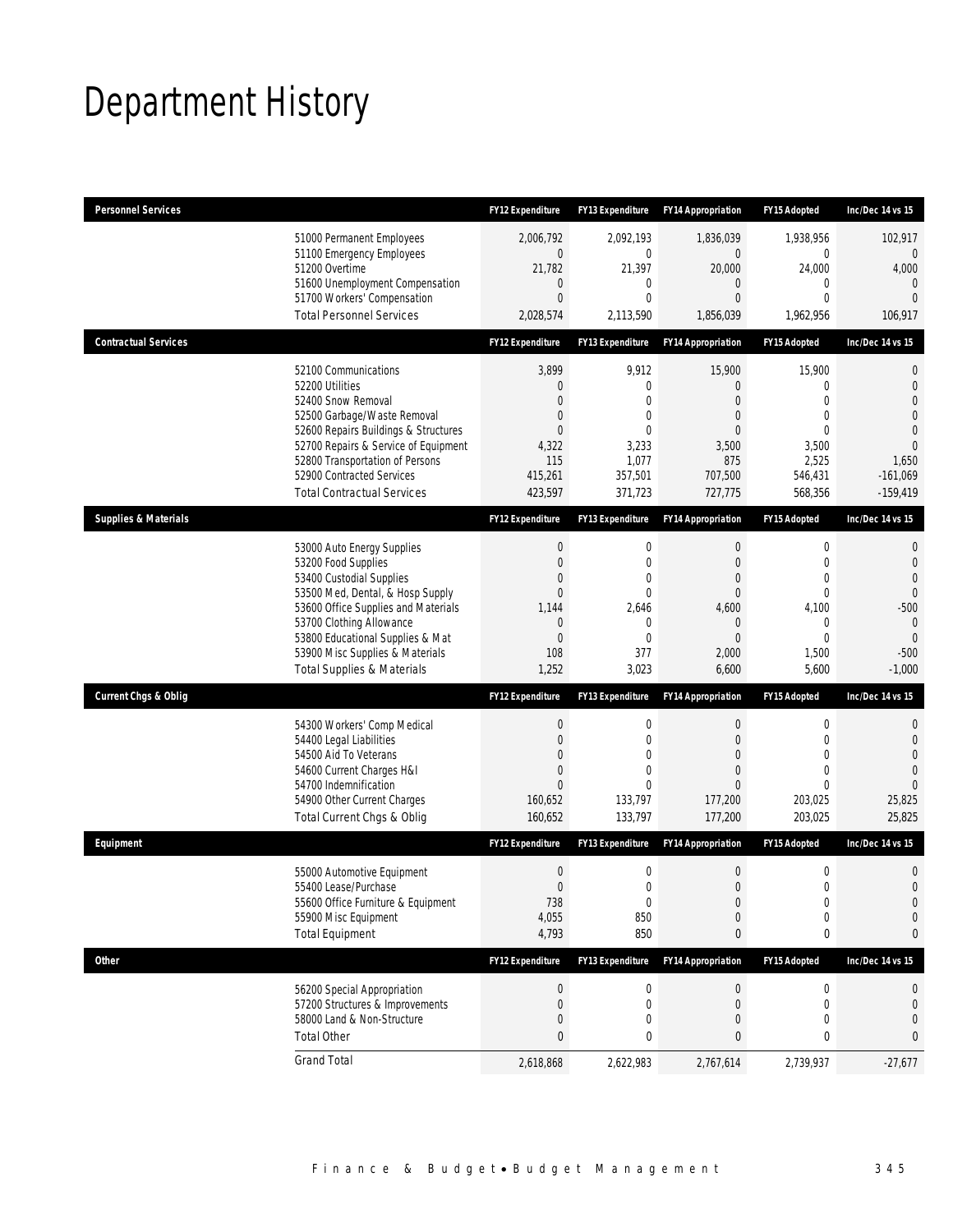# Department Personnel

| Title                        | Union<br>Code   | Grade | Position | FY15 Salary | <b>Title</b>              | Union<br>Code   | Grade     | Position | FY15 Salary |
|------------------------------|-----------------|-------|----------|-------------|---------------------------|-----------------|-----------|----------|-------------|
|                              |                 |       |          |             |                           |                 |           |          |             |
| Admin Assistant              | SU <sub>4</sub> | 16    | 1.00     | 66,403      | Prin Admin Assistant      | SE <sub>1</sub> | 08        | 1.00     | 93,534      |
| <b>Admin Secretary</b>       | SU4             | 14    | 1.00     | 50,654      | Prin Budget Analyst       | SE <sub>1</sub> | 09        | 1.00     | 100,460     |
| <b>Budget Policy Analyst</b> | <b>MYO</b>      | 07    | 1.00     | 68,598      | Spec Asst I               | <b>MYO</b>      | 10        | 1.00     | 84,197      |
| Dep Director                 | <b>MYO</b>      | 14    | 1.00     | 106,549     | Sr Adm Analyst            | SE <sub>1</sub> | 06        | 1.00     | 77,883      |
| <b>Exec Assistant</b>        | <b>EXM</b>      | 10    | 4.00     | 434,692     | Sr Data Proc Sys Analyst  | SE <sub>1</sub> | 09        | 1.00     | 100,460     |
| <b>Exec Assistant</b>        | <b>EXM</b>      | 12    | 1.00     | 119,701     | Sr Finance Manager        | MY <sub>0</sub> | 10        | 1.00     | 86,799      |
| Management Analyst           | SE <sub>1</sub> | 06    | 7.00     | 483,387     | Sr Management Analyst     | SE <sub>1</sub> | 08        | 3.00     | 241,461     |
| Prin Admin Assistant         | <b>EXM</b>      | 07    | 1.00     | 58,766      | Supv Budget               | CDH             | <b>NG</b> | 1.00     | 118,021     |
|                              |                 |       |          |             | Total                     |                 |           | 27       | 2,291,565   |
|                              |                 |       |          |             | <b>Adjustments</b>        |                 |           |          |             |
|                              |                 |       |          |             | Differential Payments     |                 |           |          | $\theta$    |
|                              |                 |       |          |             | Other                     |                 |           |          | 31,700      |
|                              |                 |       |          |             | Chargebacks               |                 |           |          | $-283,506$  |
|                              |                 |       |          |             | <b>Salary Savings</b>     |                 |           |          | $-100,803$  |
|                              |                 |       |          |             | <b>FY15 Total Request</b> |                 |           |          | 1,938,956   |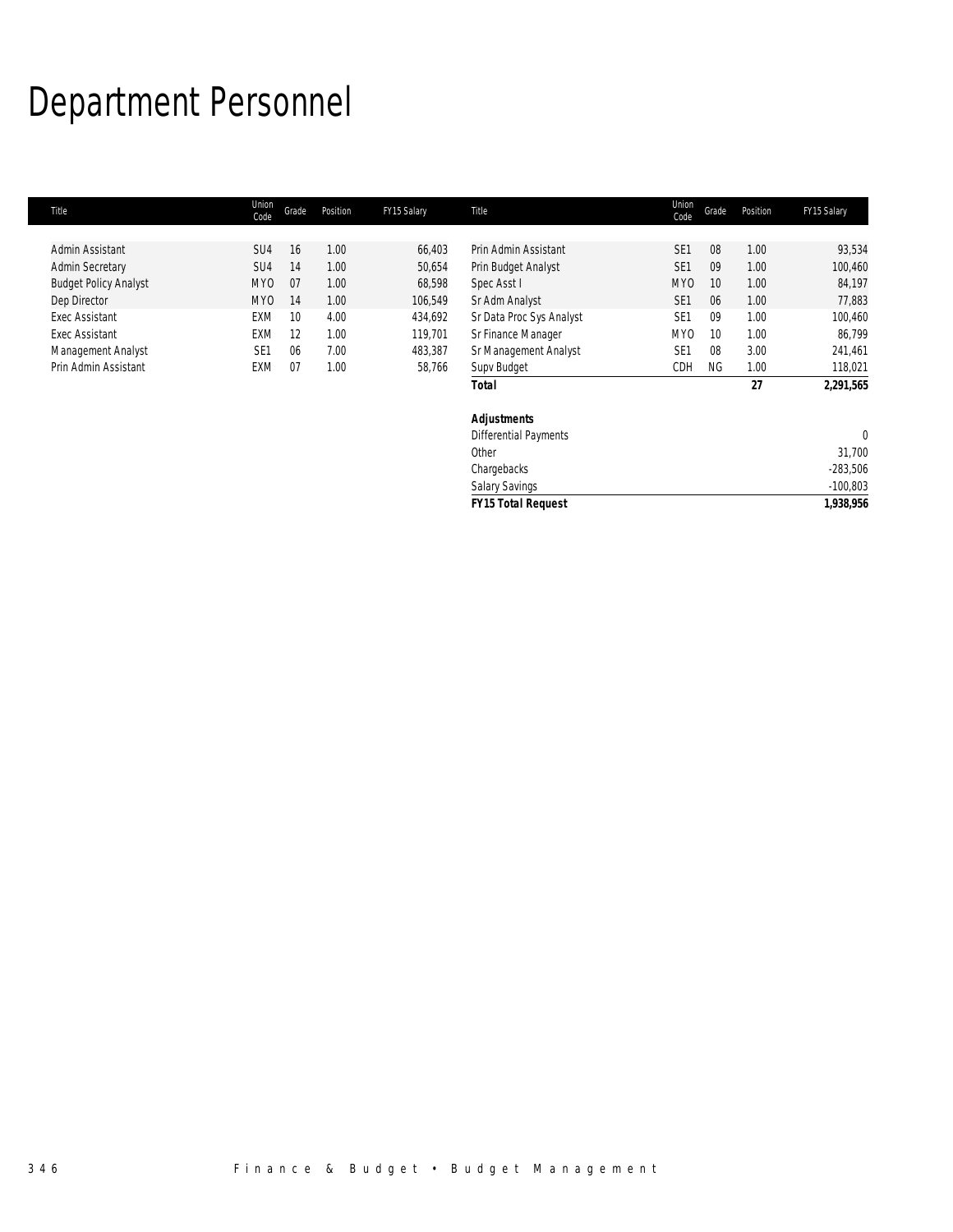# Program 1. Administration

### *Karen A. Connor, Manager , Organization 141100*

### *Program Description*

The Administration Program provides both overall direction and management to the Department, and support services such as internal budget preparation, personnel administration, MIS support and training, and internal report production.

| <b>Operating Budget</b>                    | Actual '12         | Actual '13         | Approp '14         | <b>Budget '15</b>  |
|--------------------------------------------|--------------------|--------------------|--------------------|--------------------|
| <b>Personnel Services</b><br>Non Personnel | 770,893<br>532.803 | 782,142<br>446.337 | 686.710<br>817.675 | 714,315<br>655,286 |
| Total                                      | 1,303,696          | 1,228,479          | 1,504,385          | 1,369,601          |
|                                            |                    |                    |                    |                    |

### *Performance*

*Strategy:* To maintain the operational efficiency of the department to support achievement of department objectives.

| <b>Performance Measures</b>         | Actual '12 | Actual '13 | Projected '14 | Target '15 |
|-------------------------------------|------------|------------|---------------|------------|
| % of available regular hours worked | 98%        | 99%        | 99%           | 99%        |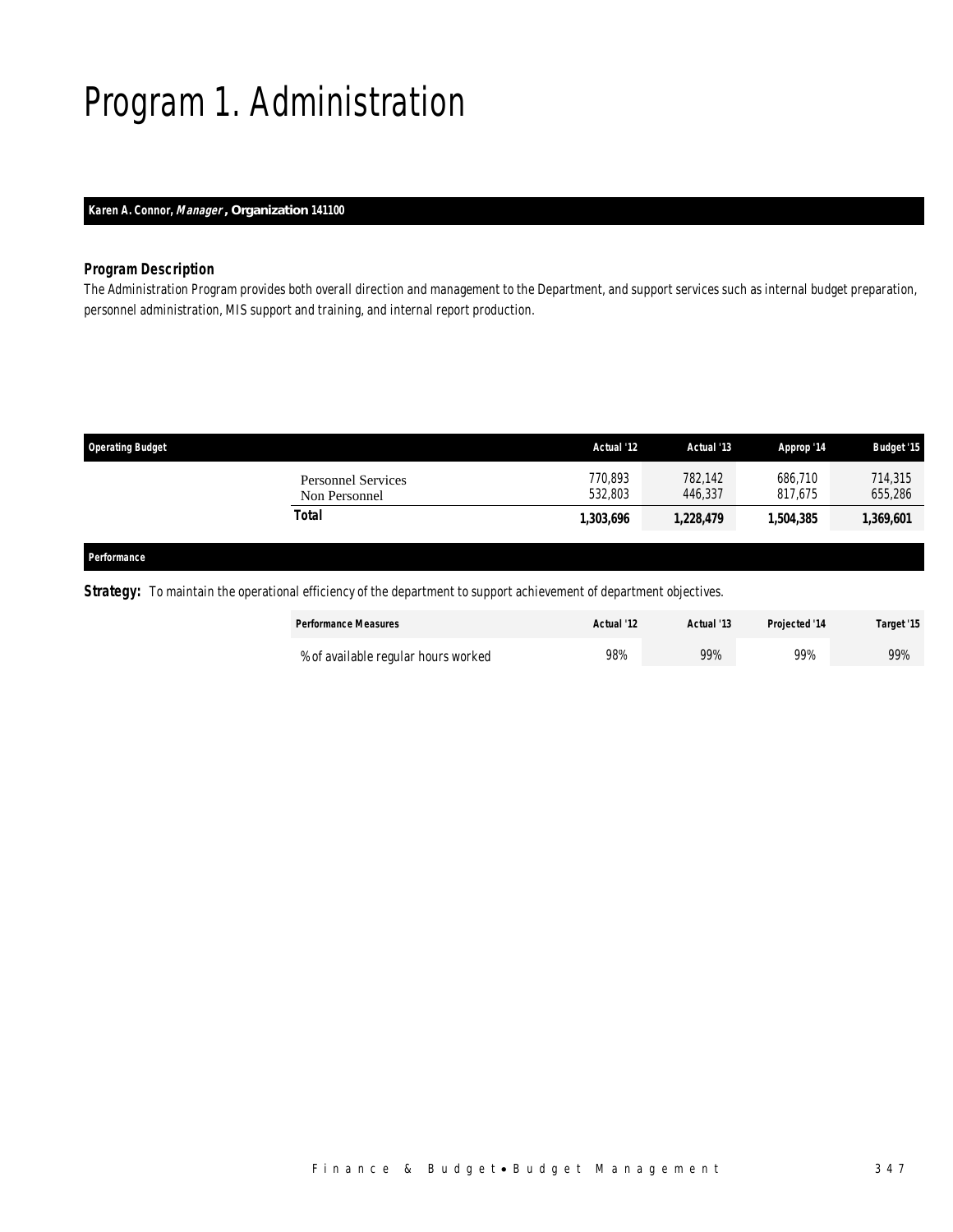# Program 2. Budget Formulation

### *James M. Williamson, Manager , Organization 141200*

### *Program Description*

The Budget Formulation and Analysis Program is responsible for the development and implementation of the City's operating budget. Program staff analyze program and fiscal management issues throughout City government.

| <b>Operating Budget</b> |                                            | Actual '12       | Actual '13       | Approp '14       | <b>Budget '15</b> |
|-------------------------|--------------------------------------------|------------------|------------------|------------------|-------------------|
|                         | <b>Personnel Services</b><br>Non Personnel | 397,613<br>1,314 | 464,815<br>3,348 | 625,756<br>6,000 | 648,348<br>6,900  |
|                         | <b>Total</b>                               | 398,927          | 468,163          | 631,756          | 655,248           |
| Performance             |                                            |                  |                  |                  |                   |

### **Strategy:** To ensure a balanced budget that achieves its stated objectives.

| <b>Performance Measures</b>                                                               | Actual '12 | Actual '13 | Projected '14 | Target '15      |
|-------------------------------------------------------------------------------------------|------------|------------|---------------|-----------------|
| Balanced budget submitted to City Council                                                 |            |            |               |                 |
| <b>Strategy:</b> To monitor service delivery and its relationship to financial resources. |            |            |               |                 |
| <b>Performance Measures</b>                                                               | Actual '12 | Actual '13 | Projected '14 | Target '15      |
| Monthly expenditure variance reports<br>available to city departments                     | 10         | 10         | 10            | 10 <sup>°</sup> |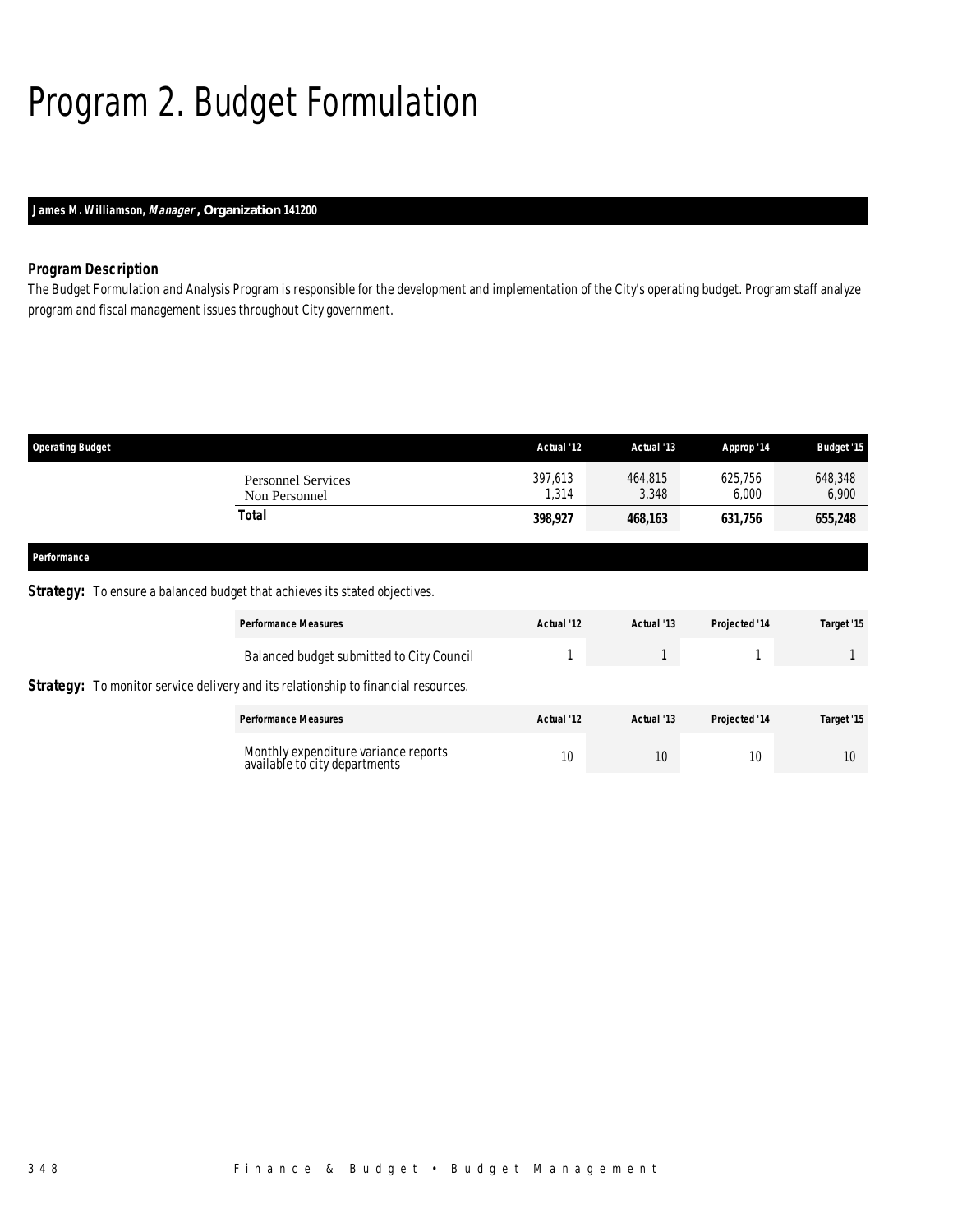## Program 3. Revenue Monitoring

## *Chris Giuliani, Manager , Organization 141300*

### *Program Description*

The Revenue Monitoring and Fiscal Analysis Program works to improve Boston's ability to deliver services by maximizing its revenue. The program also provides economic and fiscal analyses as an aid in fiscal decision-making by the Mayor, the Director of Administration & Finance, and the Budget Director.

| <b>Operating Budget</b> |                                            | Actual '12     | Actual '13     | Approp '14       | <b>Budget '15</b> |
|-------------------------|--------------------------------------------|----------------|----------------|------------------|-------------------|
|                         | <b>Personnel Services</b><br>Non Personnel | 265,852<br>389 | 274,850<br>991 | 281.707<br>1,500 | 297,223<br>1,650  |
|                         | Total                                      | 266,241        | 275,841        | 283,207          | 298,873           |
| Performance             |                                            |                |                |                  |                   |

### **Strategy:** To ensure a balanced budget that achieves its stated goals.

| <b>Performance Measures</b>                              | Actual '12 | Actual '13 | <b>Projected '14</b> | Target '15 |
|----------------------------------------------------------|------------|------------|----------------------|------------|
| % by which actual revenues exceed actual<br>expenditures | 0.5%       | 0.3%       | 0.4%                 | $0.4\%$    |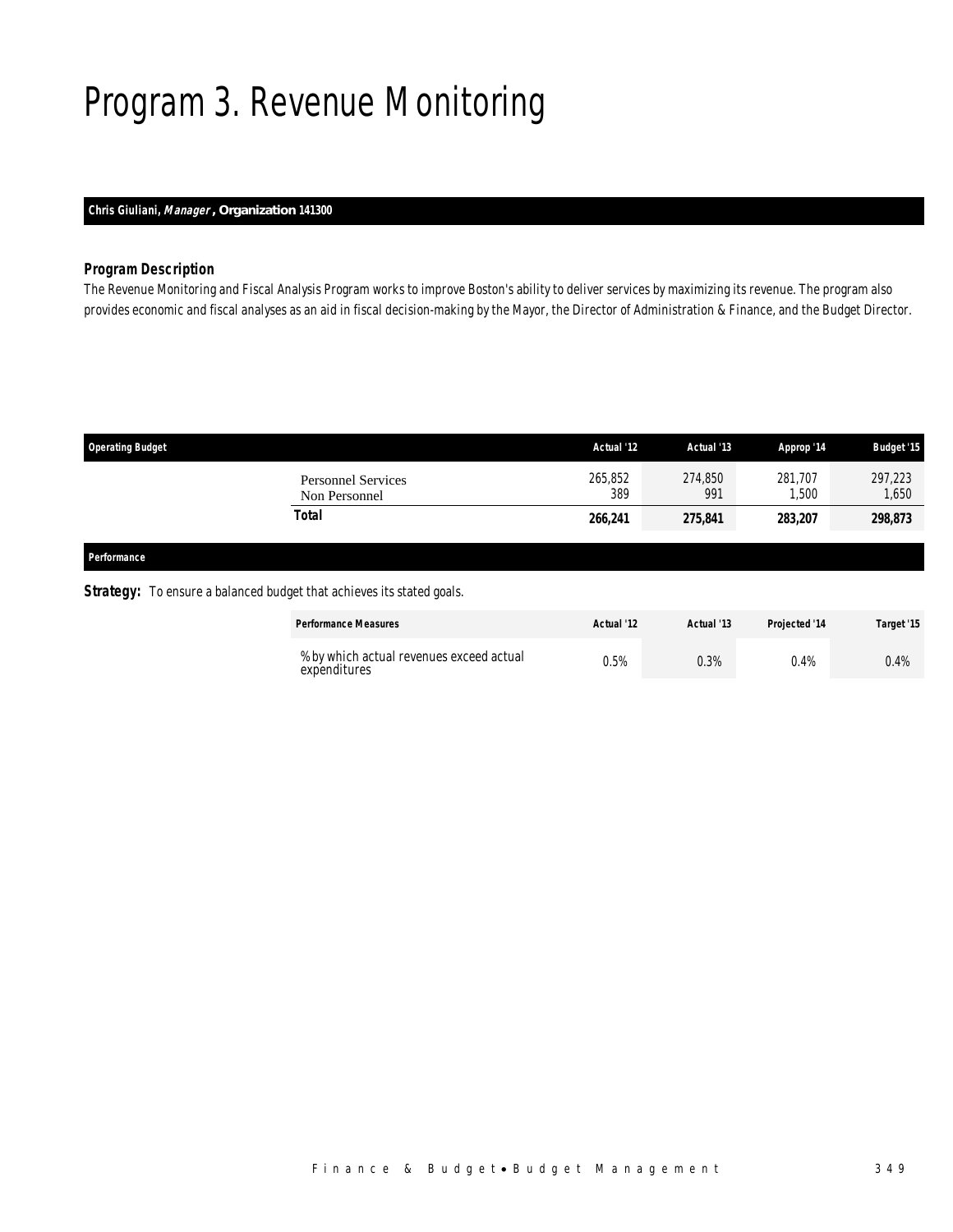## Program 4. Improving Management Project

## *Karen A. Connor, Manager , Organization 141400*

## *Program Description*

The primary mission of the Improving Management Project is evaluating City programs and services to inform the allocation of resources. This program encourages organizational changes or operational improvements that increase the effectiveness or productivity of City departments. The program provides reliable, objective, and independent information to City managers about department performance and operations, assists in reviewing the effectiveness of service delivery, and identifies the extent to which programs overlap or duplicate one another. In addition, we assist departments and cabinets in establishing performance standards to determine the effectiveness of programs. The program also invests in department personnel through training.

| <b>Operating Budget</b>                    | Actual '12    | Actual '13    | Approp '14      | <b>Budget '15</b> |
|--------------------------------------------|---------------|---------------|-----------------|-------------------|
| <b>Personnel Services</b><br>Non Personnel | 65,507<br>389 | 13,725<br>991 | 67,313<br>1,500 | 69,198<br>1,500   |
| Total                                      | 65,896        | 14,716        | 68,813          | 70,698            |
|                                            |               |               |                 |                   |

#### *Performance*

**Strategy:** To conduct accurate, objective, and independent analysis of City programs.

| <b>Performance Measures</b>                                        | Actual '12 | Actual '13 | <b>Projected '14</b> | Target '15 |
|--------------------------------------------------------------------|------------|------------|----------------------|------------|
| Program or service analyses completed<br>Project benefits realized |            |            |                      |            |

*Strategy:* To plan, develop, and deliver training programs in response to needs to strengthen and upgrade workplace skills.

| <b>Performance Measures</b>                            | Actual '12 | Actual '13 | <b>Projected '14</b> | Target '15 |
|--------------------------------------------------------|------------|------------|----------------------|------------|
| Hours of continuing Professional Education<br>Training | 431        | 310        | $^{\sim}$            | 275        |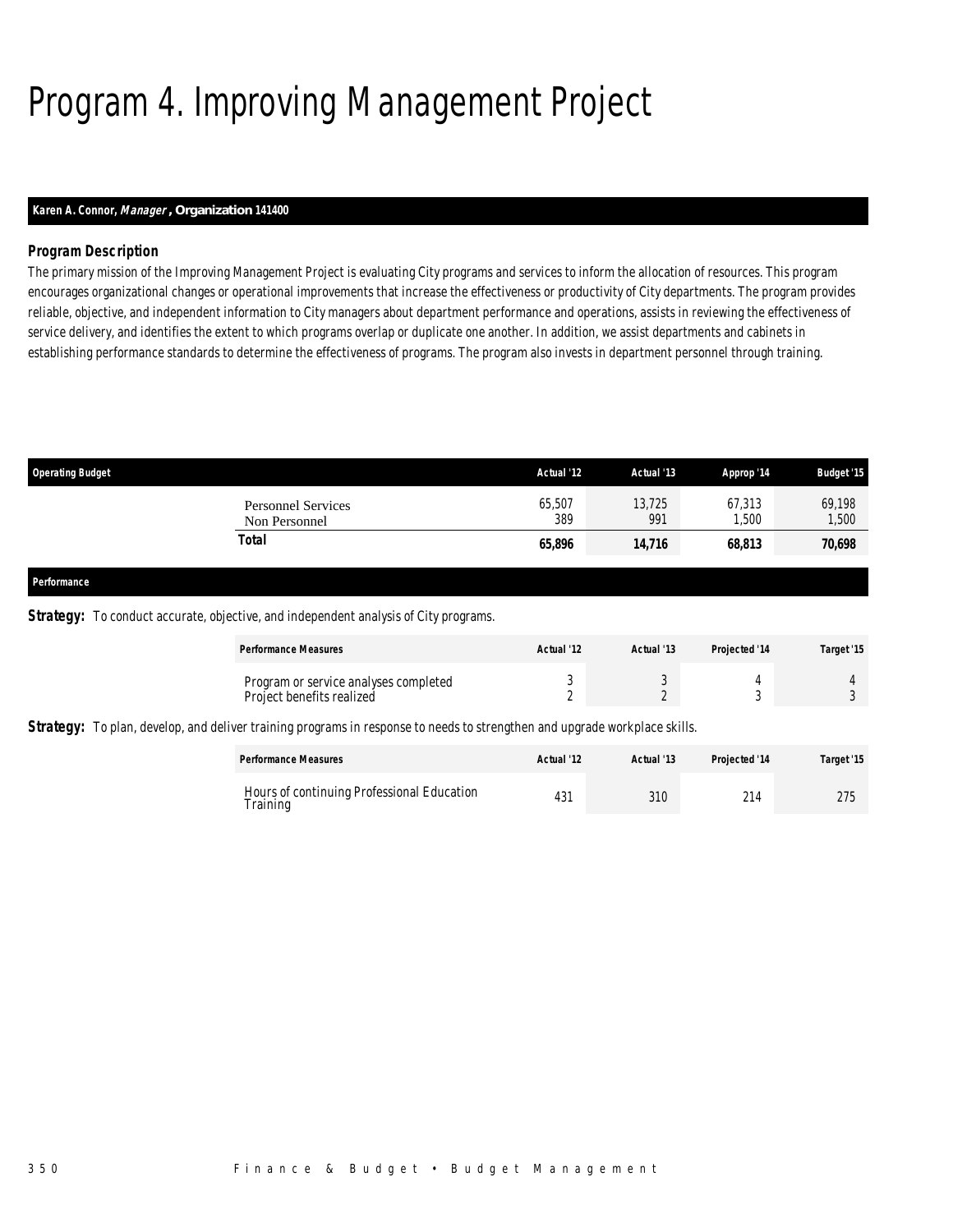## Program 5. Capital Budgeting

## *John Hanlon, Manager , Organization 141500*

## *Program Description*

The Capital Budgeting Program manages the capital plan of the City. It prepares a multi-year capital plan, oversees capital construction projects, equipment acquisitions, and contracts, and manages all capital fund appropriations and related revenue including bonds and grants.

| <b>Operating Budget</b>                    | Actual '12     | Actual '13       | Approp '14      | <b>Budget '15</b> |
|--------------------------------------------|----------------|------------------|-----------------|-------------------|
| <b>Personnel Services</b><br>Non Personnel | 425,624<br>698 | 470.932<br>2,273 | 86.957<br>2,800 | 122,799<br>28,390 |
| Total                                      | 426,322        | 473,205          | 89,757          | 151,189           |

### *Performance*

### *Strategy:* To effectively manage the capital appropriation system.

|  | <b>Performance Measures</b>                                                                     | Actual '12 | Actual '13 | Projected '14 | Target '15 |
|--|-------------------------------------------------------------------------------------------------|------------|------------|---------------|------------|
|  | % of funds expended in accordance with bond<br>requirements                                     | 100%       | 100%       | 100%          | 100%       |
|  | <b>Strategy:</b> To maintain debt service costs at 7% or less of operating budget expenditures. |            |            |               |            |
|  | <b>Performance Measures</b>                                                                     | Actual '12 | Actual '13 | Projected '14 | Target '15 |
|  | Debt service costs as a % of operating<br>expenditures                                          | 5.7%       | 5.6%       | 5.6%          | 5.7%       |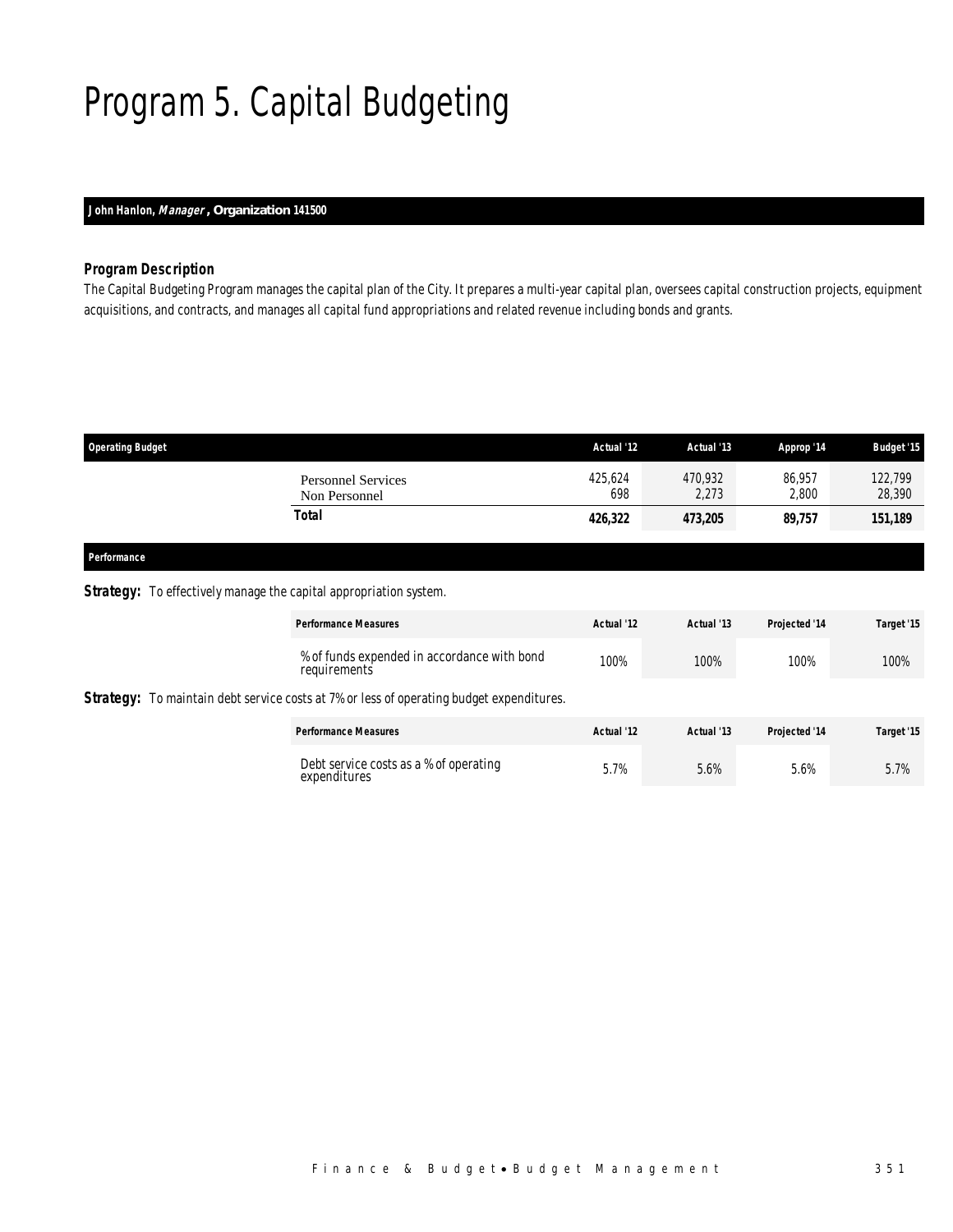## Program 6. Risk Management

## *Lynda Fraley, Manager , Organization 141600*

## *Program Description*

The Risk Management Program develops and implements the City's integrated risk financing program, which includes self-insurance and commercial policies. The program also assists other City departments in their efforts to minimize costs related to property losses and legal injury and medical claims.

| <b>Operating Budget</b> |                                            | Actual '12        | Actual '13        | Approp '14        | <b>Budget '15</b> |
|-------------------------|--------------------------------------------|-------------------|-------------------|-------------------|-------------------|
|                         | <b>Personnel Services</b><br>Non Personnel | 103,085<br>54.701 | 107,126<br>55,453 | 107,596<br>82,100 | 111,073<br>83,255 |
|                         | <b>Total</b>                               | 157,786           | 162,579           | 189,696           | 194,328           |
| Performance             |                                            |                   |                   |                   |                   |

### **Strategy:** To develop and implement a city-wide risk financing strategy.

| <b>Performance Measures</b>                                                                     | Actual '12 | Actual '13 | Projected '14 | Target '15 |
|-------------------------------------------------------------------------------------------------|------------|------------|---------------|------------|
| % of Risk financing strategy implemented                                                        | 87%        | 87%        | 88%           | 88%        |
| <b>Strategy:</b> To promote improved city-wide risk management efforts and lower related costs. |            |            |               |            |
| <b>Performance Measures</b>                                                                     | Actual '12 | Actual '13 | Projected '14 | Target '15 |
| City-wide risk management reviews or<br>improvements                                            |            |            |               |            |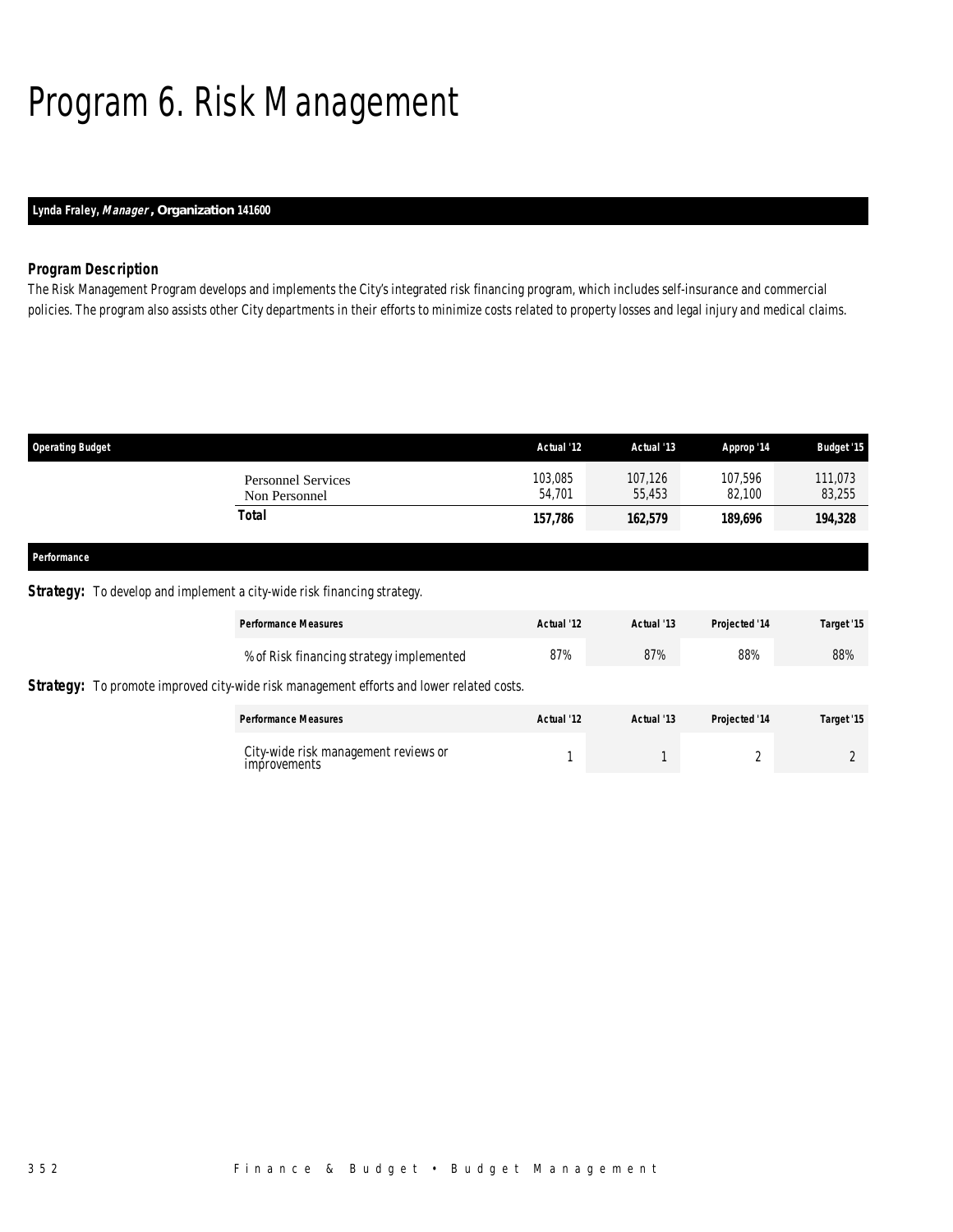## Execution of Courts Operating Budget

*, Appropriation 333* 

### *Department Mission*

The Execution of Courts appropriation provides for funding for settlements, awards, and court orders. These result from claims against the City of Boston and its agencies and employees for damages to persons or property. The appropriation also funds interest on tax abatements.

| <b>Operating Budget</b> | Program Name        | Total Actual '12 | Total Actual '13 | Total Approp '14 | Total Budget '15 |
|-------------------------|---------------------|------------------|------------------|------------------|------------------|
|                         | Execution of Courts | 14,500,001       | 11.976.054       | 3.500.000        | 3,500,000        |
|                         | Total               | 14.500.001       | 11.976.054       | <i>3.500.000</i> | 3,500,000        |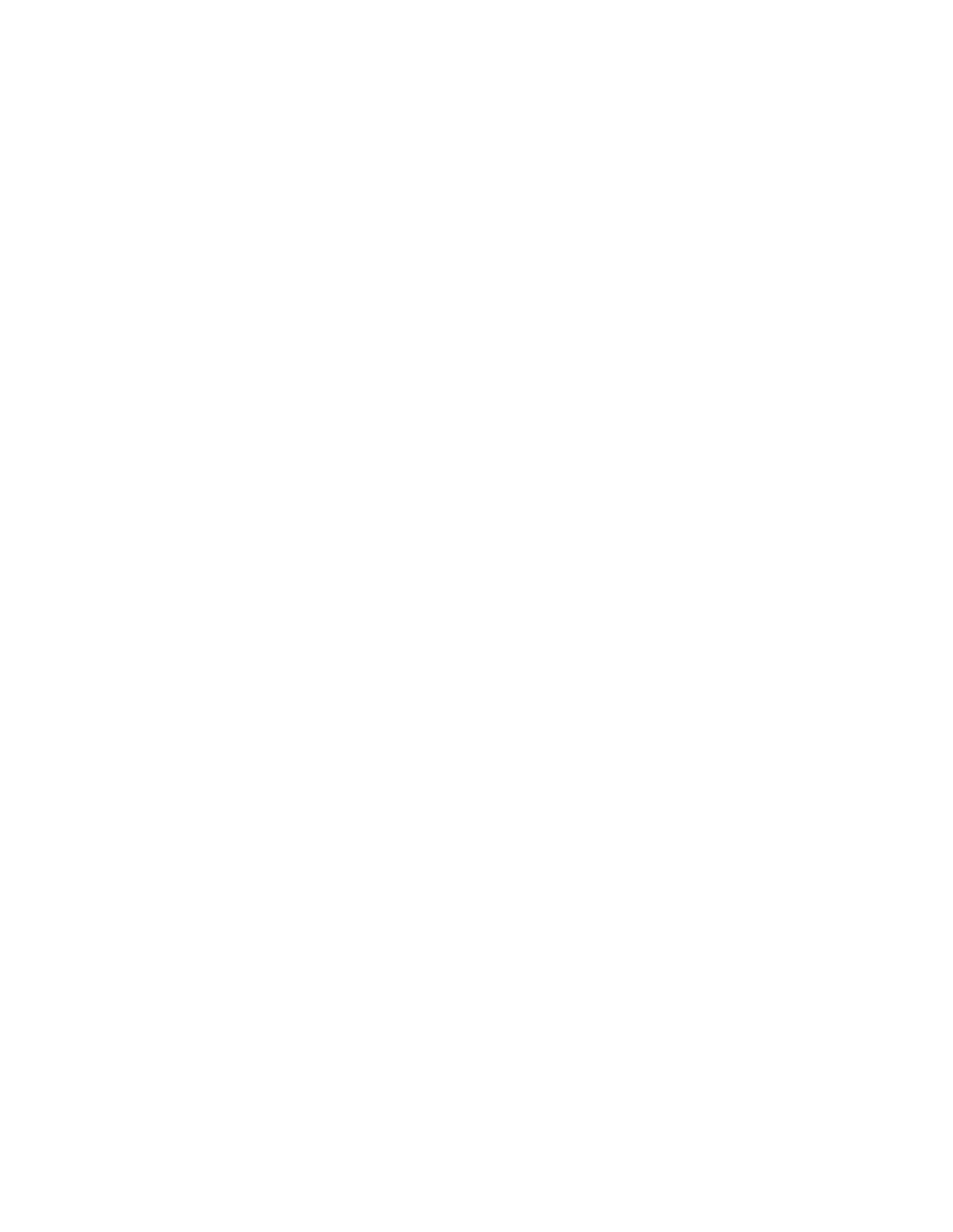## Medicare Payments Operating Budget

#### *, Appropriation 139*

## *Department Mission*

The Medicare Payments appropriation supports federal regulations that extend mandatory Medicare coverage to municipal employees. Federal law requires the City of Boston and County of Suffolk to pay the Social Security Trust Fund a Medicare insurance premium amounting to 1.45% of an employee's salary up to \$125,000 for each employee hired after March 31, 1986. The Medicare Payments appropriation reflects the amount of this contribution. The City's payment is matched by an equal contribution from the employee.

| Operating Budget | Program Name             | Total Actual '12 | Total Actual '13 | Total Approp '14 | Total Budget '15 |
|------------------|--------------------------|------------------|------------------|------------------|------------------|
|                  | <b>Medicare Payments</b> | 7.924.250        | 8.264.396        | 8.653.479        | 8,653,479        |
|                  | Total                    | 7,924,250        | 8.264.396        | 8,653,479        | 8,653,479        |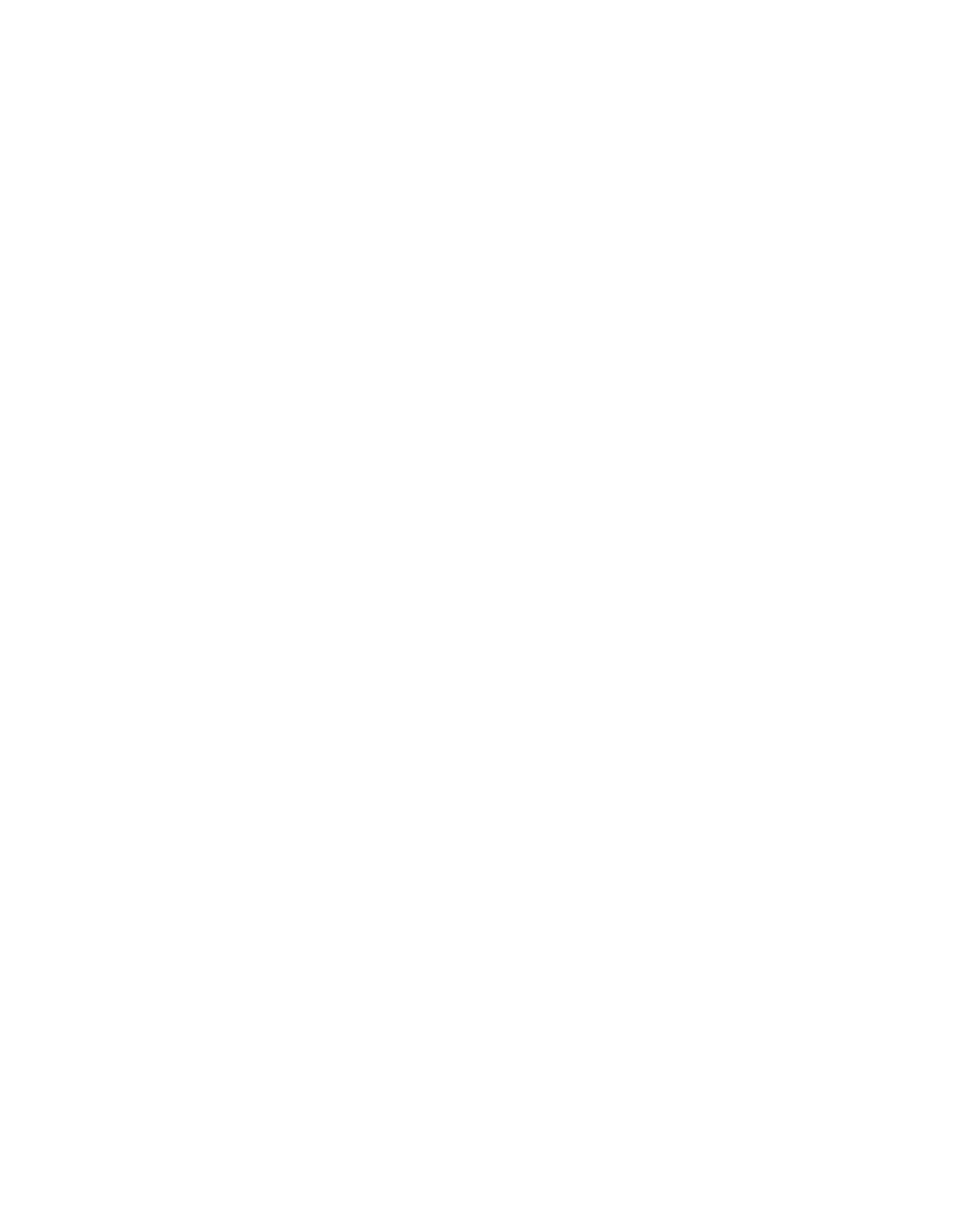## Pensions & Annuities - City Operating Budget

### *Appropriation 374*

### *Department Mission*

The Pensions and Annuities appropriation funds the City's payments to retired City officials and employees who were not members of the contributory retirement systems. There are approximately 140 individuals currently in the City's non-contributory system. These are largely members who qualify under the Veteran's Retirement Law as being World War II veterans, having 30 years of service, and being employed prior to 1939. Also included are approximately 30 Police and Fire members who received special legislation retirements due to extreme workplace injuries.

| <b>Operating Budget</b> | Program Name                | Total Actual '12 | Total Actual '13 | Total Approp '14 | Total Budget '15 |
|-------------------------|-----------------------------|------------------|------------------|------------------|------------------|
|                         | Pensions & Annuities - City | 4.099.939        | 4.099.517        | 4.100.000        | 4,100,000        |
|                         | Total                       | 4,099,939        | 4.099.517        | <i>4.100.000</i> | <i>4,100,000</i> |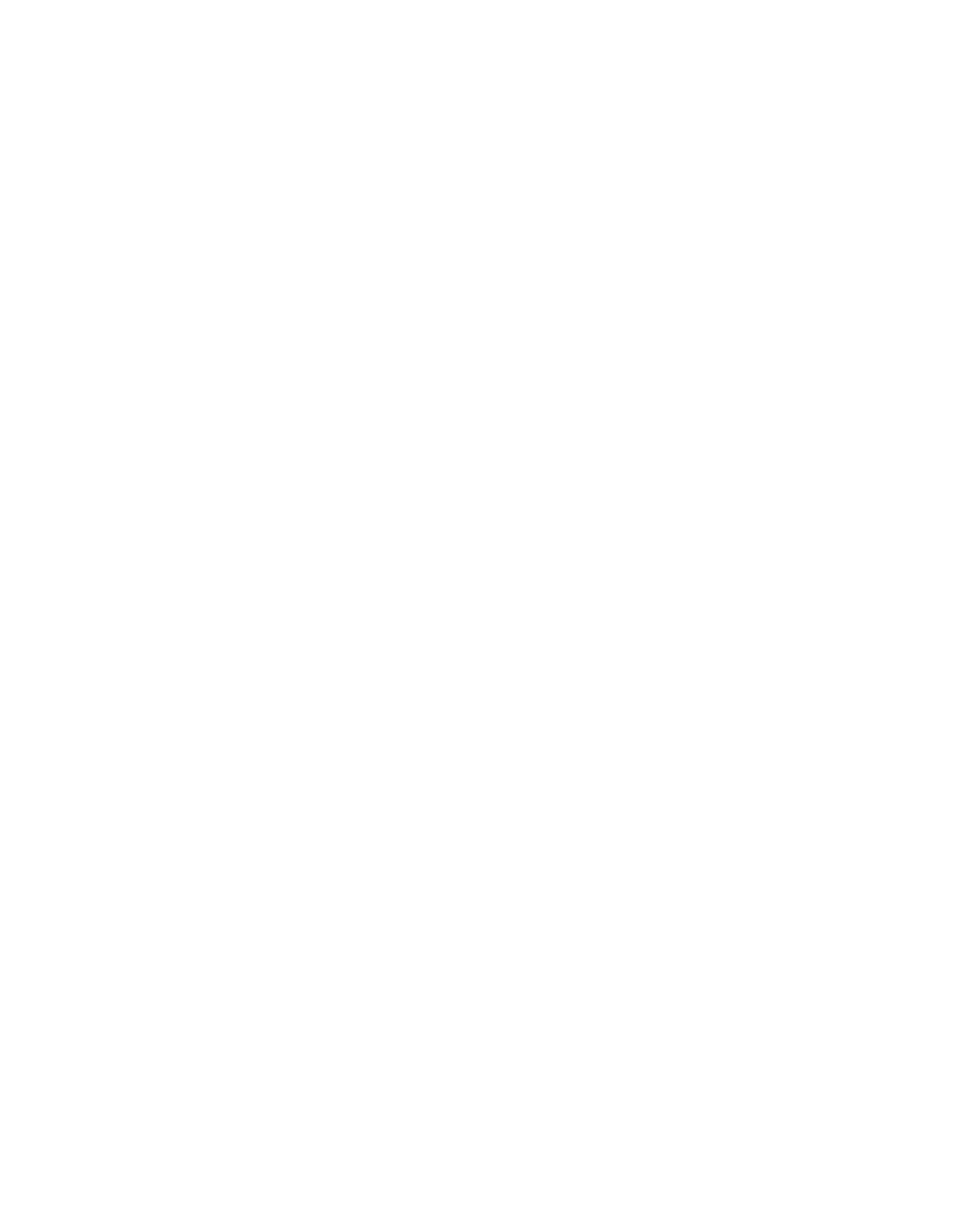## Pensions & Annuities - County Operating Budget

 *Appropriation 749* 

### *Department Mission*

The Pensions and Annuities appropriation funds the County's payments to retired County officials and employees who were not members of the contributory retirement systems. Individuals paid under this system are veterans of World War II, have 30 years of service, and were employed prior to 1939.

| <b>Operating Budget</b> | <b>Program Name</b>           | Total Actual '12 | Total Actual '13 | Total Approp '14 | Total Budget '15 |
|-------------------------|-------------------------------|------------------|------------------|------------------|------------------|
|                         | Pensions & Annuities - County | 33.774           | 34.554           | 100.000          | 100,000          |
|                         | Total                         | 33,774           | 34,554           | 100.000          | 100,000          |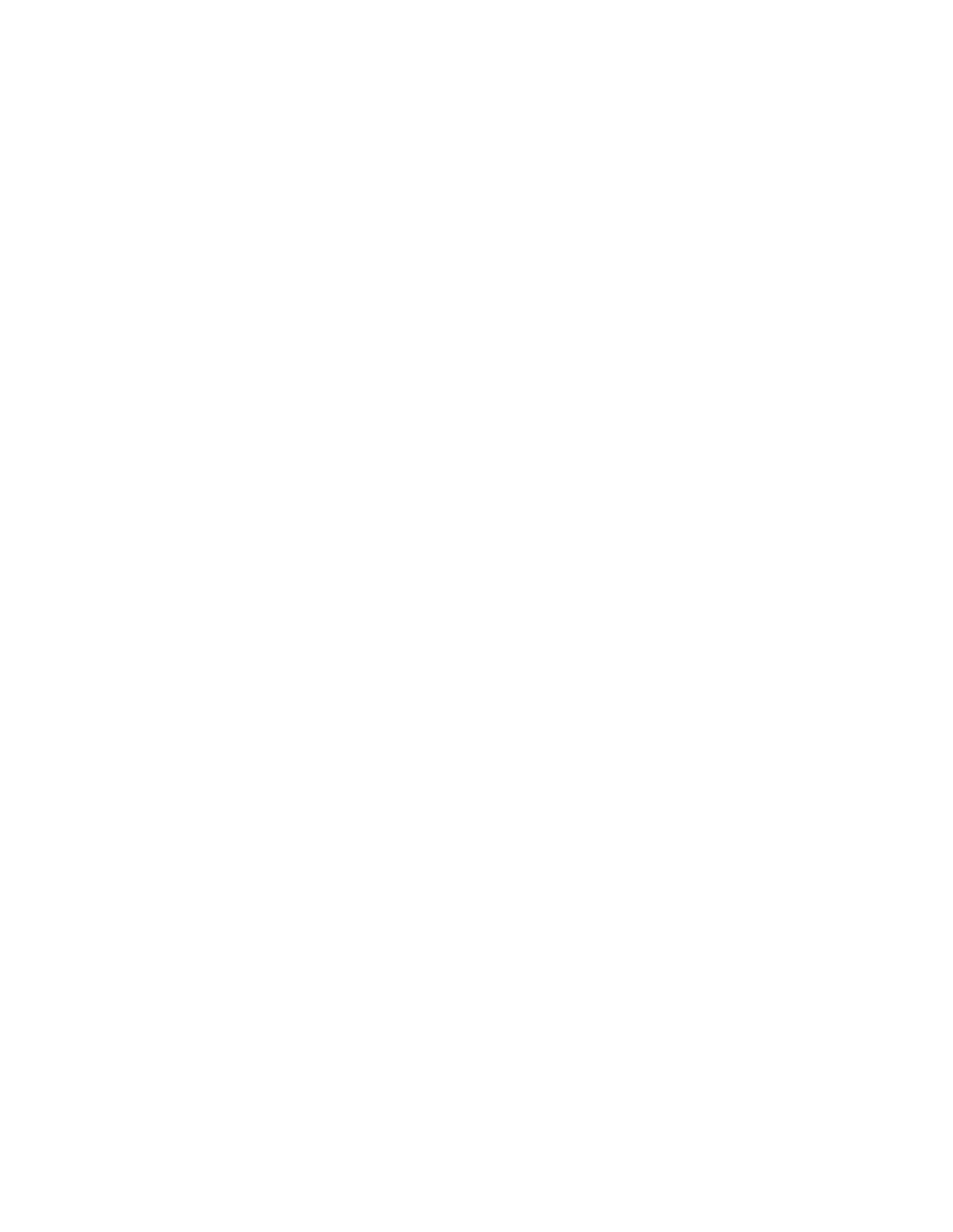## Purchasing Division Operating Budget

## *Kevin Coyne, Interim Purchasing Agent , Appropriation 143*

### *Department Mission*

The mission of the Purchasing Department is to purchase the best quality products at the lowest possible price and to deliver those products to City departments promptly. The department is also responsible for surplus property, processing mail, providing copier service and publishing the City Record.

### *Selected Performance Strategies*

#### *Procurement*

- To ensure the price the City pays for electricity and gasoline is less than alternatives.
- To increase items purchased through a purchase contract.
- To seek the lowest possible price among vendors.

| <b>Operating Budget</b> | Program Name                                      | <b>Total Actual '12</b>         | Total Actual '13                | Total Approp '14                | <b>Total Budget '15</b>         |
|-------------------------|---------------------------------------------------|---------------------------------|---------------------------------|---------------------------------|---------------------------------|
|                         | Administration<br>Procurement<br>Central Services | 123.735<br>1,106,112<br>289,337 | 190.286<br>1,096,320<br>199.399 | 352,808<br>1,103,611<br>305,280 | 364,603<br>1,115,000<br>294,218 |
|                         | <b>Total</b>                                      | 1,519,184                       | 1,486,005                       | 1,761,699                       | 1,773,821                       |
| <b>Operating Budget</b> |                                                   | Actual '12                      | Actual '13                      | Approp '14                      | <b>Budget '15</b>               |
|                         | <b>Personnel Services</b><br>Non Personnel        | 1,412,316<br>106.868            | 1,372,953<br>113,052            | 1.674.367<br>87,332             | 1,692,482<br>81,339             |
|                         | Total                                             | 1,519,184                       | 1,486,005                       | 1,761,699                       | 1,773,821                       |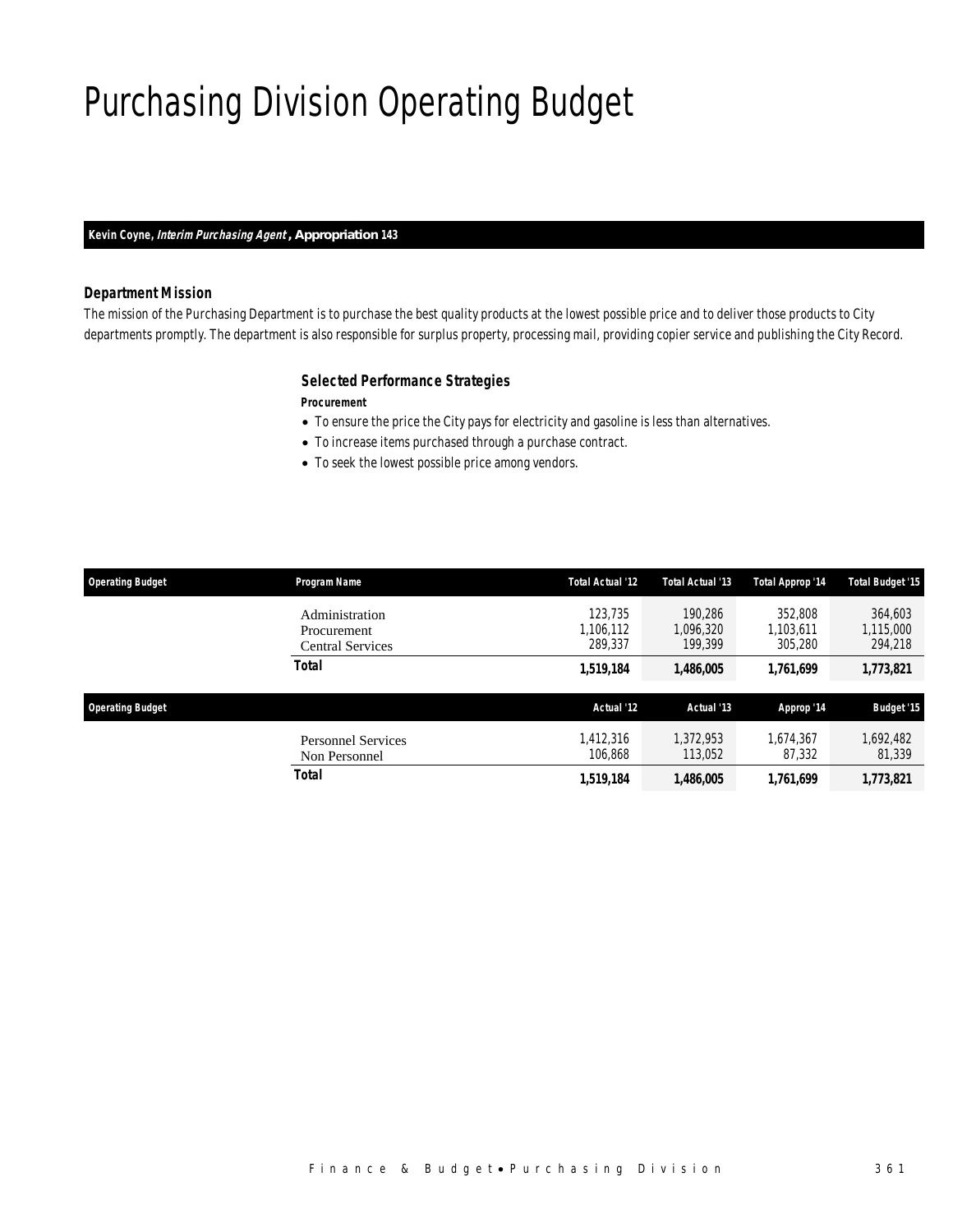## Purchasing Division Operating Budget



### *Authorizing Statutes*

- Enabling Legislation, M.G.L.A. c.41, § 103.
- Duties of the Purchasing Agent, CBC Ord. § 5-1.8.
- Content and Sale, CBC St. 2 § 650.
- Uniform Procurement Act, M.G.L.A. c. 30B.

### *Description of Services*

The Purchasing Department procures all supplies, materials, and equipment for City departments. The department selects vendors through public bidding and processes purchase orders and contracts. The Central Services Unit ensures the efficient and economical disposal of all surplus City property excluding land and buildings, and processes and posts all outgoing, inter-office, and incoming mail. This unit also produces the City Record and operates the Copy Center.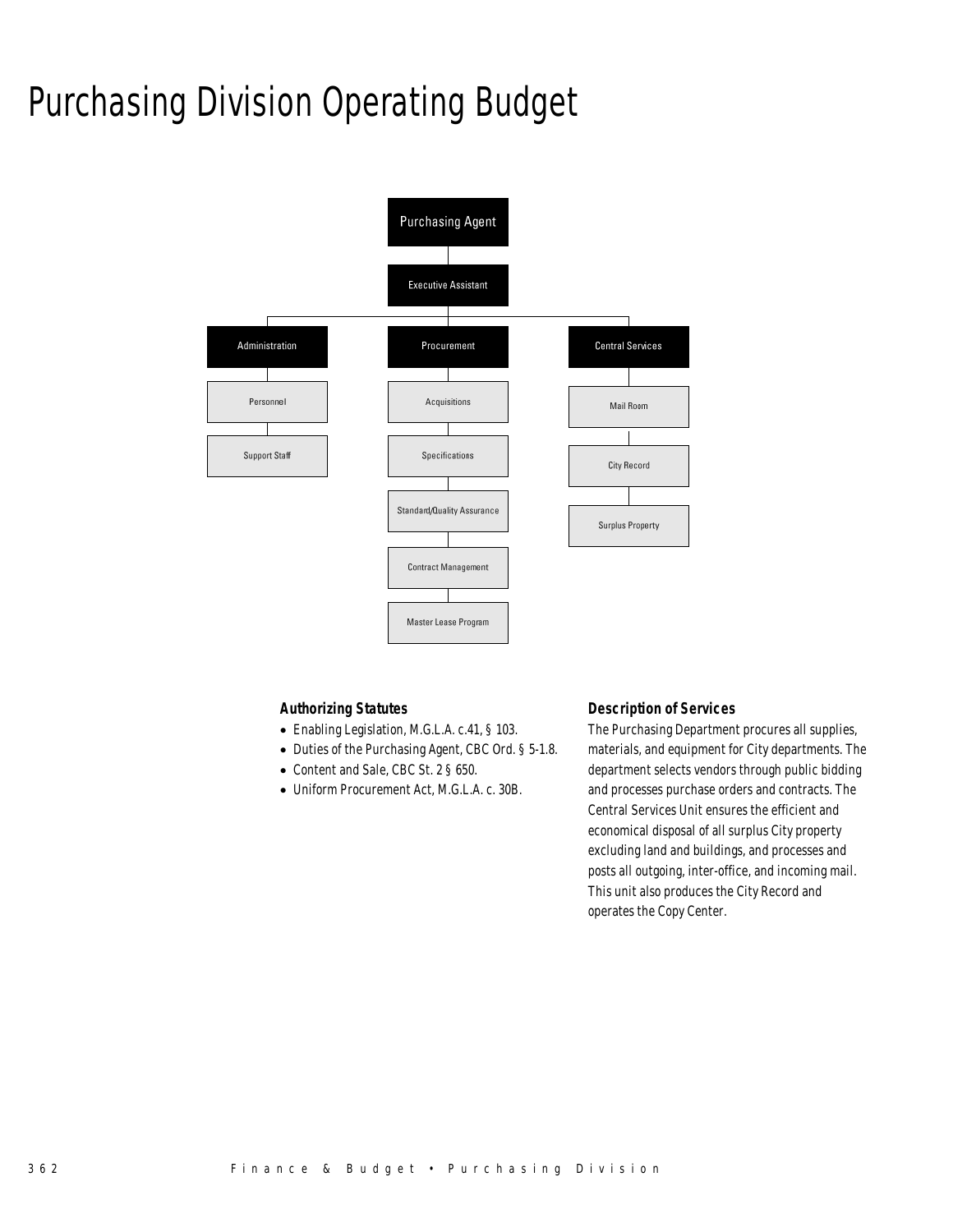## Department History

| <b>Personnel Services</b>       |                                                                                                                                                                                                                                                                                                      | <b>FY12 Expenditure</b>                                                                                                        | <b>FY13 Expenditure</b>                                                                               | <b>FY14 Appropriation</b>                                                   | <b>FY15 Adopted</b>                                                                                                     | Inc/Dec 14 vs 15                                                                                                   |
|---------------------------------|------------------------------------------------------------------------------------------------------------------------------------------------------------------------------------------------------------------------------------------------------------------------------------------------------|--------------------------------------------------------------------------------------------------------------------------------|-------------------------------------------------------------------------------------------------------|-----------------------------------------------------------------------------|-------------------------------------------------------------------------------------------------------------------------|--------------------------------------------------------------------------------------------------------------------|
|                                 | 51000 Permanent Employees<br>51100 Emergency Employees<br>51200 Overtime<br>51600 Unemployment Compensation<br>51700 Workers' Compensation<br><b>Total Personnel Services</b>                                                                                                                        | 1,411,017<br>0<br>1,299<br>$\mathbf 0$<br>$\Omega$<br>1,412,316                                                                | 1,371,959<br>0<br>994<br>0<br>$\Omega$<br>1,372,953                                                   | 1,674,367<br>0<br>0<br>0<br>0<br>1,674,367                                  | 1,692,482<br>$\mathbf 0$<br>$\mathbf 0$<br>$\mathbf{0}$<br>$\Omega$<br>1,692,482                                        | 18,115<br>$\mathbf{0}$<br>$\overline{0}$<br>$\overline{0}$<br>$\Omega$<br>18,115                                   |
| <b>Contractual Services</b>     |                                                                                                                                                                                                                                                                                                      | <b>FY12 Expenditure</b>                                                                                                        | <b>FY13 Expenditure</b>                                                                               | <b>FY14 Appropriation</b>                                                   | <b>FY15 Adopted</b>                                                                                                     | Inc/Dec 14 vs 15                                                                                                   |
|                                 | 52100 Communications<br>52200 Utilities<br>52400 Snow Removal<br>52500 Garbage/Waste Removal<br>52600 Repairs Buildings & Structures<br>52700 Repairs & Service of Equipment<br>52800 Transportation of Persons<br>52900 Contracted Services<br><b>Total Contractual Services</b>                    | 13,448<br>$\mathbf 0$<br>$\overline{0}$<br>$\mathbf 0$<br>$\overline{0}$<br>30,276<br>300<br>12,070<br>56,094                  | 22,102<br>0<br>0<br>0<br>$\Omega$<br>36,579<br>3,325<br>8,828<br>70,834                               | 12,460<br>0<br>0<br>0<br>0<br>22,520<br>300<br>9,800<br>45,080              | 19,478<br>$\mathbf{0}$<br>$\mathbf{0}$<br>$\mathbf{0}$<br>$\theta$<br>21,300<br>3,750<br>7,350<br>51,878                | 7,018<br>0<br>$\mathbf{0}$<br>$\overline{0}$<br>$\theta$<br>$-1,220$<br>3,450<br>$-2,450$<br>6,798                 |
| <b>Supplies &amp; Materials</b> |                                                                                                                                                                                                                                                                                                      | <b>FY12 Expenditure</b>                                                                                                        | <b>FY13 Expenditure</b>                                                                               | <b>FY14 Appropriation</b>                                                   | <b>FY15 Adopted</b>                                                                                                     | Inc/Dec 14 vs 15                                                                                                   |
|                                 | 53000 Auto Energy Supplies<br>53200 Food Supplies<br>53400 Custodial Supplies<br>53500 Med, Dental, & Hosp Supply<br>53600 Office Supplies and Materials<br>53700 Clothing Allowance<br>53800 Educational Supplies & Mat<br>53900 Misc Supplies & Materials<br><b>Total Supplies &amp; Materials</b> | $\boldsymbol{0}$<br>$\boldsymbol{0}$<br>$\overline{0}$<br>$\mathbf{0}$<br>8,201<br>$\mathbf 0$<br>0<br>$\overline{0}$<br>8,201 | 0<br>$\mathbf{0}$<br>$\mathbf{0}$<br>$\mathbf{0}$<br>10,688<br>0<br>$\mathbf 0$<br>$\Omega$<br>10,688 | 0<br>$\overline{0}$<br>0<br>$\overline{0}$<br>7,250<br>0<br>0<br>0<br>7,250 | $\boldsymbol{0}$<br>$\mathbf{0}$<br>$\mathbf{0}$<br>$\mathbf{0}$<br>7,800<br>0<br>$\mathbf{0}$<br>$\mathbf{0}$<br>7,800 | 0<br>$\mathbf 0$<br>$\overline{0}$<br>$\overline{0}$<br>550<br>$\mathbf{0}$<br>$\mathbf{0}$<br>$\mathbf{0}$<br>550 |
| <b>Current Chgs &amp; Oblig</b> |                                                                                                                                                                                                                                                                                                      | <b>FY12 Expenditure</b>                                                                                                        | FY13 Expenditure                                                                                      | <b>FY14 Appropriation</b>                                                   | <b>FY15 Adopted</b>                                                                                                     | Inc/Dec 14 vs 15                                                                                                   |
|                                 | 54300 Workers' Comp Medical<br>54400 Legal Liabilities<br>54500 Aid To Veterans<br>54600 Current Charges H&I<br>54700 Indemnification<br>54900 Other Current Charges<br>Total Current Chgs & Oblig                                                                                                   | $\boldsymbol{0}$<br>$\boldsymbol{0}$<br>$\overline{0}$<br>$\boldsymbol{0}$<br>$\mathbf{0}$<br>2,586<br>2,586                   | 1,433<br>0<br>0<br>$\mathbf 0$<br>$\Omega$<br>2,126<br>3,559                                          | 0<br>$\overline{0}$<br>0<br>0<br>0<br>3,430<br>3,430                        | $\boldsymbol{0}$<br>$\mathbf 0$<br>$\mathbf{0}$<br>$\mathbf{0}$<br>$\mathbf{0}$<br>2,875<br>2,875                       | 0<br>$\mathbf 0$<br>$\overline{0}$<br>$\overline{0}$<br>$\mathbf{0}$<br>$-555$<br>$-555$                           |
| Equipment                       |                                                                                                                                                                                                                                                                                                      | <b>FY12 Expenditure</b>                                                                                                        | <b>FY13 Expenditure</b>                                                                               | <b>FY14 Appropriation</b>                                                   | <b>FY15 Adopted</b>                                                                                                     | Inc/Dec 14 vs 15                                                                                                   |
|                                 | 55000 Automotive Equipment<br>55400 Lease/Purchase<br>55600 Office Furniture & Equipment<br>55900 Misc Equipment<br><b>Total Equipment</b>                                                                                                                                                           | $\boldsymbol{0}$<br>28,671<br>$\mathbf 0$<br>11,316<br>39,987                                                                  | 0<br>25,572<br>$\boldsymbol{0}$<br>1,864<br>27,436                                                    | $\mathbf 0$<br>25,572<br>$\boldsymbol{0}$<br>0<br>25,572                    | 0<br>12,786<br>$\boldsymbol{0}$<br>$\mathbf{0}$<br>12,786                                                               | $\mathbf 0$<br>$-12,786$<br>$\theta$<br>$\mathbf 0$<br>$-12,786$                                                   |
| <b>Other</b>                    |                                                                                                                                                                                                                                                                                                      | FY12 Expenditure                                                                                                               | FY13 Expenditure                                                                                      | <b>FY14 Appropriation</b>                                                   | FY15 Adopted                                                                                                            | Inc/Dec 14 vs 15                                                                                                   |
|                                 | 56200 Special Appropriation<br>57200 Structures & Improvements<br>58000 Land & Non-Structure<br><b>Total Other</b>                                                                                                                                                                                   | $\boldsymbol{0}$<br>$\mathbf 0$<br>0<br>0                                                                                      | 535<br>0<br>$\mathbf 0$<br>535                                                                        | 6,000<br>$\boldsymbol{0}$<br>0<br>6,000                                     | 6,000<br>$\boldsymbol{0}$<br>$\mathbf{0}$<br>6,000                                                                      | 0<br>0<br>0<br>0                                                                                                   |
|                                 | <b>Grand Total</b>                                                                                                                                                                                                                                                                                   | 1,519,184                                                                                                                      | 1,486,005                                                                                             | 1,761,699                                                                   | 1,773,821                                                                                                               | 12,122                                                                                                             |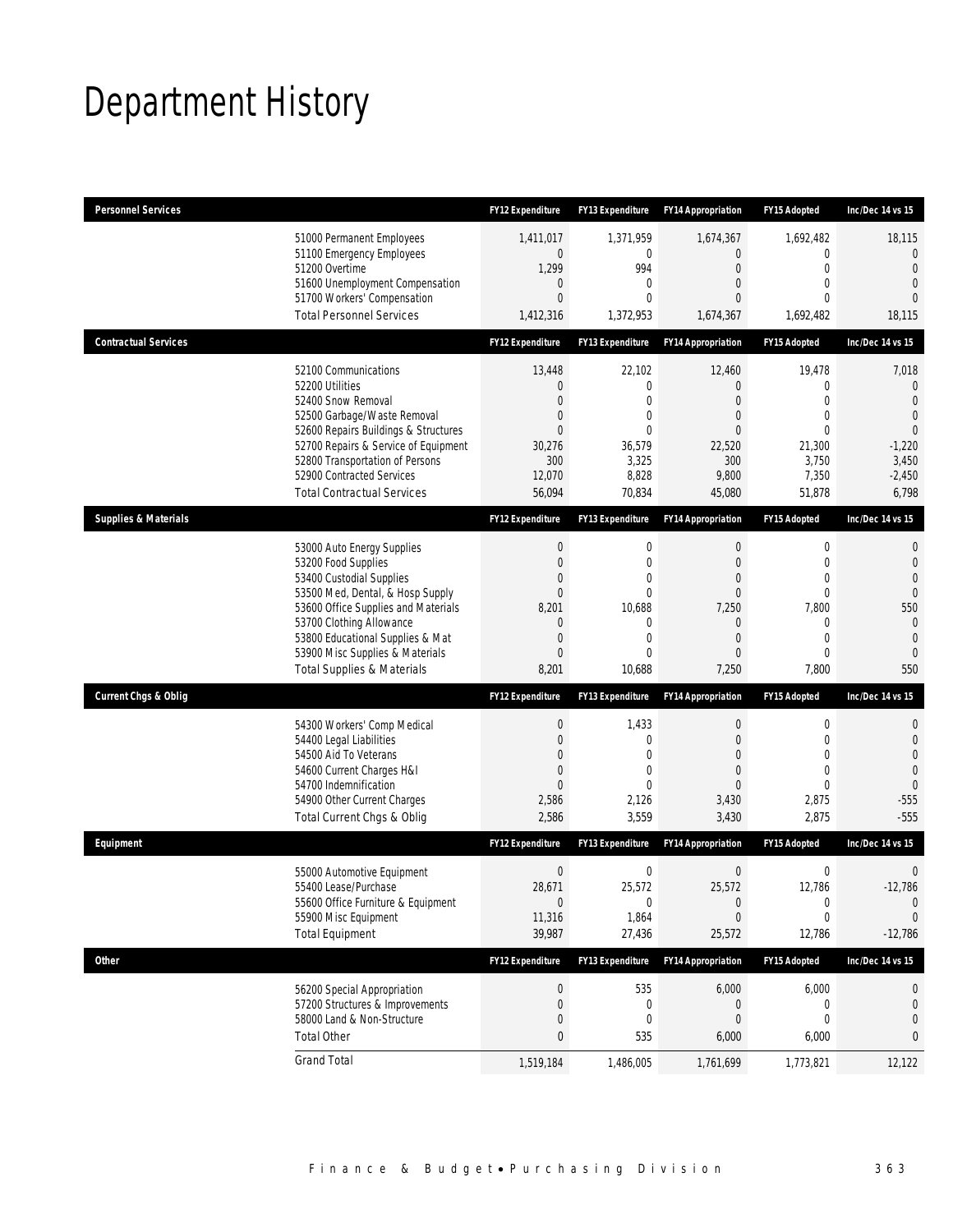## Department Personnel

| Title                 | Union<br>Code   | Grade     | Position | FY15 Salary | Title                       | Union<br>Code   | Grade           | Position | FY15 Salary |
|-----------------------|-----------------|-----------|----------|-------------|-----------------------------|-----------------|-----------------|----------|-------------|
|                       |                 |           |          |             |                             |                 |                 |          |             |
| Admin Analyst         | SU <sub>4</sub> | 14        | 1.00     | 40,032      | <b>Exec Assistant</b>       | <b>EXM</b>      | 11              | 1.00     | 85,100      |
| Admin Assistant       | SE <sub>1</sub> | 05        | 1.00     | 71,178      | Mailroom Equipment Operator | SU4             | 15              | 1.00     | 53,901      |
| Admin Assistant       | SU <sub>4</sub> | 15        | 2.00     | 122,814     | Prin Acct Clerk             | SU <sub>4</sub> | 10 <sup>°</sup> | 1.00     | 41,524      |
| Admin Assistant       | SU <sub>4</sub> | 17        | 2.00     | 143,617     | Prin Admin Assistant        | SE <sub>1</sub> | 08              | 2.00     | 158,231     |
| Asst Buyer            | SU <sub>4</sub> | 12        | 1.00     | 48,567      | Purchasing Agent            | CDH             | <b>NG</b>       | 1.00     | 113,633     |
| Asst Purchasing Agent | SE <sub>1</sub> | 09        | 2.00     | 182,405     | Sr Adm Analyst              | SE <sub>1</sub> | 06              | 3.00     | 222,641     |
| Buyer/Purchasing      | SU <sub>4</sub> | 16        | 2.00     | 108,833     | Sr Buyer                    | SU4             | 17              | 3.00     | 213,136     |
| Director              | <b>MYN</b>      | <b>NG</b> | 1.00     | 107,756     | Sr Data Proc Systems Anl I  | SE <sub>1</sub> | 09              | 1.00     | 100,460     |
|                       |                 |           |          |             | <b>Total</b>                |                 |                 | 25       | 1,813,828   |
|                       |                 |           |          |             | <b>Adjustments</b>          |                 |                 |          |             |
|                       |                 |           |          |             | Differential Payments       |                 |                 |          | $\theta$    |
|                       |                 |           |          |             | Other                       |                 |                 |          | 25,463      |
|                       |                 |           |          |             | Chargebacks                 |                 |                 |          | $-71,809$   |
|                       |                 |           |          |             | <b>Salary Savings</b>       |                 |                 |          | $-75,000$   |
|                       |                 |           |          |             | <b>FY15 Total Request</b>   |                 |                 |          | 1,692,482   |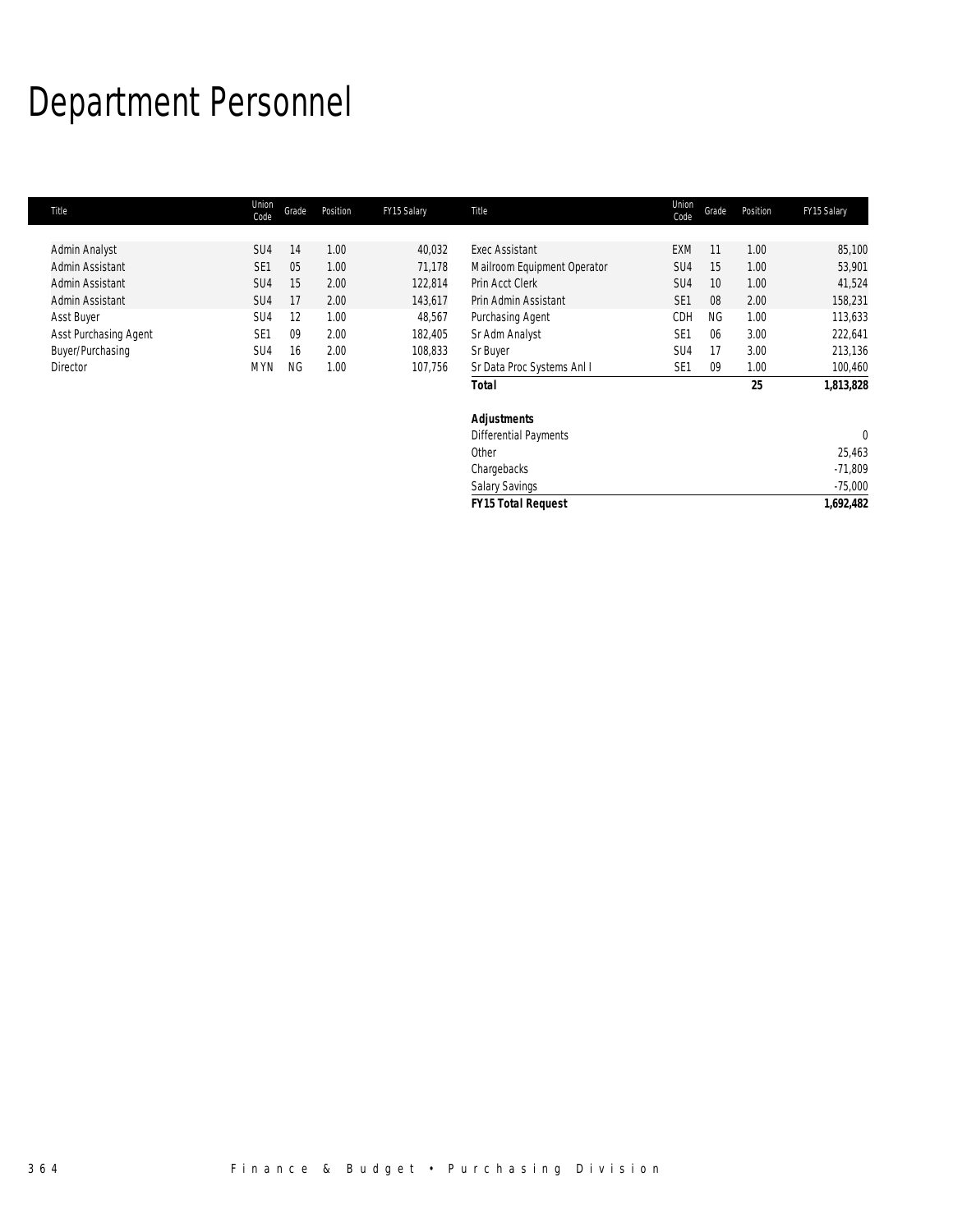## Program 1. Administration

*Kevin Coyne, Manager , Organization 143100* 

## *Program Description*

The Administration Program provides administrative, fiscal and human resource support to the Department.

| <b>Operating Budget</b>                    | Actual '12       | Actual '13       | Approp '14       | <b>Budget '15</b> |
|--------------------------------------------|------------------|------------------|------------------|-------------------|
| <b>Personnel Services</b><br>Non Personnel | 114,835<br>8.900 | 181.140<br>9.146 | 346.993<br>5.815 | 357,720<br>6,883  |
| Total                                      | 123,735          | 190.286          | 352,808          | 364,603           |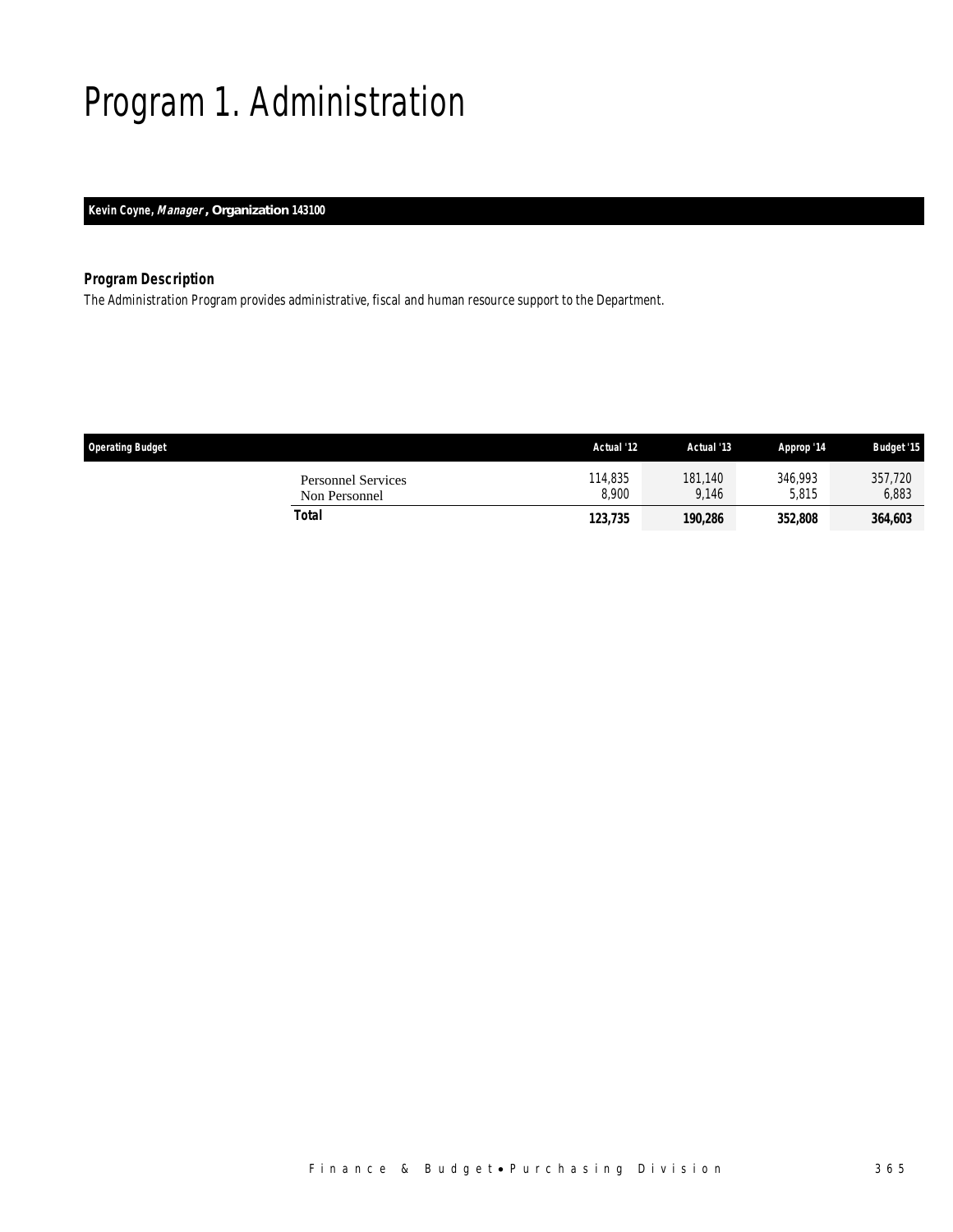## Program 2. Procurement

### *Gerard Bonaceto, Kevin Coyne, Managers , Organization 143200*

## *Program Description*

The Procurement Program procures goods and materials for use by City departments. This program selects vendors through the public bid process, and initiates purchase orders and contracts consistent with appropriateness of cost, quality, delivery requirements, and vendor service. The program maintains central maintenance contracts for the City's photocopiers and operates a central copy center.

| <b>Operating Budget</b>                    | Actual '12          | Actual '13          | Approp '14          | <b>Budget '15</b>  |
|--------------------------------------------|---------------------|---------------------|---------------------|--------------------|
| <b>Personnel Services</b><br>Non Personnel | 1,087,344<br>18.768 | 1,078,823<br>17.497 | 1,093,441<br>10.170 | ,087,800<br>27,200 |
| Total                                      | 1,106,112           | 1,096,320           | 1,103,611           | 1,115,000          |
|                                            |                     |                     |                     |                    |
| Performance                                |                     |                     |                     |                    |

**Strategy:** To ensure the price the City pays for electricity and gasoline is less than alternatives.

|  | <b>Performance Measures</b>                                                    | Actual '12   | Actual '13   | Projected '14  | Target '15   |
|--|--------------------------------------------------------------------------------|--------------|--------------|----------------|--------------|
|  | Average per gallon price the City pays for<br>gasoline                         | 2.77         | 3.48         | 3.27           | 3.48         |
|  | <b>Strategy:</b> To increase items purchased through a purchase contract.      |              |              |                |              |
|  | <b>Performance Measures</b>                                                    | Actual '12   | Actual '13   | Projected '14  | Target '15   |
|  | % of dollar amount of goods purchased on<br>contract.<br>Total purchase orders | 94%<br>6,119 | 84%<br>6,054 | 87%<br>6,223   | 95%<br>6,000 |
|  | <b>Strategy:</b> To seek the lowest possible price among vendors.              |              |              |                |              |
|  | <b>Performance Measures</b>                                                    | Actual '12   | Actual '13   | Projected '14  | Target '15   |
|  | <b>Bidders responding</b><br><b>Bids Solicited</b>                             |              |              | 1,336<br>1,204 | 960<br>600   |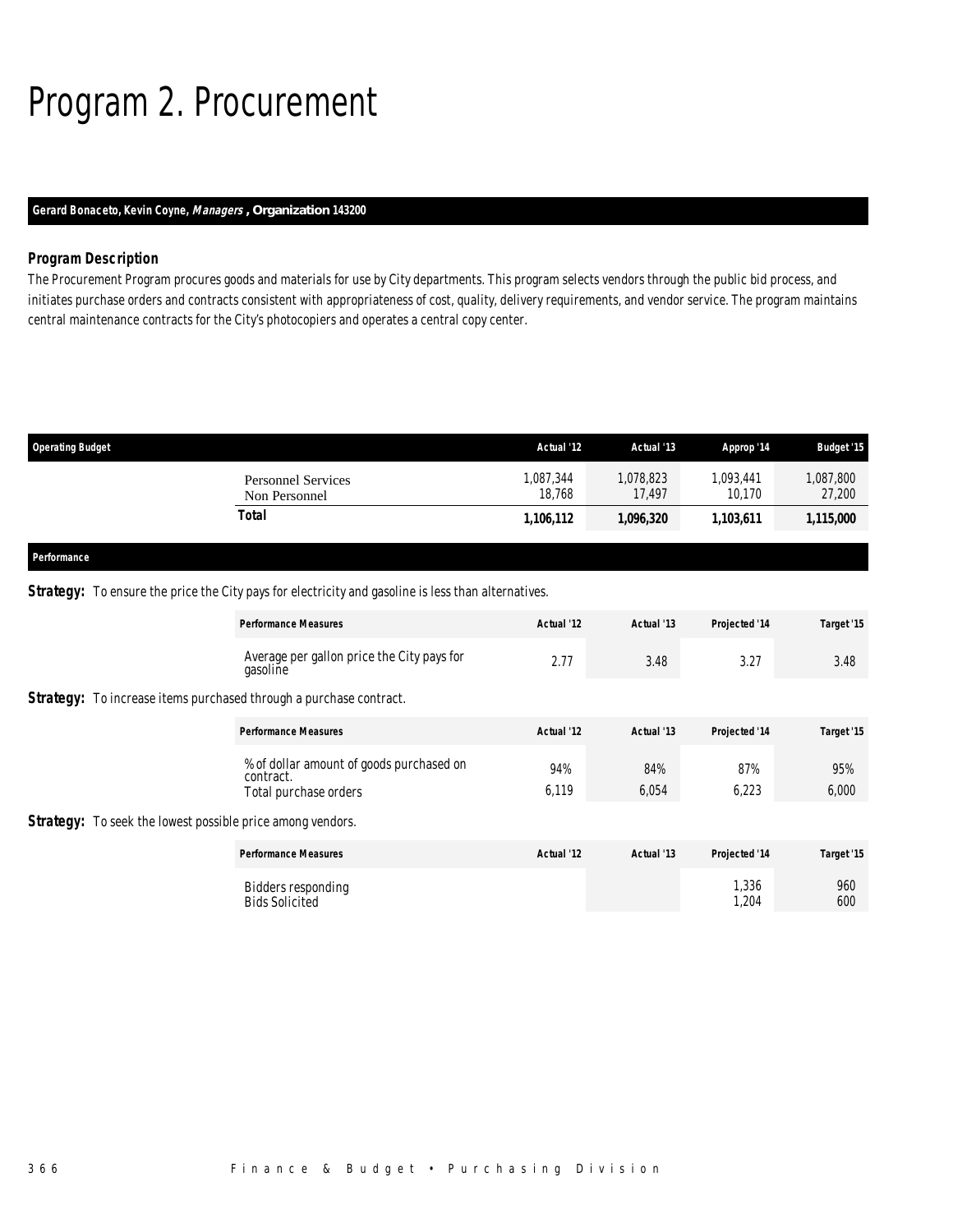## Program 3. Central Services

### *Kevin Coyne, Manager , Organization 143300*

### *Program Description*

The Central Services Program provides mail service, disposal of surplus property, and publishing of the City Record. This program is responsible for handling all incoming and outgoing mail for departments within City Hall. The Surplus Property Unit ensures the efficient and economical disposal of all the City's surplus property excluding land and buildings. This program is responsible for publishing, distribution, billing, and marketing of the City Record.

| <b>Operating Budget</b>                    | Actual '12        | Actual '13        | Approp '14            | <b>Budget '15</b> |
|--------------------------------------------|-------------------|-------------------|-----------------------|-------------------|
| <b>Personnel Services</b><br>Non Personnel | 210.137<br>79.200 | 112,990<br>86.409 | 233,933<br>71.347     | 246,962<br>47,256 |
| Total                                      | 289,337           | 199,399           | <i><b>305,280</b></i> | 294,218           |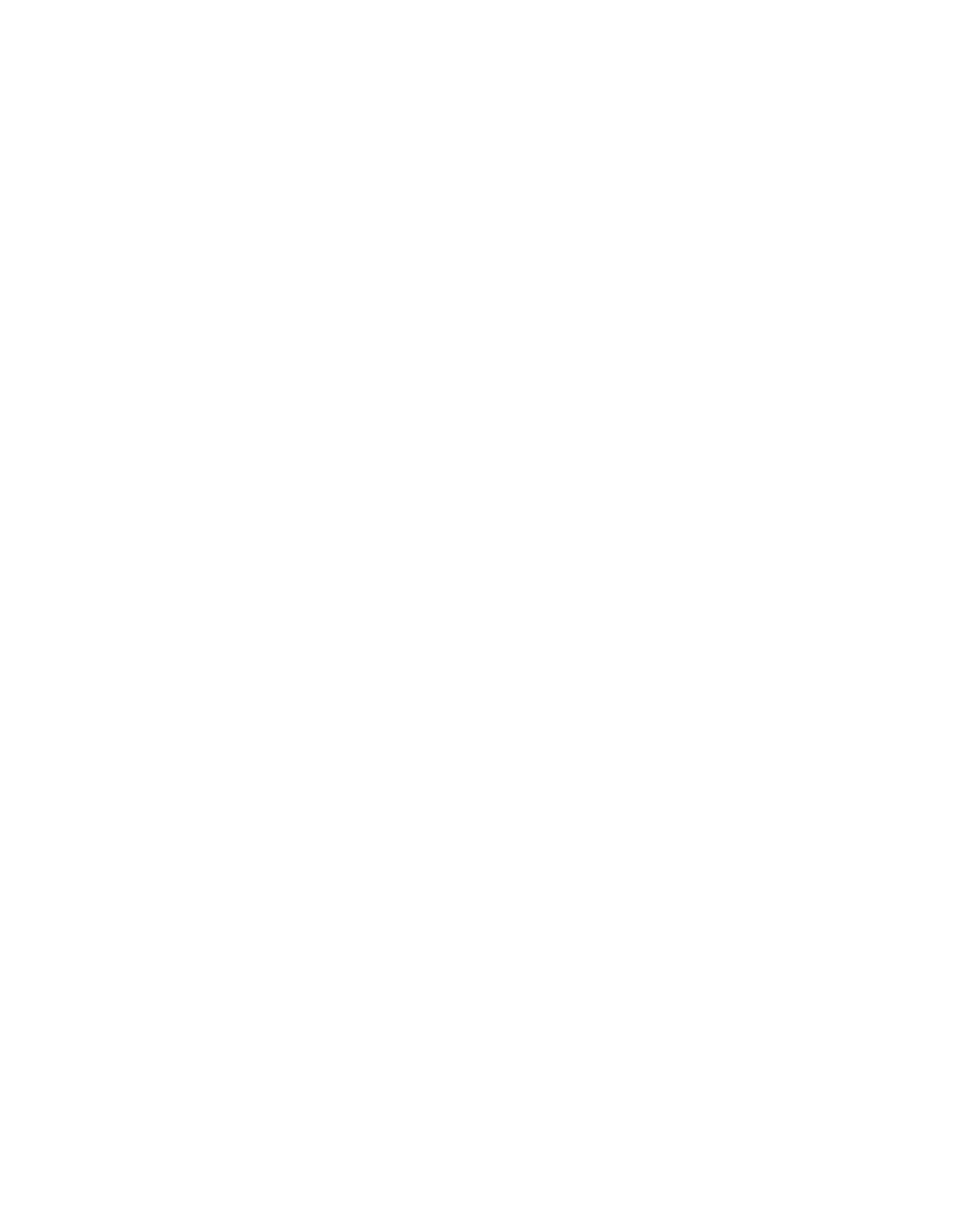## Registry Division Operating Budget

#### *Patricia A. McMahon, Registrar , Appropriation 163*

#### *Department Mission*

The mission of the Registry Division is to promptly and accurately register, amend, maintain, and issue certified copies of birth, marriage and death records while following Massachusetts General Laws regulating these documents.

#### *Selected Performance Strategies*

#### *Administration*

- To review and update practices and policies.
- To scan and digitize records.
- To utilize new technology systems to improve recorded data.
- *Vital Statistics*
- To reduce waiting time for handling of birth, marriage and death requests.
- To register and record new births, deaths and marriages.
- To respond to customers inquiries for birth, death and marriage records in the most efficient and effective manner.

#### *Depositions*

• To work with customers on evidence and or affidavits to amend records.

| <b>Operating Budget</b> | Program Name                                             | <b>Total Actual '12</b>       | Total Actual '13             | Total Approp '14              | <b>Total Budget '15</b>       |
|-------------------------|----------------------------------------------------------|-------------------------------|------------------------------|-------------------------------|-------------------------------|
|                         | Administration<br><b>Vital Statistics</b><br>Depositions | 309.023<br>613.560<br>110.268 | 271.141<br>655,470<br>91.875 | 242.478<br>676.321<br>113.939 | 246,533<br>677.625<br>110,693 |
|                         | <b>Total</b>                                             | 1,032,851                     | 1,018,486                    | 1,032,738                     | 1,034,851                     |
| <b>Operating Budget</b> |                                                          | Actual '12                    | Actual '13                   | Approp '14                    | <b>Budget '15</b>             |
|                         | <b>Personnel Services</b><br>Non Personnel               | 976.048<br>56,803             | 922.268<br>96,218            | 968,286<br>64,452             | 976,141<br>58,710             |
|                         | Total                                                    | 1,032,851                     | 1,018,486                    | 1,032,738                     | 1,034,851                     |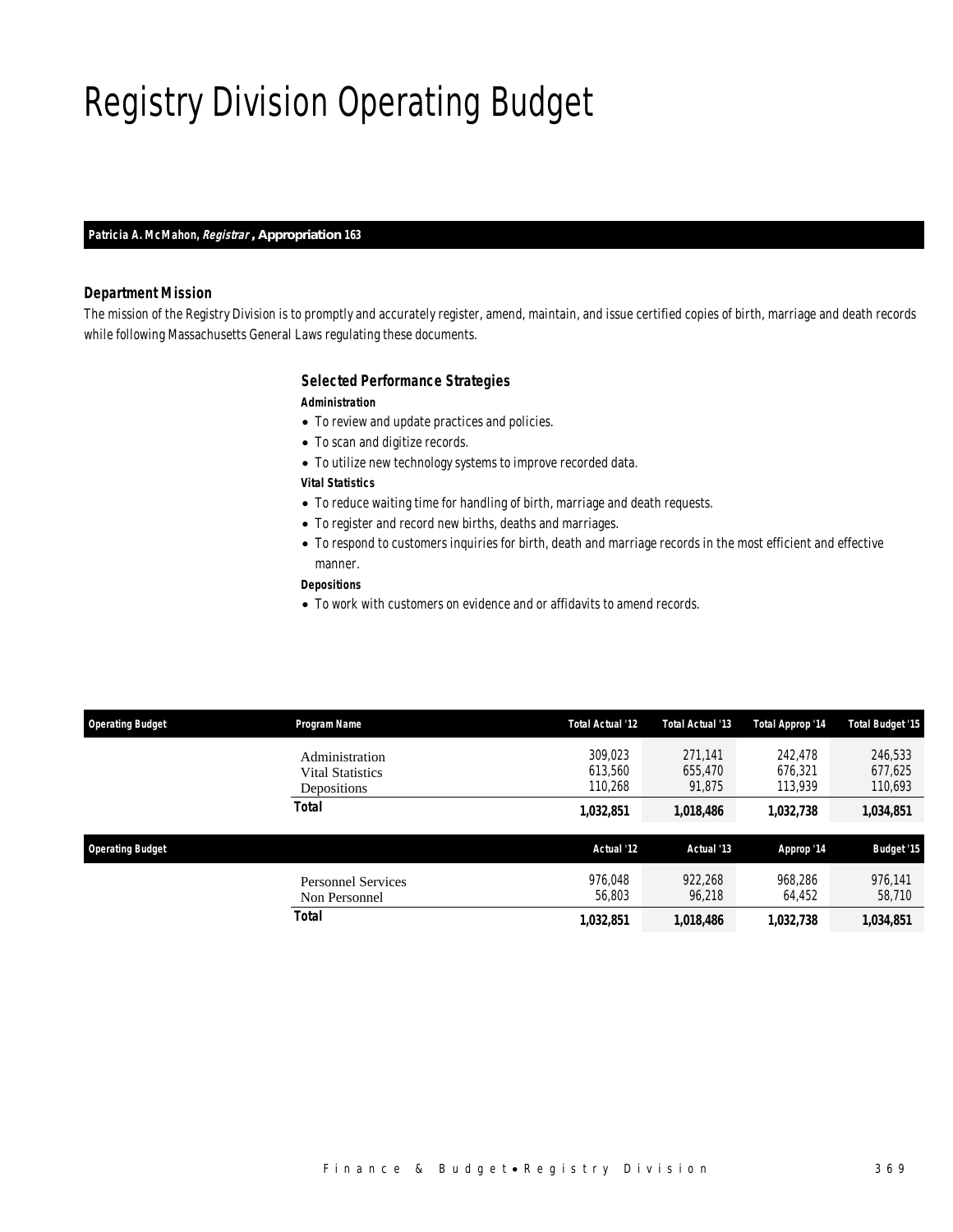## Registry Division Operating Budget



### *Authorizing Statutes*

- Civil Service, M.G.L.A. c. 31.
- Births, Marriages, Deaths, and Depositions, M.G.L.A. cc. 46, 207, 209c, 210; M.G.L.A. c.190, § 7; M.G.L.A. c. 272, § 96.
- Fees & Charges, CBC Ord. § 18-1.2.

### *Description of Services*

The Registry Division maintains custody of all birth, marriage, and death records dating back to 1630. Each year the Division adds approximately 33,000 new entries and issues more than 100,000 copies of certified records.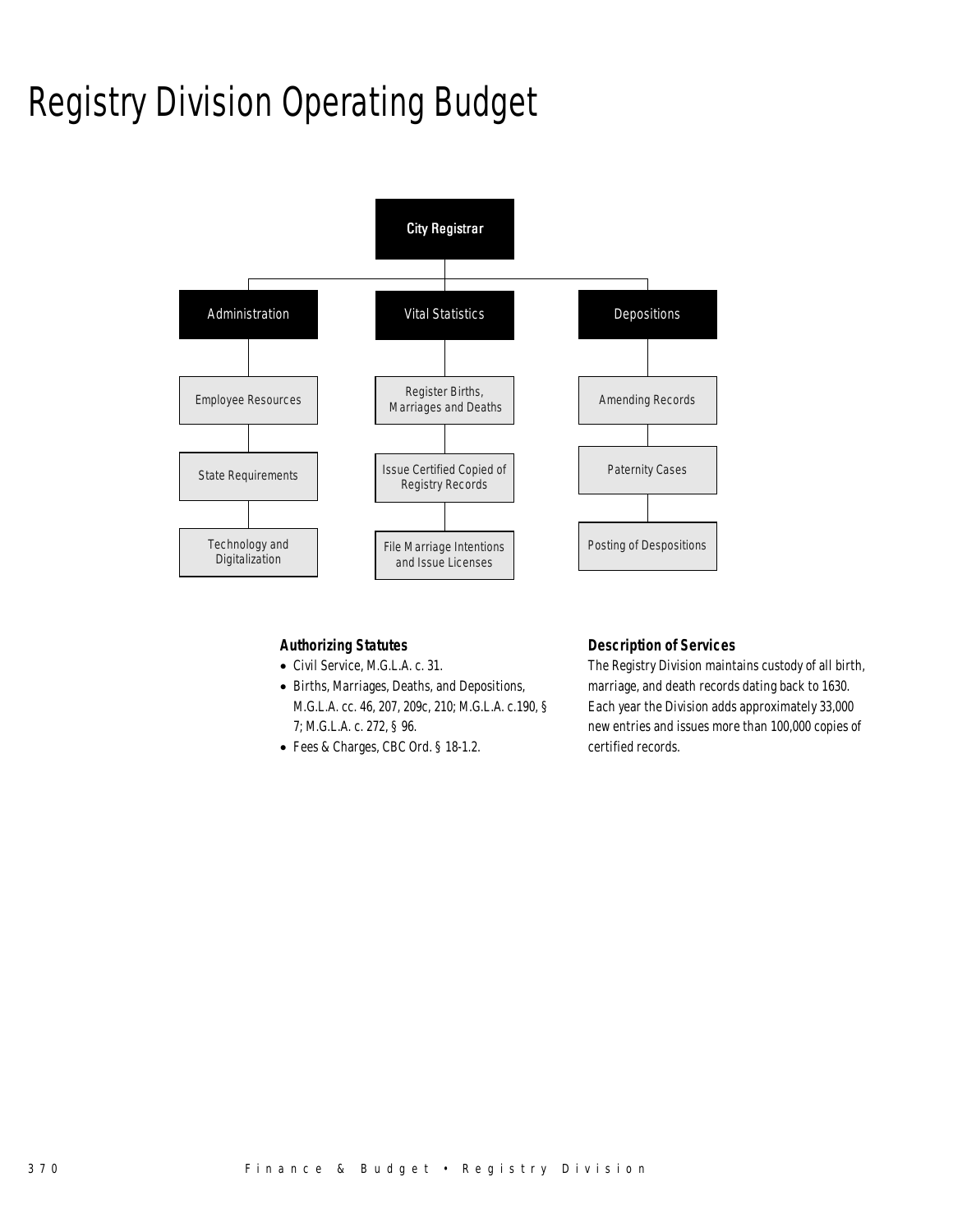## Department History

| <b>Personnel Services</b>       |                                                                                                                                                                                                                                                                                                      | <b>FY12 Expenditure</b>                                                                                                        | <b>FY13 Expenditure</b>                                                                           | <b>FY14 Appropriation</b>                                                                                          | FY15 Adopted                                                                                                        | Inc/Dec 14 vs 15                                                                                                                             |
|---------------------------------|------------------------------------------------------------------------------------------------------------------------------------------------------------------------------------------------------------------------------------------------------------------------------------------------------|--------------------------------------------------------------------------------------------------------------------------------|---------------------------------------------------------------------------------------------------|--------------------------------------------------------------------------------------------------------------------|---------------------------------------------------------------------------------------------------------------------|----------------------------------------------------------------------------------------------------------------------------------------------|
|                                 | 51000 Permanent Employees<br>51100 Emergency Employees<br>51200 Overtime<br>51600 Unemployment Compensation<br>51700 Workers' Compensation<br><b>Total Personnel Services</b>                                                                                                                        | 976,048<br>$\overline{0}$<br>$\boldsymbol{0}$<br>$\overline{0}$<br>$\overline{0}$<br>976,048                                   | 922,268<br>0<br>$\mathbf 0$<br>0<br>$\Omega$<br>922,268                                           | 968,286<br>$\overline{0}$<br>$\boldsymbol{0}$<br>$\overline{0}$<br>$\Omega$<br>968,286                             | 976,141<br>$\mathbf{0}$<br>$\mathbf{0}$<br>$\mathbf{0}$<br>$\Omega$<br>976,141                                      | 7,855<br>$\overline{0}$<br>$\mathbf{0}$<br>$\overline{0}$<br>$\Omega$<br>7,855                                                               |
| <b>Contractual Services</b>     |                                                                                                                                                                                                                                                                                                      | <b>FY12 Expenditure</b>                                                                                                        | <b>FY13 Expenditure</b>                                                                           | <b>FY14 Appropriation</b>                                                                                          | FY15 Adopted                                                                                                        | Inc/Dec 14 vs 15                                                                                                                             |
|                                 | 52100 Communications<br>52200 Utilities<br>52400 Snow Removal<br>52500 Garbage/Waste Removal<br>52600 Repairs Buildings & Structures<br>52700 Repairs & Service of Equipment<br>52800 Transportation of Persons<br>52900 Contracted Services<br><b>Total Contractual Services</b>                    | 3,060<br>$\mathbf 0$<br>$\Omega$<br>$\mathbf 0$<br>$\overline{0}$<br>4,564<br>150<br>34,848<br>42,622                          | 2,172<br>0<br>0<br>0<br>28,163<br>4,994<br>1,775<br>30,830<br>67,934                              | 3,996<br>$\mathbf 0$<br>$\overline{0}$<br>$\overline{0}$<br>$\overline{0}$<br>1,500<br>1,800<br>33,516<br>40,812   | 3,996<br>0<br>$\Omega$<br>$\mathbf{0}$<br>$\Omega$<br>1,500<br>1,800<br>31,516<br>38,812                            | $\mathbf 0$<br>$\mathbf 0$<br>$\overline{0}$<br>$\overline{0}$<br>$\overline{0}$<br>$\overline{0}$<br>$\overline{0}$<br>$-2,000$<br>$-2,000$ |
| <b>Supplies &amp; Materials</b> |                                                                                                                                                                                                                                                                                                      | <b>FY12 Expenditure</b>                                                                                                        | <b>FY13 Expenditure</b>                                                                           | <b>FY14 Appropriation</b>                                                                                          | FY15 Adopted                                                                                                        | Inc/Dec 14 vs 15                                                                                                                             |
|                                 | 53000 Auto Energy Supplies<br>53200 Food Supplies<br>53400 Custodial Supplies<br>53500 Med, Dental, & Hosp Supply<br>53600 Office Supplies and Materials<br>53700 Clothing Allowance<br>53800 Educational Supplies & Mat<br>53900 Misc Supplies & Materials<br><b>Total Supplies &amp; Materials</b> | $\boldsymbol{0}$<br>$\boldsymbol{0}$<br>$\overline{0}$<br>$\mathbf{0}$<br>9,755<br>$\mathbf 0$<br>$\mathbf 0$<br>525<br>10,280 | 0<br>$\mathbf{0}$<br>$\mathbf{0}$<br>$\mathbf{0}$<br>10,509<br>0<br>$\mathbf{0}$<br>222<br>10,731 | 0<br>$\overline{0}$<br>$\overline{0}$<br>$\mathbf{0}$<br>22,600<br>0<br>$\overline{0}$<br>$\overline{0}$<br>22,600 | $\mathbf 0$<br>$\mathbf{0}$<br>$\mathbf{0}$<br>$\mathbf{0}$<br>19,000<br>$\mathbf 0$<br>$\mathbf{0}$<br>0<br>19,000 | 0<br>$\overline{0}$<br>$\overline{0}$<br>$\Omega$<br>$-3,600$<br>$\mathbf{0}$<br>$\overline{0}$<br>$\Omega$<br>$-3,600$                      |
| <b>Current Chgs &amp; Oblig</b> |                                                                                                                                                                                                                                                                                                      | <b>FY12 Expenditure</b>                                                                                                        | <b>FY13 Expenditure</b>                                                                           | <b>FY14 Appropriation</b>                                                                                          | <b>FY15 Adopted</b>                                                                                                 | Inc/Dec 14 vs 15                                                                                                                             |
|                                 | 54300 Workers' Comp Medical<br>54400 Legal Liabilities<br>54500 Aid To Veterans<br>54600 Current Charges H&I<br>54700 Indemnification<br>54900 Other Current Charges<br>Total Current Chgs & Oblig                                                                                                   | $\boldsymbol{0}$<br>$\boldsymbol{0}$<br>$\overline{0}$<br>$\boldsymbol{0}$<br>$\mathbf{0}$<br>635<br>635                       | 0<br>$\mathbf 0$<br>$\mathbf{0}$<br>0<br>0<br>3,631<br>3,631                                      | 0<br>$\overline{0}$<br>$\overline{0}$<br>$\overline{0}$<br>$\overline{0}$<br>1,040<br>1,040                        | $\boldsymbol{0}$<br>$\mathbf 0$<br>$\mathbf{0}$<br>$\mathbf{0}$<br>$\mathbf{0}$<br>898<br>898                       | 0<br>$\mathbf{0}$<br>$\overline{0}$<br>$\overline{0}$<br>$\theta$<br>$-142$<br>$-142$                                                        |
| Equipment                       |                                                                                                                                                                                                                                                                                                      | <b>FY12 Expenditure</b>                                                                                                        | FY13 Expenditure                                                                                  | <b>FY14 Appropriation</b>                                                                                          | <b>FY15 Adopted</b>                                                                                                 | Inc/Dec 14 vs 15                                                                                                                             |
|                                 | 55000 Automotive Equipment<br>55400 Lease/Purchase<br>55600 Office Furniture & Equipment<br>55900 Misc Equipment<br><b>Total Equipment</b>                                                                                                                                                           | $\boldsymbol{0}$<br>$\boldsymbol{0}$<br>$\boldsymbol{0}$<br>3,266<br>3,266                                                     | 0<br>$\overline{0}$<br>0<br>13,922<br>13,922                                                      | $\boldsymbol{0}$<br>$\mathbf{0}$<br>$\boldsymbol{0}$<br>$\mathbf 0$<br>0                                           | $\mathbf 0$<br>$\overline{0}$<br>$\boldsymbol{0}$<br>$\mathbf 0$<br>$\boldsymbol{0}$                                | $\mathbf 0$<br>$\overline{0}$<br>$\mathbf 0$<br>$\mathbf 0$<br>0                                                                             |
| <b>Other</b>                    |                                                                                                                                                                                                                                                                                                      | FY12 Expenditure                                                                                                               | FY13 Expenditure                                                                                  | <b>FY14 Appropriation</b>                                                                                          | FY15 Adopted                                                                                                        | Inc/Dec 14 vs 15                                                                                                                             |
|                                 | 56200 Special Appropriation<br>57200 Structures & Improvements<br>58000 Land & Non-Structure<br><b>Total Other</b>                                                                                                                                                                                   | $\boldsymbol{0}$<br>$\mathbf 0$<br>0<br>$\pmb{0}$                                                                              | 0<br>0<br>0<br>0                                                                                  | $\boldsymbol{0}$<br>0<br>$\mathbf 0$<br>0                                                                          | $\boldsymbol{0}$<br>$\mathbf 0$<br>$\mathbf 0$<br>0                                                                 | 0<br>$\mathbf 0$<br>$\mathbf 0$<br>0                                                                                                         |
|                                 | <b>Grand Total</b>                                                                                                                                                                                                                                                                                   | 1,032,851                                                                                                                      | 1,018,486                                                                                         | 1,032,738                                                                                                          | 1,034,851                                                                                                           | 2,113                                                                                                                                        |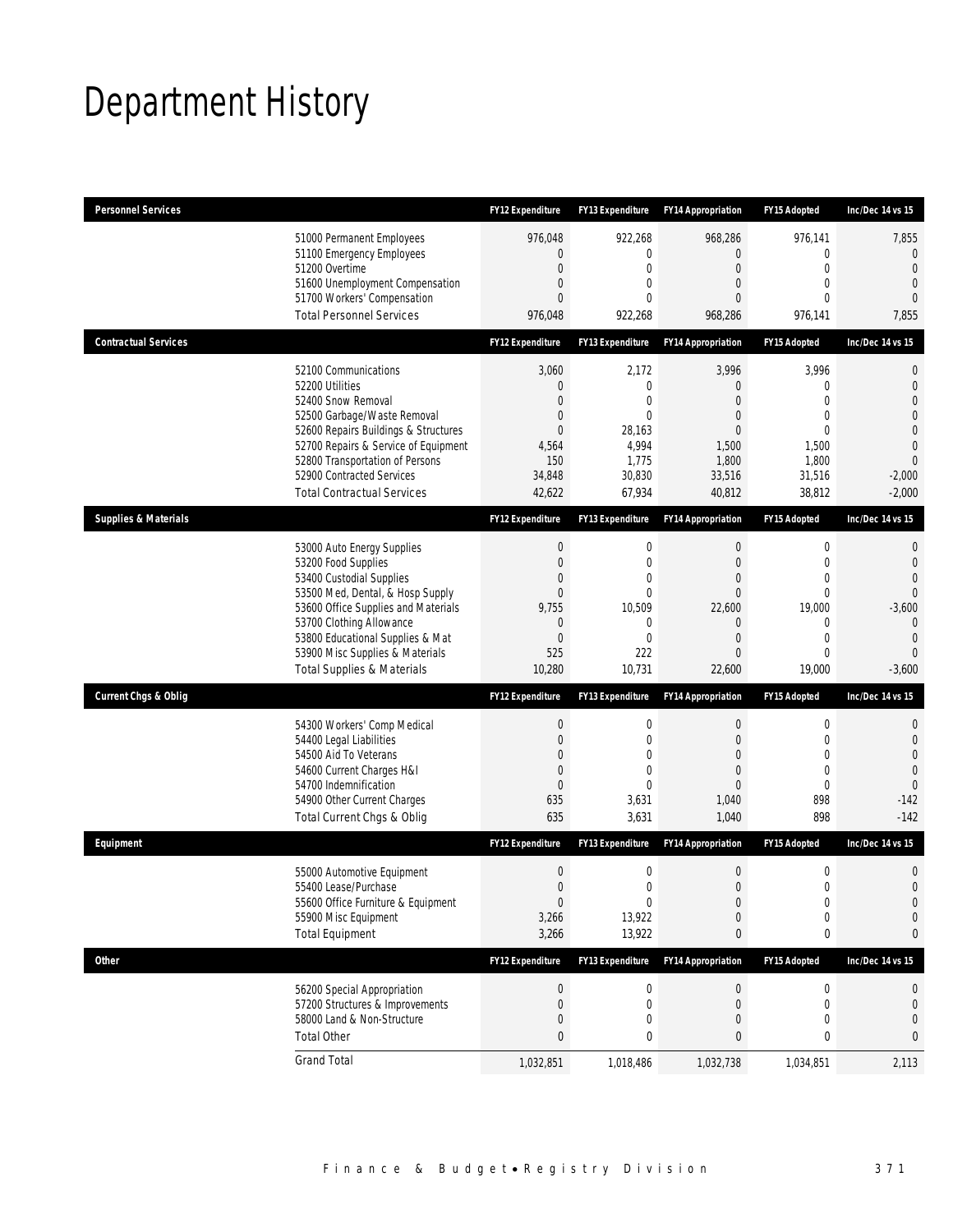# Department Personnel

| Title                      | Union<br>Code   | Grade     | Position | FY15 Salary | Title                        | Union<br>Code   | Grade           | Position | FY15 Salary    |
|----------------------------|-----------------|-----------|----------|-------------|------------------------------|-----------------|-----------------|----------|----------------|
|                            |                 |           |          |             |                              |                 |                 |          |                |
| <b>Admin Secretary</b>     | SU <sub>4</sub> | 14        | 1.00     | 54,608      | First Asst City Registrar    | SE <sub>1</sub> | 07              | 1.00     | 85,579         |
| <b>Asst City Registrar</b> | SE <sub>1</sub> | 05        | 2.00     | 131,438     | <b>Head Cashier</b>          | SU4             | 14              | 1.00     | 54,608         |
| City Registrar             | CDH             | <b>NG</b> | 1.00     | 87,808      | Prin Clerk (Vitals/Registry) | SU4             | 10              | 8.00     | 328,605        |
| <b>Deposition Clerk</b>    | SU <sub>4</sub> | 13        | 1.00     | 48,894      | Principal Clerk              | SU4             | 10 <sup>°</sup> | 4.00     | 179,520        |
|                            |                 |           |          |             | Total                        |                 |                 | 19       | 971,061        |
|                            |                 |           |          |             | <b>Adjustments</b>           |                 |                 |          |                |
|                            |                 |           |          |             | <b>Differential Payments</b> |                 |                 |          | $\overline{0}$ |
|                            |                 |           |          |             | Other                        |                 |                 |          | 5,080          |
|                            |                 |           |          |             | Chargebacks                  |                 |                 |          | $\mathbf 0$    |
|                            |                 |           |          |             | Salary Savings               |                 |                 |          | $\mathbf 0$    |
|                            |                 |           |          |             | <b>FY15 Total Request</b>    |                 |                 |          | 976,141        |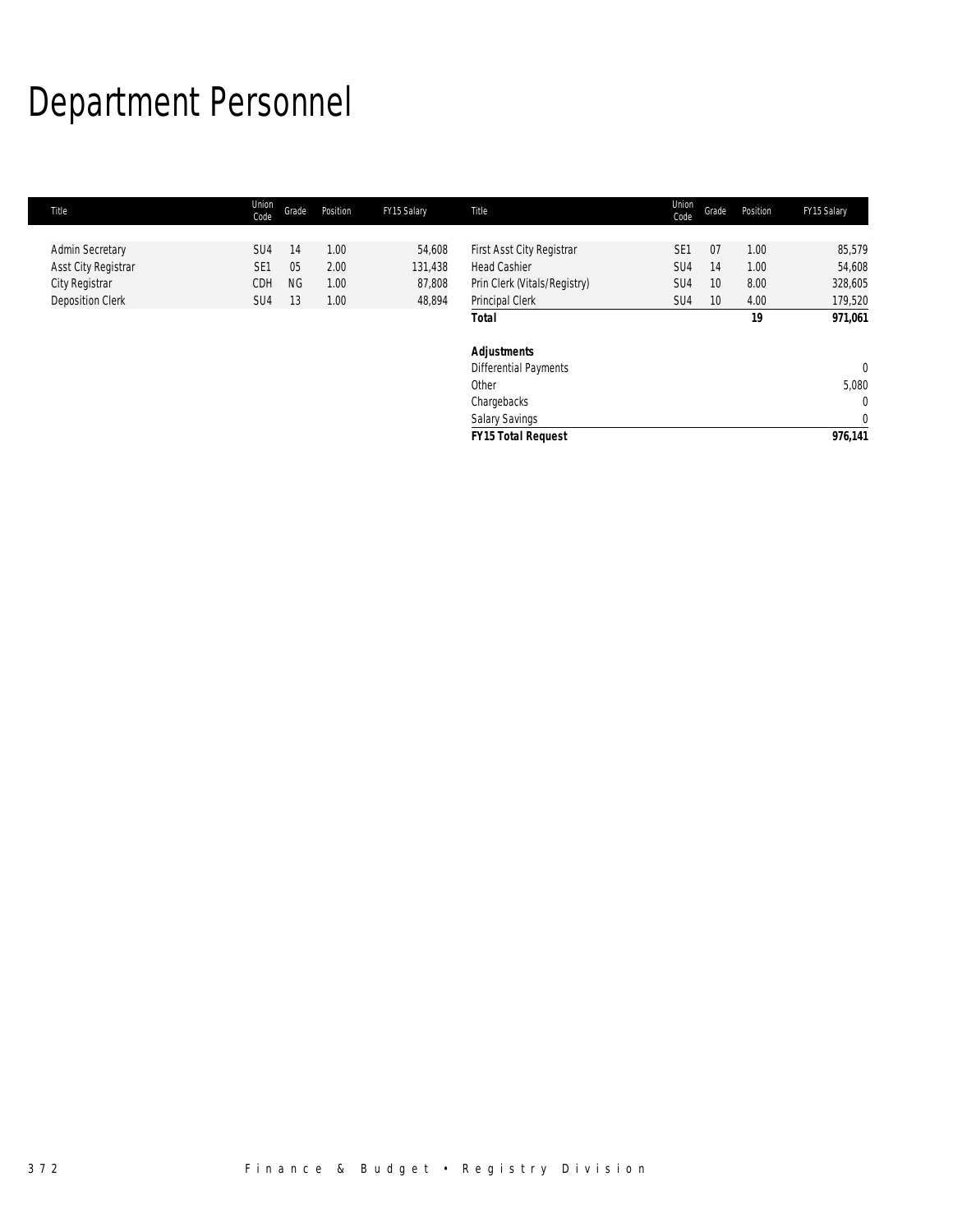## Program 1. Administration

## *Marie D. Reppucci, Manager , Organization 163100*

## *Program Description*

The Administration Program provides effective management of the day-to-day operations of the Division and monitors that the Registry practices are in compliance with MGL and State Office of Vital Records regulations.

| <b>Operating Budget</b>                    | Actual '12        | Actual '13        | Approp '14        | <b>Budget '15</b> |
|--------------------------------------------|-------------------|-------------------|-------------------|-------------------|
| <b>Personnel Services</b><br>Non Personnel | 283,047<br>25.976 | 221,468<br>49.673 | 226,806<br>15,672 | 232,235<br>14,298 |
| Total                                      | 309,023           | 271,141           | 242,478           | 246,533           |
|                                            |                   |                   |                   |                   |

#### *Performance*

### **Strategy:** To scan and digitize records.

| <b>Performance Measures</b>                                                     | Actual '12 | Actual '13 | <b>Projected '14</b> | Target '15     |
|---------------------------------------------------------------------------------|------------|------------|----------------------|----------------|
| # of Registered Death Certificates scanned<br># of Registered Marriages scanned |            |            | 7.067<br>4.719       | 7.100<br>4.600 |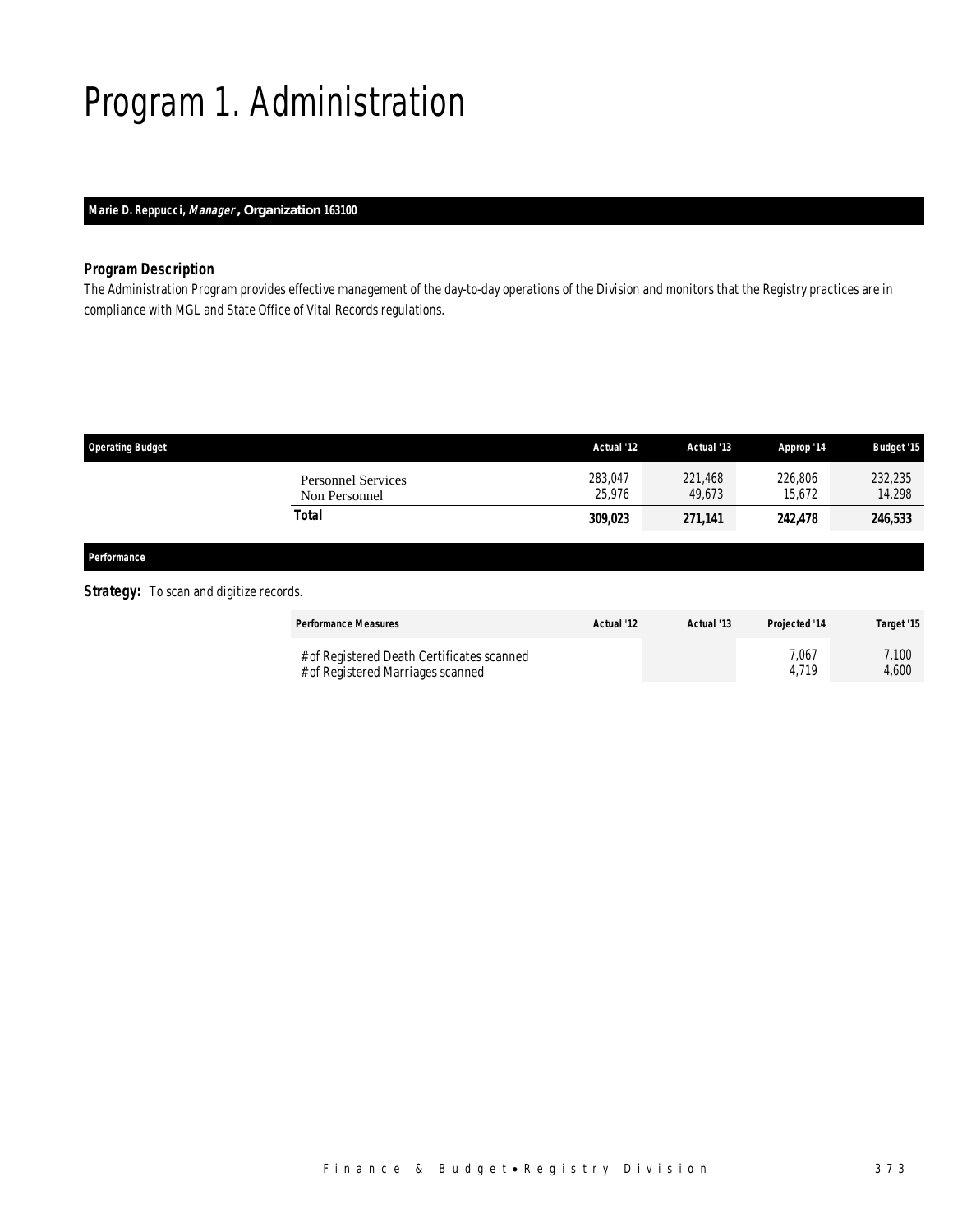## Program 2. Vital Statistics

## *Marie D. Reppucci, Manager , Organization 163200*

### *Program Description*

The Vital Statistics Program registers new records and issues certified copies of birth, marriage, and death records. This program also files marriage intentions and issues marriage licenses. The program also responds to requests for information from federal, state, and local authorities.

| <b>Operating Budget</b>                    | Actual '12        | Actual '13        | Approp '14        | <b>Budget '15</b> |
|--------------------------------------------|-------------------|-------------------|-------------------|-------------------|
| <b>Personnel Services</b><br>Non Personnel | 586,683<br>26,877 | 609,649<br>45,821 | 636,989<br>39,332 | 635,043<br>42,582 |
| Total                                      | 613,560           | 655,470           | 676,321           | 677,625           |
|                                            |                   |                   |                   |                   |
| Performance                                |                   |                   |                   |                   |

### **Strategy:** To reduce waiting time for handling of birth, marriage and death requests.

|                                                                           | <b>Performance Measures</b>                                                                                                                                              | Actual '12                | Actual '13                        | Projected '14                    | Target '15                     |
|---------------------------------------------------------------------------|--------------------------------------------------------------------------------------------------------------------------------------------------------------------------|---------------------------|-----------------------------------|----------------------------------|--------------------------------|
| <b>Strategy:</b> To register and record new births, deaths and marriages. | Average waiting time for mail requests (days)<br>Mail requests for birth certificates<br>Mail requests for death certificates<br>Mail requests for marriage certificates | 11.457<br>10,813<br>1.990 | 7.17<br>12.657<br>16,274<br>2,087 | 7.5<br>15.644<br>17,819<br>3.196 | 8<br>15,098<br>19,412<br>2,489 |
|                                                                           | <b>Performance Measures</b>                                                                                                                                              | Actual '12                | Actual '13                        | Projected '14                    | Target '15                     |
|                                                                           | Counter requests for death certificates<br>Counter requests for marriage certificates                                                                                    | 16.795<br>7,673           | 24.968<br>8,162                   | 24.644<br>8.429                  | 22.786<br>7.449                |

*Strategy:* To respond to customers inquiries for birth, death and marriage records in the most efficient and effective manner.

| <b>Performance Measures</b>                         | Actual '12 | Actual '13 | <b>Projected '14</b> | Target '15 |
|-----------------------------------------------------|------------|------------|----------------------|------------|
| Average waiting time for counter requests<br>(mins) |            | 11.5       | 10.67                |            |
| Counter requests for birth certificates             | 34,167     | 32.615     | 28.859               | 29.765     |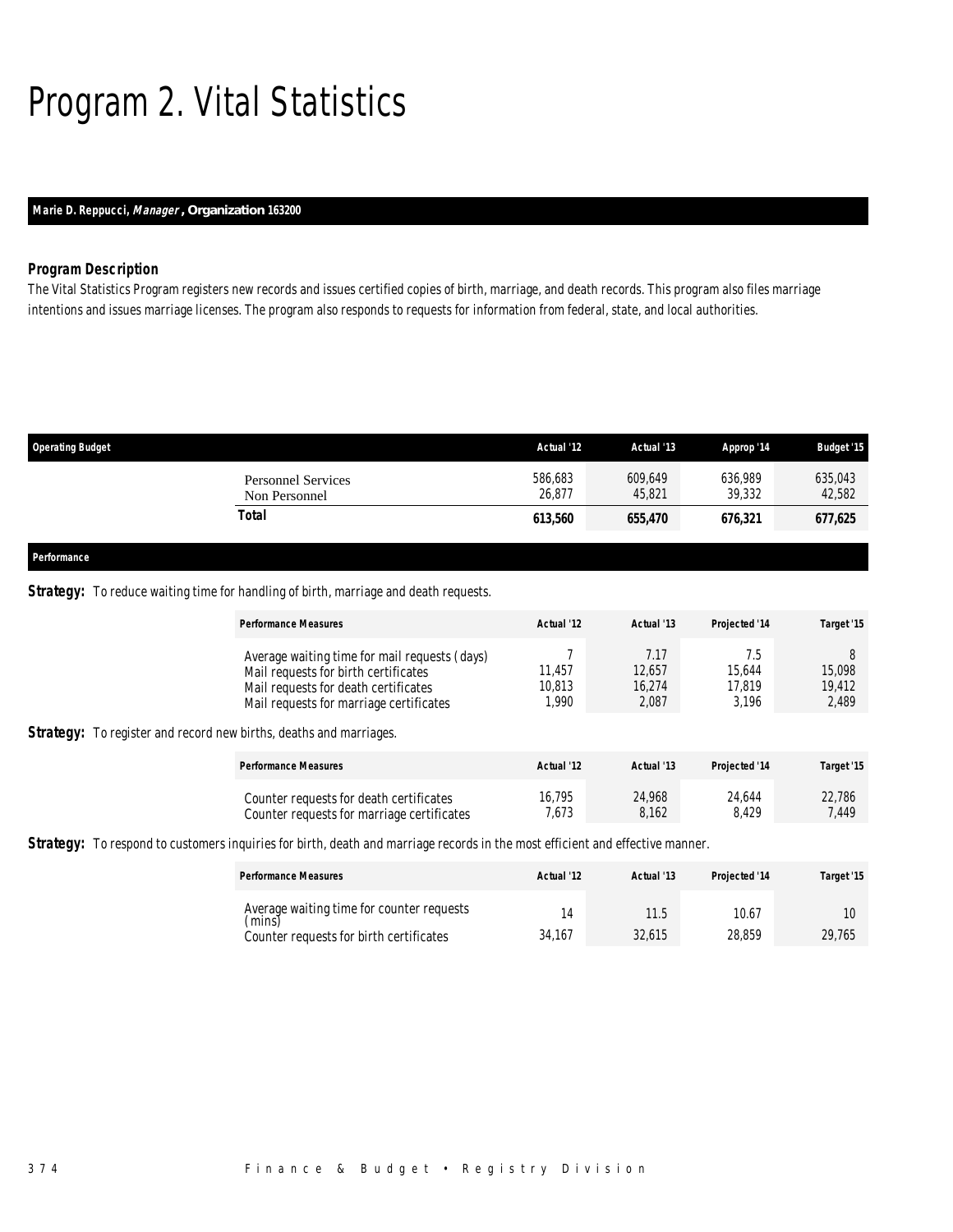## Program 3. Depositions

## *Jessica Joyce, Manager , Organization 163300*

## *Program Description*

The Depositions Program is responsible for correcting and amending records in accordance with Massachusetts General Laws.

| <b>Operating Budget</b> |                                            | Actual '12       | Actual '13    | Approp '14       | <b>Budget '15</b> |
|-------------------------|--------------------------------------------|------------------|---------------|------------------|-------------------|
|                         | <b>Personnel Services</b><br>Non Personnel | 106,318<br>3,950 | 91.151<br>724 | 104.491<br>9,448 | 108,863<br>1,830  |
|                         | Total                                      | 110,268          | 91,875        | 113,939          | 110,693           |
| Performance             |                                            |                  |               |                  |                   |

## **Strategy:** To work with customers on evidence and or affidavits to amend records.

| <b>Performance Measures</b>                         | Actual '12 | Actual '13 | <b>Projected '14</b> | Target '15 |
|-----------------------------------------------------|------------|------------|----------------------|------------|
| Affidavits completed to correct or amend<br>records | 2,400      | 2,265      | 2.938                | 2,600      |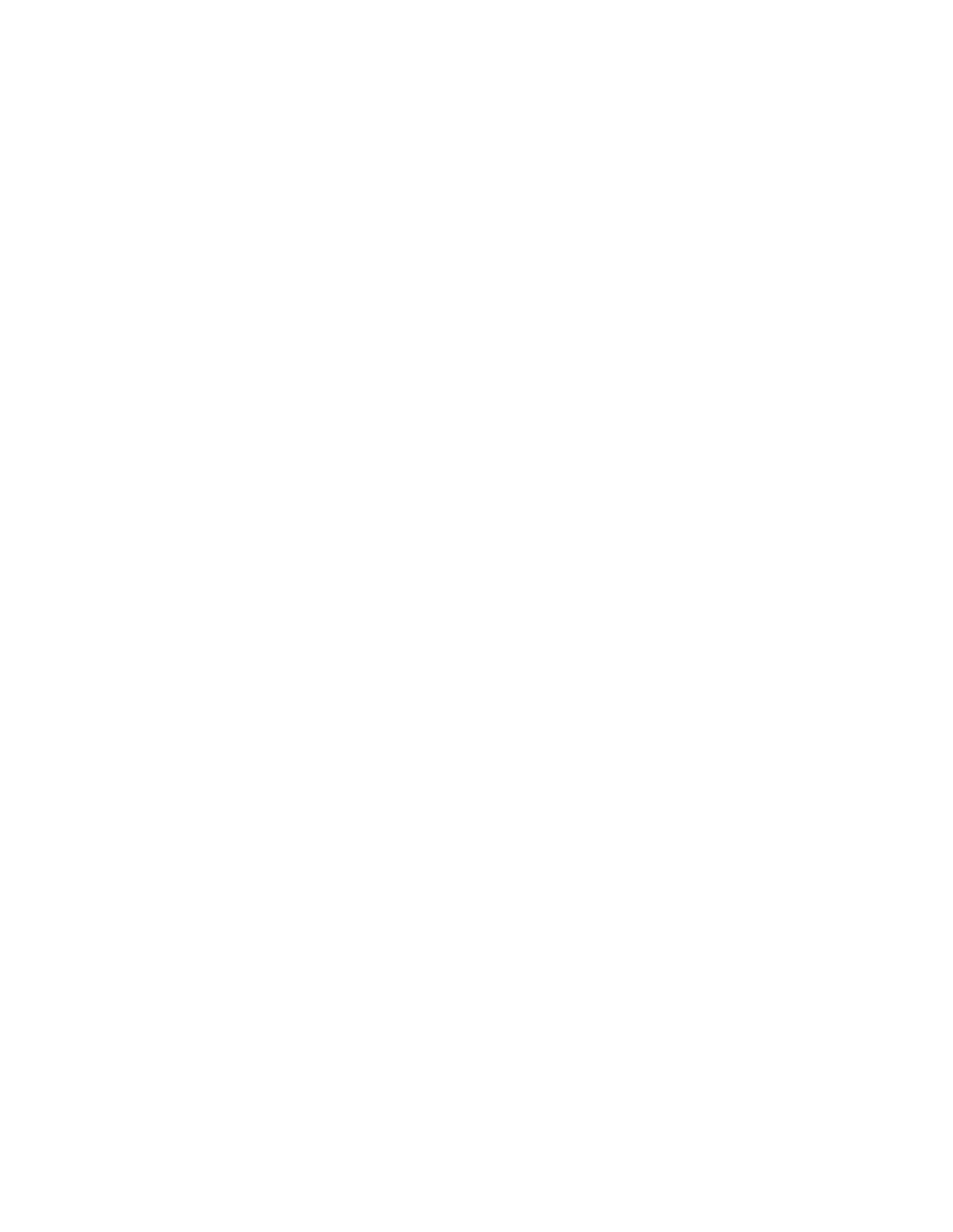## Treasury Department Operating Budget

*David Sweeney, Chief Financial Officer & Collector-Treasurer, Appropriation 137* 

### *Department Mission*

The mission of the Treasury Department is to collect and transfer all funds due to the City. The Department also deposits and invests City funds, manages the City's borrowings, and makes all disbursements.

## *Selected Performance Strategies Treasury Division*

 *Administration* 

- To manage debt issuance.
- To optimize the return on invested City funds.
- *General Service/Payroll*
- To pay all registered interest and registered debt of the City.

#### *Accounting*

- To monitor and reconcile all withheld taxes.
- *Accounts Receivable*
- To increase the number of units utilizing the AR and billing system.
- *Trust*
- To monitor the City return on Trust Fund investments

#### *Collecting Division*

### *General Management*

• To maximize the collection of current year taxes.

#### *Special Collections*

- To certify subsequent delinquent property taxes to existing tax title accounts.
- To maximize the collection of delinquent taxes.
- To prepare an instrument of taking for each delinquent property tax account. *Payment Services*
- To issue tax bills in compliance with statutory requirements.

| <b>Operating Budget</b> | <b>Division Name</b>                            | Total Actual '12      | Total Actual '13       | <b>Total Approp '14</b> | Total Budget '15       |
|-------------------------|-------------------------------------------------|-----------------------|------------------------|-------------------------|------------------------|
|                         | Collecting Division<br><b>Treasury Division</b> | 2.462.913<br>,779,445 | 2.630.604<br>1,850,034 | 2.809.115<br>1,920,197  | 2,286,490<br>1,955,901 |
|                         | Total                                           | 4,242,358             | 4,480,638              | 4,729,312               | 4,242,391              |
|                         |                                                 |                       |                        |                         |                        |
| <b>Operating Budget</b> |                                                 | Actual '12            | Actual '13             | Approp '14              | <b>Budget '15</b>      |
|                         | <b>Personnel Services</b><br>Non Personnel      | 2.879.518<br>.362.840 | 2.928.815<br>1,551,823 | 3.164.255<br>1,565,057  | 3,178,146<br>1,064,245 |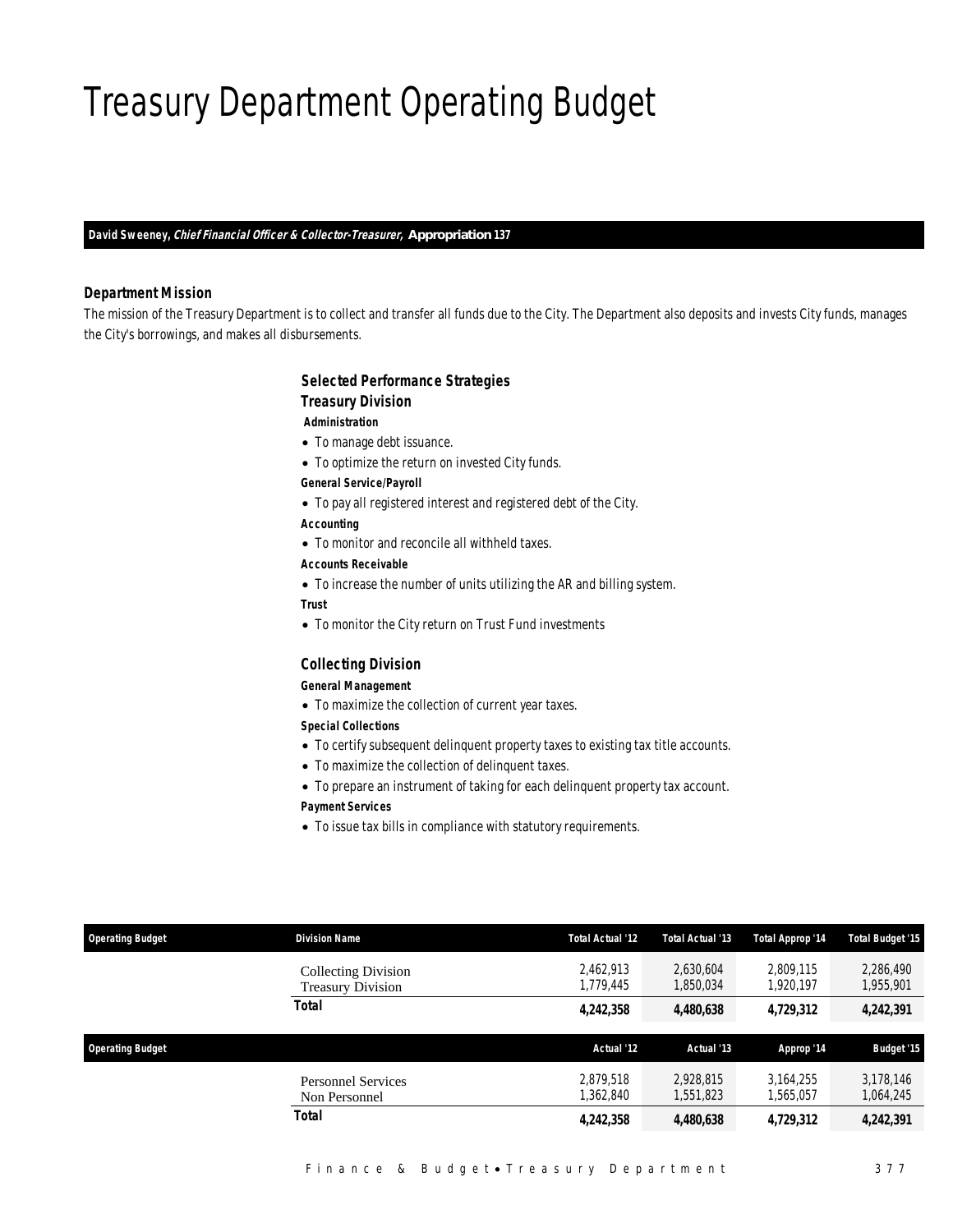## Treasury Department Operating Budget

### *Authorizing Statutes*

- Bonding Requirements, M.G.L.A. c. 41, § 35.
- Deposit on Funds, M.G.L.A. c. 40, § 35; M.G.L.A. c. 41, § 46; M.G.L.A. c. 44, §§ 53-55; M.G.L.A. c. 94C, § 47.
- Custody and Safekeeping of Municipal Funds, M.G.L.A. c. 40, § 5B; M.G.L.A. c. 41, §§ 36, 44, 46; M.G.L.A. c. 44, §§ 53-55.
- Payment of Bills, Payrolls, Withholding, M.G.L.A. c. 41, §§ 35, 41-43, 52, 56, 65-67; M.G.L.A. c.71, § 37B; M.G.L.A. c.149, §§ 148, 178B; M.G.L.A. c. 62B, § 2; M.G.L.A. c. 62, § 10; M.G.L.A. c. 32, § 22; M.G.L.A. c. 32B, § 7; M.G.L.A. c.154, § 8; M.G.L.A. c.175, §§ 138A, 193R; M.G.L.A. c. 180, § 17; 26 U.S.C. §§ 3401-3403, 3405-3406.
- Reporting of Indebtedness, M.G.L.A. c. 41, § 59; M.G.L.A. c.44, §§ 22-28.
- Appropriated Expenditures, M.G.L.A. c. 44, §§ 31, 53, 62-63.
- Tax Title Responsibilities, M.G.L.A. c. 60, §§ 61- 63, 76-77, 79-80.
- Tax Rate Determination/Classification, M.G.L.A. c. 59, §§ 23, 38, 43, 53-55.
- Tax Abatements, M.G.L.A. c.58, § 8; M.G.L.A. c.59, §§ 5, 59, 63, 69.
- Collection of Local Taxes, M.G.L.A. c. 60, §§ 61- 63, 76-77, 79-80.
- General Authorizing Statutes, 1943 Mass. Acts ch. 434, § 7.
- Motor Vehicle Excise Tax, M.G.L.A. c. 60A.
- Gifts and Grants, M.G.L.A. c. 44, § 53A.
- Municipal Indebtedness, M.G.L.A. c. 44, §§ 11,20.
- Sale/Disposal of Realty/Public Land, M.G.L.A. c. 44, §§ 63-63A.
- Excise on Boats, Ships & Vessels in Lieu of Local Property Taxes, M.G.L.A. c. 60B.

## *Description of Services*

The Treasury Department receives, deposits, and invests funds and pays all warrants, drafts, and orders. The Department issues, redeems, and pays interest on all bonds and notes and maintains custody of all trusts and bequests left to the City. Additionally, the Department issues payroll and required federal and state tax forms. The Department issues and collects all current and delinquent tax billings and departmental revenue. The Department also prepares petitions for land court proceedings and municipal liens and processes abatements and refunds. Additionally, the Department prepares tax certifications and tax takings, and researches tax problems.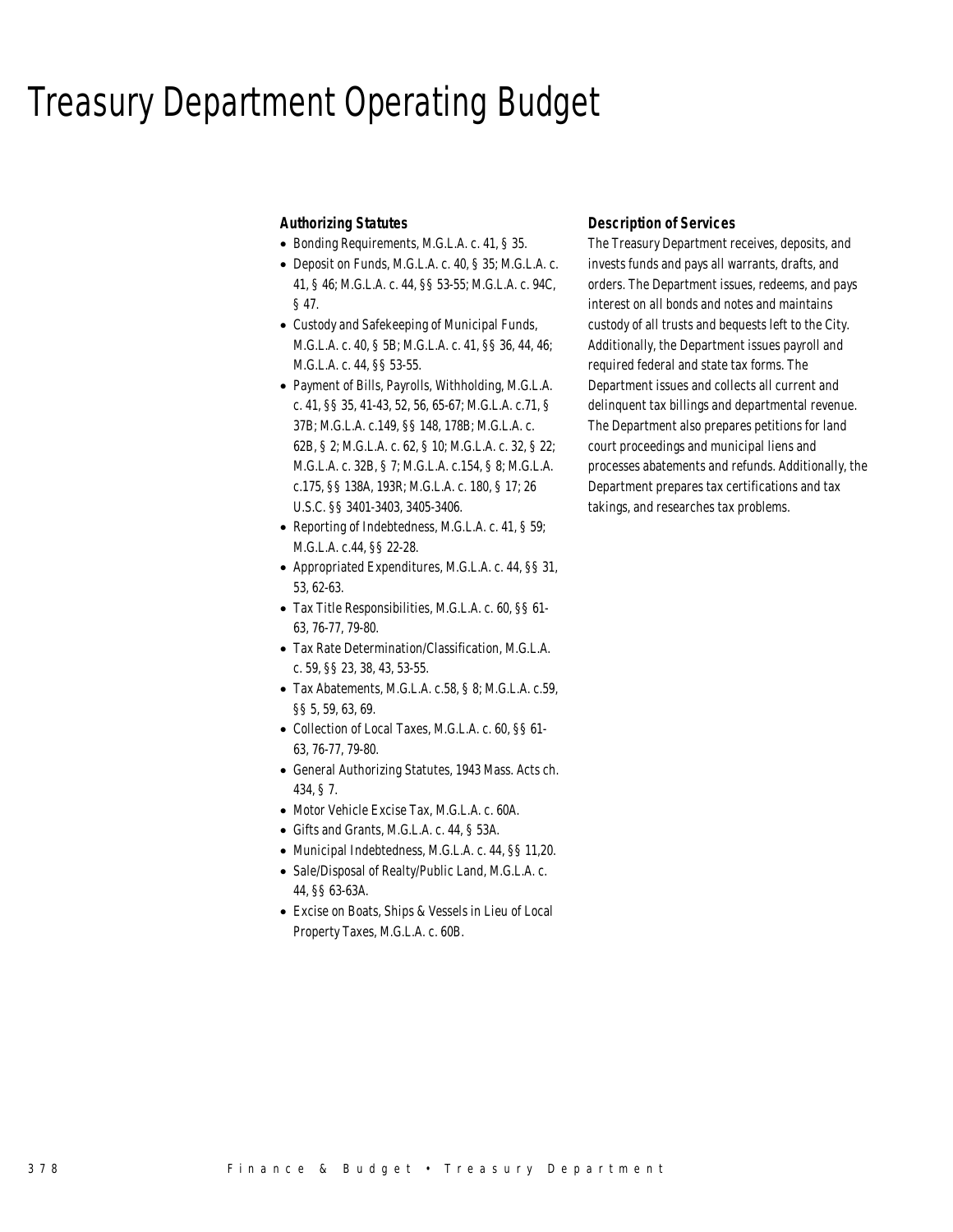## Department History

| <b>Personnel Services</b>       |                                                                          | <b>FY12 Expenditure</b> | <b>FY13 Expenditure</b>    | <b>FY14 Appropriation</b> | FY15 Adopted                 | Inc/Dec 14 vs 15               |
|---------------------------------|--------------------------------------------------------------------------|-------------------------|----------------------------|---------------------------|------------------------------|--------------------------------|
|                                 | 51000 Permanent Employees                                                | 2,826,434               | 2,888,361                  | 3,119,055                 | 3,134,946                    | 15,891                         |
|                                 | 51100 Emergency Employees                                                | 0                       | $\mathbf{0}$               | $\mathbf 0$               | 0                            | $\overline{0}$                 |
|                                 | 51200 Overtime<br>51600 Unemployment Compensation                        | 44,574<br>8,510         | 40,454<br>0                | 45,200<br>$\mathbf 0$     | 43,200<br>0                  | $-2,000$<br>$\mathbf{0}$       |
|                                 | 51700 Workers' Compensation                                              | 0                       | $\overline{0}$             | 0                         | $\mathbf{0}$                 | $\Omega$                       |
|                                 | <b>Total Personnel Services</b>                                          | 2,879,518               | 2,928,815                  | 3,164,255                 | 3,178,146                    | 13,891                         |
| <b>Contractual Services</b>     |                                                                          | <b>FY12 Expenditure</b> | <b>FY13 Expenditure</b>    | <b>FY14 Appropriation</b> | FY15 Adopted                 | Inc/Dec 14 vs 15               |
|                                 | 52100 Communications                                                     | 27,334                  | 20,315                     | 28,932                    | 28,932                       | 0                              |
|                                 | 52200 Utilities                                                          | 0                       | 0                          | $\mathbf{0}$              | $\mathbf 0$                  | $\mathbf{0}$                   |
|                                 | 52400 Snow Removal                                                       | $\overline{0}$          | $\overline{0}$             | 0                         | $\mathbf{0}$                 | $\overline{0}$                 |
|                                 | 52500 Garbage/Waste Removal                                              | 0                       | 0                          | 0                         | $\mathbf{0}$                 | $\overline{0}$                 |
|                                 | 52600 Repairs Buildings & Structures                                     | 0                       | $\theta$                   | $\mathbf{0}$              | $\Omega$                     | $\overline{0}$                 |
|                                 | 52700 Repairs & Service of Equipment<br>52800 Transportation of Persons  | 19,312<br>350           | 36,247<br>9,246            | 52,700<br>2,989           | 49,150<br>9,125              | $-3,550$<br>6,136              |
|                                 | 52900 Contracted Services                                                | 178,597                 | 247,995                    | 143,950                   | 169,350                      | 25,400                         |
|                                 | <b>Total Contractual Services</b>                                        | 225,593                 | 313,803                    | 228,571                   | 256,557                      | 27,986                         |
| <b>Supplies &amp; Materials</b> |                                                                          | FY12 Expenditure        | <b>FY13 Expenditure</b>    | <b>FY14 Appropriation</b> | <b>FY15 Adopted</b>          | Inc/Dec 14 vs 15               |
|                                 | 53000 Auto Energy Supplies                                               | 0                       | 0                          | $\mathbf 0$               | $\mathbf 0$                  | 0                              |
|                                 | 53200 Food Supplies                                                      | 0                       | 0                          | $\mathbf{0}$              | $\mathbf{0}$                 | $\overline{0}$                 |
|                                 | 53400 Custodial Supplies                                                 | 0                       | $\theta$                   | 0                         | $\Omega$                     | $\Omega$                       |
|                                 | 53500 Med, Dental, & Hosp Supply                                         | $\overline{0}$          | $\overline{0}$             | 0                         | $\mathbf{0}$                 | $\Omega$                       |
|                                 | 53600 Office Supplies and Materials                                      | 576,699                 | 733,603                    | 718,067                   | 789,269                      | 71,202                         |
|                                 | 53700 Clothing Allowance                                                 | 0                       | $\mathbf{0}$               | $\mathbf 0$               | 0                            | $\overline{0}$                 |
|                                 | 53800 Educational Supplies & Mat                                         | 0                       | 0<br>$\overline{0}$        | 0                         | $\mathbf{0}$<br>$\mathbf{0}$ | $\overline{0}$<br>$\Omega$     |
|                                 | 53900 Misc Supplies & Materials<br><b>Total Supplies &amp; Materials</b> | 0<br>576,699            | 733,603                    | 0<br>718,067              | 789,269                      | 71,202                         |
| <b>Current Chgs &amp; Oblig</b> |                                                                          | <b>FY12 Expenditure</b> | FY13 Expenditure           | <b>FY14 Appropriation</b> | FY15 Adopted                 | Inc/Dec 14 vs 15               |
|                                 |                                                                          |                         |                            |                           |                              |                                |
|                                 | 54300 Workers' Comp Medical                                              | 0                       | 0                          | $\mathbf 0$               | 0                            | $\mathbf 0$                    |
|                                 | 54400 Legal Liabilities                                                  | 0                       | $\overline{0}$             | $\overline{0}$            | $\mathbf{0}$                 | $\mathbf{0}$                   |
|                                 | 54500 Aid To Veterans                                                    | $\Omega$                | $\theta$                   | $\Omega$                  | $\Omega$                     | $\overline{0}$                 |
|                                 | 54600 Current Charges H&I<br>54700 Indemnification                       | 0<br>0                  | $\overline{0}$<br>$\theta$ | 0<br>0                    | $\mathbf{0}$<br>$\Omega$     | $\overline{0}$<br>$\mathbf{0}$ |
|                                 | 54900 Other Current Charges                                              | 13,259                  | 10,995                     | 18,419                    | 18,419                       | $\overline{0}$                 |
|                                 | Total Current Chgs & Oblig                                               | 13,259                  | 10,995                     | 18,419                    | 18,419                       | $\mathbf{0}$                   |
| Equipment                       |                                                                          | <b>FY12 Expenditure</b> | <b>FY13 Expenditure</b>    | <b>FY14 Appropriation</b> | <b>FY15 Adopted</b>          | Inc/Dec 14 vs 15               |
|                                 | 55000 Automotive Equipment                                               | $\boldsymbol{0}$        | $\mathbf 0$                | $\boldsymbol{0}$          | $\boldsymbol{0}$             | $\mathbf 0$                    |
|                                 | 55400 Lease/Purchase                                                     | $\overline{0}$          | $\overline{0}$             | $\Omega$                  | $\theta$                     | $\Omega$                       |
|                                 | 55600 Office Furniture & Equipment                                       | 1,388                   | $\boldsymbol{0}$           | $\boldsymbol{0}$          | $\boldsymbol{0}$             | $\mathbf{0}$                   |
|                                 | 55900 Misc Equipment                                                     | 0                       | 11,286                     | $\mathbf 0$               | $\mathbf 0$                  | $\mathbf 0$                    |
|                                 | <b>Total Equipment</b>                                                   | 1,388                   | 11,286                     | 0                         | 0                            | 0                              |
| Other                           |                                                                          | FY12 Expenditure        | FY13 Expenditure           | <b>FY14 Appropriation</b> | <b>FY15 Adopted</b>          | Inc/Dec 14 vs 15               |
|                                 | 56200 Special Appropriation                                              | 545,901                 | 482,136                    | 600,000                   | 0                            | $-600,000$                     |
|                                 | 57200 Structures & Improvements                                          | 0                       | 0                          | $\mathbf 0$               | 0                            | 0                              |
|                                 | 58000 Land & Non-Structure                                               | $\mathbf 0$             | $\overline{0}$             | $\overline{0}$            | $\mathbf 0$                  | $\theta$                       |
|                                 | <b>Total Other</b>                                                       | 545,901                 | 482,136                    | 600,000                   | 0                            | $-600,000$                     |
|                                 | <b>Grand Total</b>                                                       | 4,242,358               | 4,480,638                  | 4,729,312                 | 4,242,391                    | $-486,921$                     |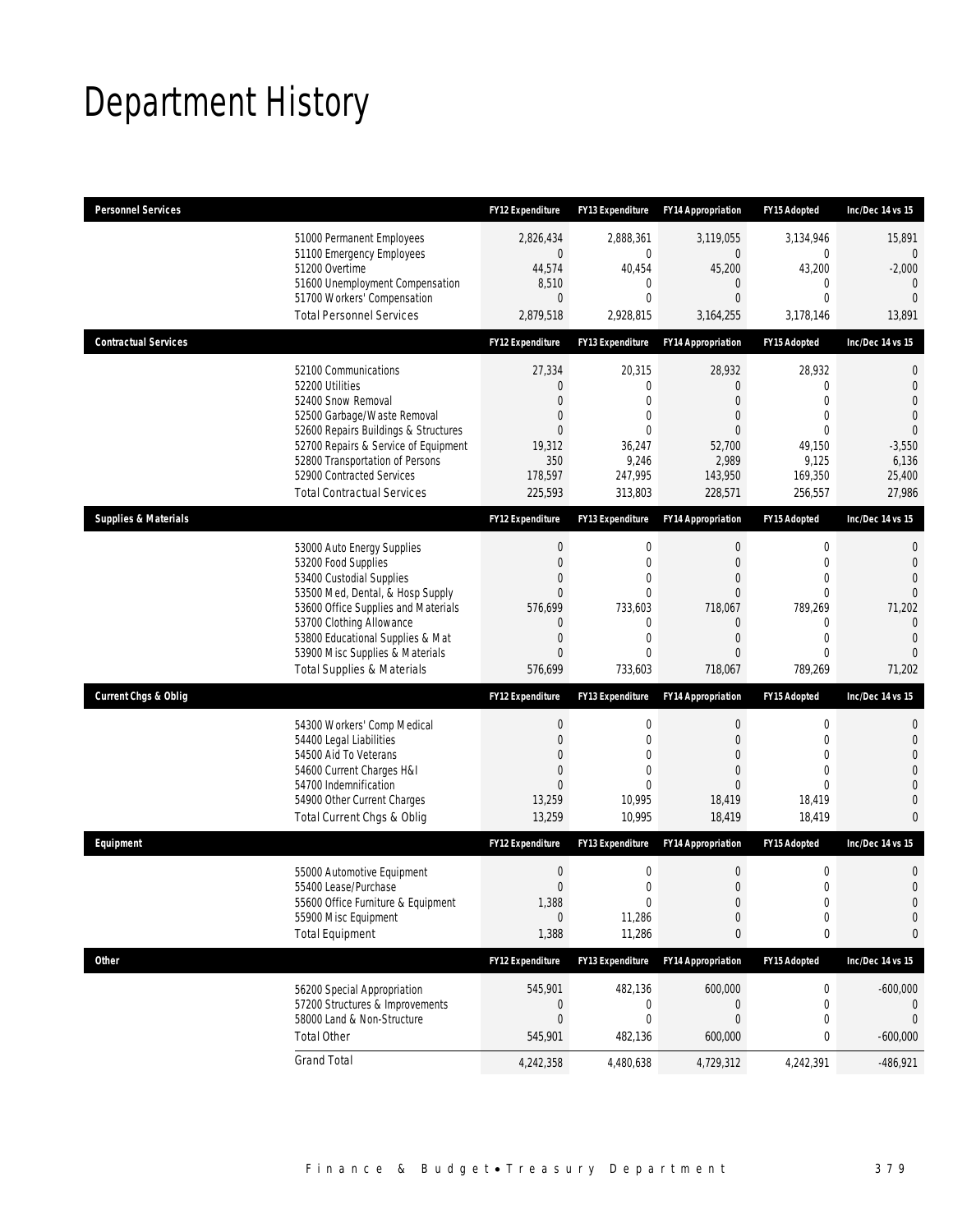## Department Personnel

| Title                   | Union<br>Code   | Grade          | Position | FY15 Salary | Title                            | Union<br>Code   | Grade           | Position | FY15 Salary |
|-------------------------|-----------------|----------------|----------|-------------|----------------------------------|-----------------|-----------------|----------|-------------|
|                         |                 |                |          |             |                                  |                 |                 |          |             |
| Admin Analyst           | SU <sub>4</sub> | 14             | 1.00     | 54,608      | <b>Head Administrative Clerk</b> | SU <sub>4</sub> | 14              | 2.00     | 109.217     |
| Admin Assistant         | <b>EXM</b>      | 0 <sub>5</sub> | 1.00     | 48,090      | <b>Head Clerk</b>                | SU <sub>4</sub> | 12              | 3.00     | 128,766     |
| Admin Assistant         | SE <sub>1</sub> | 04             | 1.00     | 43,584      | Prin Accountant                  | SU <sub>4</sub> | 16              | 8.00     | 502,118     |
| Admin Assistant         | SU <sub>4</sub> | 15             | 1.00     | 61,407      | Prin Admin Assistant             | <b>EXM</b>      | 10              | 1.00     | 108,673     |
| <b>Admin Secretary</b>  | SU <sub>4</sub> | 17             | 1.00     | 52.495      | Prin Admin Assistant             | SF <sub>1</sub> | 06              | 5.00     | 353,445     |
| Asst Corp Counsel V     | <b>EXM</b>      | 10             | 1.00     | 98.765      | Second Asst Coll-Trs             | SE <sub>1</sub> | $10 \,$         | 1.00     | 108.672     |
| Collector-Treasurer     | CDH             | <b>NG</b>      | 1.00     | 147,207     | Second Asst Coll-Trs (Trs/Col)   | SE <sub>1</sub> | 10 <sup>1</sup> | 1.00     | 108,672     |
| Data Proc Sys Analyst I | SE <sub>1</sub> | 07             | 1.00     | 85,579      | Sr Adm Asst                      | SE <sub>1</sub> | 0 <sub>5</sub>  | 3.00     | 214,406     |
| Dep Collector           | SU <sub>4</sub> | 13             | 5.00     | 224,974     | Sr Legal Asst                    | SU <sub>4</sub> | 14              | 1.00     | 54,608      |
| <b>Exec Assistant</b>   | SE <sub>1</sub> | 06             | 1.00     | 77.883      | Sr Programmer                    | SU <sub>4</sub> | 15              | 1.00     | 44,898      |
| Exec Assistant          | SE <sub>1</sub> | 11             | 1.00     | 115,340     | Supervisor Accounting            | SE <sub>1</sub> | 08              | 8.00     | 744,124     |
| First Asst Coll-Trs     | SE <sub>1</sub> | 11             | 1.00     | 115,340     | Tax Title Supv                   | SU4             | 15              | 2.00     | 121,454     |
| First Asst Coll-Trs     | SE <sub>1</sub> | 14             | 1.00     | 131,993     | Teller                           | SU <sub>4</sub> | 13              | 4.00     | 192,748     |
|                         |                 |                |          |             | Total                            |                 |                 | 57       | 4,049,070   |

| <b>THISL LISS IN A TELL</b> | ᆚ<br>$\mathbf{H}$ | $\overline{\phantom{a}}$ | ,,,,, | $1 \cup 11 \cup 1$        | ◡◡┭<br>່ເປ | T.UU | 172, 170   |
|-----------------------------|-------------------|--------------------------|-------|---------------------------|------------|------|------------|
|                             |                   |                          |       | <b>Total</b>              |            | 57   | 4,049,070  |
|                             |                   |                          |       | <b>Adjustments</b>        |            |      |            |
|                             |                   |                          |       | Differential Payments     |            |      |            |
|                             |                   |                          |       | Other                     |            |      | 56,474     |
|                             |                   |                          |       | Chargebacks               |            |      | $-762,744$ |
|                             |                   |                          |       | <b>Salary Savings</b>     |            |      | $-207,854$ |
|                             |                   |                          |       | <b>FY15 Total Request</b> |            |      | 3,134,946  |
|                             |                   |                          |       |                           |            |      |            |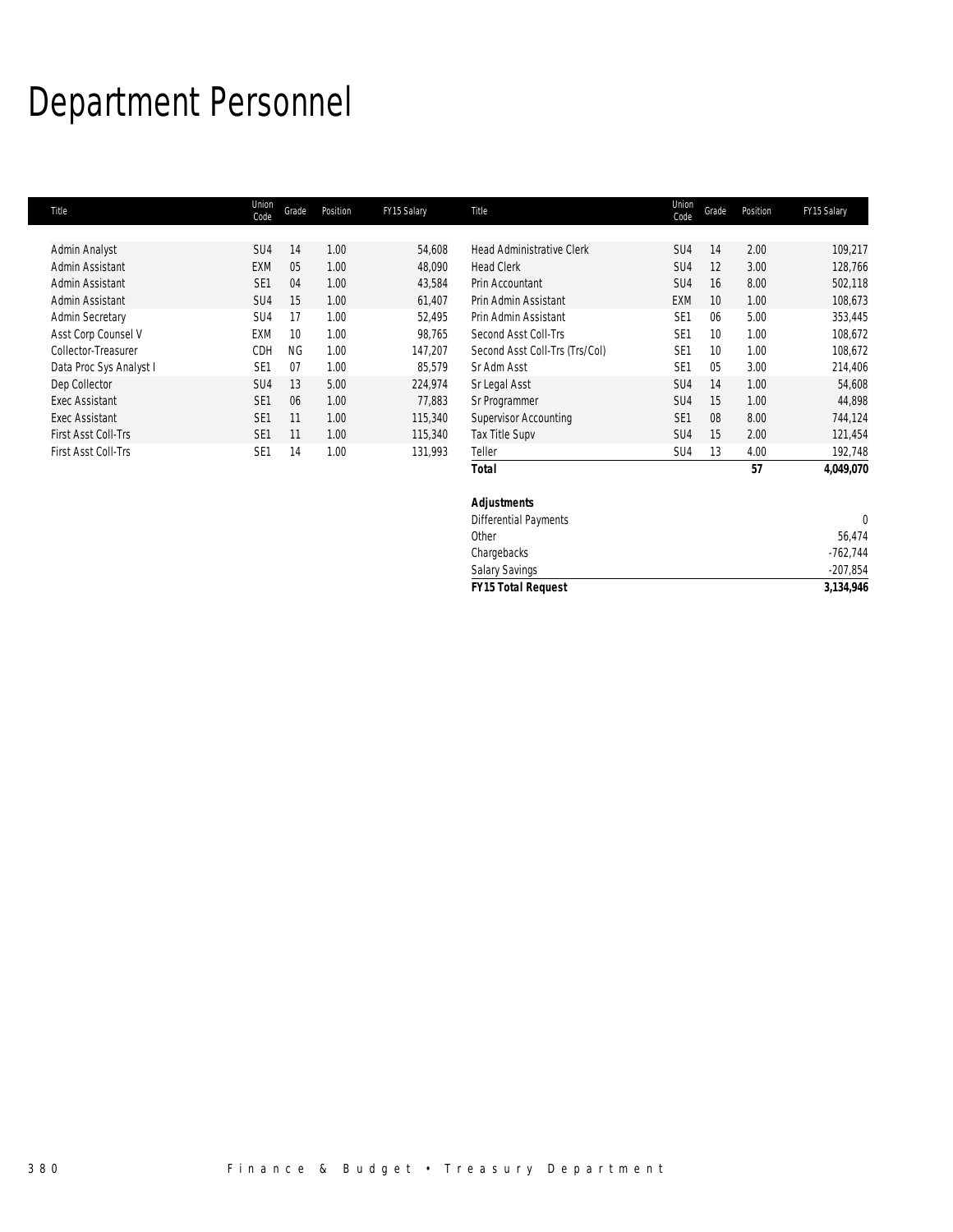## Treasury Division Operating Budget

*Vivian M. Leo, First Assistant Collector-Treasurer , Appropriation 138* 

#### *Division Mission*

The Treasury Division receives and has care and custody of all monies, property, and securities acquired by virtue of any statute, ordinance, gift, devise, bequest, or deposit. In addition, the Division pays all warrants, drafts, bonds, and approved executions against the City.

#### *Selected Performance Strategies*

#### *Administration*

- To manage debt issuance.
- To optimize the return on invested City funds.

#### *General Service/Payroll*

- To pay all registered interest and registered debt of the City.
- *Accounting*
- To monitor and reconcile all withheld taxes.

## *Accounts Receivable*

- To increase the number of units utilizing the AR and billing system.
- *Trust*
- To monitor the City return on Trust Fund investments.

| <b>Operating Budget</b> | <b>Program Name</b>                                                                            | Total Actual '12                              | Total Actual '13                                  | <b>Total Approp '14</b>                            | <b>Total Budget '15</b>                              |
|-------------------------|------------------------------------------------------------------------------------------------|-----------------------------------------------|---------------------------------------------------|----------------------------------------------------|------------------------------------------------------|
|                         | Administration<br>General Service/Payroll<br>Accounting<br><b>Accounts Receivable</b><br>Trust | 483,209<br>591.683<br>379.257<br>325,296<br>0 | 601,379<br>723,340<br>240.257<br>280,450<br>4,608 | 686.075<br>758.272<br>161.830<br>300.032<br>13,988 | 732,941<br>763.077<br>159,710<br>300,173<br>$\Omega$ |
|                         | Total                                                                                          | 1,779,445                                     | 1,850,034                                         | 1,920,197                                          | 1,955,901                                            |
| <b>Operating Budget</b> |                                                                                                | Actual '12                                    | Actual '13                                        | Approp '14                                         | <b>Budget '15</b>                                    |
|                         | <b>Personnel Services</b><br>Non Personnel                                                     | 1.462.894<br>316.551                          | 1.437.561<br>412,473                              | 1.489.267<br>430.930                               | 1,459,372<br>496,529                                 |
|                         | <b>Total</b>                                                                                   | 1,779,445                                     | 1,850,034                                         | 1.920.197                                          | 1,955,901                                            |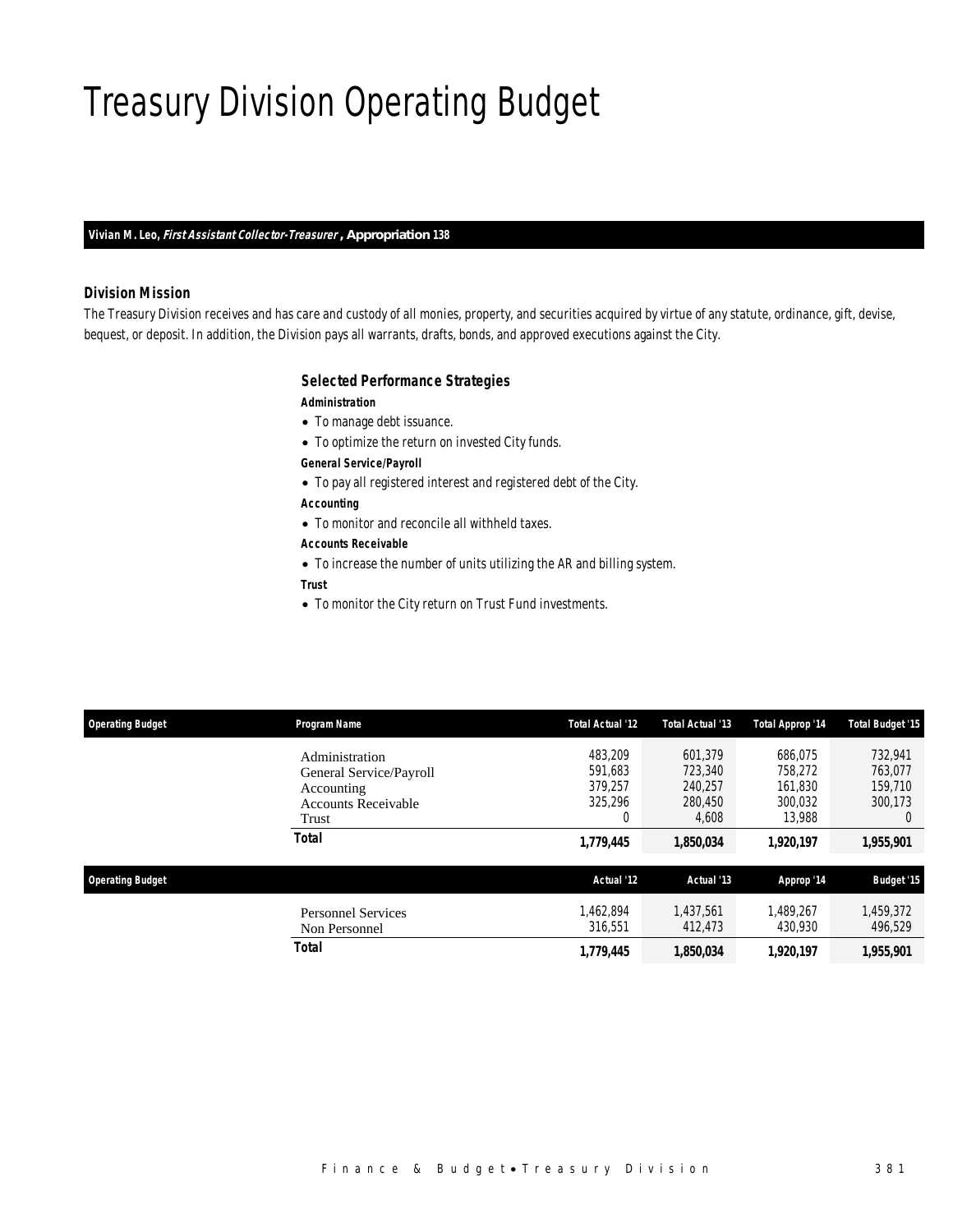## Treasury Division Operating Budget



#### *Description of Services*

The Treasury Division invests all City funds, including amounts held by the Collector-Treasurer as custodian of all City trust funds, is responsible for managing the City's tax-exempt debt transactions, processes the salaries of all City employees, makes payments on all warrants, drafts and orders, and processes disbursements to all City vendors and contractors. The Treasury Division is also responsible for making debt service payments on outstanding City bonds, notes and other taxexempt financing.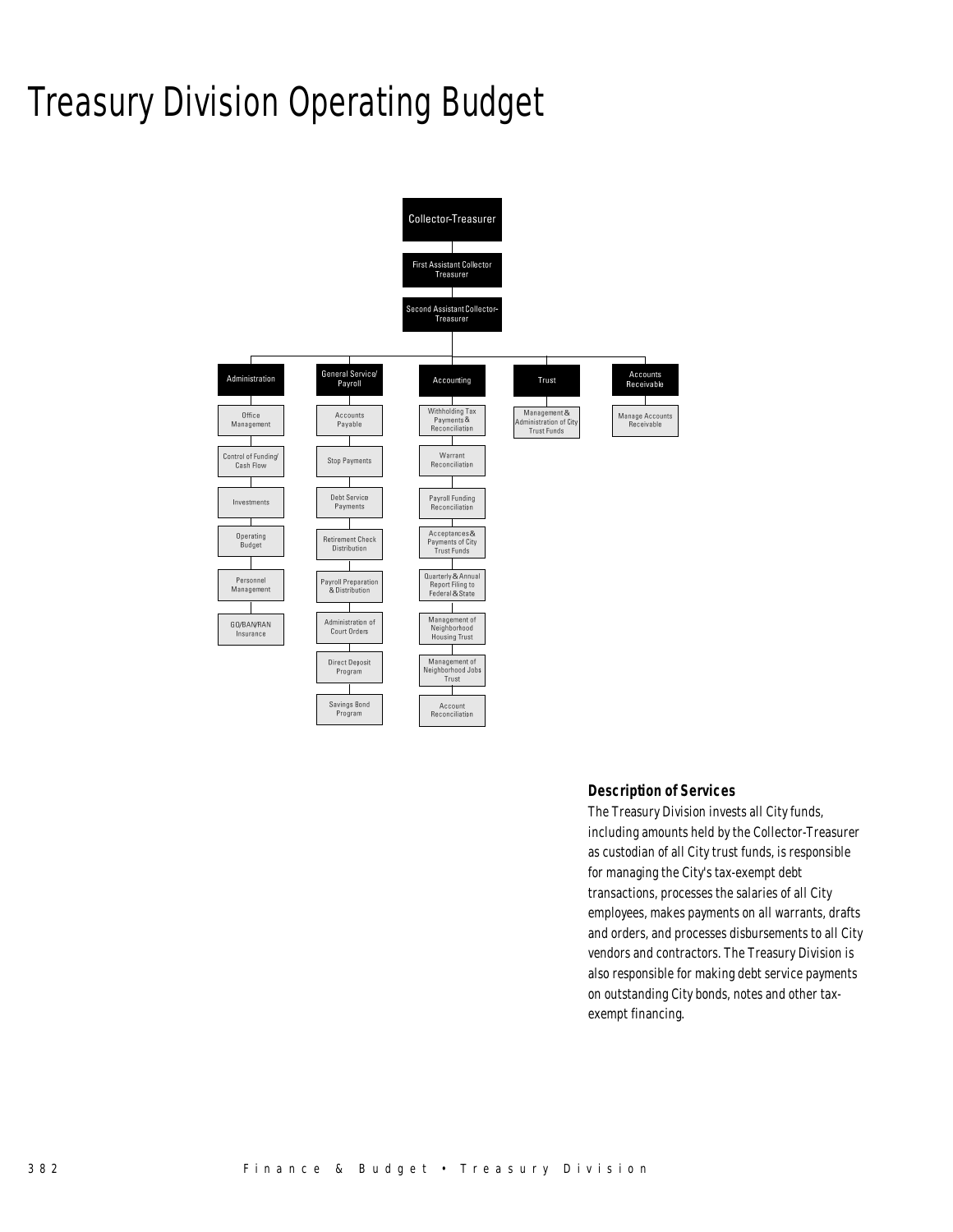## Division History

| <b>Personnel Services</b>       |                                                                                                                                                                                                                                                                                                      | <b>FY12 Expenditure</b>                                                                                                              | FY13 Expenditure                                                                                   | <b>FY14 Appropriation</b>                                                                                                  | FY15 Adopted                                                                                                   | Inc/Dec 14 vs 15                                                                                                      |
|---------------------------------|------------------------------------------------------------------------------------------------------------------------------------------------------------------------------------------------------------------------------------------------------------------------------------------------------|--------------------------------------------------------------------------------------------------------------------------------------|----------------------------------------------------------------------------------------------------|----------------------------------------------------------------------------------------------------------------------------|----------------------------------------------------------------------------------------------------------------|-----------------------------------------------------------------------------------------------------------------------|
|                                 | 51000 Permanent Employees<br>51100 Emergency Employees<br>51200 Overtime<br>51600 Unemployment Compensation<br>51700 Workers' Compensation<br><b>Total Personnel Services</b>                                                                                                                        | 1,444,941<br>$\overline{0}$<br>13,683<br>4,270<br>$\overline{0}$<br>1,462,894                                                        | 1,420,829<br>0<br>16,732<br>0<br>0<br>1,437,561                                                    | 1,469,267<br>$\overline{0}$<br>20,000<br>0<br>$\overline{0}$<br>1,489,267                                                  | 1,439,372<br>$\mathbf{0}$<br>20,000<br>0<br>$\mathbf{0}$<br>1,459,372                                          | $-29,895$<br>$\mathbf{0}$<br>$\Omega$<br>$\mathbf{0}$<br>$\Omega$<br>$-29,895$                                        |
| <b>Contractual Services</b>     |                                                                                                                                                                                                                                                                                                      | <b>FY12 Expenditure</b>                                                                                                              | FY13 Expenditure                                                                                   | <b>FY14 Appropriation</b>                                                                                                  | FY15 Adopted                                                                                                   | Inc/Dec 14 vs 15                                                                                                      |
|                                 | 52100 Communications<br>52200 Utilities<br>52400 Snow Removal<br>52500 Garbage/Waste Removal<br>52600 Repairs Buildings & Structures<br>52700 Repairs & Service of Equipment<br>52800 Transportation of Persons<br>52900 Contracted Services<br><b>Total Contractual Services</b>                    | 6,235<br>$\mathbf 0$<br>$\overline{0}$<br>0<br>$\mathbf{0}$<br>17,299<br>100<br>72,957<br>96,591                                     | 2,143<br>$\boldsymbol{0}$<br>0<br>$\mathbf{0}$<br>$\Omega$<br>34,765<br>6,138<br>89,828<br>132,874 | 10,080<br>0<br>$\overline{0}$<br>$\overline{0}$<br>$\overline{0}$<br>46,200<br>600<br>101,450<br>158,330                   | 10,080<br>$\mathbf{0}$<br>$\theta$<br>$\theta$<br>$\theta$<br>42,650<br>4,500<br>126,850<br>184,080            | $\mathbf{0}$<br>$\mathbf{0}$<br>$\overline{0}$<br>$\Omega$<br>$\overline{0}$<br>$-3,550$<br>3,900<br>25,400<br>25,750 |
| <b>Supplies &amp; Materials</b> |                                                                                                                                                                                                                                                                                                      | <b>FY12 Expenditure</b>                                                                                                              | FY13 Expenditure                                                                                   | <b>FY14 Appropriation</b>                                                                                                  | FY15 Adopted                                                                                                   | Inc/Dec 14 vs 15                                                                                                      |
|                                 | 53000 Auto Energy Supplies<br>53200 Food Supplies<br>53400 Custodial Supplies<br>53500 Med, Dental, & Hosp Supply<br>53600 Office Supplies and Materials<br>53700 Clothing Allowance<br>53800 Educational Supplies & Mat<br>53900 Misc Supplies & Materials<br><b>Total Supplies &amp; Materials</b> | $\boldsymbol{0}$<br>$\boldsymbol{0}$<br>0<br>$\mathbf{0}$<br>210,032<br>$\mathbf 0$<br>$\boldsymbol{0}$<br>$\overline{0}$<br>210,032 | 0<br>$\mathbf 0$<br>0<br>$\overline{0}$<br>274,918<br>0<br>$\overline{0}$<br>$\Omega$<br>274,918   | 0<br>$\boldsymbol{0}$<br>$\overline{0}$<br>$\overline{0}$<br>262,500<br>0<br>$\boldsymbol{0}$<br>$\overline{0}$<br>262,500 | $\mathbf 0$<br>$\mathbf{0}$<br>$\mathbf{0}$<br>$\theta$<br>302,349<br>0<br>$\mathbf{0}$<br>$\theta$<br>302,349 | 0<br>$\mathbf{0}$<br>$\Omega$<br>$\Omega$<br>39,849<br>$\Omega$<br>$\mathbf{0}$<br>$\Omega$<br>39,849                 |
| <b>Current Chgs &amp; Oblig</b> |                                                                                                                                                                                                                                                                                                      | <b>FY12 Expenditure</b>                                                                                                              | FY13 Expenditure                                                                                   | <b>FY14 Appropriation</b>                                                                                                  | FY15 Adopted                                                                                                   | Inc/Dec 14 vs 15                                                                                                      |
|                                 | 54300 Workers' Comp Medical<br>54400 Legal Liabilities<br>54500 Aid To Veterans<br>54600 Current Charges H&I<br>54700 Indemnification<br>54900 Other Current Charges<br>Total Current Chgs & Oblig                                                                                                   | $\boldsymbol{0}$<br>$\boldsymbol{0}$<br>$\mathbf{0}$<br>$\overline{0}$<br>$\mathbf{0}$<br>9,928<br>9,928                             | 0<br>$\overline{0}$<br>0<br>$\mathbf 0$<br>$\Omega$<br>4,681<br>4,681                              | $\boldsymbol{0}$<br>0<br>$\overline{0}$<br>$\overline{0}$<br>0<br>10,100<br>10,100                                         | $\mathbf 0$<br>$\mathbf{0}$<br>$\mathbf{0}$<br>$\theta$<br>$\theta$<br>10,100<br>10,100                        | $\mathbf{0}$<br>$\mathbf{0}$<br>$\overline{0}$<br>$\Omega$<br>$\Omega$<br>$\Omega$<br>$\Omega$                        |
| Equipment                       |                                                                                                                                                                                                                                                                                                      | <b>FY12 Expenditure</b>                                                                                                              | <b>FY13 Expenditure</b>                                                                            | <b>FY14 Appropriation</b>                                                                                                  | FY15 Adopted                                                                                                   | Inc/Dec 14 vs 15                                                                                                      |
|                                 | 55000 Automotive Equipment<br>55400 Lease/Purchase<br>55600 Office Furniture & Equipment<br>55900 Misc Equipment<br><b>Total Equipment</b>                                                                                                                                                           | $\boldsymbol{0}$<br>$\Omega$<br>$\boldsymbol{0}$<br>$\boldsymbol{0}$<br>$\pmb{0}$                                                    | 0<br>$\Omega$<br>0<br>0<br>0                                                                       | $\boldsymbol{0}$<br>$\Omega$<br>$\boldsymbol{0}$<br>0<br>0                                                                 | $\mathbf 0$<br>0<br>$\boldsymbol{0}$<br>$\mathbf 0$<br>0                                                       | 0<br>$\Omega$<br>$\mathbf{0}$<br>0<br>0                                                                               |
| <b>Other</b>                    |                                                                                                                                                                                                                                                                                                      | FY12 Expenditure                                                                                                                     | FY13 Expenditure                                                                                   | <b>FY14 Appropriation</b>                                                                                                  | FY15 Adopted                                                                                                   | Inc/Dec 14 vs 15                                                                                                      |
|                                 | 56200 Special Appropriation<br>57200 Structures & Improvements<br>58000 Land & Non-Structure<br><b>Total Other</b>                                                                                                                                                                                   | $\boldsymbol{0}$<br>$\boldsymbol{0}$<br>$\mathbf 0$<br>$\pmb{0}$                                                                     | 0<br>$\boldsymbol{0}$<br>0<br>0                                                                    | $\pmb{0}$<br>$\boldsymbol{0}$<br>0<br>0                                                                                    | $\boldsymbol{0}$<br>$\mathbf 0$<br>$\mathbf{0}$<br>0                                                           | 0<br>$\mathbf 0$<br>$\mathbf 0$<br>0                                                                                  |
|                                 | <b>Grand Total</b>                                                                                                                                                                                                                                                                                   | 1,779,445                                                                                                                            | 1,850,034                                                                                          | 1,920,197                                                                                                                  | 1,955,901                                                                                                      | 35,704                                                                                                                |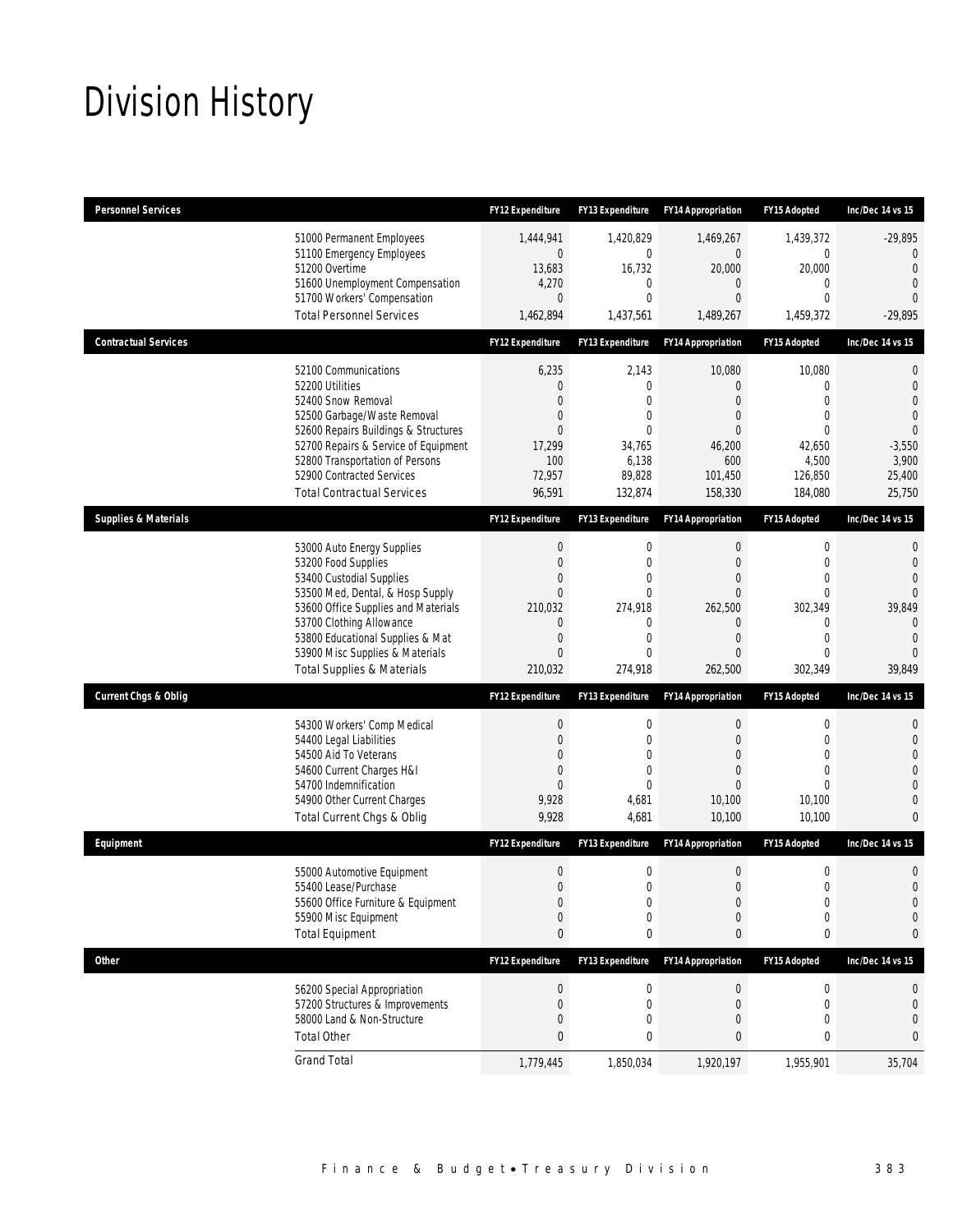## Division Personnel

| Title                  | Union<br>Code   | Grade     | Position | FY15 Salary | Title                        | Union<br>Code   | Grade | Position | FY15 Salary |
|------------------------|-----------------|-----------|----------|-------------|------------------------------|-----------------|-------|----------|-------------|
|                        |                 |           |          |             |                              |                 |       |          |             |
| Admin Analyst          | SU <sub>4</sub> | 14        | 1.00     | 54,608      | First Asst Coll-Trs          | SE <sub>1</sub> | 14    | 1.00     | 131,993     |
| Admin Assistant        | SE <sub>1</sub> | 04        | 1.00     | 43,584      | Prin Accountant              | SU <sub>4</sub> | 16    | 8.00     | 502,118     |
| <b>Admin Secretary</b> | SU <sub>4</sub> | 17        | 1.00     | 52,495      | Prin Admin Assistant         | <b>EXM</b>      | 10    | 1.00     | 108,673     |
| Asst Corp Counsel V    | <b>EXM</b>      | 10        | 1.00     | 98,765      | Prin Admin Assistant         | SE <sub>1</sub> | 06    | 1.00     | 77,883      |
| Collector-Treasurer    | CDH             | <b>NG</b> | 1.00     | 147,207     | Second Asst Coll-Trs         | SE <sub>1</sub> | 10    | 1.00     | 108,672     |
| <b>Exec Assistant</b>  | SE <sub>1</sub> | 06        | 1.00     | 77,883      | Sr Adm Asst                  | SE <sub>1</sub> | 05    | 3.00     | 214,406     |
| <b>Exec Assistant</b>  | SE <sub>1</sub> | 11        | 1.00     | 115,340     | <b>Supervisor Accounting</b> | SE <sub>1</sub> | 08    | 7.00     | 651,966     |
|                        |                 |           |          |             | <b>Total</b>                 |                 |       | 29       | 2,385,595   |
|                        |                 |           |          |             | <b>Adjustments</b>           |                 |       |          |             |
|                        |                 |           |          |             | <b>Differential Payments</b> |                 |       |          | $\mathbf 0$ |
|                        |                 |           |          |             | Other                        |                 |       |          | 24,374      |
|                        |                 |           |          |             | Chargebacks                  |                 |       |          | $-762,744$  |
|                        |                 |           |          |             | Salary Savings               |                 |       |          | $-207,854$  |
|                        |                 |           |          |             | <b>FY15 Total Request</b>    |                 |       |          | 1,439,371   |
|                        |                 |           |          |             |                              |                 |       |          |             |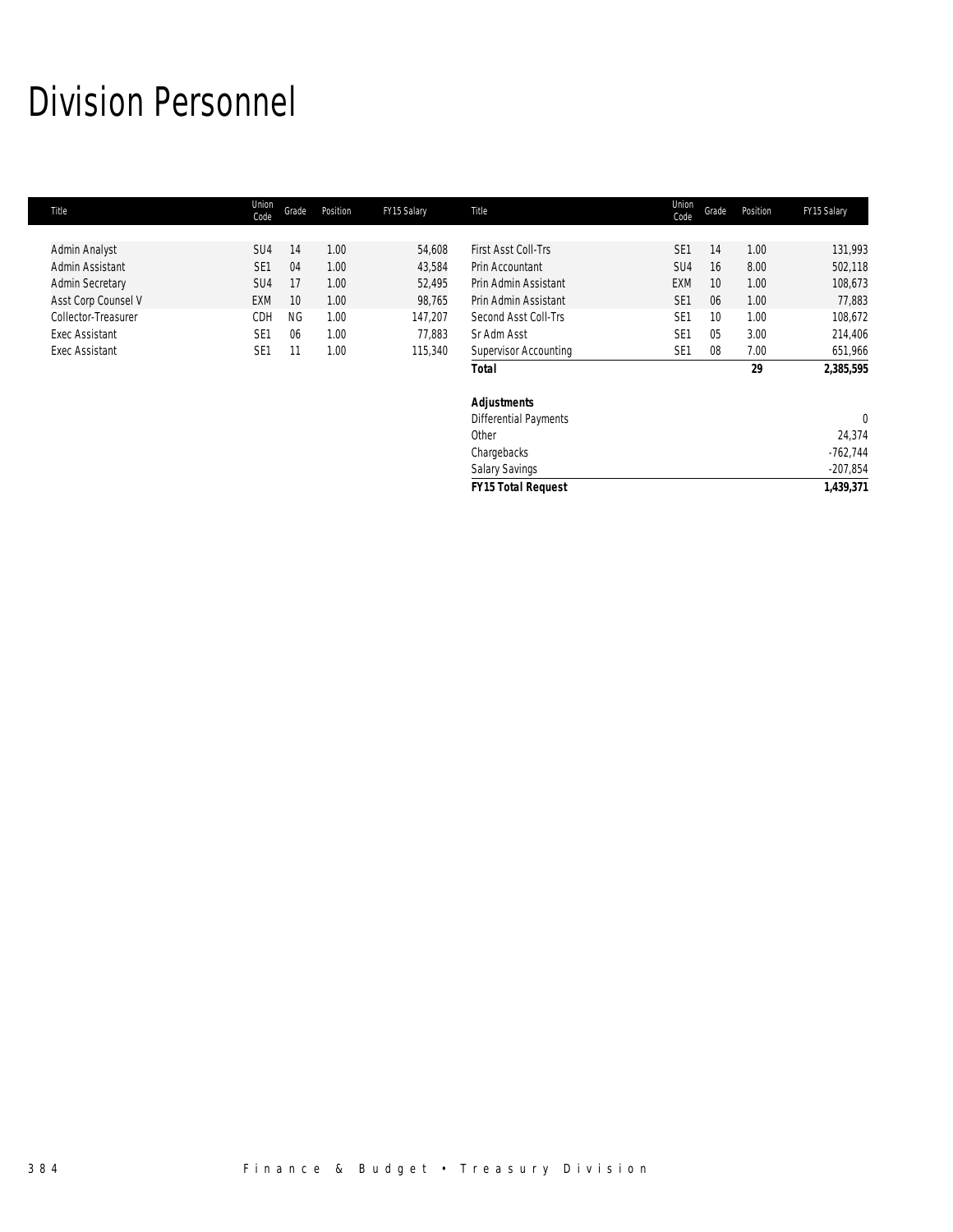# Program 1. Administration

### *Vivian M. Leo, Manager , Organization 138100*

### *Program Description*

The Administration Program hires, trains, and manages all Treasury Division personnel and ensures overall effective and efficient fund management.

| <b>Operating Budget</b>            |                                            | Actual '12         | Actual '13         | Approp '14         | <b>Budget '15</b>  |
|------------------------------------|--------------------------------------------|--------------------|--------------------|--------------------|--------------------|
|                                    | <b>Personnel Services</b><br>Non Personnel | 380,352<br>102,857 | 468,356<br>133,023 | 549.521<br>136,554 | 567,963<br>164,978 |
|                                    | <b>Total</b>                               | 483,209            | 601,379            | 686,075            | 732,941            |
| Performance                        |                                            |                    |                    |                    |                    |
| Strategy: To manage debt issuance. |                                            |                    |                    |                    |                    |

|                                                                 | <b>Performance Measures</b>                                    | Actual '12 | Actual '13 | Projected '14 | Target '15 |
|-----------------------------------------------------------------|----------------------------------------------------------------|------------|------------|---------------|------------|
|                                                                 | GO, BAN/RAN, refundings, lease financings                      |            | $\cdot$    |               |            |
| <b>Strategy:</b> To optimize the return on invested City funds. |                                                                |            |            |               |            |
|                                                                 | <b>Performance Measures</b>                                    | Actual '12 | Actual '13 | Projected '14 | Target '15 |
|                                                                 | Average return on city investments<br>Bank statements analyzed | .28%<br>12 | .14%<br>12 | .23%<br>12    | .23%       |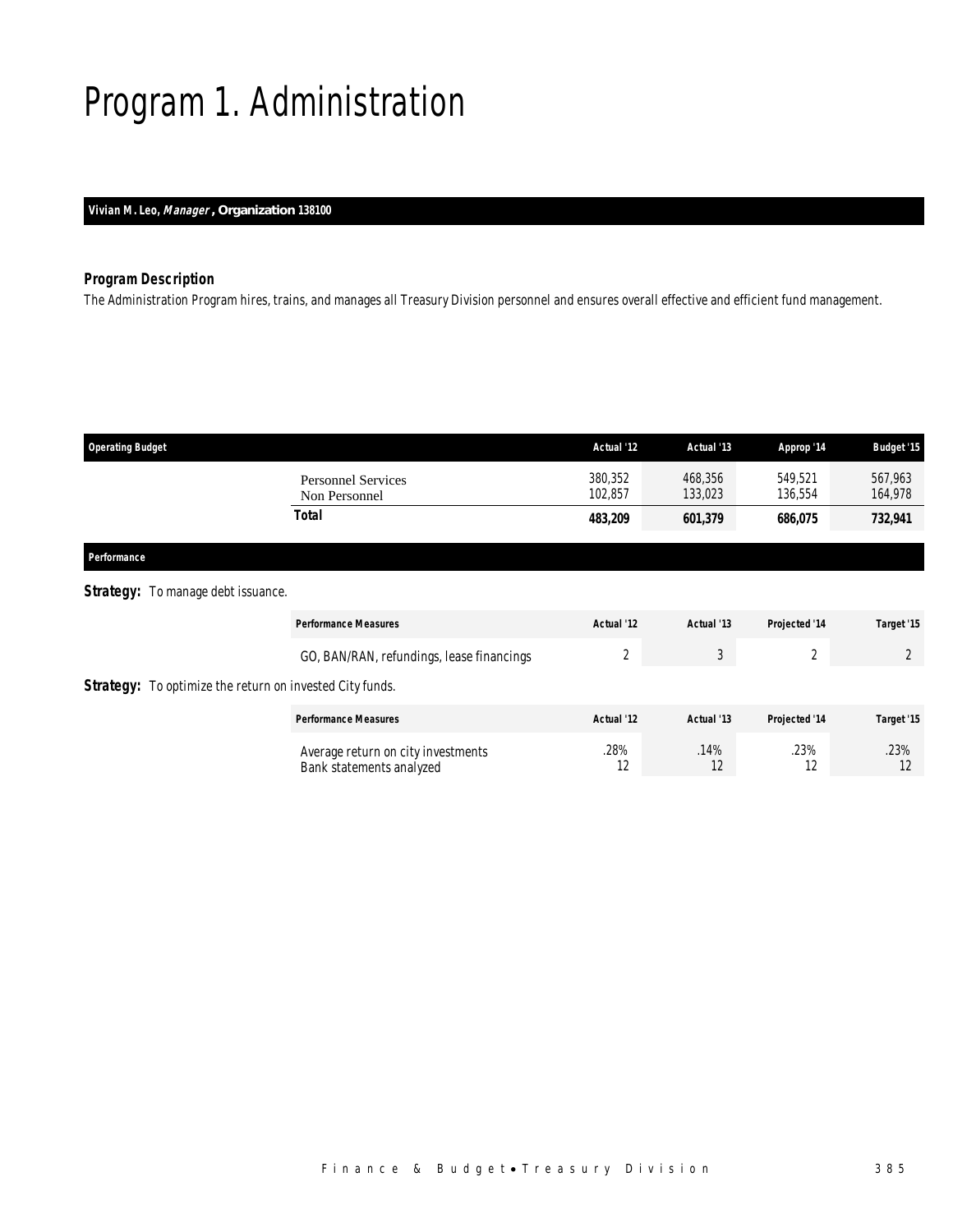# Program 2. General Service/Payroll

### *Chinele Velazquez, Manager , Organization 138200*

### *Program Description*

The program is responsible for the processing and distribution of all payroll, payroll deductions, garnishment payments, accounts payable, issuance of refund payments for real estate tax overpayments and tax title payments. In addition, the program is responsible for the distribution of retirement benefit payments. The program maintains schedules for principal and interest on City borrowings.

| <b>Operating Budget</b>                                                  |                                            | Actual '12         | Actual '13         | Approp '14         | <b>Budget '15</b>  |
|--------------------------------------------------------------------------|--------------------------------------------|--------------------|--------------------|--------------------|--------------------|
|                                                                          | <b>Personnel Services</b><br>Non Personnel | 380,179<br>211.504 | 460.470<br>262,870 | 483,352<br>274.920 | 437.780<br>325,297 |
|                                                                          | <b>Total</b>                               | 591,683            | 723,340            | 758,272            | 763,077            |
| $\mathbf{r}$ , $\mathbf{r}$ , $\mathbf{r}$ , $\mathbf{r}$ , $\mathbf{r}$ |                                            |                    |                    |                    |                    |

#### *Performance*

### **Strategy:** To pay all registered interest and registered debt of the City.

| <b>Performance Measures</b>                                 | Actual '12 | Actual '13 | Projected '14 | Target '15 |
|-------------------------------------------------------------|------------|------------|---------------|------------|
| % of interest and principal paid by the due<br>date         | 100%       | 100%       | 100%          | 100%       |
| Monthly Average of non-payroll payments<br>prepared monthly | 20.919     | 20.783     | 20.393        | 20,000     |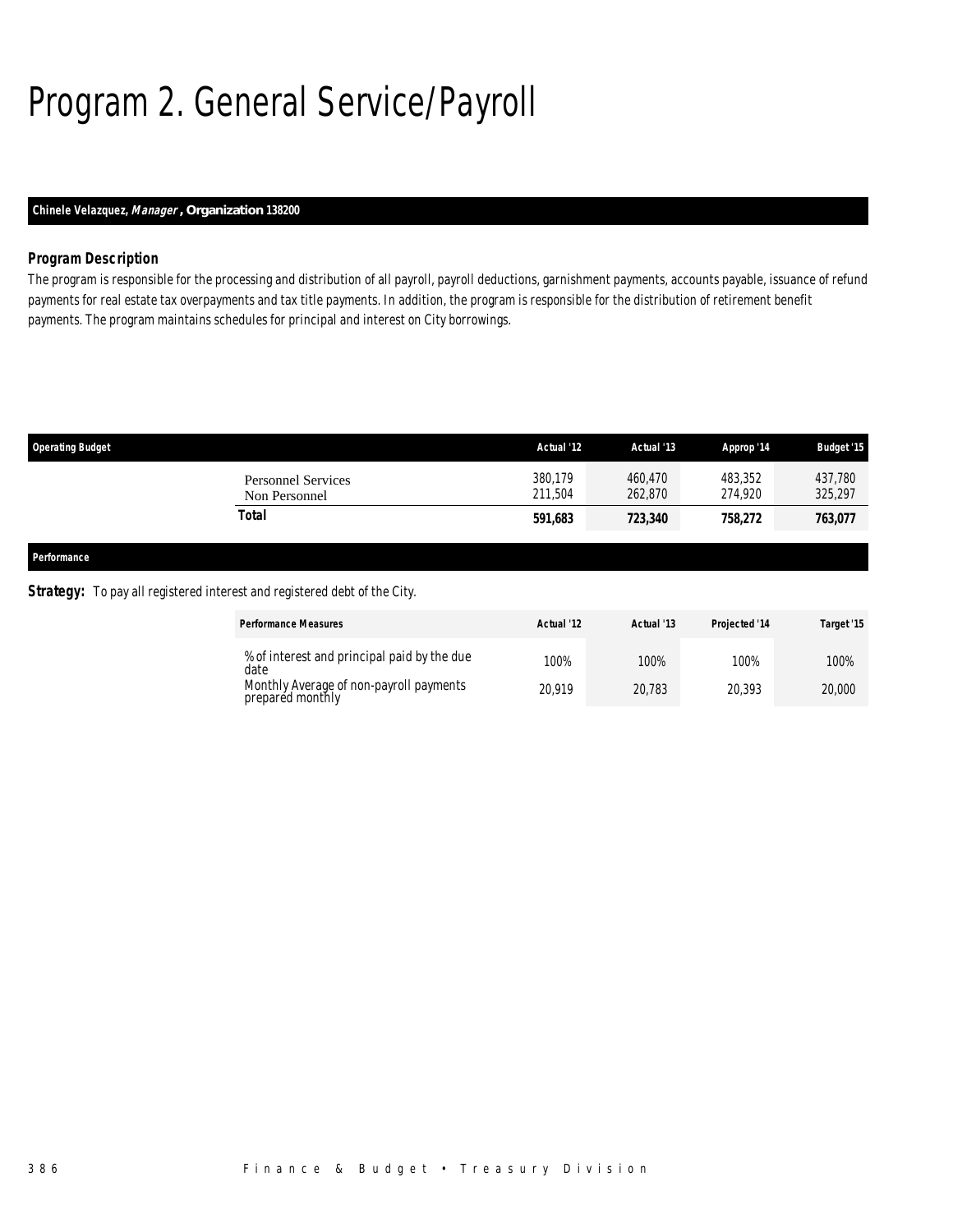## Program 3. Accounting

### *Marirose Graham, Manager , Organization 138400*

### *Program Description*

The Accounting Program records and reconciles on a daily basis the cash and investment balances of the City. It reports daily on all financial transactions. Additionally, the program prepares and files federal and state forms and ensures payment of withholding taxes to state and federal agencies. The program is also responsible for ensuring the timely reconciliation of bank statements and city records.

| <b>Operating Budget</b>                                       |                                            | Actual '12     | Actual '13       | Approp '14       | <b>Budget '15</b> |
|---------------------------------------------------------------|--------------------------------------------|----------------|------------------|------------------|-------------------|
|                                                               | <b>Personnel Services</b><br>Non Personnel | 378,356<br>901 | 236,155<br>4,102 | 156,390<br>5,440 | 157,871<br>1,839  |
|                                                               | <b>Total</b>                               | 379,257        | 240,257          | 161,830          | 159,710           |
| Performance                                                   |                                            |                |                  |                  |                   |
| <b>Strategy:</b> To monitor and reconcile all withheld taxes. |                                            |                |                  |                  |                   |

| <b>Performance Measures</b>          | Actual '12 | Actual '13 | <b>Projected '14</b> | Target '15 |
|--------------------------------------|------------|------------|----------------------|------------|
| % of withheld taxes paid on due date | 100%       | 100%       | 100%                 | 100%       |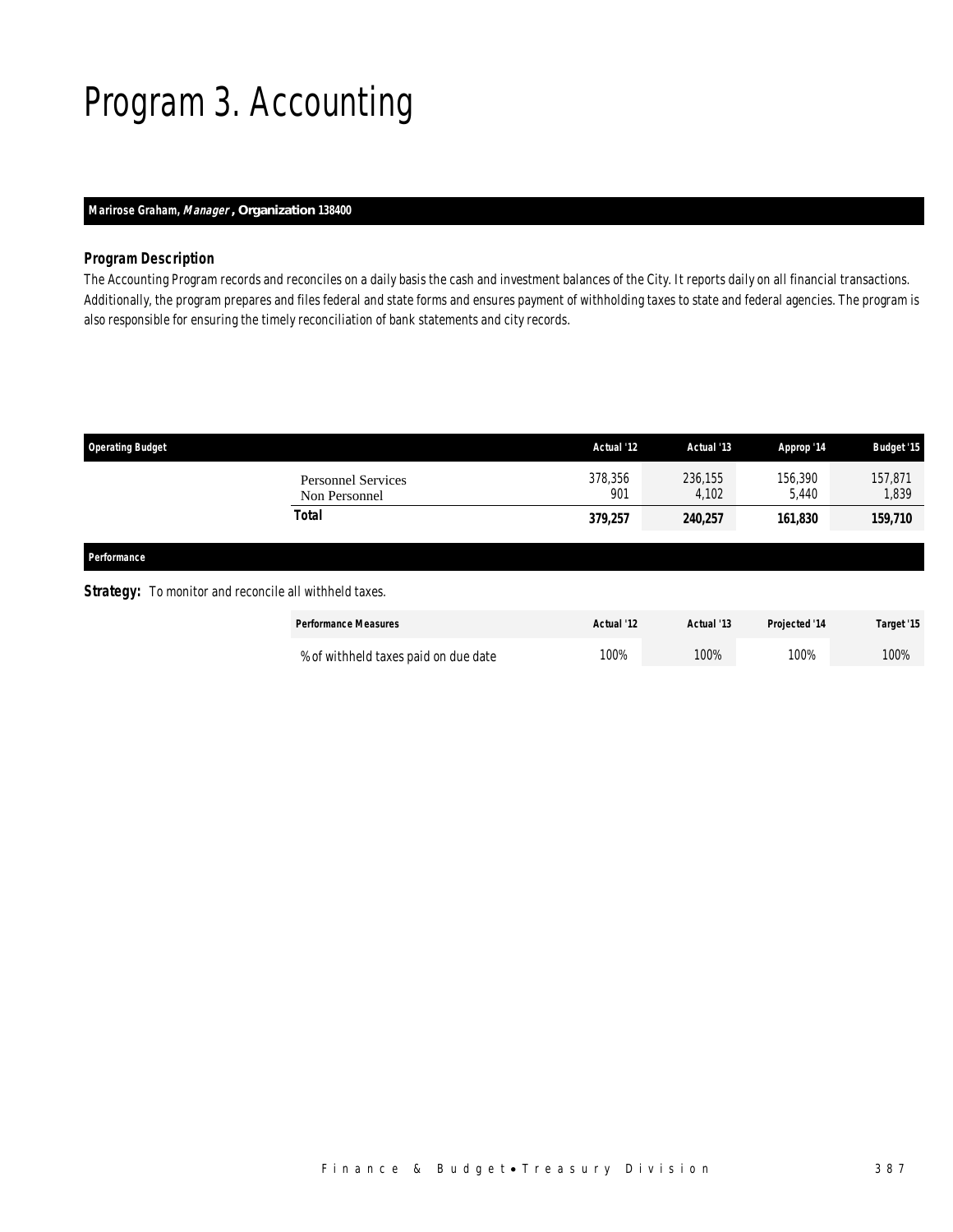# Program 4. Accounts Receivable

### *Maureen Garceau, Manager , Organization 138500*

### *Program Description*

The Accounts Receivable Program is responsible for establishing policies and procedures, monitoring compliance, and providing a central resource to revenue generating departments that utilize the accounts receivable and billing systems.

| <b>Operating Budget</b>                    | Actual '12      | Actual '13        | Approp '14        | <b>Budget '15</b> |
|--------------------------------------------|-----------------|-------------------|-------------------|-------------------|
| <b>Personnel Services</b><br>Non Personnel | 324,007<br>,289 | 268,272<br>12.178 | 286,016<br>14,016 | 295,758<br>4,415  |
| Total                                      | 325,296         | 280,450           | 300,032           | 300,173           |
|                                            |                 |                   |                   |                   |
| Performance                                |                 |                   |                   |                   |

### **Strategy:** To increase the number of units utilizing the AR and billing system.

| <b>Performance Measures</b>                                            | Actual '12 | Actual '13 | <b>Projected '14</b> | Target '15 |
|------------------------------------------------------------------------|------------|------------|----------------------|------------|
| Billable units utilizing the accounts<br>receivable and billing system | $\sim$     | าว         |                      | $\cap$     |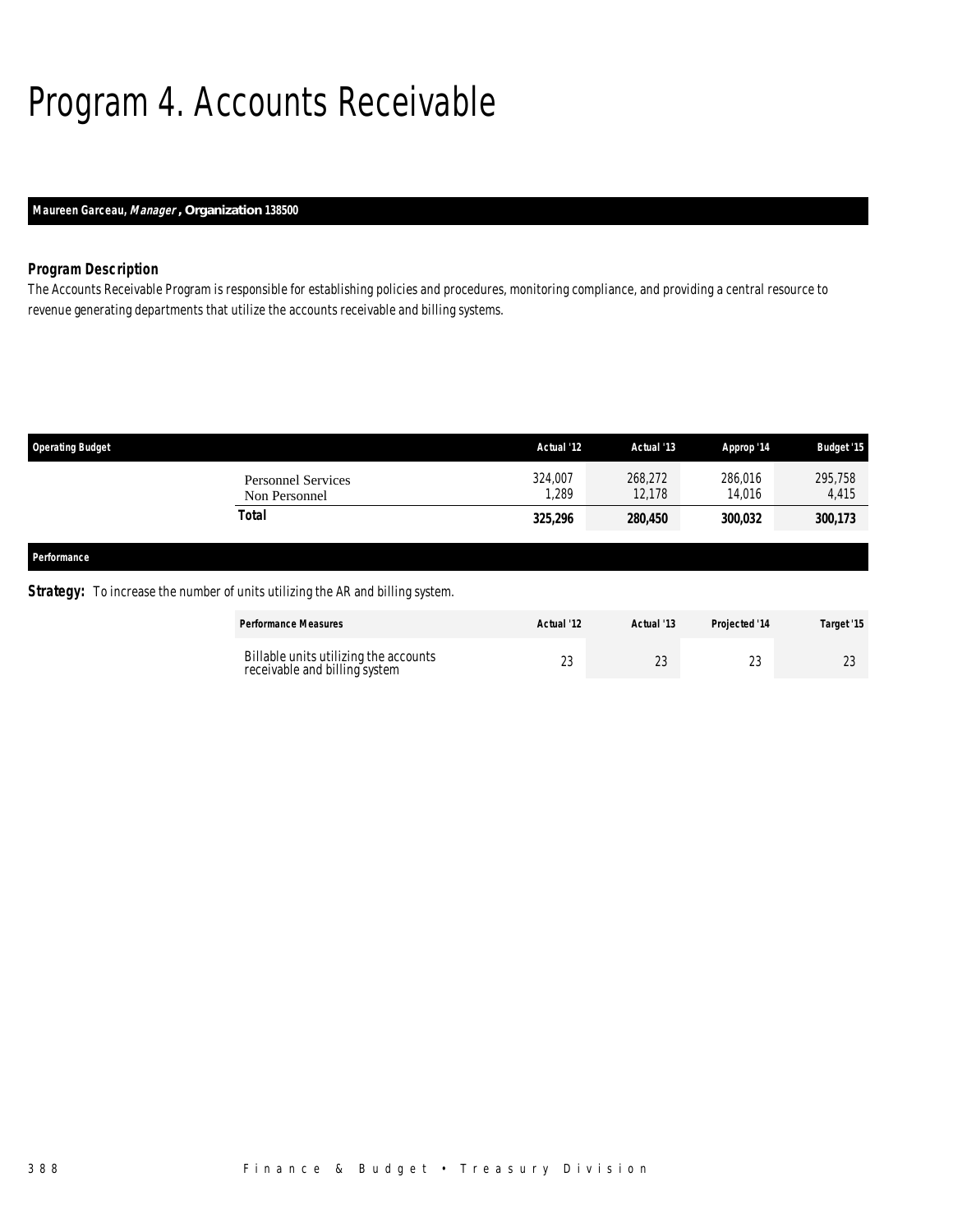## Program 5. Trust

### *Angela Chandler, Manager , Organization 138600*

### *Program Description*

The Trust Program is charged with the responsibility of providing technical assistance to the City's various boards of trustees in the oversight of the investment programs for the more than 250 testamentary trust funds that have been entrusted to the City while ensuring that all beneficiary distributions are made in accordance with each benefactor's instructions.

| <b>Operating Budget</b>                    | Actual '12 | Actual '13   | Approp '14 | <b>Budget '15</b> |
|--------------------------------------------|------------|--------------|------------|-------------------|
| <b>Personnel Services</b><br>Non Personnel | 0<br>◡     | 4,308<br>300 | 13,988     |                   |
| <b>Total</b>                               | 0          | 4,608        | 13,988     | 0                 |
| Performance                                |            |              |            |                   |

### **Strategy:** To monitor the City return on Trust Fund investments.

| <b>Performance Measures</b>         | Actual '12 | Actual '13 | Projected '14 | Target '15 |
|-------------------------------------|------------|------------|---------------|------------|
| Annual Trust Fund investment return | .7%        | 1.7%       | 8%،           | 4.75%      |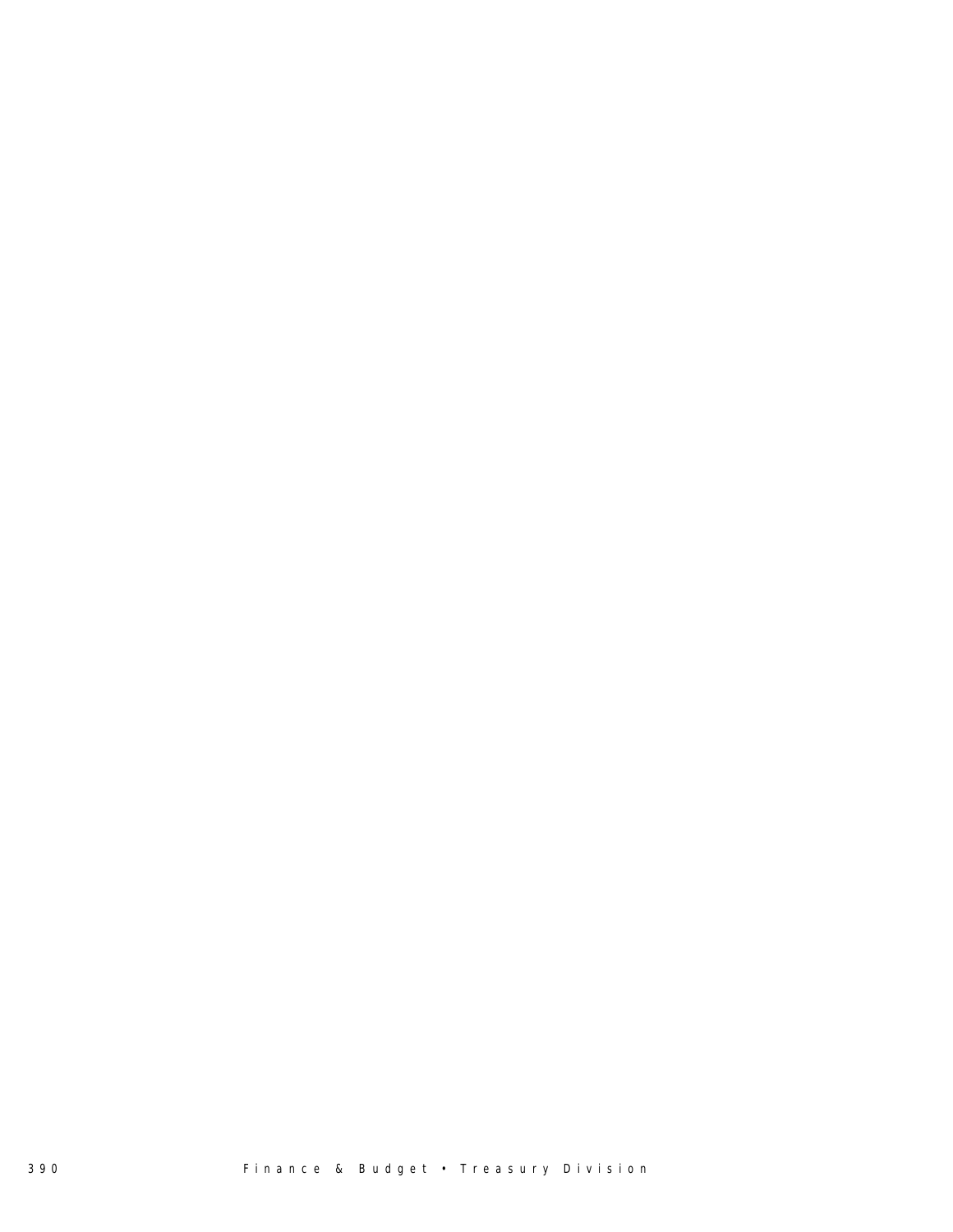# Collecting Division Operating Budget

*Celia M. Barton, First Assistant Collector-Treasurer , Appropriation 137* 

### *Division Mission*

The Collecting Division collects property taxes and all other monies due to the City while serving taxpayers in a professional, courteous manner. The Division strives to achieve the highest property collection rate possible and pursues all collection remedies allowed under statute.

#### *Selected Performance Strategies*

#### *General Management*

• To maximize the collection of current year taxes.

*Special Collections* 

- To certify subsequent delinquent property taxes to existing tax title accounts.
- To maximize the collection of delinquent taxes.
- To prepare an instrument of taking for each delinquent property tax account.

#### *Payment Services*

• To issue tax bills in compliance with statutory requirements.

| <b>Operating Budget</b> | Program Name                                                 | Total Actual '12       | Total Actual '13       | Total Approp '14       | <b>Total Budget '15</b> |
|-------------------------|--------------------------------------------------------------|------------------------|------------------------|------------------------|-------------------------|
|                         | General Management<br>Special Collections                    | 583,081<br>464.020     | 617.369<br>485,519     | 519.552<br>510.496     | 531,029<br>533,059      |
|                         | <b>Payment Services</b><br><b>Accounting/Quality Control</b> | 1,293,602<br>122,210   | 1,353,894<br>173,822   | 1,457,222<br>321,845   | 884,531<br>337,871      |
|                         | <b>Total</b>                                                 | 2,462,913              | 2,630,604              | 2,809,115              | 2,286,490               |
| <b>Operating Budget</b> |                                                              | Actual '12             | Actual '13             | Approp '14             | Budget '15              |
|                         | <b>Personnel Services</b><br>Non Personnel                   | 1.416.624<br>1.046.289 | 1.491.254<br>1.139.350 | 1.674.988<br>1.134.127 | 1,718,774<br>567.716    |
|                         | Total                                                        | 2,462,913              | 2,630,604              | 2,809,115              | 2,286,490               |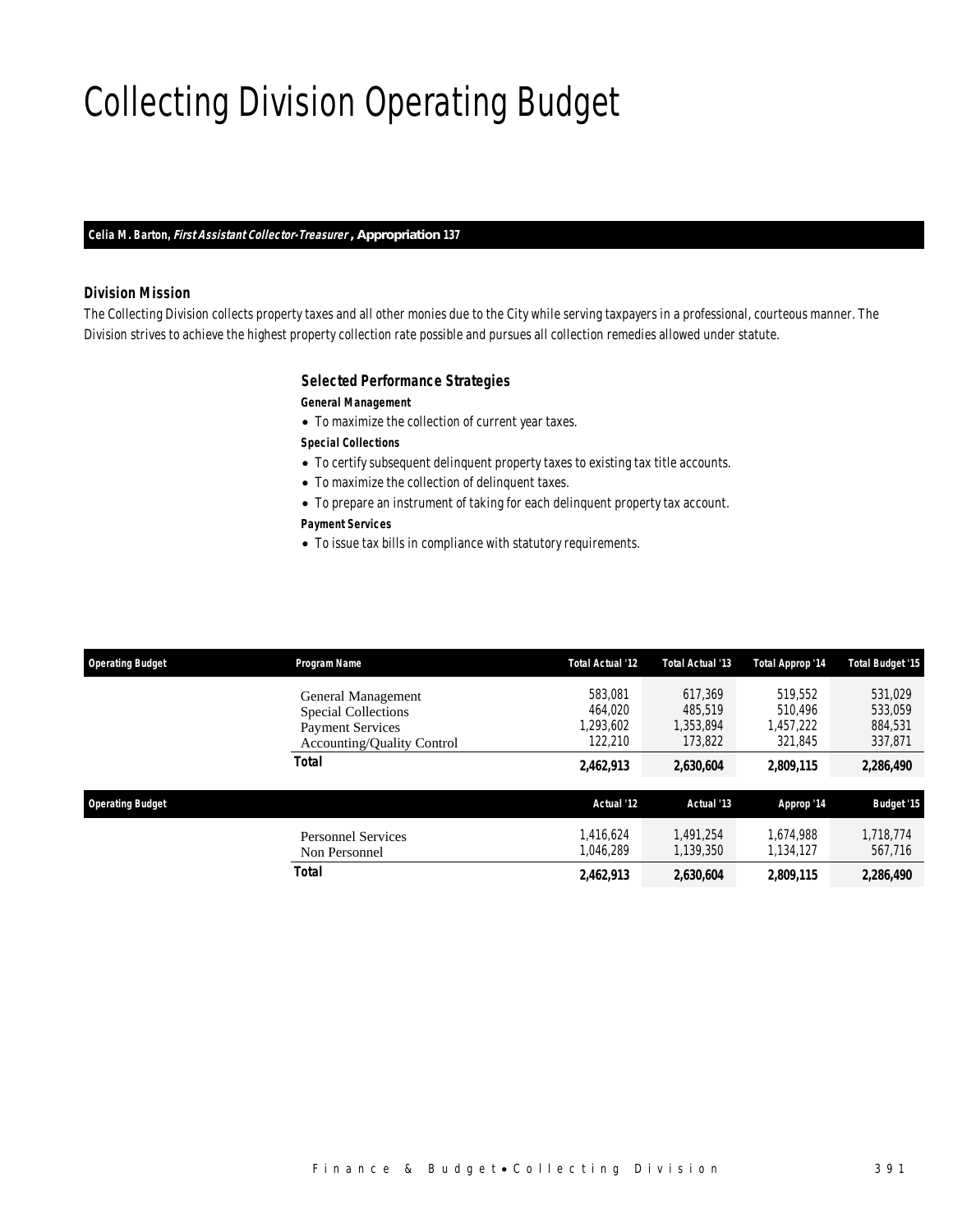# Collecting Division Operating Budget



#### *Description of Services*

The Collecting Division mails all tax bills and collects both current and delinquent taxes. The Division also prepares and files tax takings and tax certification liens, issues municipal lien certificates, and prepares petitions for foreclosures with the Law Department. Additionally, the Division prepares property redemption certificates, collects fees and fines and all other City revenue through teller windows.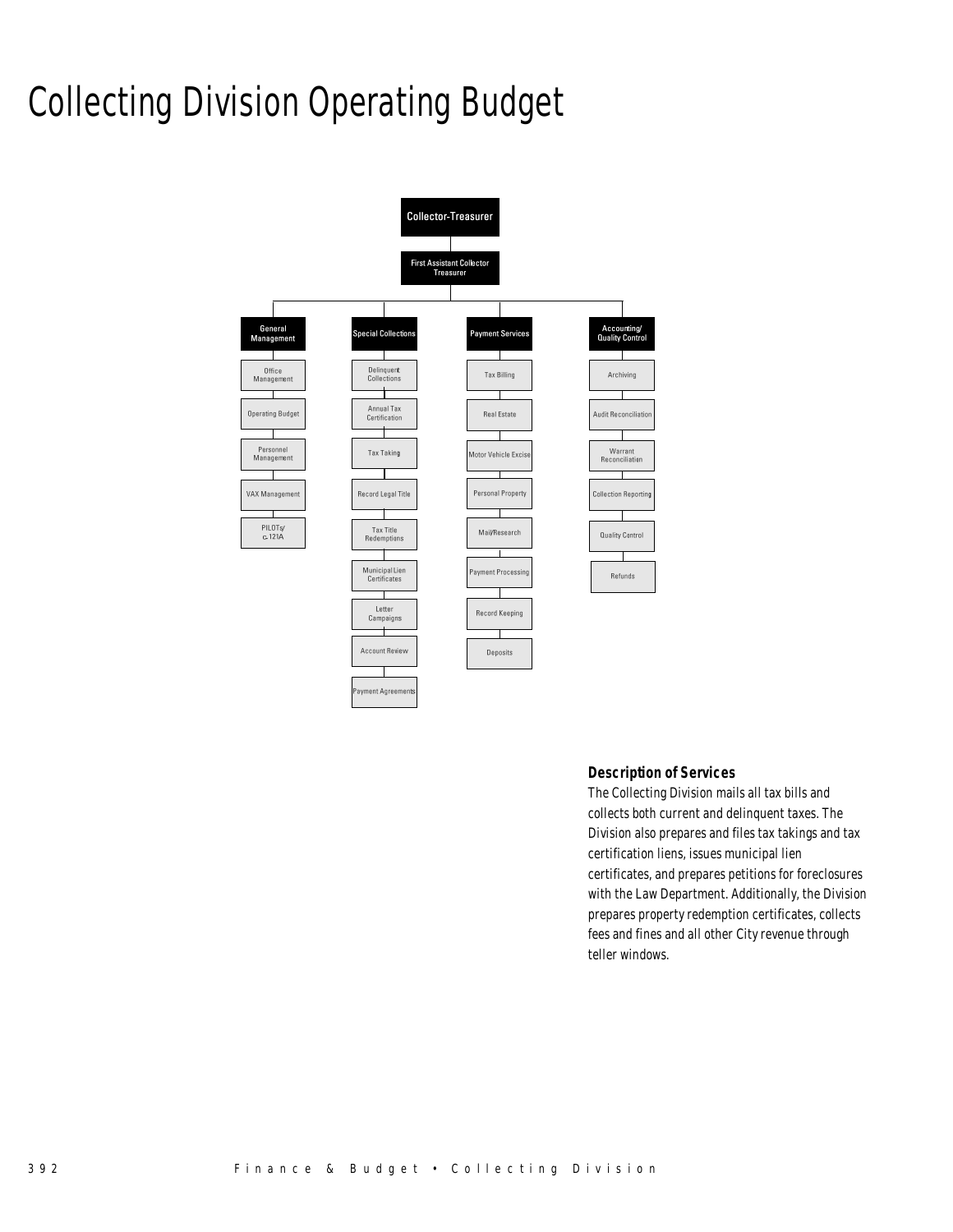## Division History

| <b>Personnel Services</b>       |                                                                                                                                                                                                                                                                                                      | <b>FY12 Expenditure</b>                                                                           | <b>FY13 Expenditure</b>                                                                    | <b>FY14 Appropriation</b>                                                                                        | FY15 Adopted                                                                                                                          | Inc/Dec 14 vs 15                                                                                                           |
|---------------------------------|------------------------------------------------------------------------------------------------------------------------------------------------------------------------------------------------------------------------------------------------------------------------------------------------------|---------------------------------------------------------------------------------------------------|--------------------------------------------------------------------------------------------|------------------------------------------------------------------------------------------------------------------|---------------------------------------------------------------------------------------------------------------------------------------|----------------------------------------------------------------------------------------------------------------------------|
|                                 | 51000 Permanent Employees<br>51100 Emergency Employees<br>51200 Overtime<br>51600 Unemployment Compensation<br>51700 Workers' Compensation<br><b>Total Personnel Services</b>                                                                                                                        | 1,381,493<br>$\overline{0}$<br>30,891<br>4,240<br>$\theta$<br>1,416,624                           | 1,467,532<br>$\mathbf{0}$<br>23,722<br>0<br>0<br>1,491,254                                 | 1,649,788<br>0<br>25,200<br>0<br>0<br>1,674,988                                                                  | 1,695,574<br>$\mathbf 0$<br>23,200<br>$\mathbf{0}$<br>$\mathbf{0}$<br>1,718,774                                                       | 45,786<br>0<br>$-2,000$<br>$\theta$<br>$\overline{0}$<br>43,786                                                            |
| <b>Contractual Services</b>     |                                                                                                                                                                                                                                                                                                      | <b>FY12 Expenditure</b>                                                                           | <b>FY13 Expenditure</b>                                                                    | <b>FY14 Appropriation</b>                                                                                        | FY15 Adopted                                                                                                                          | Inc/Dec 14 vs 15                                                                                                           |
|                                 | 52100 Communications<br>52200 Utilities<br>52400 Snow Removal<br>52500 Garbage/Waste Removal<br>52600 Repairs Buildings & Structures<br>52700 Repairs & Service of Equipment<br>52800 Transportation of Persons<br>52900 Contracted Services<br><b>Total Contractual Services</b>                    | 21,099<br>0<br>$\Omega$<br>0<br>0<br>2,013<br>250<br>105,640<br>129,002                           | 18,172<br>$\overline{0}$<br>0<br>0<br>$\Omega$<br>1,482<br>3,108<br>158,167<br>180,929     | 18,852<br>$\mathbf{0}$<br>$\mathbf{0}$<br>$\mathbf{0}$<br>0<br>6,500<br>2,389<br>42,500<br>70,241                | 18,852<br>$\mathbf{0}$<br>$\Omega$<br>$\mathbf{0}$<br>$\Omega$<br>6,500<br>4,625<br>42,500<br>72,477                                  | $\mathbf 0$<br>$\mathbf{0}$<br>$\overline{0}$<br>$\Omega$<br>$\overline{0}$<br>$\Omega$<br>2,236<br>$\Omega$<br>2,236      |
| <b>Supplies &amp; Materials</b> |                                                                                                                                                                                                                                                                                                      | <b>FY12 Expenditure</b>                                                                           | <b>FY13 Expenditure</b>                                                                    | <b>FY14 Appropriation</b>                                                                                        | FY15 Adopted                                                                                                                          | Inc/Dec 14 vs 15                                                                                                           |
|                                 | 53000 Auto Energy Supplies<br>53200 Food Supplies<br>53400 Custodial Supplies<br>53500 Med, Dental, & Hosp Supply<br>53600 Office Supplies and Materials<br>53700 Clothing Allowance<br>53800 Educational Supplies & Mat<br>53900 Misc Supplies & Materials<br><b>Total Supplies &amp; Materials</b> | $\boldsymbol{0}$<br>$\mathbf{0}$<br>0<br>$\mathbf{0}$<br>366,667<br>0<br>0<br>$\Omega$<br>366,667 | 0<br>$\overline{0}$<br>0<br>$\overline{0}$<br>458,685<br>$\mathbf{0}$<br>0<br>0<br>458,685 | 0<br>$\mathbf{0}$<br>0<br>$\overline{0}$<br>455,567<br>$\mathbf{0}$<br>$\mathbf{0}$<br>$\overline{0}$<br>455,567 | $\boldsymbol{0}$<br>$\mathbf{0}$<br>$\mathbf{0}$<br>$\mathbf{0}$<br>486,920<br>$\mathbf 0$<br>$\mathbf{0}$<br>$\mathbf{0}$<br>486,920 | $\mathbf{0}$<br>$\overline{0}$<br>$\Omega$<br>$\Omega$<br>31,353<br>$\overline{0}$<br>$\overline{0}$<br>$\Omega$<br>31,353 |
| <b>Current Chgs &amp; Oblig</b> |                                                                                                                                                                                                                                                                                                      | <b>FY12 Expenditure</b>                                                                           | <b>FY13 Expenditure</b>                                                                    | <b>FY14 Appropriation</b>                                                                                        | <b>FY15 Adopted</b>                                                                                                                   | Inc/Dec 14 vs 15                                                                                                           |
|                                 | 54300 Workers' Comp Medical<br>54400 Legal Liabilities<br>54500 Aid To Veterans<br>54600 Current Charges H&I<br>54700 Indemnification<br>54900 Other Current Charges<br>Total Current Chgs & Oblig                                                                                                   | $\boldsymbol{0}$<br>$\mathbf 0$<br>0<br>0<br>$\overline{0}$<br>3,331<br>3,331                     | 0<br>$\overline{0}$<br>0<br>$\overline{0}$<br>0<br>6,314<br>6,314                          | 0<br>$\overline{0}$<br>0<br>$\overline{0}$<br>$\overline{0}$<br>8,319<br>8,319                                   | $\boldsymbol{0}$<br>$\mathbf 0$<br>$\mathbf{0}$<br>$\mathbf{0}$<br>$\Omega$<br>8,319<br>8,319                                         | 0<br>$\mathbf{0}$<br>$\overline{0}$<br>$\Omega$<br>0<br>$\overline{0}$<br>$\Omega$                                         |
| Equipment                       |                                                                                                                                                                                                                                                                                                      | <b>FY12 Expenditure</b>                                                                           | <b>FY13 Expenditure</b>                                                                    | <b>FY14 Appropriation</b>                                                                                        | <b>FY15 Adopted</b>                                                                                                                   | Inc/Dec 14 vs 15                                                                                                           |
|                                 | 55000 Automotive Equipment<br>55400 Lease/Purchase<br>55600 Office Furniture & Equipment<br>55900 Misc Equipment<br><b>Total Equipment</b>                                                                                                                                                           | $\boldsymbol{0}$<br>$\mathbf{0}$<br>1,388<br>$\overline{0}$<br>1,388                              | 0<br>0<br>$\boldsymbol{0}$<br>11,286<br>11,286                                             | $\mathbf 0$<br>$\mathbf{0}$<br>$\boldsymbol{0}$<br>$\mathbf 0$<br>0                                              | $\mathbf 0$<br>$\mathbf 0$<br>$\boldsymbol{0}$<br>$\mathbf 0$<br>0                                                                    | $\mathbf 0$<br>$\overline{0}$<br>$\mathbf 0$<br>$\mathbf 0$<br>0                                                           |
| <b>Other</b>                    |                                                                                                                                                                                                                                                                                                      | FY12 Expenditure                                                                                  | FY13 Expenditure                                                                           | <b>FY14 Appropriation</b>                                                                                        | FY15 Adopted                                                                                                                          | Inc/Dec 14 vs 15                                                                                                           |
|                                 | 56200 Special Appropriation<br>57200 Structures & Improvements<br>58000 Land & Non-Structure<br><b>Total Other</b>                                                                                                                                                                                   | 545,901<br>0<br>$\boldsymbol{0}$<br>545,901                                                       | 482,136<br>$\boldsymbol{0}$<br>$\mathbf 0$<br>482,136                                      | 600,000<br>$\boldsymbol{0}$<br>$\boldsymbol{0}$<br>600,000                                                       | 0<br>0<br>$\mathbf 0$<br>0                                                                                                            | $-600,000$<br>0<br>$\mathbf 0$<br>$-600,000$                                                                               |
|                                 | <b>Grand Total</b>                                                                                                                                                                                                                                                                                   | 2,462,913                                                                                         | 2,630,604                                                                                  | 2,809,115                                                                                                        | 2,286,490                                                                                                                             | $-522,625$                                                                                                                 |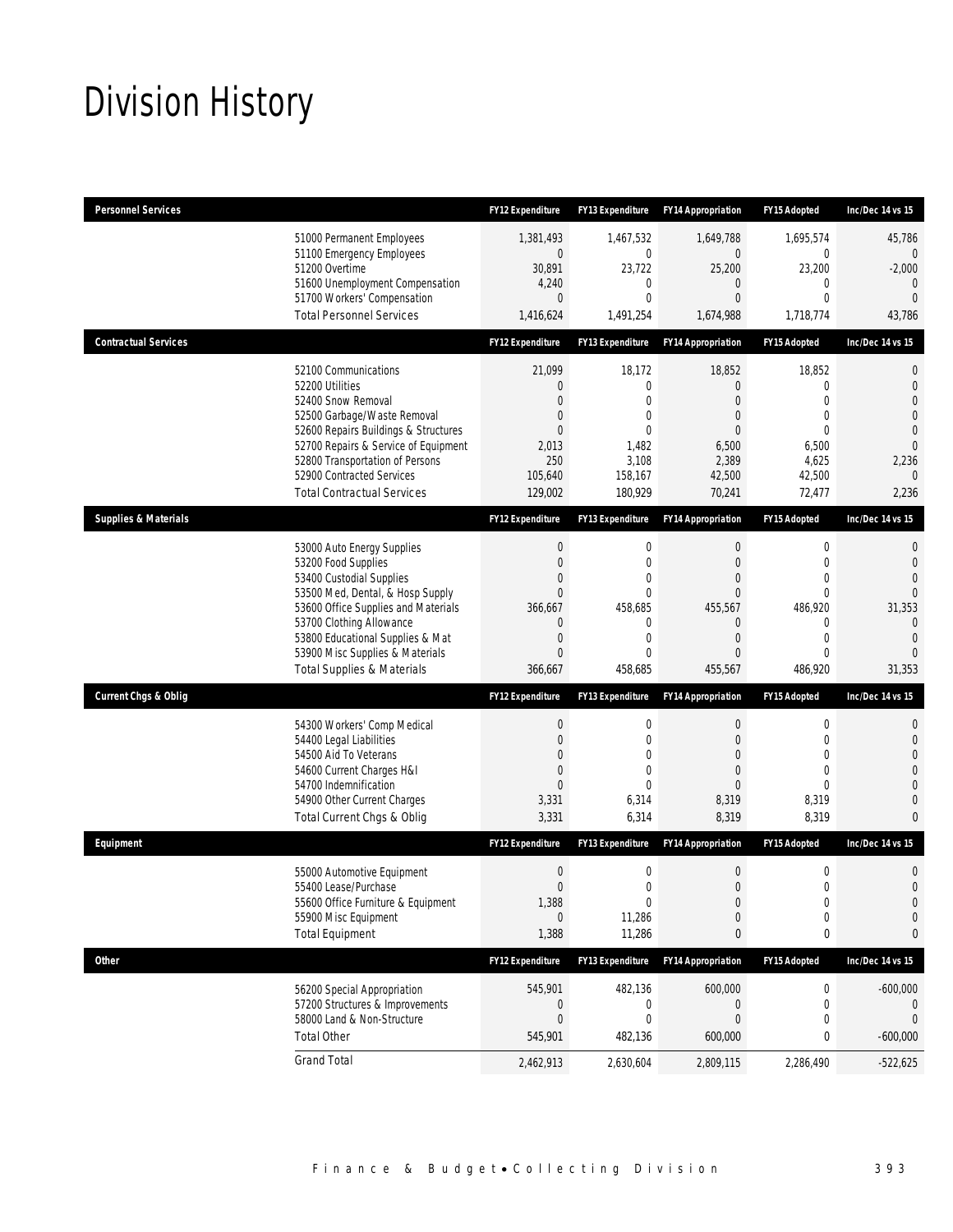## Division Personnel

| Title                            | Union<br>Code   | Grade | Position | FY15 Salary | Title                          | Union<br>Code   | Grade | Position | FY15 Salary |
|----------------------------------|-----------------|-------|----------|-------------|--------------------------------|-----------------|-------|----------|-------------|
|                                  |                 |       |          |             |                                |                 |       |          |             |
| Admin Assistant                  | <b>EXM</b>      | 05    | 1.00     | 48,090      | Prin Admin Assistant           | SE <sub>1</sub> | 06    | 4.00     | 275,562     |
| Admin Assistant                  | SU <sub>4</sub> | 15    | 1.00     | 61,407      | Second Asst Coll-Trs (Trs/Col) | SE <sub>1</sub> | 10    | 1.00     | 108,672     |
| Data Proc Sys Analyst I          | SE <sub>1</sub> | 07    | 1.00     | 85,579      | Sr Legal Asst                  | SU <sub>4</sub> | 14    | 1.00     | 54,608      |
| Dep Collector                    | SU <sub>4</sub> | 13    | 5.00     | 224,974     | Sr Programmer                  | SU <sub>4</sub> | 15    | 1.00     | 44,898      |
| First Asst Coll-Trs              | SE <sub>1</sub> | 11    | 1.00     | 115,340     | <b>Supervisor Accounting</b>   | SE <sub>1</sub> | 08    | 1.00     | 92,158      |
| <b>Head Administrative Clerk</b> | SU <sub>4</sub> | 14    | 2.00     | 109,217     | Tax Title Supv                 | SU <sub>4</sub> | 15    | 2.00     | 121,454     |
| <b>Head Clerk</b>                | SU4             | 12    | 3.00     | 128,766     | Teller                         | SU4             | 13    | 4.00     | 192,748     |
|                                  |                 |       |          |             | <b>Total</b>                   |                 |       | 28       | 1,663,475   |
|                                  |                 |       |          |             | <b>Adjustments</b>             |                 |       |          |             |
|                                  |                 |       |          |             | <b>Differential Payments</b>   |                 |       |          | $\theta$    |
|                                  |                 |       |          |             | Other                          |                 |       |          | 32,100      |
|                                  |                 |       |          |             | Chargebacks                    |                 |       |          | 0           |
|                                  |                 |       |          |             | Salary Savings                 |                 |       |          | $\mathbf 0$ |
|                                  |                 |       |          |             | <b>FY15 Total Request</b>      |                 |       |          | 1,695,575   |
|                                  |                 |       |          |             |                                |                 |       |          |             |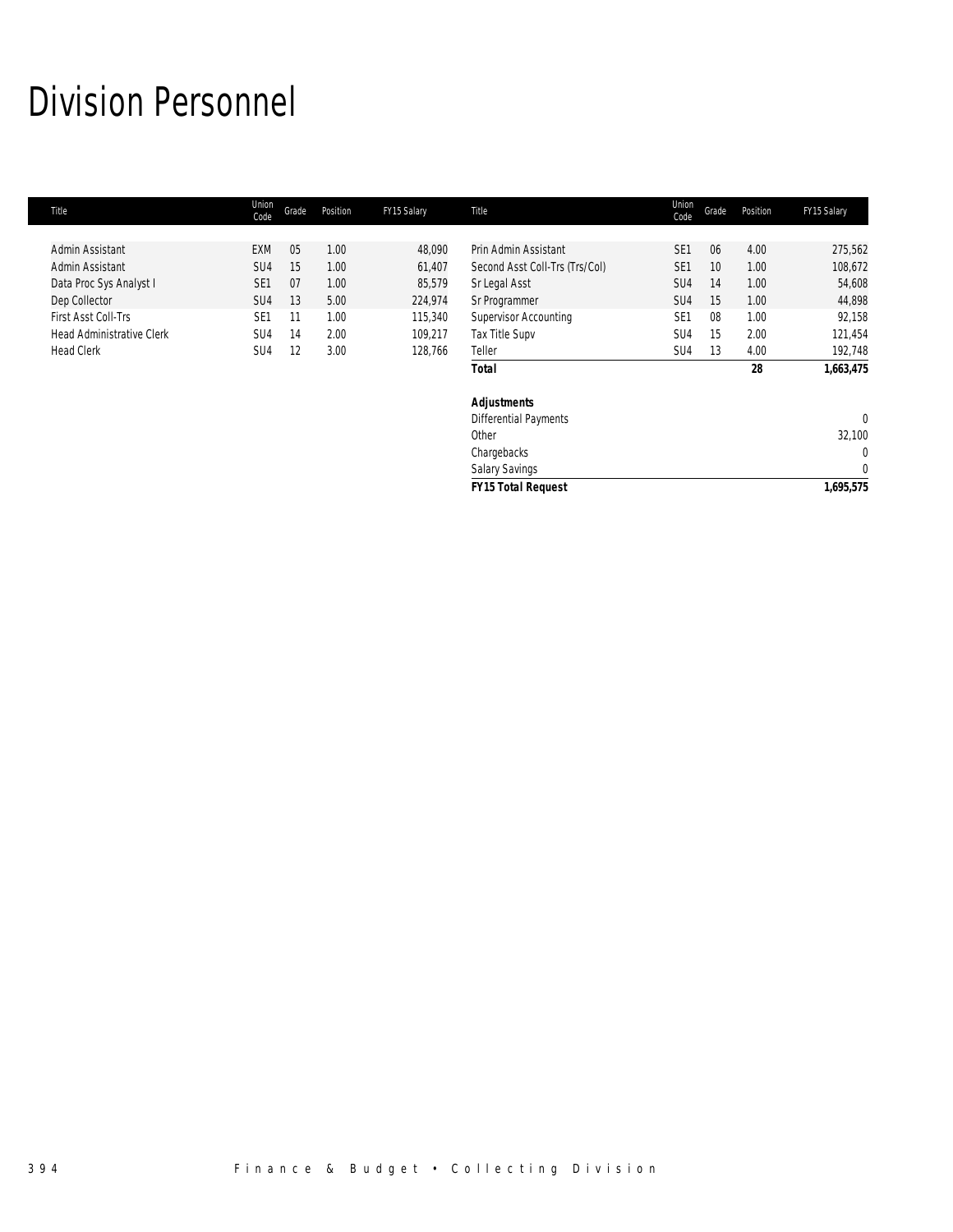# Program 1. General Management

### *Celia M. Barton, Manager , Organization 137100*

### *Program Description*

The General Management Program is responsible for hiring, training, and supervising Collection Division staff and systems.

| <b>Operating Budget</b>                                                                                                                                                                                                                                            |                                            | Actual '12         | Actual '13         | Approp '14        | <b>Budget '15</b> |
|--------------------------------------------------------------------------------------------------------------------------------------------------------------------------------------------------------------------------------------------------------------------|--------------------------------------------|--------------------|--------------------|-------------------|-------------------|
|                                                                                                                                                                                                                                                                    | <b>Personnel Services</b><br>Non Personnel | 439,347<br>143,734 | 415,192<br>202,177 | 468,453<br>51,099 | 477,694<br>53,335 |
|                                                                                                                                                                                                                                                                    | Total                                      | 583,081            | 617,369            | 519,552           | 531,029           |
|                                                                                                                                                                                                                                                                    |                                            |                    |                    |                   |                   |
| Performance                                                                                                                                                                                                                                                        |                                            |                    |                    |                   |                   |
| $C$ is a set of $\mathbb{R}^n$ . The set of $\mathbb{R}^n$ is the set of $\mathbb{R}^n$ is the set of $\mathbb{R}^n$ is the set of $\mathbb{R}^n$ is the set of $\mathbb{R}^n$ is the set of $\mathbb{R}^n$ is the set of $\mathbb{R}^n$ is the set of $\mathbb{R$ |                                            |                    |                    |                   |                   |

#### **Strategy:** To maximize the collection of current year taxes.

| <b>Performance Measures</b>  | Actual '12 | Actual '13 | Projected '14 | Target '15 |
|------------------------------|------------|------------|---------------|------------|
| Property tax collection rate | 98.9%      | 99.1%      | 99.2%         | 99.2%      |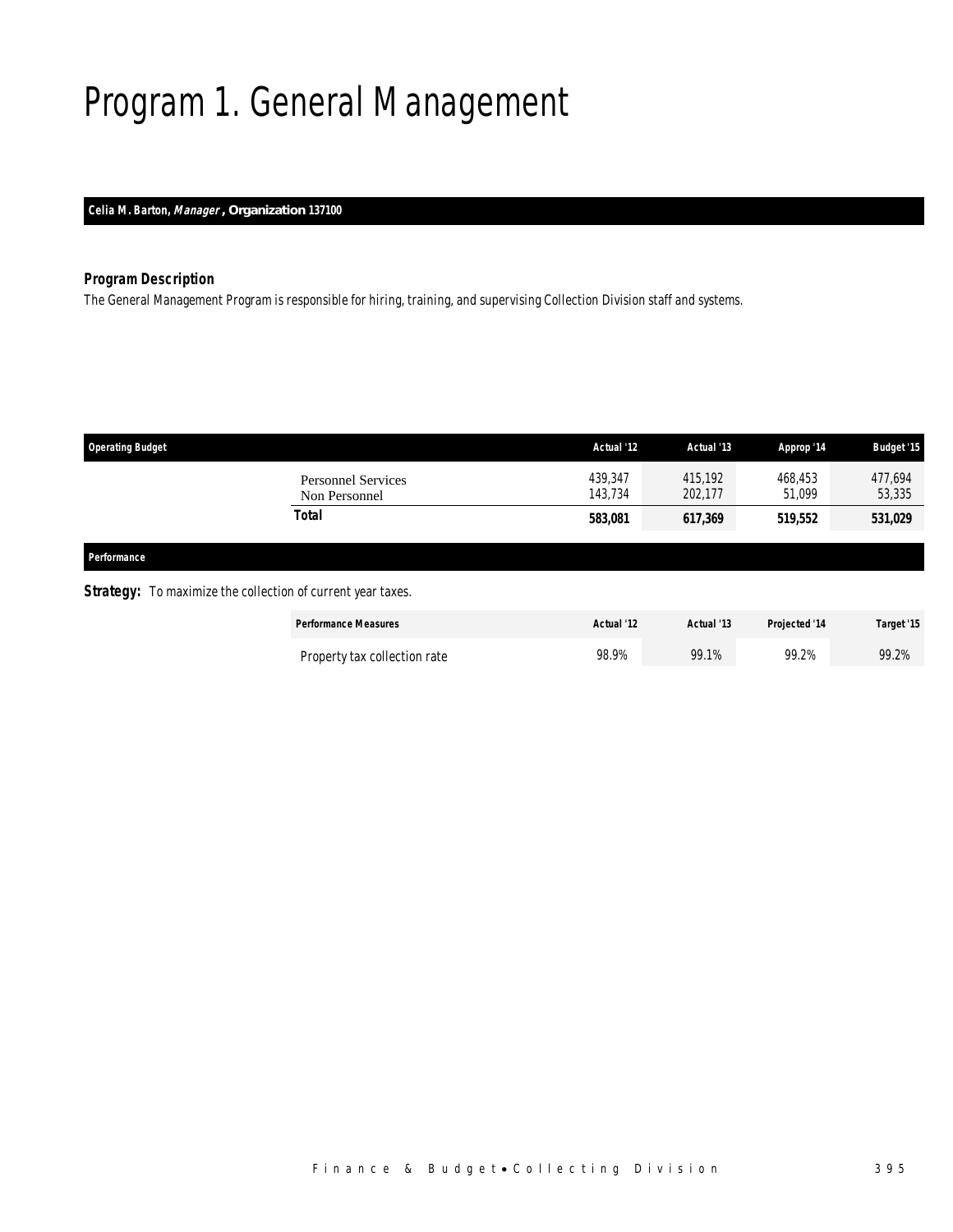# Program 2. Special Collections

### *Michael Hutchinson, Manager , Organization 137200*

### *Program Description*

The Special Collections Program is responsible for collecting delinquent real estate, personal property and motor vehicle excise taxes. It manages City's recording of its legal title to properties with delinquent and actions involving each account up through and including foreclosure or payment of the tax liability.

| <b>Operating Budget</b> |                                            | Actual '12       | Actual '13       | Approp '14       | <b>Budget '15</b> |
|-------------------------|--------------------------------------------|------------------|------------------|------------------|-------------------|
|                         | <b>Personnel Services</b><br>Non Personnel | 458,293<br>5,727 | 478,309<br>7,210 | 504,769<br>5,727 | 527,332<br>5,727  |
|                         | Total                                      | 464,020          | 485,519          | 510,496          | 533,059           |
| Performance             |                                            |                  |                  |                  |                   |

### **Strategy:** To certify subsequent delinquent property taxes to existing tax title accounts.

|                                                                  | <b>Performance Measures</b>                                                                                                                                                                                                                 | Actual '12                                                         | Actual '13                                                         | Projected '14                                                        | Target '15                                                         |
|------------------------------------------------------------------|---------------------------------------------------------------------------------------------------------------------------------------------------------------------------------------------------------------------------------------------|--------------------------------------------------------------------|--------------------------------------------------------------------|----------------------------------------------------------------------|--------------------------------------------------------------------|
|                                                                  | Annual certification amount<br>Annual certifications                                                                                                                                                                                        | 8,560,000<br>2,932                                                 | 8.157.817<br>2.906                                                 | 7.931.058<br>2.877                                                   | 7,900,000<br>2,800                                                 |
| <b>Strategy:</b> To maximize the collection of delinquent taxes. |                                                                                                                                                                                                                                             |                                                                    |                                                                    |                                                                      |                                                                    |
|                                                                  | <b>Performance Measures</b>                                                                                                                                                                                                                 | Actual '12                                                         | Actual '13                                                         | Projected '14                                                        | Target '15                                                         |
|                                                                  | Delinquent motor vehicle excise tax collected<br>Delinquent personal property taxes collected<br>Delinquent real estate notices sent<br>Delinquent real estate taxes collected<br>Tax title accounts resolved<br>Tax title amount collected | 7,186,436<br>781.859<br>47.250<br>8,393,083<br>2,036<br>16,229,592 | 6.384.895<br>247.855<br>51,383<br>8,182,013<br>1.933<br>17,117,705 | 7.032.704<br>1.714.219<br>46.391<br>7,572,796<br>1.849<br>15,919,029 | 7,000,000<br>850,000<br>45,000<br>6,850,000<br>2,100<br>16,239,590 |

Strategy: To prepare an instrument of taking for each delinquent property tax account.

| <b>Performance Measures</b>           | Actual '12 | Actual '13 | Projected '14 | Target '15 |
|---------------------------------------|------------|------------|---------------|------------|
| Annual tax taking amount              | 4,781,083  | 4.082.983  | 4.231.659     | 4,100,000  |
| Annual tax takings                    | 1.907      | 1.898      | .756          | 1.700      |
| Municipal lien certificates processed | 15,788     | 18.522     | 13.963        | 14,500     |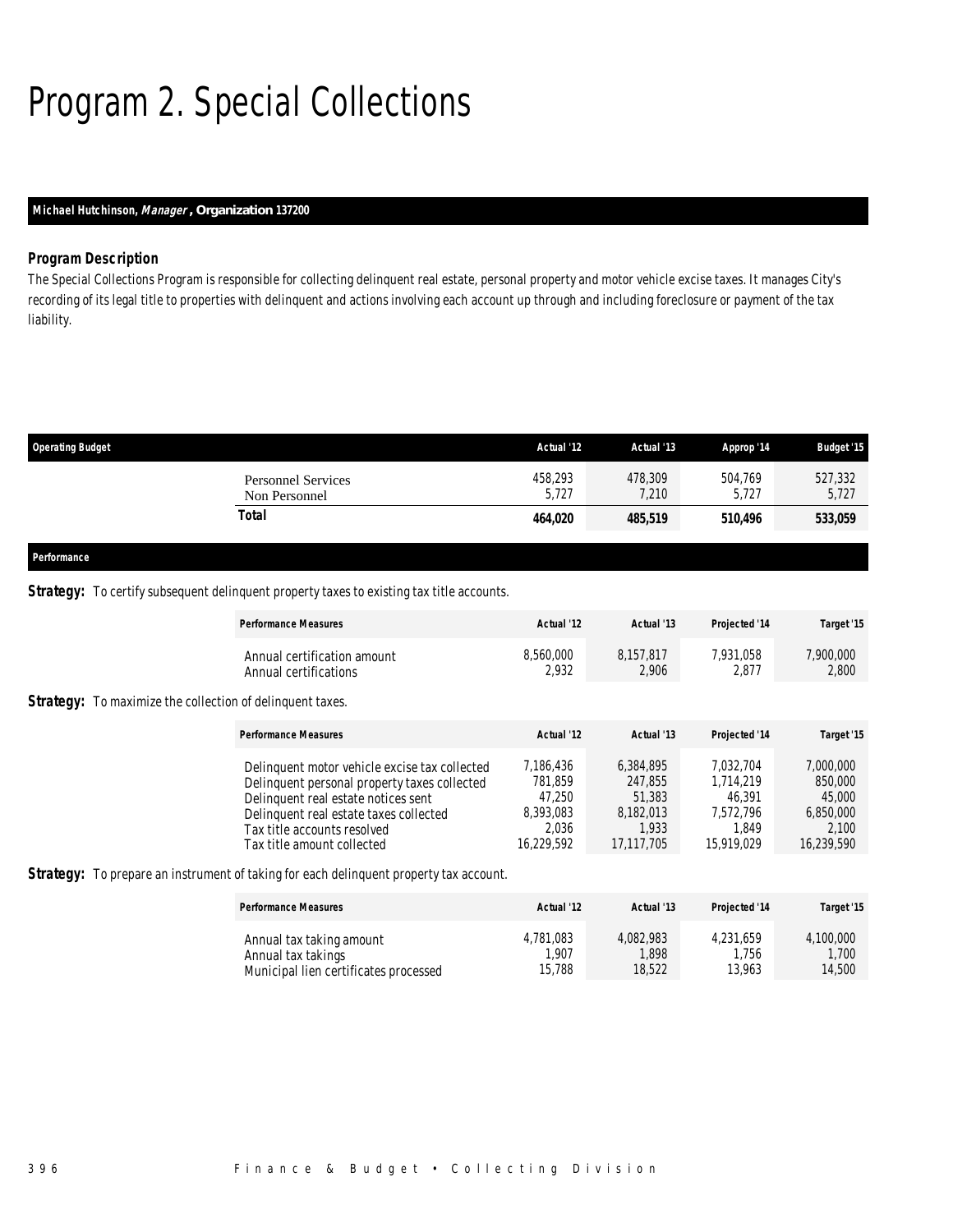## Program 3. Payment Services

### *Nancy Cincotti, Manager , Organization 137300*

### *Program Description*

The Payment Services Program processes all funds received by the City from taxpayers and City departments. It mails all current tax notices, resolves questions from taxpayers and financial institutions, provides duplicate tax bills, and processes all refunds and abatements.

| <b>Operating Budget</b>                    | Actual '12         | Actual '13         | Approp '14           | <b>Budget '15</b>  |
|--------------------------------------------|--------------------|--------------------|----------------------|--------------------|
| <b>Personnel Services</b><br>Non Personnel | 398,057<br>895.545 | 425.087<br>928.807 | 381.204<br>1.076.018 | 377,160<br>507,371 |
| Total                                      | 1,293,602          | 1,353,894          | 1,457,222            | 884,531            |
|                                            |                    |                    |                      |                    |

### *Performance*

### **Strategy:** To issue tax bills in compliance with statutory requirements.

| <b>Performance Measures</b>        | Actual '12 | Actual '13 | Projected '14 | Target '15 |
|------------------------------------|------------|------------|---------------|------------|
| Boat excise bills issued           | 2,687      | 2,868      | 3.156         | 3.400      |
| Motor vehicle excise bills issued  | 448.227    | 452.677    | 558,586       | 475,000    |
| Personal property tax bills issued | 22,204     | 21.629     | 21.926        | 23,500     |
| Real estate tax bills issued       | 647.260    | 651.828    | 655.990       | 656,000    |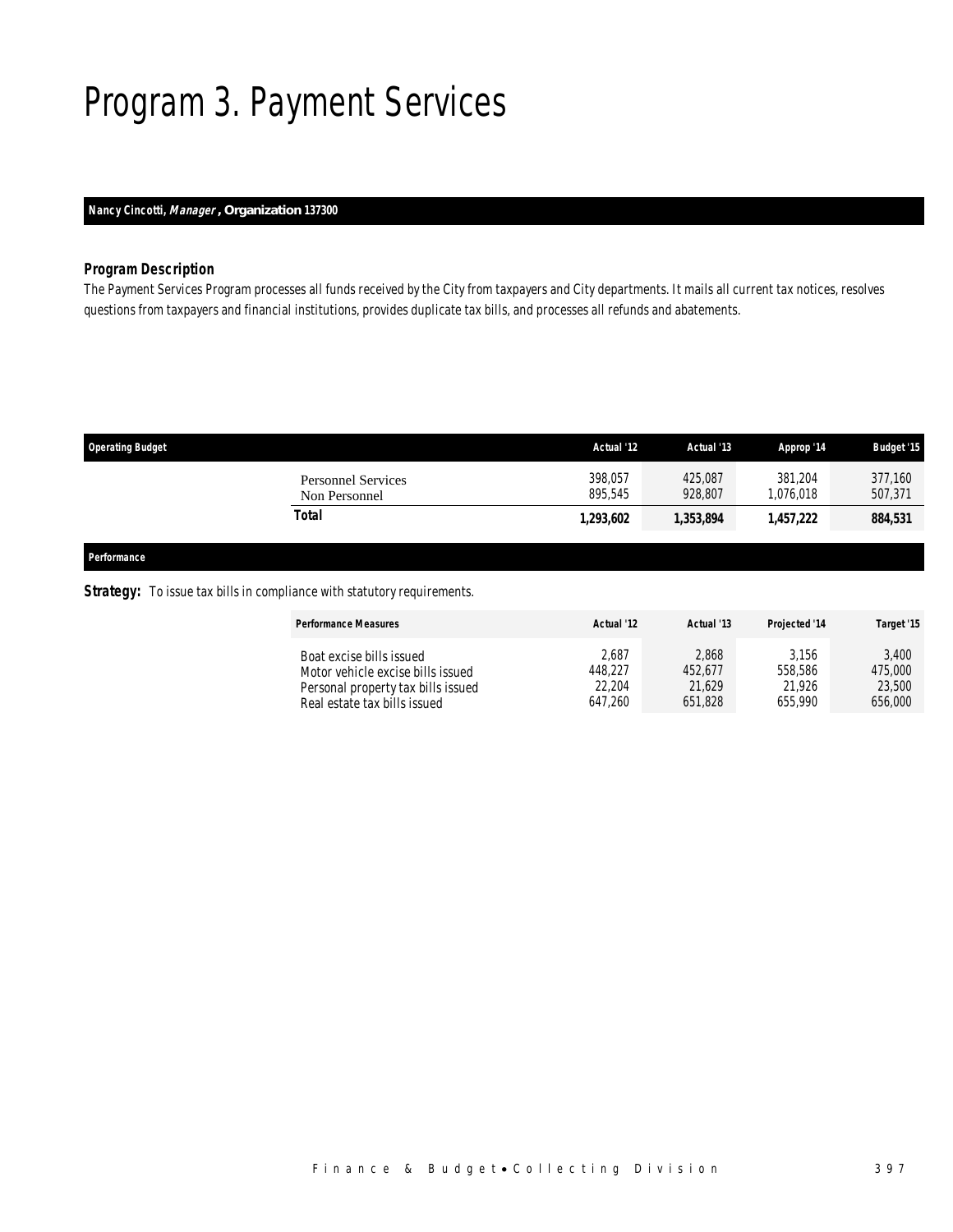# Program 4. Accounting/Quality Control

### *Robinson Butterworth, Manager , Organization 137400*

### *Program Description*

The Accounting/Special Assessments Program is responsible for maintaining the books of the Collecting Division, as well as managing the database used for controlling Collecting Division activities.

| <b>Operating Budget</b>                    | Actual '12      | Actual '13       | Approp '14       | <b>Budget '15</b> |
|--------------------------------------------|-----------------|------------------|------------------|-------------------|
| <b>Personnel Services</b><br>Non Personnel | 120,927<br>,283 | 172,666<br>1.156 | 320,562<br>1,283 | 336,588<br>1,283  |
| Total                                      | 122,210         | 173.822          | 321,845          | 337,871           |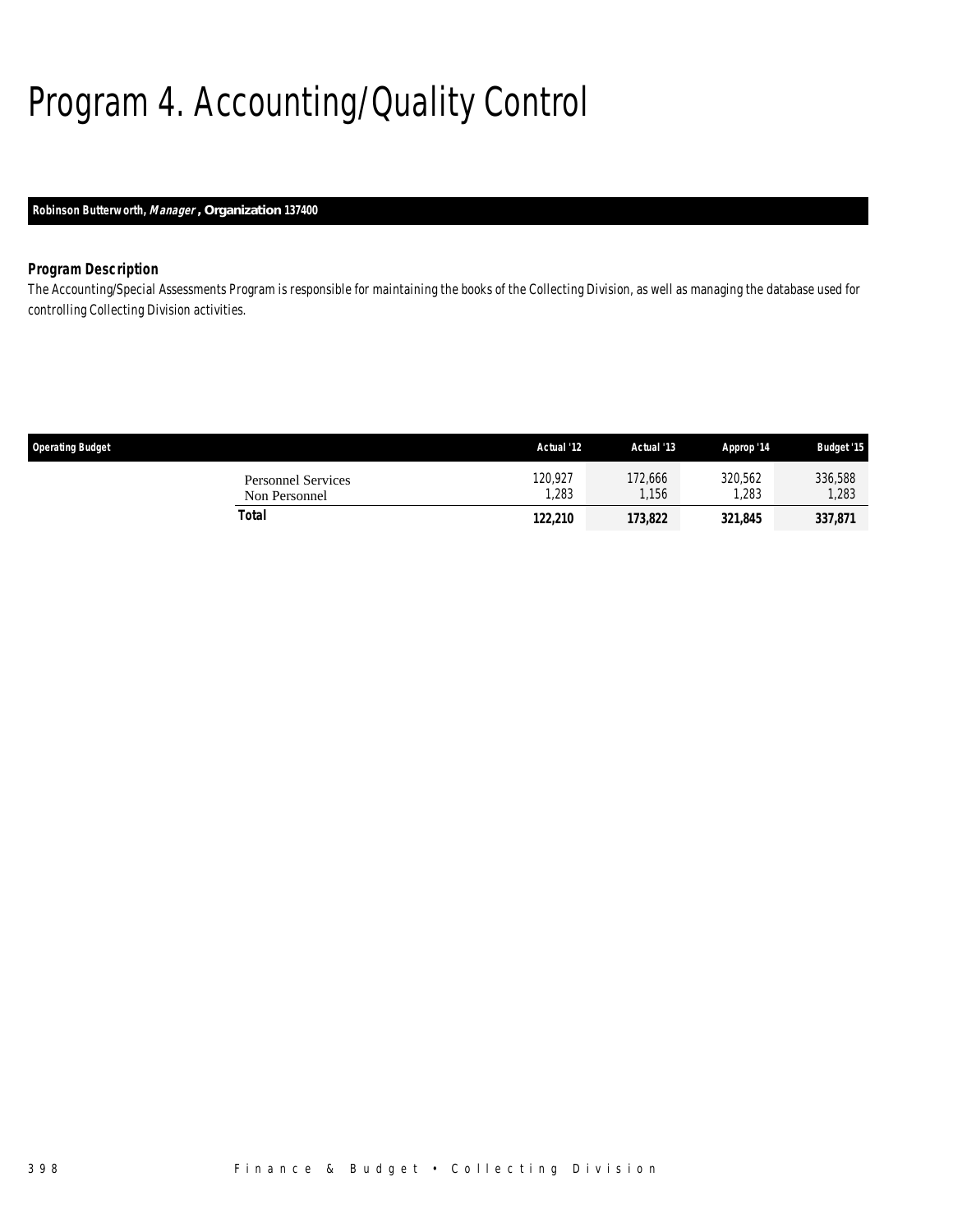# Unemployment Compensation Operating Budget

 *Appropriation 199* 

### *Department Mission*

The Unemployment Compensation appropriation provides funds to carry out provisions of the Massachusetts Unemployment Security Law, MGLA c. 151A, as it pertains to former City and County employees. The appropriation facilitates payment of unemployment claims.

| <b>Operating Budget</b> | Program Name              | Total Actual '12 | Total Actual '13 | Total Approp '14      | <b>Total Budget '15</b> |
|-------------------------|---------------------------|------------------|------------------|-----------------------|-------------------------|
|                         | Unemployment Compensation | 43.489           | 80.113           | 350,000               | 350,000                 |
|                         | Total                     | 43,489           | 80,113           | <i><b>350,000</b></i> | <i>350,000</i>          |